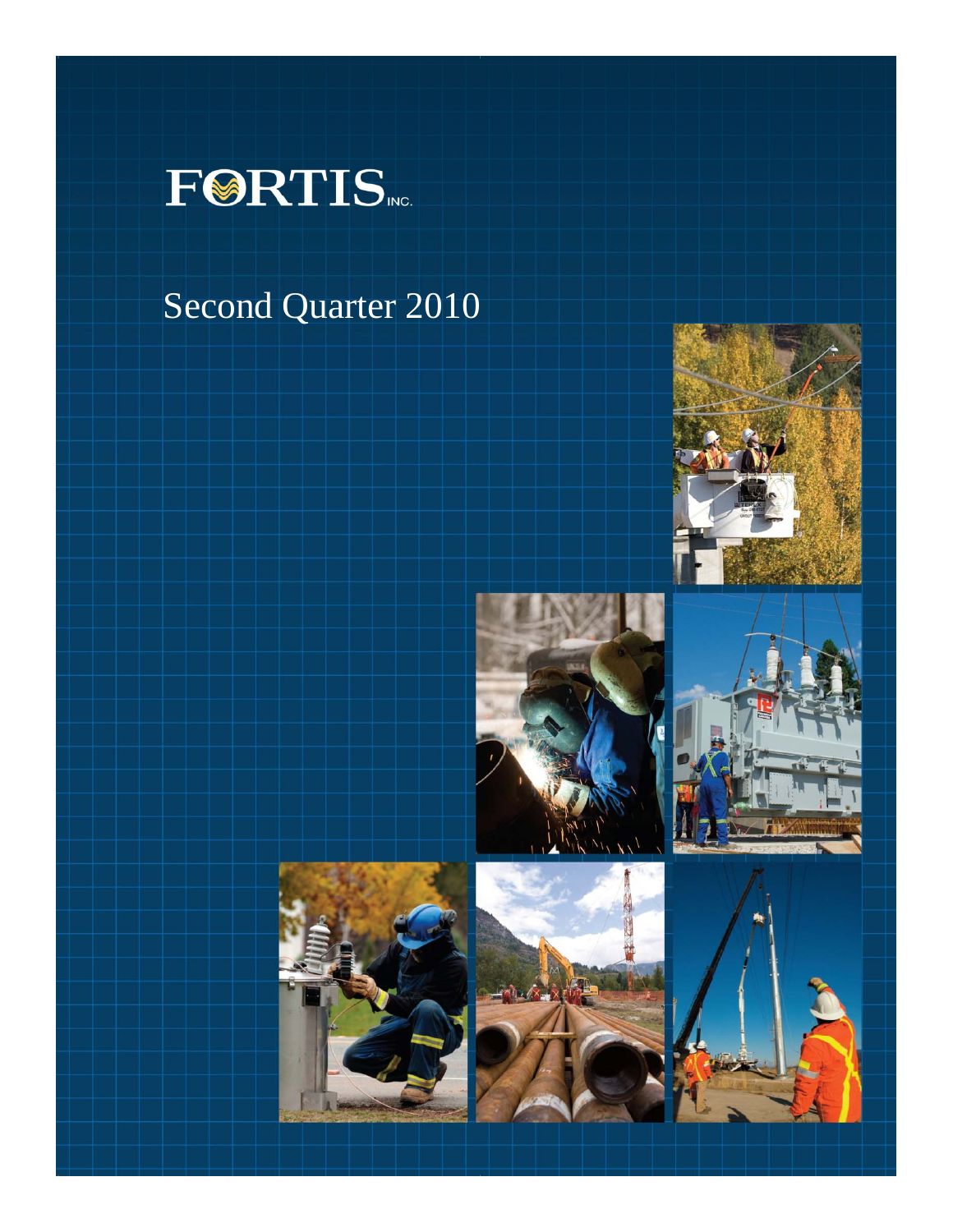# *Dear Shareholder:*

Fortis achieved second quarter net earnings attributable to common equity shareholders of \$55 million, or \$0.32 per common share, up \$2 million from \$53 million, or \$0.31 per common share, for the second quarter of 2009. Year-to-date net earnings attributable to common equity shareholders were \$155 million, or \$0.90 per common share, up \$10 million from earnings of \$145 million, or \$0.85 per common share, for the same period last year.

Performance for the quarter was driven by the Terasen Gas companies and FortisBC, partially offset by higher corporate expenses.

The Terasen Gas companies contributed earnings of \$17 million, up \$3 million from the second quarter of 2009, mainly due to an



increase in the allowed rate of return on common equity ("ROE") and an increase to the common equity component of total capital structure ("equity component") at Terasen Gas Inc. ("TGI"). Due to the seasonality of the business, earnings of the Terasen Gas companies are highest in the first and fourth quarters.

Canadian Regulated Electric Utilities contributed earnings of \$40 million, up \$1 million from the second quarter of 2009. The increase related to the higher contribution from FortisBC as a result of a higher allowed ROE and growth in electrical infrastructure investment, partially offset by lower electricity sales due to cooler weather experienced in June 2010. Earnings at FortisAlberta were comparable quarter over quarter. The impact of FortisAlberta's higher allowed ROE and equity component, compared to those reflected in earnings for the second quarter of 2009, combined with growth in electrical infrastructure investment and customers, was mainly offset by lower corporate income tax recoveries and lower net transmission revenue.

Caribbean Regulated Electric Utilities contributed \$7 million to earnings, comparable to earnings for the second quarter of 2009. Excluding the approximate \$1 million unfavourable impact of foreign exchange rates associated with the weakening of the US dollar quarter over quarter, earnings were approximately \$1 million higher quarter over quarter. The increase was mainly associated with electricity sales growth, due to warmer weather, customer growth and improving tourism in the Turks and Caicos Islands, partially offset by higher business taxes at Belize Electricity and increased finance charges.

Non-Regulated Fortis Generation contributed \$3 million to earnings, comparable to earnings for the second quarter of 2009. Excluding the approximate \$1 million unfavourable impact of foreign exchange rates, earnings were approximately \$1 million higher quarter over quarter. The increase in earnings was mainly attributable to higher hydroelectric production in Belize quarter over quarter, driven by the Vaca hydroelectric generating facility commissioned in March 2010, and lower finance charges.

Fortis Properties delivered earnings of \$8 million, consistent with earnings for the second quarter of 2009.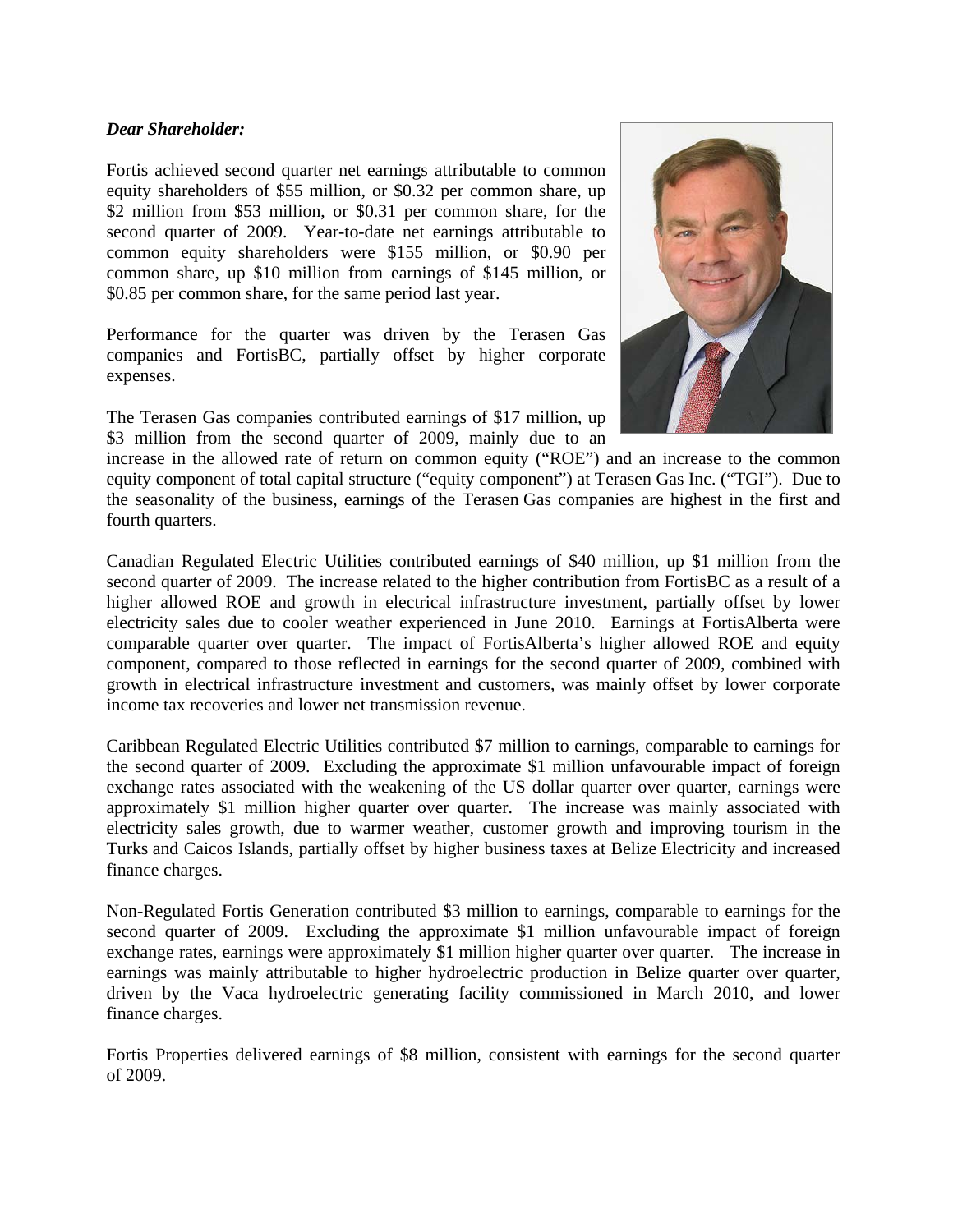Corporate and other expenses were \$20 million compared to \$18 million for the same quarter in 2009. The increase was mainly due to dividends associated with the First Preference Shares, Series H issued in January 2010 and higher business development costs, partially offset by higher interest income related to increased inter-company lending.

Proceeds from the \$250 million five-year fixed rate reset preference shares issued in January 2010 were used to repay borrowings under the Corporation's committed credit facility and to fund an equity injection into TGI to repay borrowings under the Company's credit facilities.

In April, Terasen Inc. redeemed in full for cash its \$125 million 8.0% Capital Securities.

Consolidated capital expenditures, before customer contributions, were approximately \$432 million for the first half of 2010.

Cash flow from operating activities was \$453 million year to date compared to \$504 million for the same period last year. The decrease was driven by changes in working capital at the Terasen Gas companies, partially offset by higher earnings period over period.

As at June 30, 2010, Fortis had consolidated credit facilities of approximately \$2.1 billion, of which \$1.4 billion was unused, including \$403 million unused under the Corporation's \$600 million committed revolving credit facility. Approximately \$2.0 billion of the total credit facilities are committed facilities, the majority of which currently have maturities between 2011 and 2013.

In April, FortisBC obtained an extension to the maturity of its \$150 million unsecured committed credit facility with \$100 million now maturing in May 2013 and \$50 million now maturing in May 2011. In May, Terasen Gas (Vancouver Island) Inc. ("TGVI") entered into a two-year \$300 million unsecured committed credit facility replacing its former \$350 million credit facility due to mature in January 2011.

During the second quarter, Standard & Poor's and DBRS confirmed the Corporation's existing debt credit ratings at A-(stable) and BBB(high), respectively.

Our subsidiaries are focused on completing their capital projects for 2010, estimated to exceed \$1 billion. Much of this investment is occurring at our utilities in western Canada. The largest projects well underway include construction of the liquefied natural gas storage facility at TGVI, the installation of automated meters at FortisAlberta and the Okanagan Transmission Reinforcement Project at FortisBC.

The priority of Fortis is to meet our obligation to serve customers. We will continue to build our business profitably through ongoing investment in existing operations and the pursuit of strategic acquisitions of regulated electric and gas utilities in the United States, Canada and the Caribbean.

*H. Stanley Marshall President and Chief Executive Officer Fortis Inc.*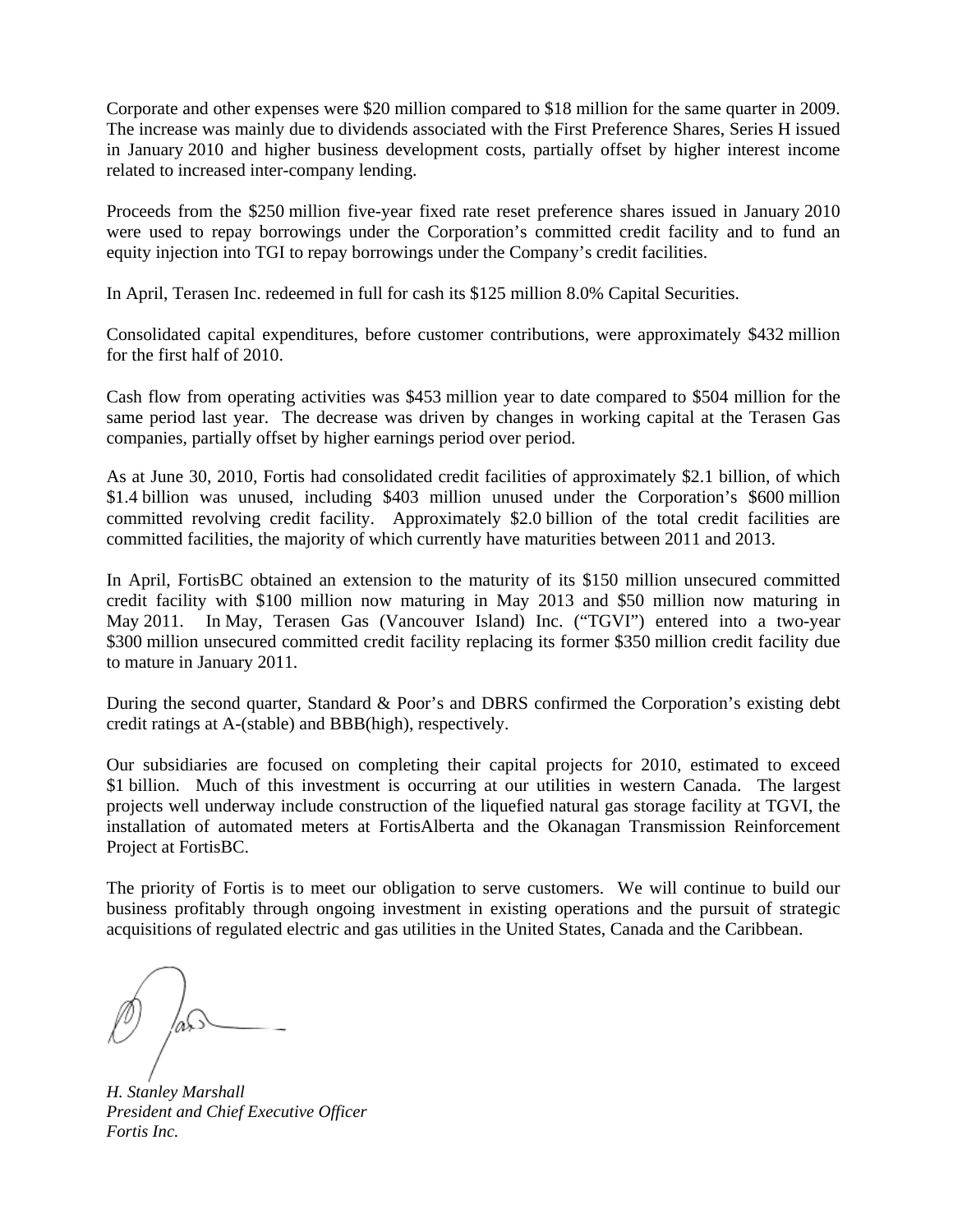# **Interim Management Discussion and Analysis**

For the three and six months ended June 30, 2010 Dated August 4, 2010

#### **CONTENTS**

|                                                | 1  |
|------------------------------------------------|----|
| Company Overview and Financial Highlights      | 2  |
| Segmented Results of Operations                | 4  |
| Regulated Gas Utilities - Canadian             | 4  |
|                                                | 4  |
| Regulated Electric Utilities - Canadian        | 6  |
|                                                | 6  |
|                                                | 7  |
|                                                | 9  |
| Other Canadian Electric Utilities              | 10 |
| Regulated Electric Utilities - Caribbean       | 11 |
|                                                | 13 |
| Non-Regulated - Fortis Properties              | 14 |
|                                                | 15 |
|                                                | 16 |
|                                                | 16 |
| Material Regulatory Decisions and Applications | 18 |
|                                                | 21 |
| Liquidity and Capital Resources                | 22 |

| Summary of Consolidated Cash Flows                  | 22      |
|-----------------------------------------------------|---------|
|                                                     | 25      |
|                                                     | 26      |
|                                                     | 26      |
|                                                     | 26      |
|                                                     | 27      |
|                                                     | 28      |
|                                                     | 29      |
| Off-Balance Sheet Arrangements                      | 30      |
|                                                     | 31      |
| Changes in Accounting Policies and Standards        | 31      |
|                                                     | 32      |
|                                                     | 33      |
|                                                     | 35      |
|                                                     | 36      |
|                                                     | 37      |
| Interim Consolidated Financial Statements and Notes |         |
|                                                     | $F - 1$ |

# **FORWARD-LOOKING STATEMENT**

The following analysis should be read in conjunction with the Fortis Inc. ("Fortis" or the "Corporation") interim unaudited consolidated financial statements and notes thereto for the three and six months ended June 30, 2010 and the Management Discussion and Analysis ("MD&A") and audited consolidated financial statements for the year ended December 31, 2009 included in the Corporation's 2009 Annual Report. This material has been prepared in accordance with National Instrument 51-102 - *Continuous Disclosure Obligations* relating to MD&As. Financial information in this release has been prepared in accordance with Canadian generally accepted accounting principles ("Canadian GAAP") and is presented in Canadian dollars unless otherwise specified.

*Fortis includes forward-looking information in the MD&A within the meaning of applicable securities laws in Canada ("forward-looking information"). The purpose of the forward-looking information is to provide management's expectations regarding the Corporation's future growth, results of operations, performance, business prospects and opportunities, and it may not be appropriate for other purposes. All forward-looking information is given pursuant to the "safe harbour" provisions of applicable Canadian securities legislation. The words "anticipates", "believes", "budgets", "could", "estimates", "expects", "forecasts", "intends", "may", "might", "plans", "projects", "schedule", "should", "will", "would" and similar expressions are often intended to identify forward-looking information, although not all forward-looking information contains these identifying words. The forward-looking information reflects management's current beliefs and is based on information currently available to the Corporation's management. The forward-looking information in the MD&A includes, but is not limited to, statements regarding: the expected timing of the recording of the effects of the regulatory decision on FortisAlberta's 2010 and 2011 revenue requirements application; the expected decrease in the total costs of FortisAlberta's automated meter reading technology project; expected consolidated forecasted gross capital expenditures for 2010 and in total over the five-year period from 2010 through 2014; the expectation that the Corporation's significant capital program should drive growth in earnings and dividends; the expected increase in average annual energy production from the Macal River in Belize by the Vaca hydroelectric generating facility; expected consolidated long-term debt maturities and repayments on average annually over the next five years; the expectation of no material adverse credit rating actions in the near term; expected sources of financing for the subsidiaries' capital expenditure programs; the expectation that Fortis will elect to defer the adoption of IFRS until 2013; and except for debt at Belize Electricity and Exploits River Hydro Partnership ("Exploits Partnership"), the expectation that the Corporation and its subsidiaries will remain compliant with debt covenants during 2010. The forecasts and projections that make up the forward-looking information are based on assumptions which include, but are not limited to: the receipt of applicable regulatory approvals and requested rate orders; no significant operational disruptions or environmental liability due to a catastrophic event or environmental upset caused by severe weather, other acts of nature or other major event; the continued ability to maintain the gas and electricity systems to ensure their continued performance; no significant decline in capital spending in 2010; no severe and prolonged downturn in economic conditions; sufficient liquidity and capital resources; the continuation of regulator-approved mechanisms to flow through the commodity cost of natural gas and energy supply costs in customer rates; the continued ability to hedge exposures to fluctuations in interest rates, foreign exchange rates and natural gas commodity prices; no significant variability in interest rates; no significant counterparty defaults; the continued competitiveness of natural gas pricing when compared with electricity and other alternative*  sources of energy; the continued availability of natural gas supply; the continued ability to fund defined benefit pension plans; the *absence of significant changes in government energy plans and environmental laws that may materially affect the operations and cash flows of the Corporation and its subsidiaries; maintenance of adequate insurance coverage; the ability to obtain and maintain*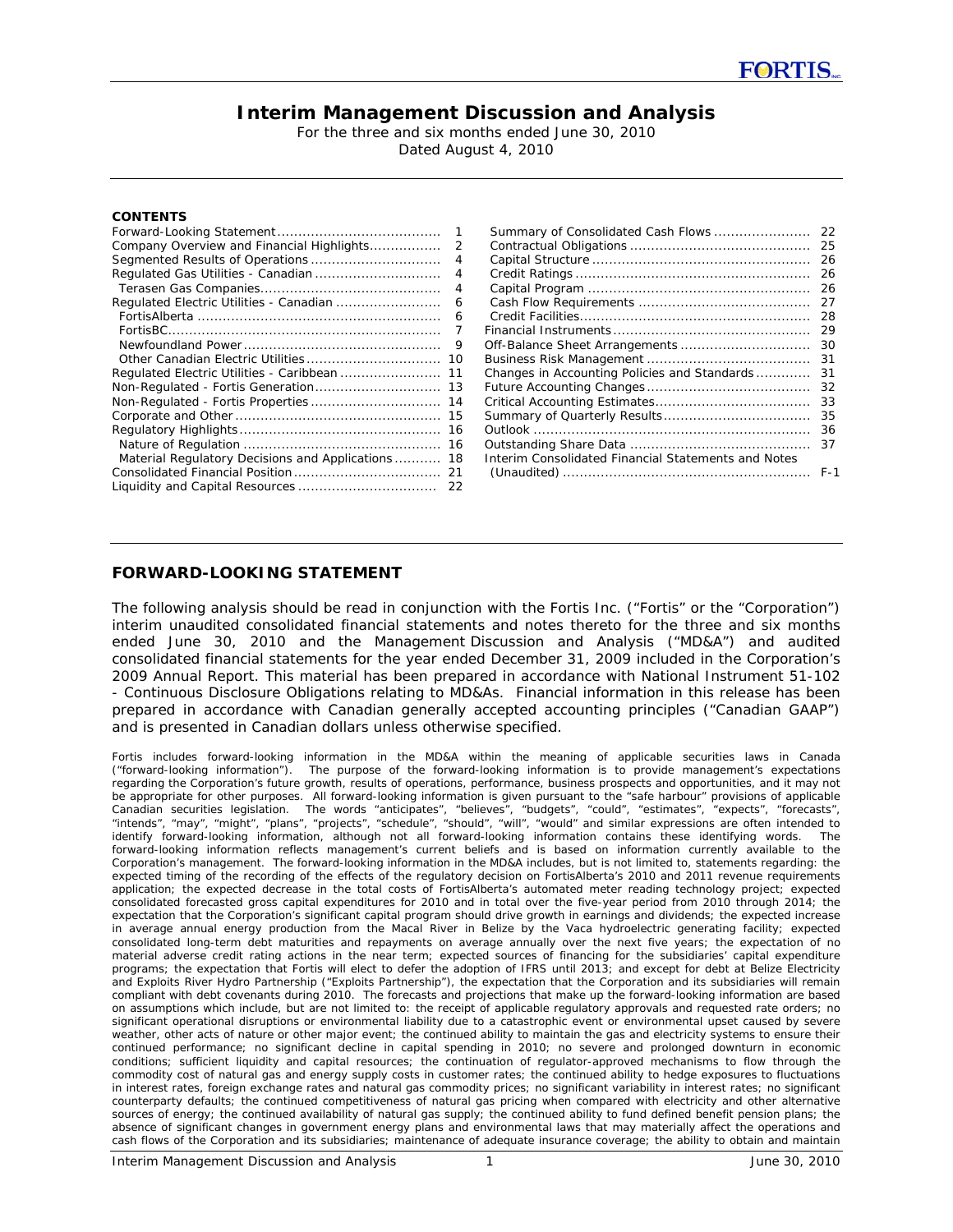*licences and permits; retention of existing service areas; no material decrease in market energy sales prices; maintenance of information technology infrastructure; favourable relations with First Nations; favourable labour relations; and sufficient human resources to deliver service and execute the capital program. The forward-looking information is subject to risks, uncertainties and other factors that could cause actual results to differ materially from historical results or results anticipated by the forward-looking information. Factors which could cause results or events to differ from current expectations include, but are not limited to: regulatory risk; operating and maintenance risks; economic conditions; capital resources and liquidity risk; weather and seasonality; commodity price risk; derivative financial instruments and hedging; interest rate risk; counterparty risk; competitiveness of natural gas; natural gas supply; defined benefit pension plan performance and funding requirements; risks related to the development of the Terasen Gas (Vancouver Island) Inc. franchise; the Government of British Columbia's Energy Plan; environmental risks; insurance coverage risk; loss of licences and permits; loss of service area; market energy sales prices; changes in the current assumptions and expectations associated with the transition to International Financial Reporting Standards; changes in tax legislation; information technology infrastructure; an ultimate resolution of the expropriation of the assets of the Exploits Partnership that differs from what is currently expected by management; an unexpected outcome of legal proceedings currently against the Corporation; relation with First Nations; labour relations; and human resources. For additional information with respect to the Corporation's risk factors, reference should be made to the Corporation's continuous disclosure materials filed from time to time with Canadian securities regulatory authorities and to the heading "Business Risk Management" in the MD&A for the three and six months ended June 30, 2010 and for the year ended December 31, 2009.* 

*All forward-looking information in the MD&A is qualified in its entirety by the above cautionary statements and, except as required by law, the Corporation undertakes no obligation to revise or update any forward-looking information as a result of new information, future events or otherwise after the date hereof.* 

# **COMPANY OVERVIEW AND FINANCIAL HIGHLIGHTS**

Fortis is the largest investor-owned distribution utility in Canada, serving approximately 2,100,000 gas and electricity customers. Its regulated holdings include electric utilities in five Canadian provinces and three Caribbean countries and a natural gas utility in British Columbia. Fortis owns and operates non-regulated generation assets across Canada and in Belize and Upper New York State, and hotels and commercial office and retail space primarily in Atlantic Canada. Year-to-date June 30, 2010, the Corporation's electricity distribution systems met a combined peak demand of approximately 5,033 megawatts ("MW") and its gas distribution system met a peak day demand of 1,006 terajoules. For additional information on the Corporation's business segments, refer to Note 1 to the Corporation's 2009 annual audited consolidated financial statements.

The key goals of the Corporation's regulated utilities are to operate sound gas and electricity distribution systems, deliver gas and electricity safely and reliably to customers at the lowest reasonable cost and conduct business in an environmentally responsible manner. The Corporation's main business, utility operations, is highly regulated. It is segmented by franchise area and, depending on regulatory requirements, by the nature of the assets.

Fortis has adopted a strategy of profitable growth with earnings per common share as the primary measure of performance. Key financial highlights, including earnings by reportable segment, for the second quarter and year-to-date periods ended June 30, 2010 and June 30, 2009 are provided in the following tables.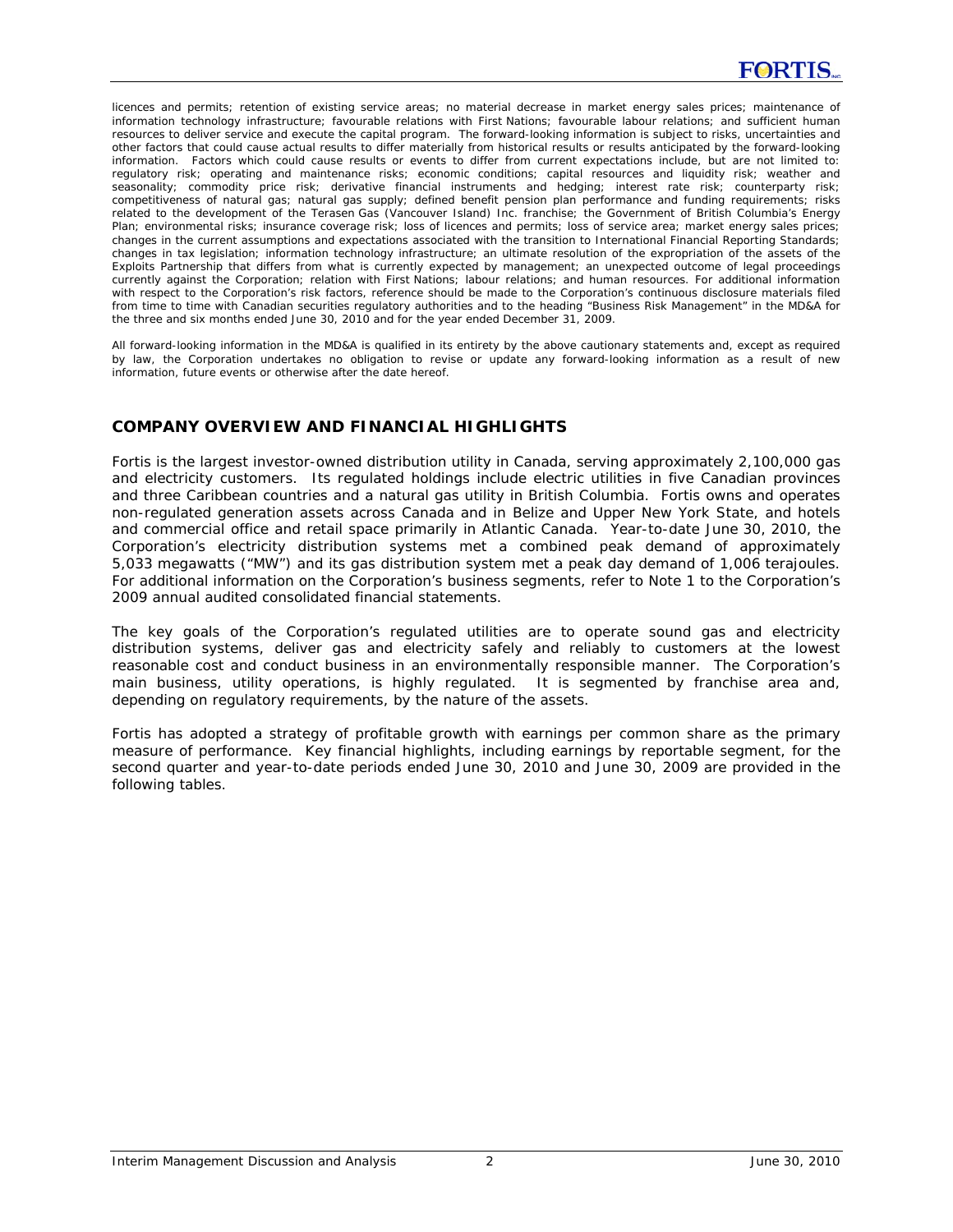| <b>Financial Highlights (Unaudited)</b>                                     |       |         |          |       |              |          |
|-----------------------------------------------------------------------------|-------|---------|----------|-------|--------------|----------|
| Periods Ended June 30                                                       |       | Quarter |          |       | Year-to-date |          |
|                                                                             | 2010  | 2009    | Variance | 2010  | 2009         | Variance |
| Revenue (\$ millions)                                                       | 836   | 756     | 80       | 1,912 | 1,958        | (46)     |
| Cash Flow from Operating Activities<br>$($$ millions)                       | 204   | 275     | (71)     | 453   | 504          | (51)     |
| Net Earnings Attributable to Common<br>Equity Shareholders (\$ millions)    | 55    | 53      | 2        | 155   | 145          | 10       |
| Basic Earnings per Common Share (\$)                                        | 0.32  | 0.31    | 0.01     | 0.90  | 0.85         | 0.05     |
| Diluted Earnings per Common Share (\$)<br>Weighted Average Number of Common | 0.32  | 0.31    | 0.01     | 0.88  | 0.83         | 0.05     |
| Shares Outstanding (millions)                                               | 172.4 | 170.0   | 2.4      | 172.0 | 169.7        | 2.3      |

#### **Segmented Net Earnings Attributable to Common Equity Shareholders (Unaudited)** Periods Ended June 30

| i chous Enucu sunc oo                     |         |      |          |                 |      |          |
|-------------------------------------------|---------|------|----------|-----------------|------|----------|
|                                           | Quarter |      |          | Year-to-date    |      |          |
| $($$ millions)                            | 2010    | 2009 | Variance | 2010            | 2009 | Variance |
| <b>Regulated Gas Utilities - Canadian</b> |         |      |          |                 |      |          |
| Terasen Gas Companies (1)                 | 17      | 14   | 3        | 90              | 72   | 18       |
| <b>Regulated Electric Utilities -</b>     |         |      |          |                 |      |          |
| Canadian                                  |         |      |          |                 |      |          |
| FortisAlberta                             | 17      | 17   |          | 32 <sub>2</sub> | 30   |          |
| FortisBC $(2)$                            | 8       |      |          | 22              | 21   |          |
| Newfoundland Power                        | 11      | 11   |          | 18              | 17   |          |
| Other Canadian (3)                        |         | 4    |          | 9               | 9    |          |
|                                           | 40      | 39   | ◢        | 81              | 77   | 4        |
| Regulated Electric - Caribbean (4)        |         |      |          | 11              | 13   | (2)      |
| Non-Regulated - Fortis Generation (5)     | 3       | 3    |          | 5               | 9    | (4)      |
| Non-Regulated - Fortis Properties (6)     | 8       | 8    |          | 10              | 10   |          |
| Corporate and Other <sup>(7)</sup>        | (20)    | (18) | (2)      | (42)            | (36) | (6)      |
| Net Earnings Attributable to              |         |      |          |                 |      |          |
| <b>Common Equity Shareholders</b>         | 55      | 53   | 2        | 155             | 145  | 10       |

*(1)* Comprised of Terasen Gas Inc. ("TGI"), Terasen Gas (Vancouver Island) Inc. ("TGVI") and Terasen Gas (Whistler) Inc. ("TGWI")

*(2)* Includes the regulated operations of FortisBC Inc. and operating, maintenance and management services related to the Waneta, Brilliant and Arrow Lakes hydroelectric generating plants and the distribution system owned by the City of Kelowna. Excludes the non-regulated generation operations of FortisBC Inc.'s wholly owned partnership, Walden Power Partnership

*(3)* Includes Maritime Electric and FortisOntario. FortisOntario mainly includes Canadian Niagara Power, Cornwall Electric and, from October 2009, Algoma Power Inc. ("Algoma Power")

*(4)* Includes Belize Electricity, in which Fortis holds an approximate 70 per cent controlling interest; Caribbean Utilities on Grand Cayman, Cayman Islands, in which Fortis holds an approximate 59 per cent controlling interest; and wholly owned Fortis Turks and Caicos

- *(5)* Includes the financial results of non-regulated generating assets in Belize, Ontario, central Newfoundland, British Columbia and Upper New York State, with a combined generating capacity of 139 megawatts ("MW"), mainly hydroelectric. Prior to May 1, 2009, the financial results of Fortis reflected earnings' contribution associated with the Corporation's 75-MW water-right entitlement on the Niagara River in Ontario related to the Rankine hydroelectric generating facility. The water rights expired on April 30, 2009, at the end of a 100-year term. Additionally, prior to February 12, 2009, the financial results of the hydroelectric generation operations in central Newfoundland were consolidated in the financial statements of Fortis. Effective February 12, 2009, the Corporation discontinued the consolidation method of accounting for the generation operations in central Newfoundland due to the Corporation no longer having control over the operations and cash flows, as a result of the expropriation of the assets of the Exploits River Hydro Partnership by the Government of Newfoundland and Labrador. For a further discussion of this matter, refer to the "Critical Accounting Estimates Contingencies" section of the MD&A for the year ended December 31, 2009.
- Fortis Properties owns and operates 21 hotels, comprised of more than 4,100 rooms, in eight Canadian provinces and approximately 2.8 million square feet of commercial office and retail space primarily in Atlantic Canada.
- *(7)* Includes Fortis net corporate expenses, net expenses of non-regulated Terasen Inc. ("Terasen") corporate-related activities and the financial results of Terasen's 30 per cent ownership interest in CustomerWorks Limited Partnership ("CWLP") and of Terasen's non-regulated wholly owned subsidiary Terasen Energy Services Inc. ("TES")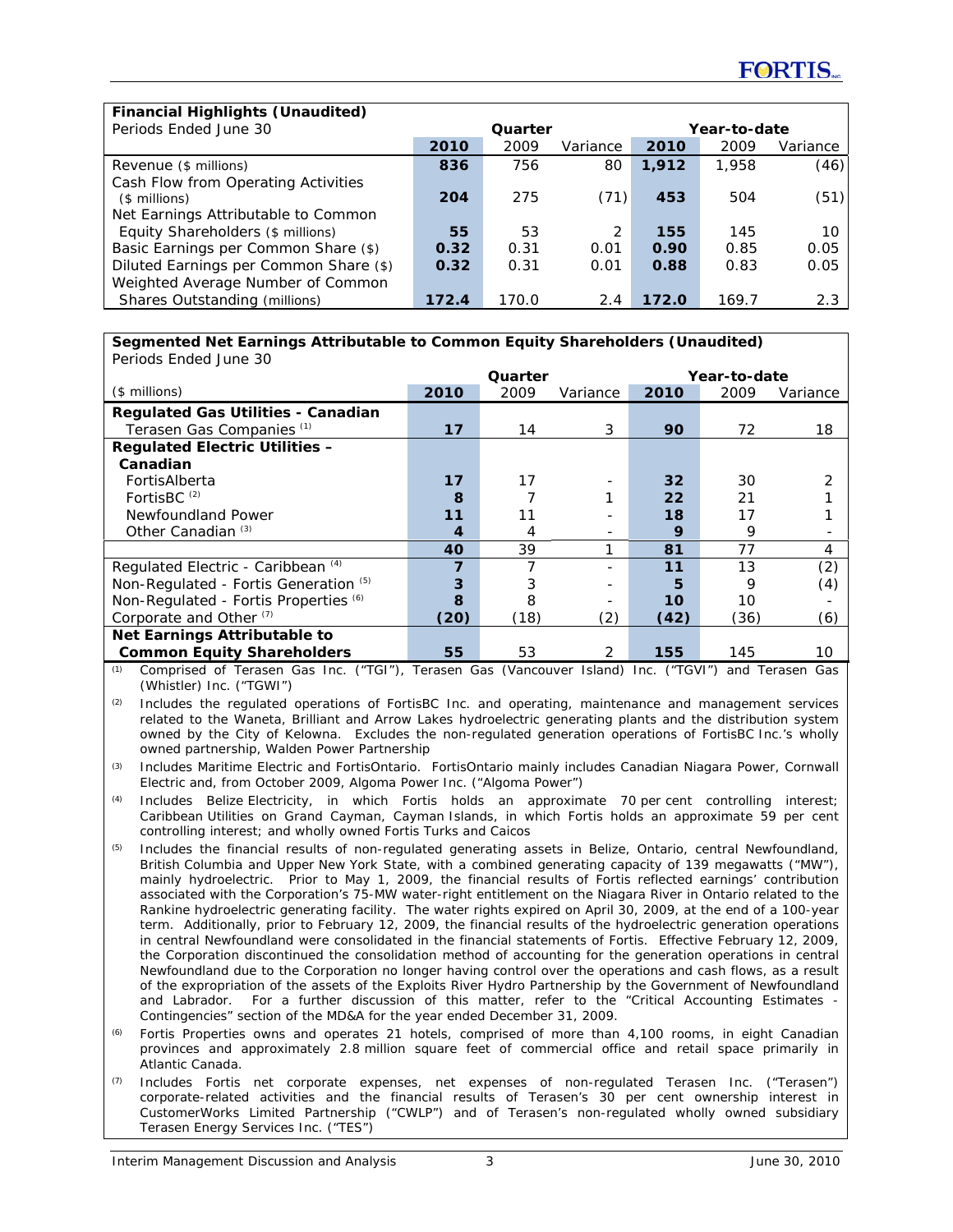# **SEGMENTED RESULTS OF OPERATIONS**

# **REGULATED GAS UTILITIES - CANADIAN**

# **TERASEN GAS COMPANIES**

| Gas Volumes by Major Customer Category (Unaudited) |        |         |          |              |         |          |  |  |  |  |  |  |
|----------------------------------------------------|--------|---------|----------|--------------|---------|----------|--|--|--|--|--|--|
| Periods Ended June 30                              |        | Quarter |          | Year-to-date |         |          |  |  |  |  |  |  |
| (Terajoules)                                       | 2010   | 2009    | Variance | 2010         | 2009    | Variance |  |  |  |  |  |  |
| Core – Residential and Commercial                  | 23,827 | 20,075  | 3,752    | 64,258       | 70.487  | (6, 229) |  |  |  |  |  |  |
| Industrial                                         | 1,193  | 1,307   | (114)    | 2,868        | 3,617   | (749)    |  |  |  |  |  |  |
| <b>Total Sales Volumes</b>                         | 25,020 | 21,382  | 3,638    | 67,126       | 74,104  | (6,978)  |  |  |  |  |  |  |
| <b>Transportation Volumes</b>                      | 14,170 | 12,485  | 1,685    | 30,580       | 32.734  | (2, 154) |  |  |  |  |  |  |
| Throughput under Fixed Revenue                     |        |         |          |              |         |          |  |  |  |  |  |  |
| Contracts                                          | 3,458  | 2.584   | 874      | 8,126        | 7,583   | 543      |  |  |  |  |  |  |
| <b>Total Gas Volumes</b>                           | 42,648 | 36,451  | 6.197    | 105,832      | 114,421 | (8,589)  |  |  |  |  |  |  |

#### **Factors Contributing to Net Positive Quarterly Gas Volumes Variance**

Favourable

- Higher average consumption by residential and commercial customers as a result of cooler weather
- Higher transportation volumes as a result of cooler weather and the favourable impact of improving economic conditions in the second quarter of 2010 on the forestry sector

#### **Factors Contributing to Net Negative Year-to-Date Gas Volumes Variance**

Unfavourable

- Lower average consumption by residential and commercial customers as a result of warmer weather during the first quarter of 2010, partially offset by the impact of cooler weather during the second quarter of 2010
- Lower transportation volumes as a result of warmer weather during the first quarter of 2010, partially offset by the impact of cooler weather during the second quarter of 2010 and the impact of unfavourable economic conditions negatively affecting the forestry sector year-to-date

Net customer additions were 1,829 during the first half of 2010 compared to 1,068 during the first half of 2009. Gross customer additions increased period over period due to increased building activity, while customer disconnections were lower period over period due to cooler weather. Growth in multi-family housing, however, where natural gas use is less prevalent compared to single-family housing, has tempered customer growth period over period.

Because of natural gas consumption patterns, earnings of the Terasen Gas companies are highest in the first and fourth quarters. As a result of seasonality, interim earnings are not indicative of annual earnings.

The Terasen Gas companies earn approximately the same margin regardless of whether a customer contracts for the purchase of natural gas or for the transportation only of natural gas.

As a result of the operation of regulator-approved deferral mechanisms, changes in consumption levels and energy supply costs from those forecasted to set gas rates do not materially affect earnings.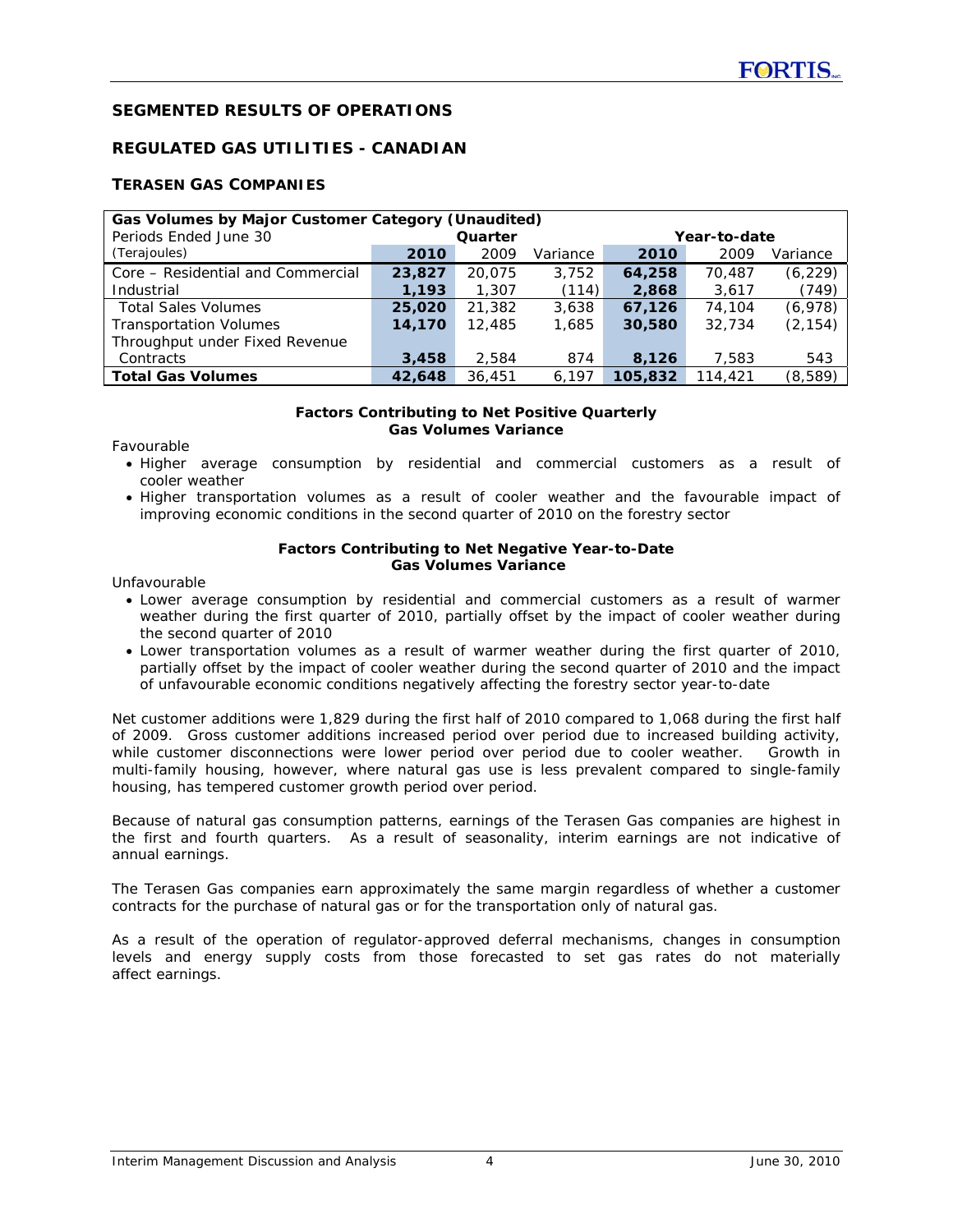| <b>Financial Highlights (Unaudited)</b><br>Periods Ended June 30 |      | Quarter |          |      | Year-to-date |          |
|------------------------------------------------------------------|------|---------|----------|------|--------------|----------|
| $($$ millions)                                                   | 2010 | 2009    | Variance | 2010 | 2009         | Variance |
| Revenue                                                          | 337  | 289     | 48       | 866  | 958          | (92)     |
| <b>Energy Supply Costs</b>                                       | 191  | 156     | 35       | 496  | 624          | (128)    |
| <b>Operating Expenses</b>                                        | 65   | 62      | 3        | 135  | 129          | 6        |
| Amortization                                                     | 29   | 26      | 3        | 59   | 51           | 8        |
| <b>Finance Charges</b>                                           | 29   | 29      |          | 56   | 61           | (5)      |
| <b>Corporate Taxes</b>                                           | 6    |         | 4        | 30   | 21           | Q        |
| Earnings                                                         | 17   | 14      | 3        | 90   | 72           | 18       |

#### **Factors Contributing to Positive Quarterly Revenue Variance**

Favourable

- Higher average gas consumption per customer
- Higher commodity cost of natural gas charged to customers
- Increased customer delivery rates, effective January 1, 2010, which included the impact of the increase in the allowed rate of return on common shareholder's equity ("ROE") to 9.50 per cent from 8.47 per cent for Terasen Gas Inc. ("TGI") and to 10.00 per cent from 9.17 per cent for Terasen Gas (Vancouver Island) Inc. ("TGVI") and Terasen Gas Whistler Inc. ("TGWI"), and the increase in the deemed common equity component of the total capital structure ("equity component") for TGI to 40 per cent from 35 per cent

#### **Factors Contributing to Net Negative Year-to-Date Revenue Variance**

#### Unfavourable

- Lower average gas consumption per customer
- Lower commodity cost of natural gas charged to customers

#### Favourable

• The increase in customer delivery rates, effective January 1, 2010, as discussed above for the quarter

#### **Factors Contributing to Net Positive Quarterly Earnings Variance**

Favourable

• The increase in customer delivery rates, effective January 1, 2010, as discussed above

#### Unfavourable

- Higher operating expenses driven by: (i) increased labour and employee-benefit costs; (ii) the expensing of asset removal costs to operating expenses, effective January 1, 2010, as a result of regulator-approved Negotiated Settlement Agreements ("NSAs") related to 2010 and 2011 revenue requirements; and (iii) lower capitalized overhead costs, due to a reduction in the capitalization rate, also as a result of the NSAs. The asset removal costs and expensed overhead costs are being collected in current customer delivery rates. Prior to 2010, asset removal costs were recorded against accumulated amortization.
- Increased amortization cost due to higher amortization rates period over period and the amortization of contributions in aid of construction ("CIACs") to revenue, beginning January 1, 2010, compared to the amortization of CIACs against amortization cost in prior periods, as a result of the NSAs. The new depreciation rates were determined and approved by the regulator upon review of a current depreciation study. The increase in amortization is being collected in current customer delivery rates.
- A lower effective corporate income tax rate in 2009, primarily due to higher deductions taken for tax purposes compared to accounting purposes

#### **Factors Contributing to Net Positive Year-to-Date Earnings Variance**

Favourable

- The increase in customer delivery rates, effective January 1, 2010, as discussed above
- Lower finance charges, as reflected in current customer delivery rates, due to lower average credit facility borrowings period over period

Unfavourable

• The same factors as discussed above for the quarter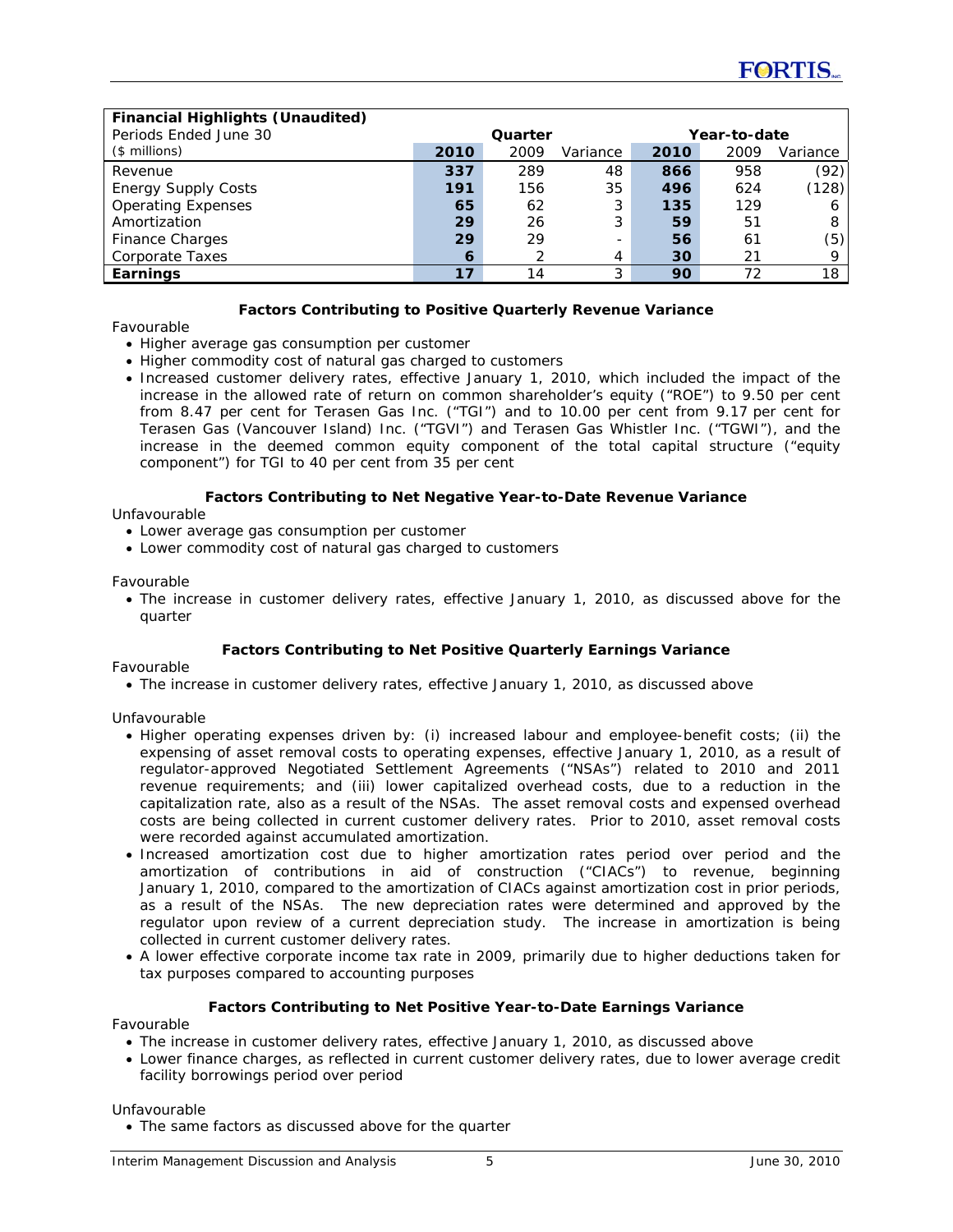For a discussion of the nature of regulation and material regulatory decisions and applications pertaining to the Terasen Gas companies, refer to the "Regulatory Highlights" section of this MD&A.

# **REGULATED ELECTRIC UTILITIES - CANADIAN**

#### **FORTISALBERTA**

| <b>Financial Highlights (Unaudited)</b>    |       |         |          |              |       |                |
|--------------------------------------------|-------|---------|----------|--------------|-------|----------------|
| Periods Ended June 30                      |       | Quarter |          | Year-to-date |       |                |
|                                            | 2010  | 2009    | Variance | 2010         | 2009  | Variance       |
| Energy Deliveries (gigawatt hours ("GWh")) | 3,724 | 3,765   | (41)     | 7,833        | 7.917 | (84)           |
| $($$ millions)                             |       |         |          |              |       |                |
| Revenue                                    | 92    | 81      | 11       | 180          | 161   | 19             |
| <b>Operating Expenses</b>                  | 36    | 31      | 5        | 71           | 65    | 6              |
| Amortization                               | 25    | 23      | 2        | 49           | 45    | 4              |
| <b>Finance Charges</b>                     | 14    | 13      |          | 28           | 24    | 4              |
| Corporate Tax Recovery                     | -     | (3)     | 3        | -            | (3)   | 3              |
| Earnings                                   | 17    | 17      |          | 32           | 30    | $\overline{2}$ |

#### **Factors Contributing to Net Negative Quarterly Energy Deliveries Variance**

Unfavourable

• Decreased energy deliveries to residential, farm and irrigation customers, mainly due to lower average consumption resulting from relatively milder temperatures, were partially offset by increased energy deliveries to commercial and other industrial customers. Energy deliveries to irrigation customers were also negatively impacted by heavy rainfall during the second quarter of 2010.

Favourable

• Customer growth with the total number of customers increasing by approximately 20,000 quarter over quarter

#### **Factors Contributing to Net Negative Year-to-Date Energy Deliveries Variance**

Unfavourable

• Decreased energy deliveries to residential, farm and irrigation, and other industrial customers, due to the same reasons as discussed above for the quarter, were partially offset by increased energy deliveries to commercial and oil and gas customers.

Favourable

• Customer growth as discussed above for the quarter

As a significant portion of FortisAlberta's distribution revenue is derived from fixed or largely fixed billing determinants, changes in quantities of energy delivered are not entirely correlated with changes in revenue.

#### **Factors Contributing to Net Positive Quarterly and Year-to-Date Revenue Variance**

Favourable

- An interim 7.5 per cent average increase in base customer electricity distribution rates, effective January 1, 2010, combined with a rate revenue accrual for the second quarter and first half of 2010 for future collection from customers relating to certain approved deferral account items. Approval of FortisAlberta's 2010 and 2011 revenue requirements was received in July 2010, the effects of which are expected to be reflected in the third quarter of 2010.
- A rate revenue accrual of approximately \$1 million and \$2 million for the second quarter and first half of 2010, respectively, to reflect an allowed ROE of 9.00 per cent, compared to an interim allowed ROE of 8.51 per cent as reflected in revenue during the first half of 2009, and an increase in the equity component to 41 per cent from 37 per cent as reflected in revenue during the first half of 2009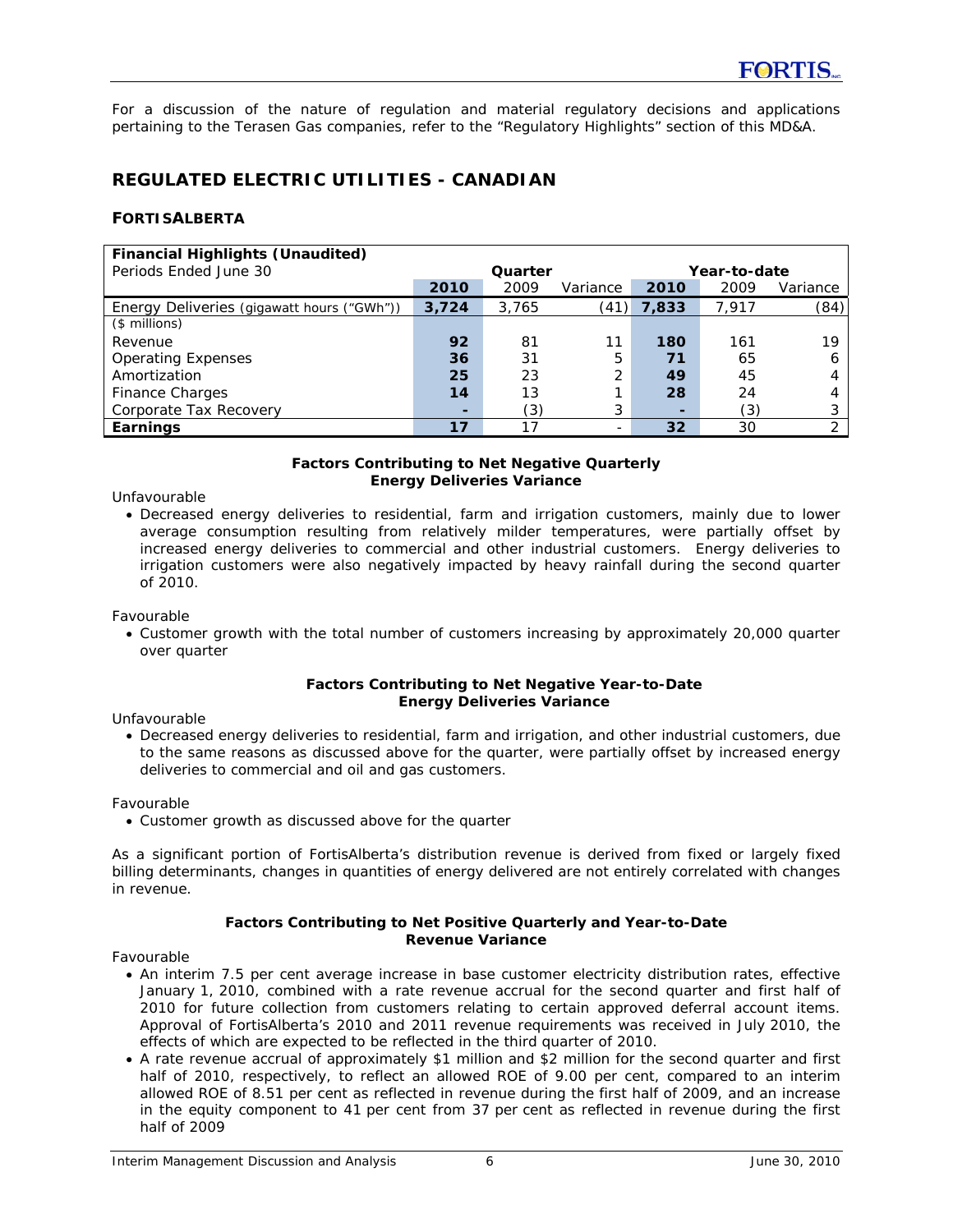- Customer growth
- Higher franchise fee revenue
- Higher miscellaneous revenue for the quarter

#### Unfavourable

• Lower net transmission revenue

#### **Factors Contributing to Net Positive Quarterly and Year-to-date Earnings Variance**

Favourable

• The increase in customer electricity distribution rate revenue, for the reasons discussed above

Unfavourable

- Increased operating expenses, mainly due to higher labour costs and general operating expenses, partially offset by lower contracted labour costs
- Increased amortization cost associated with continued investment in utility capital assets, partially offset by the impact of the commencement in 2010 of the capitalization of amortization for vehicles and tools used in the construction of other assets, as approved by the regulator
- Increased finance charges, due to higher debt levels in support of the Company's significant capital expenditure program, partially offset by the impact of lower interest rates on lower average credit facility borrowings
- Lower net transmission revenue
- Lower corporate tax recovery, due to a favourable adjustment to current income taxes of approximately \$2 million during the second quarter of last year, combined with lower future income tax recoveries associated with changes in net customer deferrals subject to future income tax recoveries

For a discussion of the nature of regulation and material regulatory decisions and applications pertaining to FortisAlberta, refer to the "Regulatory Highlights" section of this MD&A.

| <b>Financial Highlights (Unaudited)</b> |      |         |          |       |              |          |
|-----------------------------------------|------|---------|----------|-------|--------------|----------|
| Periods Ended June 30                   |      | Quarter |          |       | Year-to-date |          |
|                                         | 2010 | 2009    | Variance | 2010  | 2009         | Variance |
| Electricity Sales (GWh)                 | 670  | 675     | (5)      | 1,490 | 1,578        | (88)     |
| $($$ millions)                          |      |         |          |       |              |          |
| Revenue                                 | 59   | 55      | 4        | 131   | 127          |          |
| <b>Energy Supply Costs</b>              | 13   | 13      |          | 34    | 35           | (1)      |
| <b>Operating Expenses</b>               | 19   | 17      | ∍        | 36    | 34           | ◠        |
| Amortization                            | 11   | 9       | 2        | 21    | 19           | ◠        |
| Finance Charges                         | 8    | 8       |          | 16    | 15           |          |
| Corporate Taxes                         |      |         | (1)      | 2     | 3            |          |
| Earnings                                | 8    |         |          | 22    | 21           |          |

# **FORTISBC**

## **Factors Contributing to Net Negative Quarterly Electricity Sales Variance**

Unfavourable

• Lower average consumption due to cooler temperatures in June 2010 which decreased air-conditioning load

Favourable

- Residential and general service customer growth
- Increased industrial customer loads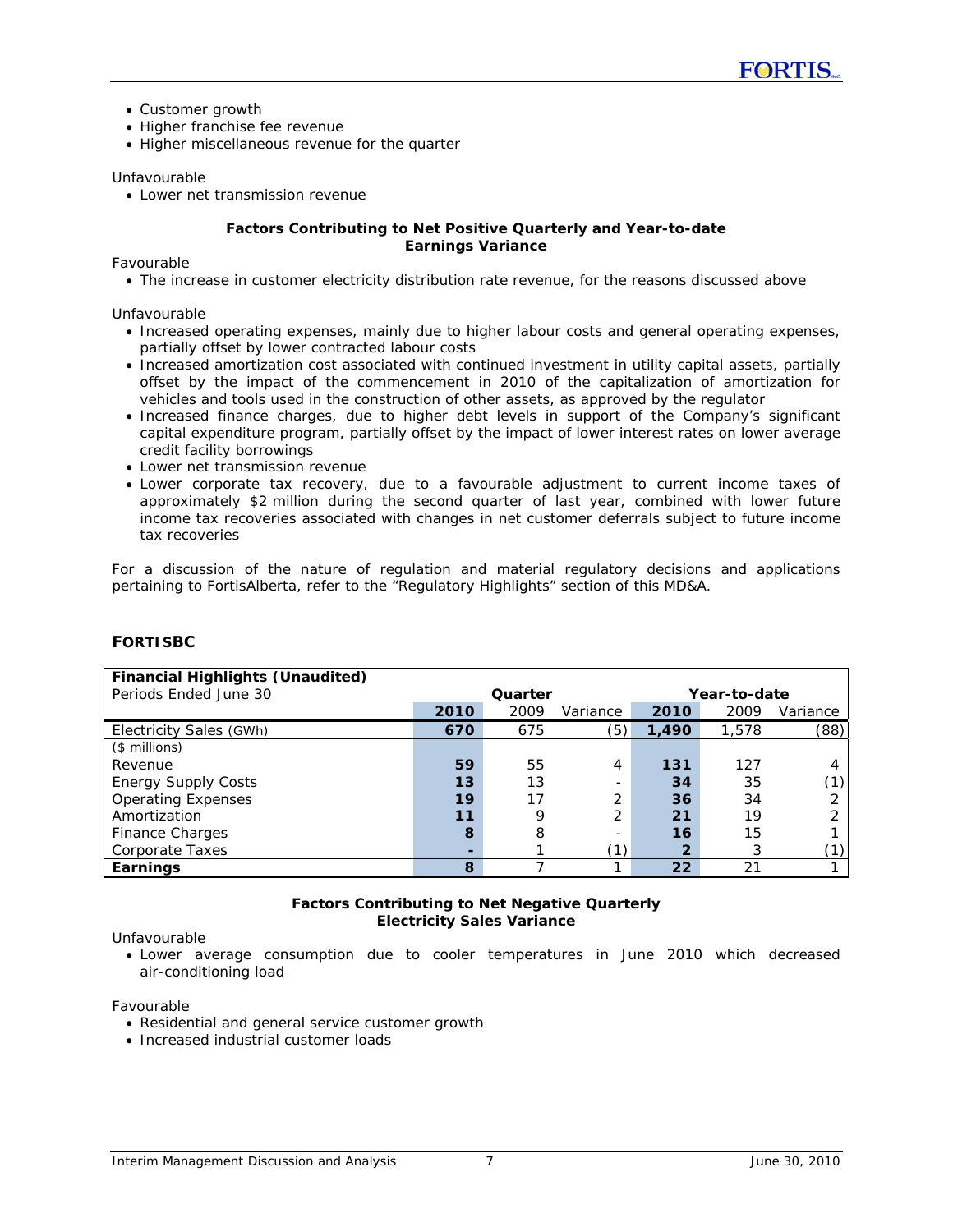#### **Factors Contributing to Net Negative Year-to-Date Electricity Sales Variance**

Unfavourable

• The same factor as discussed above for the quarter, combined with lower average consumption in the first quarter of 2010, due to warmer temperatures experienced during the first quarter of 2010 compared to cooler temperatures experienced during the first quarter of 2009

#### Favourable

• The same factors as discussed above for the quarter

#### **Factors Contributing to Net Positive Quarterly and Year-to-Date Revenue Variance**

#### Favourable

- A 6.0 per cent increase in customer electricity rates, effective January 1, 2010, reflecting an increase in the allowed ROE to 9.90 per cent for 2010, up from 8.87 per cent for 2009, and ongoing investment in electrical infrastructure
- Increased performance-based rate-setting ("PBR") incentive adjustments receivable from customers and higher pole-attachment revenue
- Higher revenue contribution from non-regulated operating, maintenance and management services

Unfavourable

• The 0.7 per cent and 5.6 per cent decrease in electricity sales for the quarter and year-to-date, respectively, compared to the same periods last year.

#### **Factors Contributing to Net Positive Quarterly Earnings Variance**

#### Favourable

- The 6.0 per cent increase in customer electricity rates, effective January 1, 2010
- Increased PBR incentive adjustments and pole-attachment revenue, as discussed above

#### Unfavourable

- Higher operating expenses, due to the timing of operating and maintenance projects in 2010 and their related expenditures, combined with increased property taxes and water fees
- Increased amortization cost associated with continued investment in utility capital assets
- Decreased electricity sales

#### **Factors Contributing to Net Positive Year-to-Date Earnings Variance**

Favourable

- The same factors as discussed above for the quarter
- Lower energy supply costs associated with decreased electricity sales and a lower proportion of purchased power versus energy generated from Company-owned hydroelectric generating facilities, partially offset by the impact of higher average prices for purchased power

Unfavourable

- Increased property taxes and water fees, partially offset by a decrease in certain other operating expenses due to the timing of operating and maintenance projects in 2010 and their related expenditures
- Increased amortization cost, for the same reason as discussed above for the quarter
- Higher finance charges, due to higher debt levels in support of the Company's capital expenditure program, and higher fees and interest rates on credit facility borrowings
- Decreased electricity sales

For a discussion of the nature of regulation and material regulatory decisions and applications pertaining to FortisBC, refer to the "Regulatory Highlights" section of this MD&A.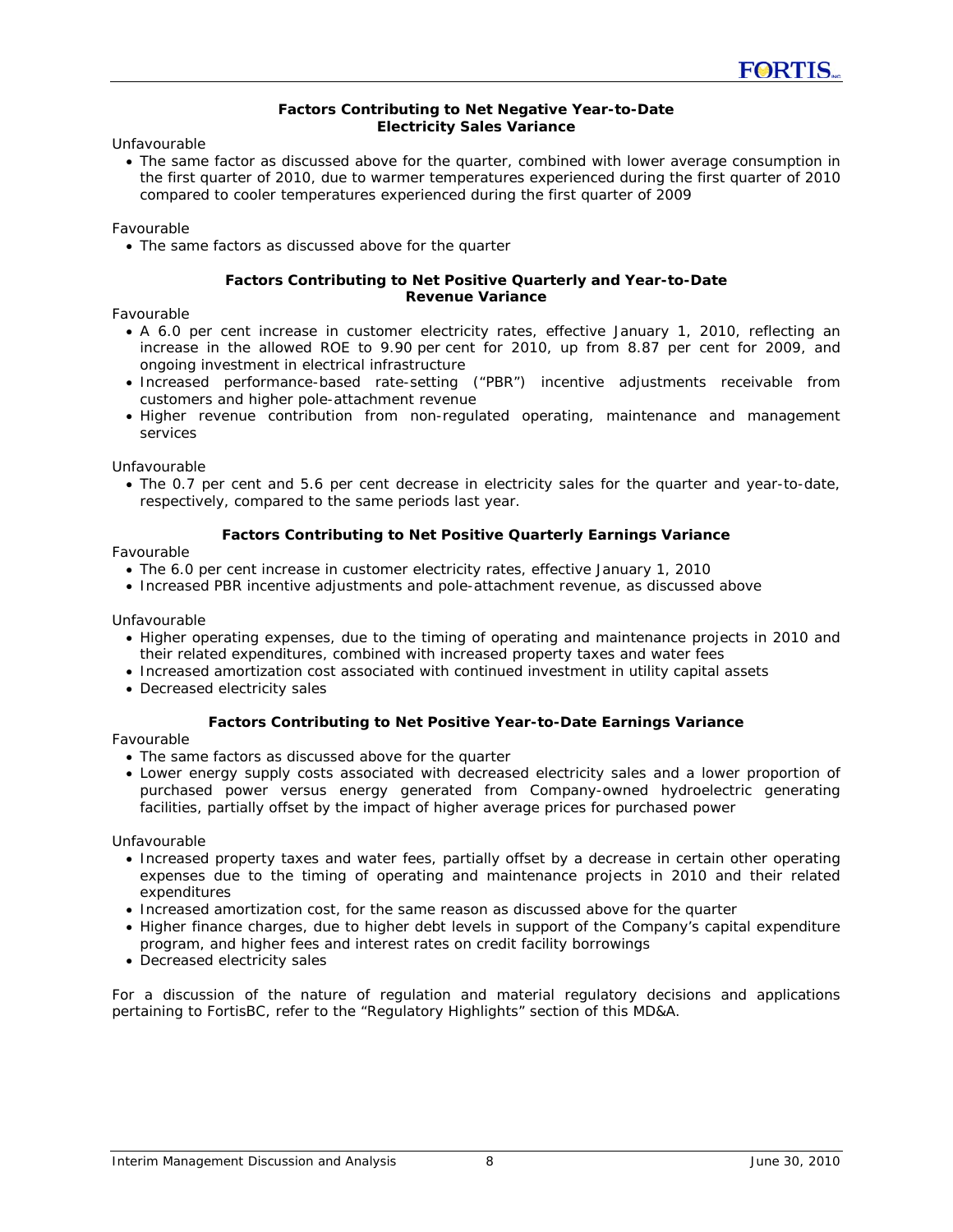# **NEWFOUNDLAND POWER**

| <b>Financial Highlights (Unaudited)</b> |                  |         |                |              |       |          |
|-----------------------------------------|------------------|---------|----------------|--------------|-------|----------|
| Periods Ended June 30                   |                  | Quarter |                | Year-to-date |       |          |
|                                         | 2010             | 2009    | Variance       | 2010         | 2009  | Variance |
| Electricity Sales (GWh)                 | 1,220            | 1.177   | 43             | 3,015        | 2.940 | 75       |
| $($$ millions)                          |                  |         |                |              |       |          |
| Revenue                                 | 126              | 119     |                | 304          | 288   | 16       |
| <b>Energy Supply Costs</b>              | 75               | 70      | 5              | 206          | 197   | Q        |
| <b>Operating Expenses</b>               | 15               | 13      | ⌒              | 31           | 27    |          |
| Amortization                            | 12               | 11      |                | 23           | 22    |          |
| Finance Charges                         | 9                | 9       |                | 18           | 17    |          |
| Corporate Taxes                         | $\boldsymbol{A}$ | 5       | $^{\prime}$ 1) | 8            | 8     |          |
| Earnings                                | 11               |         |                | 18           | 17    |          |

#### **Factors Contributing to Positive Quarterly and Year-to-Date Electricity Sales Variance**

Favourable

• Customer growth and higher average consumption

#### **Factors Contributing to Net Positive Quarterly and Year-to-Date Revenue Variance**

Favourable

- An average 3.5 per cent increase in customer electricity rates, effective January 1, 2010, reflecting an increase in the allowed ROE to 9.00 per cent for 2010, up from 8.95 per cent for 2009, and higher rate base and operating expenses, including pension costs
- A 3.7 per cent and 2.6 per cent increase in electricity sales for the quarter and year to date, respectively, compared to the same periods last year

#### Unfavourable

• Revenue during the second quarter of 2009 included a gain on sale of property

#### **Factors Contributing to Net Positive Quarterly and Year-to-Date Earnings Variance**

Favourable

- The average 3.5 per cent increase in customer electricity rates, effective January 1, 2010
- Increased electricity sales
- Lower than expected operating labour costs due to the timing of capital projects. Good weather conditions during the first half of 2010 allowed for an early start to capital projects and there was also an increase in capital work associated with an ice storm in March 2010.
- A lower effective corporate income tax rate primarily due to a reduction in the statutory tax rate and an increase in deductions taken for tax purposes compared to accounting purposes

#### Unfavourable

- Higher pension costs, wage and inflationary cost increases and increased conservation costs
- Higher retirement and severance expenses year to date
- Increased amortization cost associated with continued investment in utility capital assets
- Higher finance charges year to date associated with interest expense on the \$65 million 6.606% bonds issued in May 2009, partially offset by the impact of lower average credit facility borrowings
- The gain on sale of property during the second quarter of 2009

For a discussion of the nature of regulation and material regulatory decisions and applications pertaining to Newfoundland Power, refer to the "Regulatory Highlights" section of this MD&A.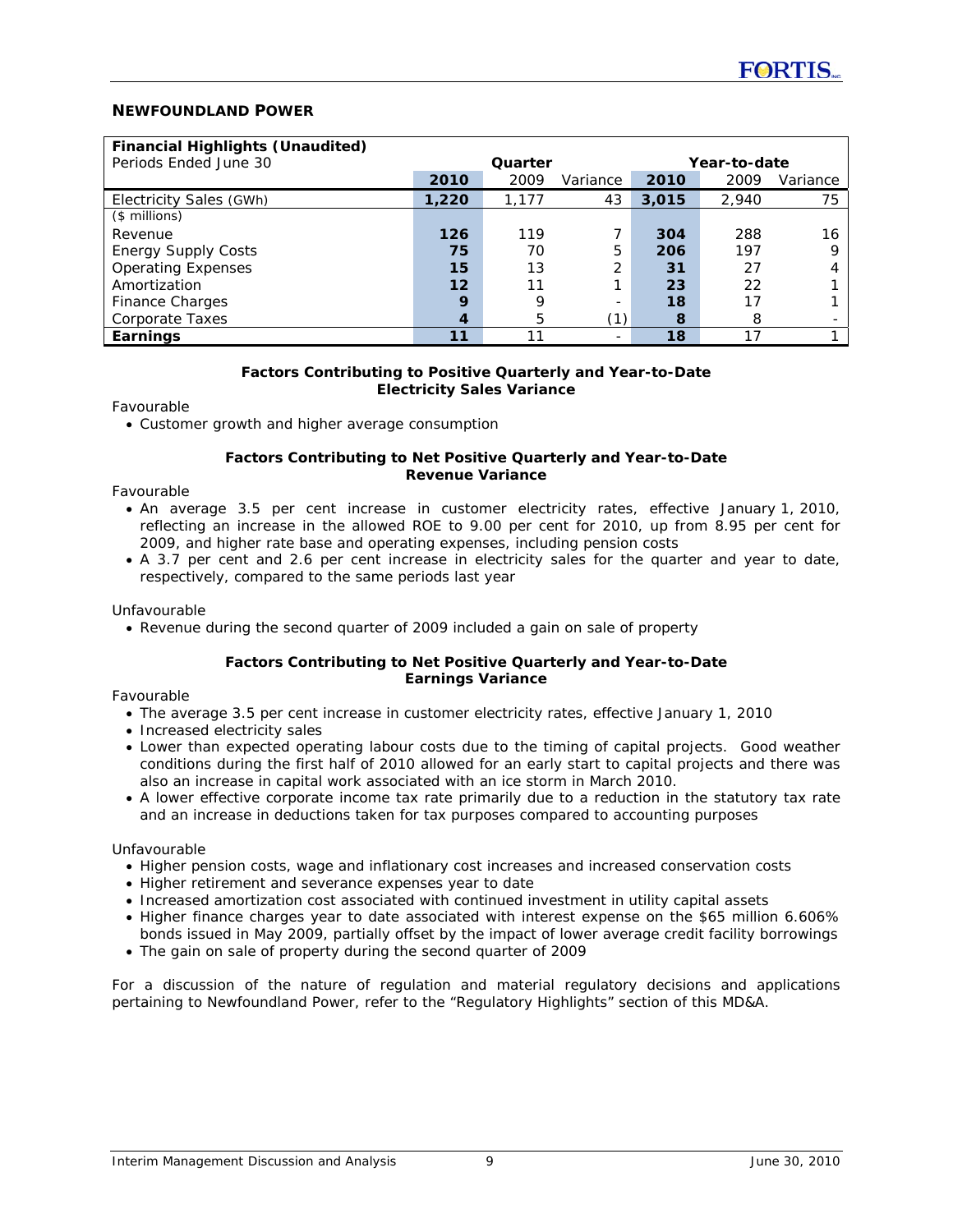# **OTHER CANADIAN ELECTRIC UTILITIES**

| Financial Highlights (Unaudited) (1)                 |      |         |                                                               |              |       |          |
|------------------------------------------------------|------|---------|---------------------------------------------------------------|--------------|-------|----------|
| Periods Ended June 30                                |      | Quarter |                                                               | Year-to-date |       |          |
|                                                      | 2010 | 2009    | Variance                                                      | 2010         | 2009  | Variance |
| Electricity Sales (GWh)                              | 535  | 483     | 52                                                            | 1.167        | 1.099 | 68       |
| $($$ millions)                                       |      |         |                                                               |              |       |          |
| Revenue                                              | 75   | 65      | 10                                                            | 157          | 136   | 21       |
| <b>Energy Supply Costs</b>                           | 46   | 40      | 6                                                             | 99           | 87    | 12       |
| <b>Operating Expenses</b>                            | 11   | Q       |                                                               | 22           | 17    | 5        |
| Amortization                                         | 6    | 5       |                                                               | 11           | 9     |          |
| Finance Charges                                      | 5    |         |                                                               | 11           |       |          |
| Corporate Taxes                                      | 3    |         |                                                               | 5            | 5     |          |
| Earnings                                             | 4    |         |                                                               | 9            | Q     |          |
| (1)<br>Includes Maritime Electric and FortisOntario. |      |         | FortisOntario includes financial results of Algoma Power from |              |       |          |
| October 8, 2009, the date of acquisition.            |      |         |                                                               |              |       |          |

#### **Factors Contributing to Positive Quarterly Electricity Sales Variance**

Favourable

- Electricity sales at Algoma Power Inc. ("Algoma Power") of 38 gigawatt hours ("GWh") during the second quarter of 2010. Algoma Power was acquired by FortisOntario in October 2009. Excluding electricity sales at Algoma Power, electricity sales increased 2.9 per cent quarter over quarter
- Higher average consumption due to warmer weather conditions experienced in Ontario

#### **Factors Contributing to Net Positive Year-to-date Electricity Sales Variance**

Favourable

• Electricity sales at Algoma Power of 92 GWh during the first half of 2010. Excluding electricity sales at Algoma Power, electricity sales decreased 2.2 per cent period over period

Unfavourable

• Lower average consumption, due to more moderate temperatures experienced on Prince Edward Island and in Ontario during the first quarter of 2010, combined with the impact of conservation initiatives and the economic downturn, partially offset by higher average consumption in Ontario during the second quarter of 2010 for the reason discussed above for the quarter.

#### **Factors Contributing to Positive Quarterly Revenue Variance**

Favourable

- Revenue contribution of approximately \$9 million from Algoma Power during the second quarter of 2010
- The 2.9 per cent increase in electricity sales, excluding electricity sales at Algoma Power

#### **Factors Contributing to Net Positive Year-to-Date Revenue Variance**

Favourable

- Revenue contribution of approximately \$19 million from Algoma Power during the first half of 2010
- The flow through in customer electricity rates of higher energy supply costs at FortisOntario
- An average 5.3 per cent increase in customer electricity rates at Maritime Electric, effective April 1, 2009, which reflects an increase in the base amount of energy-related costs being expensed and collected from customers and recorded in revenue through the basic rate component of customer billings
- The increases in the base component of customer electricity distribution rates at Fort Erie, Gananoque and Port Colborne in Ontario effective May 1, 2009 and May 1, 2010

Unfavourable

• The 2.2 per cent decrease in electricity sales, excluding electricity sales at Algoma Power

#### **Factors Contributing to Quarterly and Year-to-Date Earnings Variance**

Favourable

• Algoma Power contributed less than \$0.1 million to earnings for the second quarter of 2010 and approximately \$0.5 million to earnings for the first half of 2010.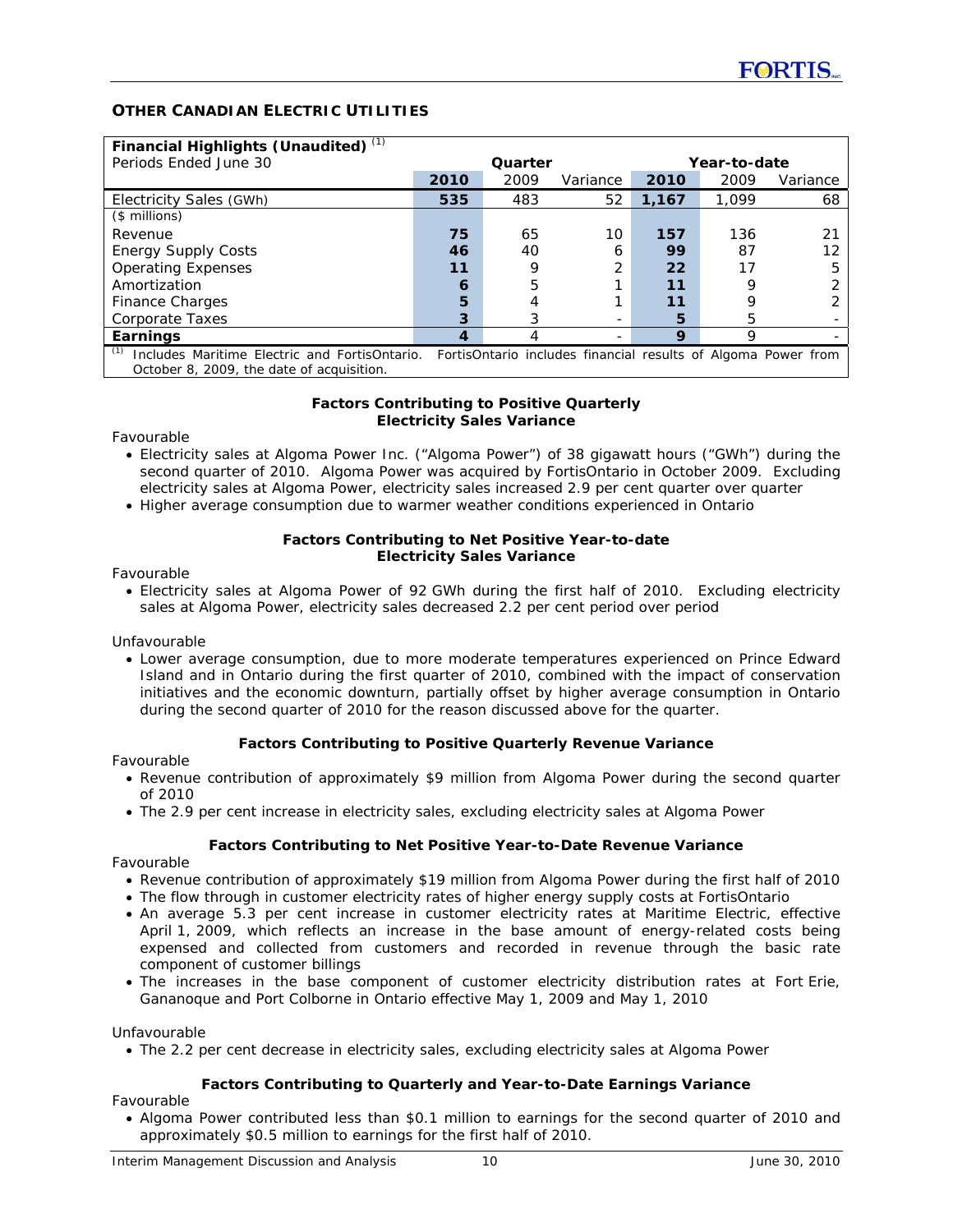For a discussion of the nature of regulation and material regulatory decisions and applications pertaining to Maritime Electric and FortisOntario, refer to the "Regulatory Highlights" section of this MD&A.

# **REGULATED ELECTRIC UTILITIES - CARIBBEAN**

| Financial Highlights (Unaudited) (1)         |                 |         |          |                |      |                |
|----------------------------------------------|-----------------|---------|----------|----------------|------|----------------|
| Periods Ended June 30                        |                 | Quarter |          | Year-to-date   |      |                |
|                                              | 2010            | 2009    | Variance | 2010           | 2009 | Variance       |
| Average US: CDN Exchange Rate <sup>(2)</sup> | 1.03            | 1.17    | (0.14)   | 1.03           | 1.20 | (0.17)         |
| Electricity Sales (GWh)                      | 307             | 290     |          | 563            | 537  | 26             |
| $($$ millions)                               |                 |         |          |                |      |                |
| Revenue                                      | 83              | 82      |          | 159            | 165  | (6)            |
| <b>Energy Supply Costs</b>                   | 47              | 44      |          | 92             | 90   | $\overline{2}$ |
| <b>Operating Expenses</b>                    | 11              | 14      | (3)      | 23             | 28   | (5)            |
| Amortization                                 | 9               | 10      | (1)      | 18             | 20   | (2)            |
| Finance Charges                              | 4               | 4       |          | 9              | 8    |                |
| Corporate Taxes                              | $\overline{2}$  |         | 2        | $\overline{2}$ |      |                |
|                                              | 10 <sup>1</sup> | 10      |          | 15             | 18   | (3)            |
| Non-Controlling Interests                    | 3               | 3       |          | 4              | 5    |                |
| Earnings<br>2.4.3                            | 7               |         |          | 11             | 13   | (2)            |

*(1)* Includes Belize Electricity, Caribbean Utilities and Fortis Turks and Caicos

*(2)* The reporting currency of Belize Electricity is the Belizean dollar, which is pegged to the US dollar at

BZ\$2.00=US\$1.00. The reporting currency of Caribbean Utilities and Fortis Turks and Caicos is the US dollar.

#### **Factors Contributing to Positive Quarterly and Year-to-Date Electricity Sales Variance**

Favourable

- Warmer weather conditions experienced in the region, which increased air-conditioning load
- Overall customer growth for the segment, including a new system-connected medical facility and condominium complex in the Turks and Caicos Islands
- Improving tourism activity in the Turks and Caicos Islands which is favourably impacting large hotel electricity sales
- In June 2010, Caribbean Utilities and Fortis Turks and Caicos achieved new record peak loads of 102 MW and 30 MW, respectively

#### **Factors Contributing to Net Positive Quarterly Revenue Variance**

Favourable

- The flow through in customer electricity rates of higher energy supply costs at Caribbean Utilities, due to an increase in the cost of fuel
- A 5.9 per cent increase in electricity sales
- A 2.4 per cent increase in basic customer electricity rates at Caribbean Utilities, effective June 1, 2009

Unfavourable

• Approximately \$9 million unfavourable foreign exchange associated with the translation of foreign currency-denominated revenue, due to the weakening of the US dollar relative to the Canadian dollar period over period

#### **Factors Contributing to Net Negative Year-to-Date Revenue Variance**

Unfavourable

- Approximately \$24 million associated with unfavourable foreign currency translation
- Revenue during the first quarter of 2009 included approximately \$1 million associated with a favourable appeal judgment at Fortis Turks and Caicos related to a customer rate classification matter.

Favourable

• The flow through in customer electricity rates of higher energy supply costs at Caribbean Utilities, for the reason discussed above for the quarter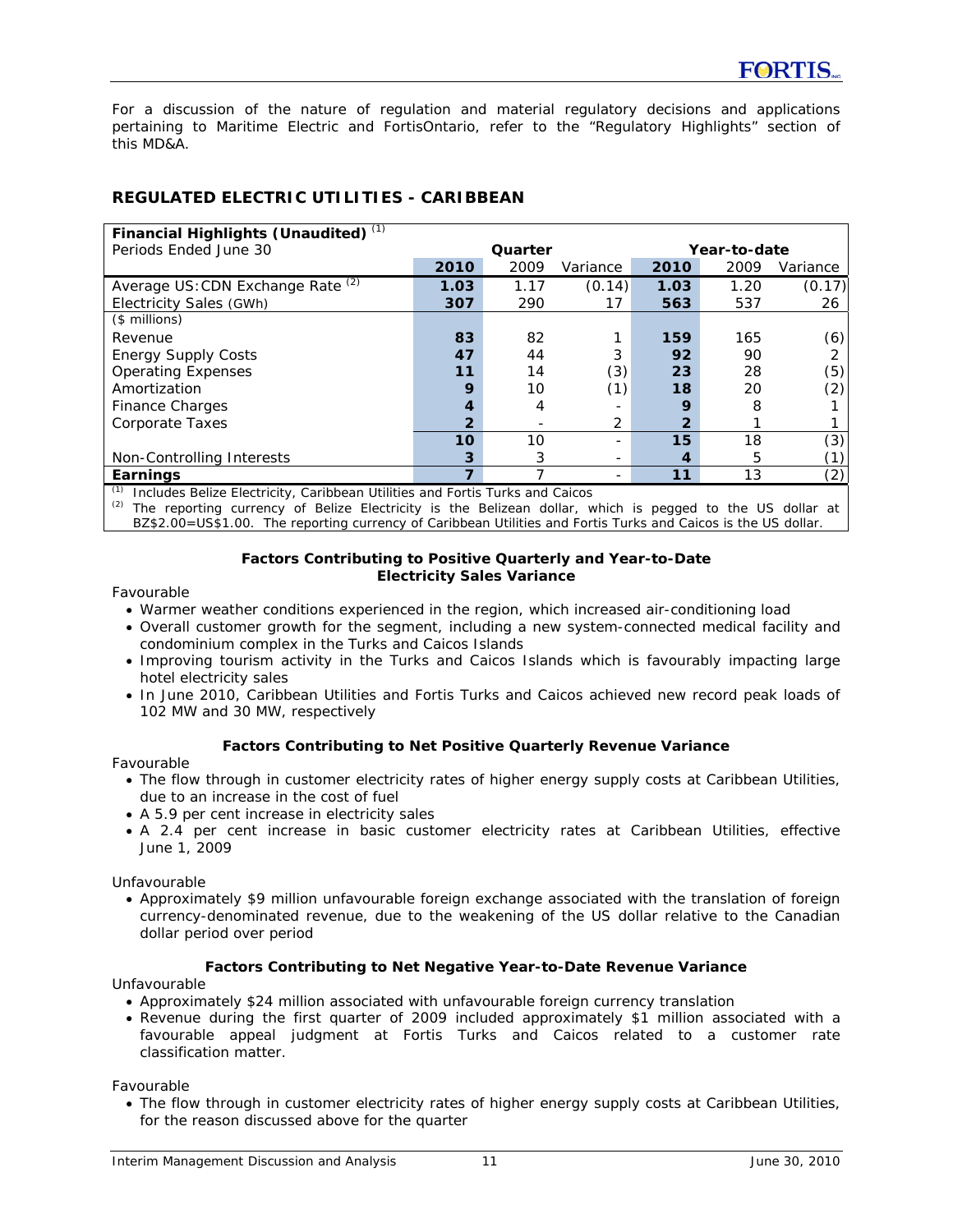- The 2.4 per cent increase in basic customer electricity rates at Caribbean Utilities, effective June 1, 2009
- A 4.8 per cent increase in electricity sales

#### **Factors Contributing to Quarterly Earnings Variance**

Favourable

- Increased electricity sales
- The 2.4 per cent increase in basic customer electricity rates at Caribbean Utilities, effective June 1, 2009

Unfavourable

- Approximately \$1 million associated with unfavourable foreign currency translation
- Higher corporate tax expense at Belize Electricity, due to an increase in the business tax rate to 6.5 per cent from 1.75 per cent, effective April 1, 2010
- Higher finance charges, excluding the impact of foreign exchange, mainly associated with interest expense on the US\$40 million 7.5% unsecured notes issued in May and July 2009 at Caribbean Utilities, and lower capitalized allowance for funds using during construction

#### **Factors Contributing to Net Negative Year-to-Date Earnings Variance**

Unfavourable

- Approximately \$2 million associated with unfavourable foreign currency translation
- Higher corporate tax expense at Belize Electricity, for the reason discussed above for the quarter
- Higher finance charges, for the reasons discussed above for the quarter, combined with higher interest expense on regulatory liabilities at Belize Electricity
- The favourable impact on energy supply costs during the first quarter of 2009, due to a change in the methodology for calculating the cost of fuel recoverable from customers at Fortis Turks and Caicos
- Revenue during the first quarter of 2009 included approximately \$1 million associated with the favourable appeal judgment at Fortis Turks and Caicos.

Favourable

- Increased electricity sales
- The 2.4 per cent increase in basic customer electricity rates at Caribbean Utilities, effective June 1, 2009
- Lower operating expenses, excluding the impact of foreign exchange, due to higher capitalized general and administrative expenses and efforts to control discretionary costs at Caribbean Utilities, partially offset by increased legal, employee and contractor costs at Belize Electricity

For additional information on the nature of regulation and material regulatory decisions and applications pertaining to Belize Electricity, Caribbean Utilities and Fortis Turks and Caicos, refer to the "Regulatory Highlights" section of this MD&A.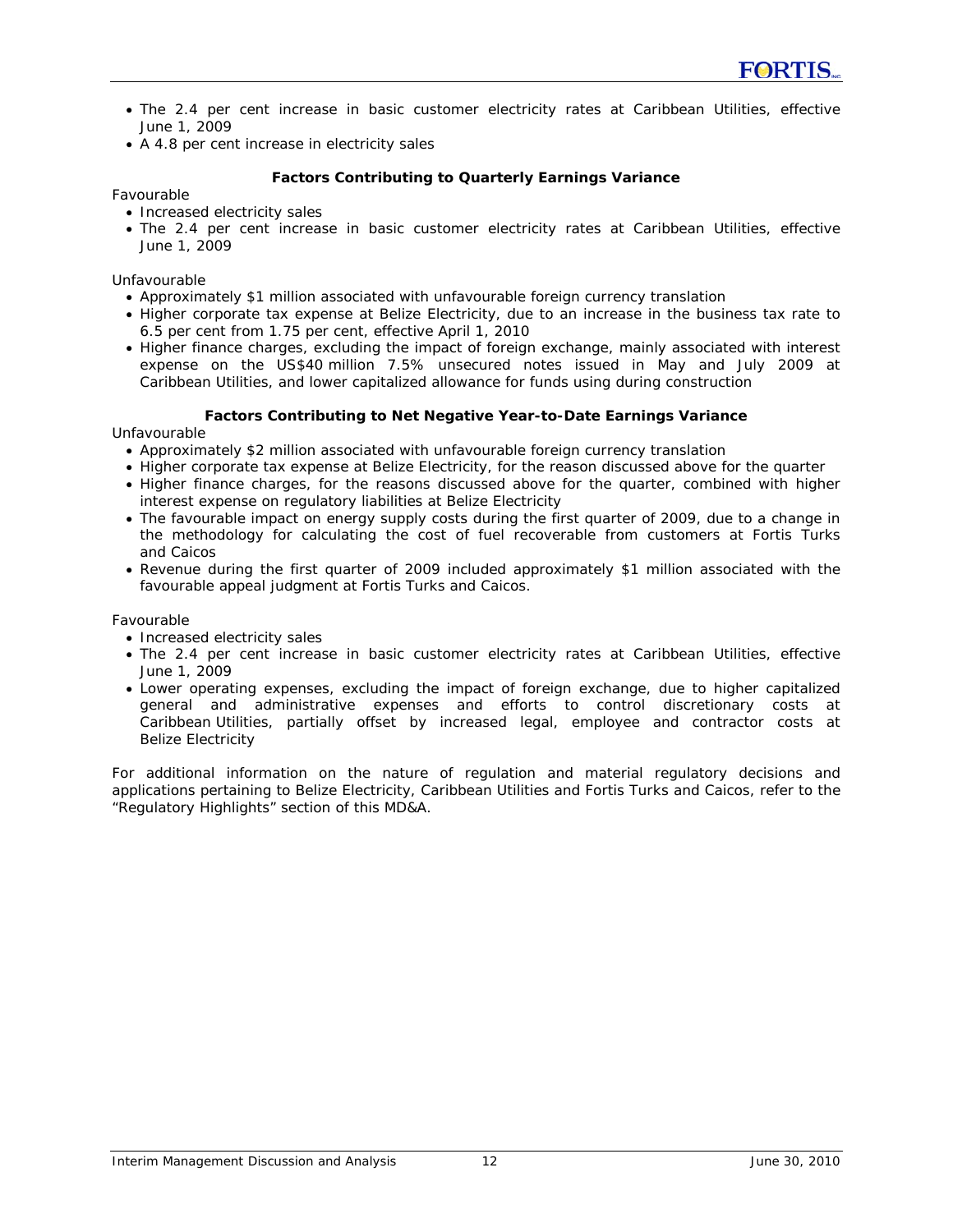# **NON-REGULATED - FORTIS GENERATION**

| Financial Highlights (Unaudited) $(1)$                                                                   |                         |              |          |              |              |          |  |
|----------------------------------------------------------------------------------------------------------|-------------------------|--------------|----------|--------------|--------------|----------|--|
| Periods Ended June 30                                                                                    | Quarter<br>Year-to-date |              |          |              |              |          |  |
|                                                                                                          | 2010                    | $2009^{(2)}$ | Variance | 2010         | $2009^{(2)}$ | Variance |  |
| Energy Sales (GWh)                                                                                       | 90                      | 141          | (51)     | 154          | 398          | (244)    |  |
| $($$ millions)                                                                                           |                         |              |          |              |              |          |  |
| Revenue                                                                                                  | 8                       | 9            | (1)      | 13           | 25           | (12)     |  |
| <b>Energy Supply Costs</b>                                                                               |                         |              |          |              |              |          |  |
| <b>Operating Expenses</b>                                                                                | o.                      |              |          |              |              | (2)      |  |
| Amortization                                                                                             |                         |              | (1)      | $\mathbf{2}$ |              | (2)      |  |
| Finance Charges                                                                                          |                         |              | (1)      |              |              | (2)      |  |
| Corporate Taxes                                                                                          |                         |              |          |              |              |          |  |
| Earnings                                                                                                 | 3                       | 3            |          | 5            | Q            | (4)      |  |
| (1)<br>Includes the results of non-regulated generating assets in Belize, Ontario, central Newfoundland, |                         |              |          |              |              |          |  |
| British Columbia and Upper New York State                                                                |                         |              |          |              |              |          |  |

*(2)* Results reflect contribution from the Rankine hydroelectric generating facility in Ontario until April 30, 2009. On April 30, 2009, the Rankine water rights expired at the end of a 100-year term.

#### **Factors Contributing to Net Negative Quarterly and Year-to-Date Energy Sales Variance**

#### Unfavourable

- The expiration on April 30, 2009 of the water rights of the Rankine hydroelectric generating facility in Ontario. Energy sales for the second quarter and first half of 2009 included approximately 54 GWh and 215 GWh, respectively, related to Rankine.
- Lower production in Upper New York State due to lower rainfall
- Lower energy sales year to date related to central Newfoundland operations. Energy sales for the first quarter of 2009 included 19 GWh related to central Newfoundland operations up until February 12, 2009, at which point the consolidation method of accounting for these operations was discontinued necessitated by the actions of the Government of Newfoundland and Labrador related to expropriation of the assets of the Exploits River Hydro Partnership (the "Exploits Partnership").

#### Favourable

• The new Vaca hydroelectric generating facility was commissioned in March 2010. The facility is expected to increase average annual energy production from the Macal River in Belize by approximately 80 GWh. Production by the facility was 16 GWh and 20 GWh for the second quarter and first half of 2010, respectively. Production in Belize, however, was tempered by the impact of low rainfall earlier in 2010.

#### **Factors Contributing to Net Negative Quarterly and Year-to-Date Revenue Variance**

Unfavourable

- The loss of revenue subsequent to the expiration of the Rankine water rights in April 2009
- The discontinuance of the consolidation method of accounting for the financial results of the Exploits Partnership in 2009 and timing differences related to the change in the method of accounting for the Exploits Partnership
- Approximately \$1 million and \$2 million unfavourable foreign exchange for the quarter and year to date period, respectively, associated with the translation of US dollar-denominated revenue, due to the weakening of the US dollar relative to the Canadian dollar compared to the same periods last year

Favourable

• Higher production in Belize, for the reason discussed above for the quarter

#### **Factors Contributing to Net Negative Quarterly and Year-to-Date Earnings Variance**

Unfavourable

• The expiration of the Rankine water rights. Earnings' contribution associated with the Rankine hydroelectric generating facility was approximately \$0.2 million for the second quarter of 2009 and \$3.5 million for the first half of 2009.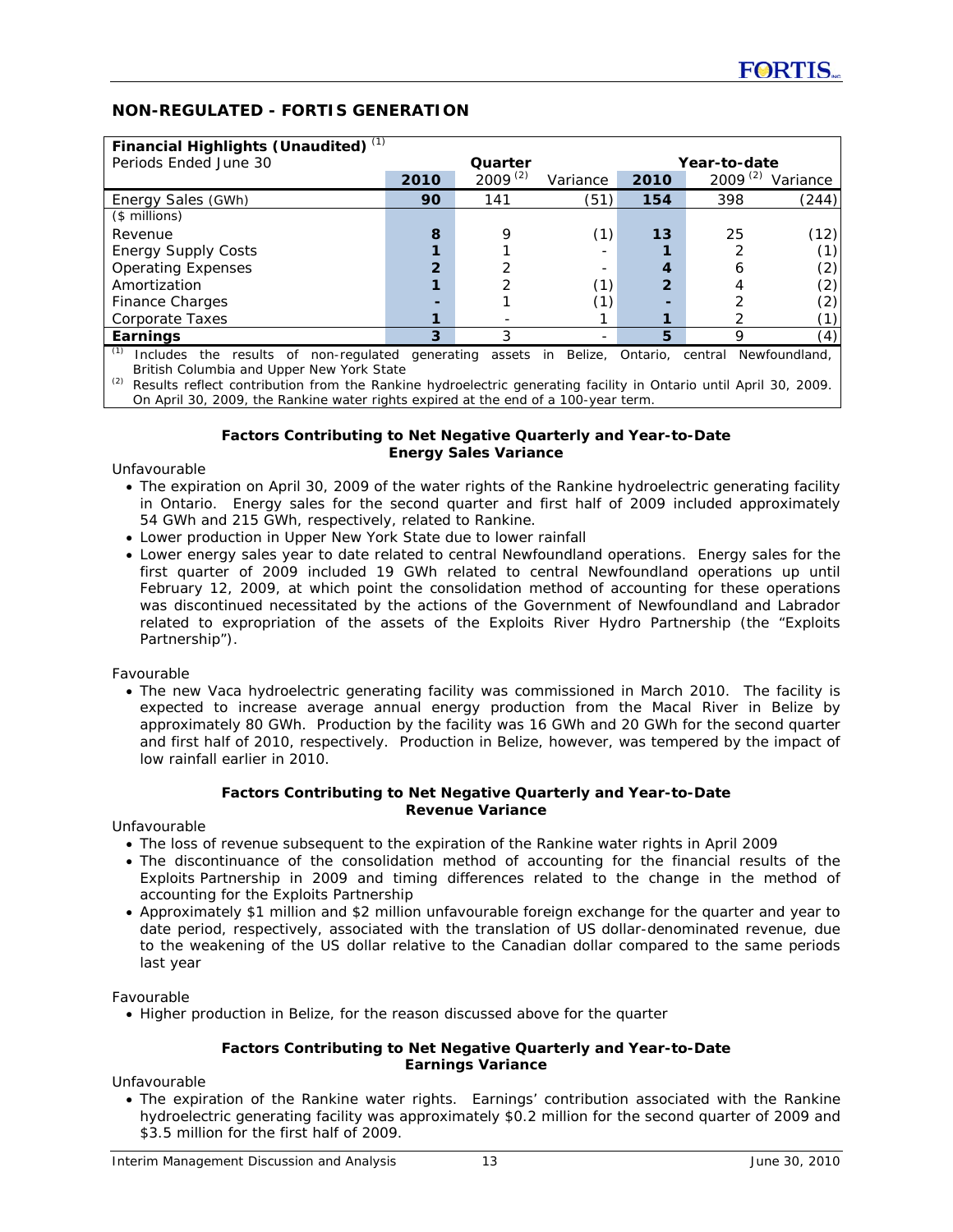- Approximately \$1 million for each of the quarter and year to date period associated with unfavourable foreign currency translation
- Timing differences related to the change in the method of accounting for the Exploits Partnership in 2009

Favourable

- Higher production in Belize
- Reduced finance charges, excluding the impact of foreign exchange, as a result of higher interest revenue associated with inter-company lending to regulated operations in Ontario, partially offset by higher interest expense associated with inter-company lending to finance the construction of the Vaca hydroelectric generating facility. Coincident with the commissioning of the facility in March 2010, capitalization of interest expense during construction ended.

| <b>Financial Highlights (Unaudited)</b><br>Periods Ended June 30 | Quarter<br>Year-to-date |      |          |      |      |          |
|------------------------------------------------------------------|-------------------------|------|----------|------|------|----------|
| $($$ millions)                                                   | 2010                    | 2009 | Variance | 2010 | 2009 | Variance |
| <b>Hospitality Revenue</b>                                       | 44                      | 42   | 2        | 76   | 73   |          |
| Real Estate Revenue                                              | 16                      | 16   |          | 33   | 32   |          |
| Total Revenue                                                    | 60                      | 58   | っ        | 109  | 105  |          |
| <b>Operating Expenses</b>                                        | 39                      | 38   |          | 75   | 72   |          |
| Amortization                                                     | 4                       |      |          | 8    | 8    |          |
| <b>Finance Charges</b>                                           | 6                       |      |          | 12   | 11   |          |
| Corporate Taxes                                                  | 3                       |      |          | 4    |      |          |
| Earnings                                                         | 8                       |      |          | 10   | 10   |          |

# **NON-REGULATED - FORTIS PROPERTIES**

#### **Factors Contributing to Net Positive Quarterly Revenue Variance**

Favourable

- Overall higher revenue contribution from hotel properties in Atlantic and central Canada, partially offset by overall lower revenue contribution from hotel properties in western Canada
- Revenue growth at the Newfoundland and Nova Scotia regions of the Real Estate Division, mainly due to rent increases and higher operating expense recoveries, tempered by revenue decreases in New Brunswick and Saskatchewan
- A 0.8 per cent increase in revenue per available room ("RevPAR") at the Hospitality Division to \$83.77 for the second quarter of 2010 from \$83.15 for the same quarter in 2009. RevPAR increased due to an overall 2.6 per cent increase in average room rates, partially offset by an overall 1.8 per cent decrease in hotel occupancy, mainly at operations in western Canada. Average room rates at operations in western and Atlantic Canada increased, while rates at operations in central Canada decreased.

Unfavourable

• A decrease in the occupancy rate at the Real Estate Division to 94.8 per cent as at June 30, 2010 from 95.9 per cent as at June 30, 2009

#### **Factors Contributing to Net Positive Year-to-Date Revenue Variance**

Favourable

- Revenue contribution from the Holiday Inn Select Windsor, acquired in April 2009, combined with overall higher revenue contribution from hotel properties in Atlantic and central Canada, partially offset by overall lower revenue contribution from hotel properties in western Canada
- Revenue growth at the Newfoundland and Nova Scotia regions of the Real Estate Division, mainly due to rent increases and higher operating expense recoveries
- A \$0.2 million gain on sale of land in central Newfoundland during the first quarter of 2010

Unfavourable

• A 0.8 per cent decrease in RevPAR at the Hospitality Division to \$73.45 for the first half of 2010 from \$74.03 for the first half of 2009. RevPAR decreased due to an overall 3.0 per cent decrease in hotel occupancy, mainly at operations in western Canada, partially offset by an overall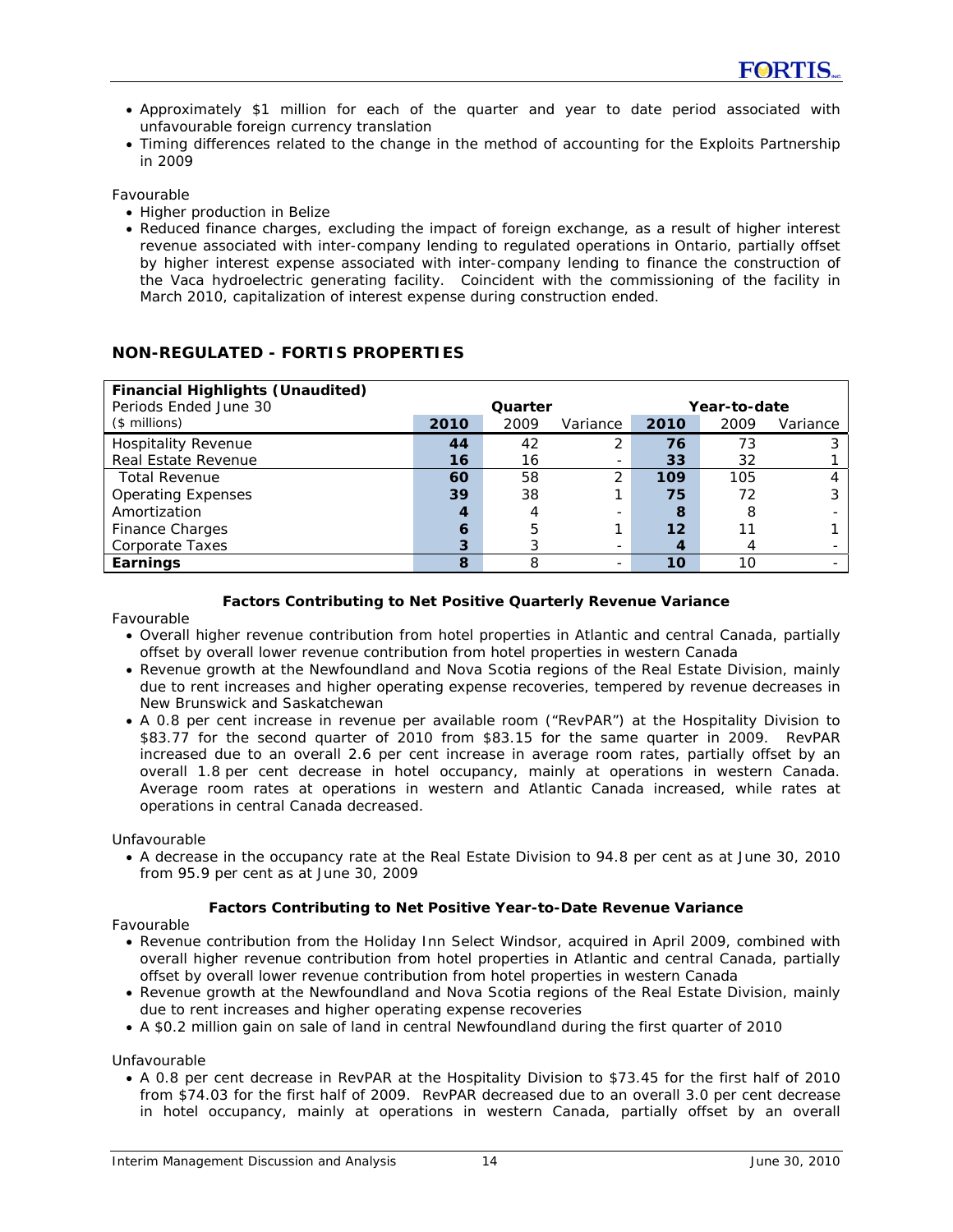2.3 per cent increase in average room rates. Average room rates at operations in western and Atlantic Canada increased, while rates at operations in central Canada decreased.

#### **Factors Contributing to Quarterly Earnings Variance**

• Improved performance at the Real Estate Division and improved performance from hotel operations in Atlantic and central Canada were mostly offset by the unfavourable impact of lower occupancies at hotel operations in western Canada, driven by the continued impact of the economic downturn.

## **Factors Contributing to Year-to-Date Earnings Variance**

• The same factors as discussed above for the quarter, combined with contribution from the Holiday Inn Select Windsor from April 2009

# **CORPORATE AND OTHER**

| Financial Highlights (Unaudited) $(1)$                                                                                                                                                                                                                           |      |         |          |              |      |          |  |
|------------------------------------------------------------------------------------------------------------------------------------------------------------------------------------------------------------------------------------------------------------------|------|---------|----------|--------------|------|----------|--|
| Periods Ended June 30                                                                                                                                                                                                                                            |      | Quarter |          | Year-to-date |      |          |  |
| $($$ millions)                                                                                                                                                                                                                                                   | 2010 | 2009    | Variance | 2010         | 2009 | Variance |  |
| Revenue                                                                                                                                                                                                                                                          | 9    |         |          | 15           | 13   |          |  |
| <b>Operating Expenses</b>                                                                                                                                                                                                                                        | 6    |         |          | 10           |      |          |  |
| Amortization                                                                                                                                                                                                                                                     |      |         | (1)      |              | 5    |          |  |
| Finance Charges <sup>(2)</sup>                                                                                                                                                                                                                                   | 18   | 18      |          | 38           | 37   |          |  |
| Corporate Tax Recovery                                                                                                                                                                                                                                           | (4)  | (4)     |          | (9)          | (9)  |          |  |
|                                                                                                                                                                                                                                                                  | (12) | (13)    |          | (28)         | (27) |          |  |
| Preference Share Dividends                                                                                                                                                                                                                                       | 8    | h       |          | 14           |      | h        |  |
| Net Corporate and Other Expenses                                                                                                                                                                                                                                 | (20) | (18)    | (2)      | (42)         | (36) | (6)      |  |
| (1)<br>Includes Fortis net corporate expenses, net expenses of non-regulated Terasen corporate-related activities and<br>the financial results of Terasen's 30 per cent ownership interest in CWLP and of Terasen's non-regulated wholly<br>owned subsidiary TES |      |         |          |              |      |          |  |

*(2)* Includes dividends on preference shares classified as long-term liabilities

#### **Factors Contributing to Net Negative Quarterly and Year-to-Date Net Corporate and Other Expenses Variance**

Unfavourable

- Higher preference share dividends, due to the issuance of First Preference Shares, Series H in January 2010. For additional information, see the "Liquidity and Capital Resources" section of this MD&A.
- Higher operating expenses primarily due to higher business development costs, partially offset by higher recovery of costs from subsidiary companies
- Higher finance charges, excluding the impact of foreign exchange, driven by interest expense on the 30-year \$200 million 6.51% unsecured debentures issued in July 2009 and higher average credit facility borrowings, partially offset by lower interest rates charged on those credit facility borrowings and the repayment of higher interest-bearing debt. In April 2010, Terasen redeemed its \$125 million 8.0% Capital Securities with proceeds from borrowings under the Corporation's committed credit facility.

Favourable

- Increased revenue due to interest income on higher inter-company lending to Fortis Properties to finance maturing debt
- A favourable foreign exchange impact of approximately \$1 million and \$2 million for the quarter and year to date, respectively, associated with the translation of US dollar-denominated interest expense, due to the weakening of the US dollar relative to the Canadian dollar compared to the same periods last year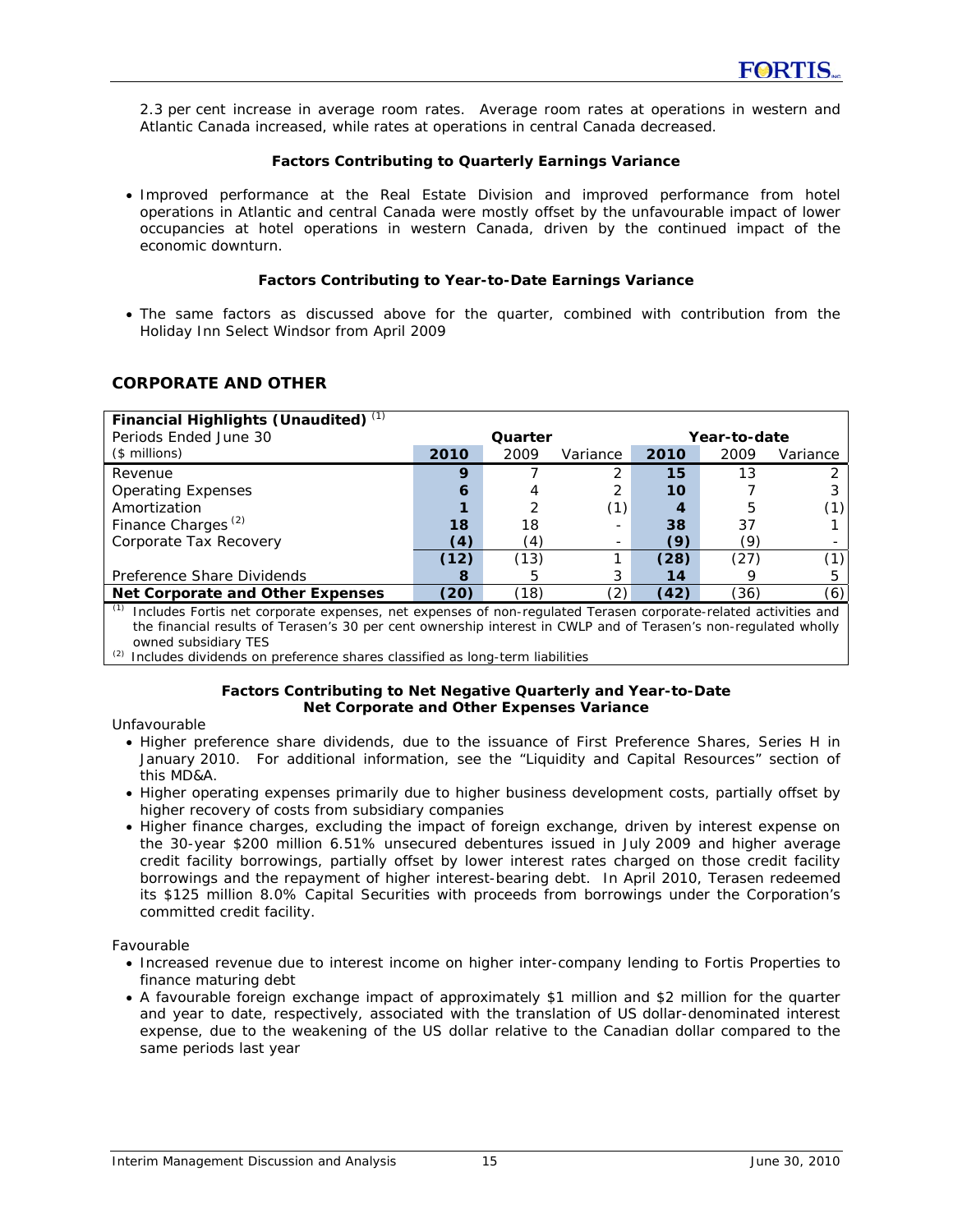# **REGULATORY HIGHLIGHTS**

The nature of regulation and material regulatory decisions and applications associated with each of the Corporation's regulated gas and electric utilities are summarized as follows:

# **Nature of Regulation**

|                             |                                                                                                 | <b>Allowed</b><br>Common |                      | Allowed Returns (%)                          |                      | <b>Supportive Features</b>                                                                                                                                                                                                                                                                                                                                                                                                                                                               |
|-----------------------------|-------------------------------------------------------------------------------------------------|--------------------------|----------------------|----------------------------------------------|----------------------|------------------------------------------------------------------------------------------------------------------------------------------------------------------------------------------------------------------------------------------------------------------------------------------------------------------------------------------------------------------------------------------------------------------------------------------------------------------------------------------|
| Regulated<br><b>Utility</b> | Regulatory<br>Authority                                                                         | Equity<br>$(\%)$         | 2008                 | 2009                                         | 2010                 | <b>Future or Historical Test Year Used</b><br>to Set Customer Rates                                                                                                                                                                                                                                                                                                                                                                                                                      |
|                             |                                                                                                 |                          |                      |                                              |                      | Cost of Service ("COS")/ROE                                                                                                                                                                                                                                                                                                                                                                                                                                                              |
| TGI                         | British Columbia<br><b>Utilities Commission</b><br>("B CUC")                                    | 40 $(1)$                 | 8.62                 | <b>ROE</b><br>$8.47^{(2)}$<br>$(9.50)^{(3)}$ | 9.50                 | TGI: Prior to January 1, 2010, 50/50<br>sharing of earnings above or below the<br>allowed ROE under a PBR mechanism<br>that expired on December 31, 2009                                                                                                                                                                                                                                                                                                                                 |
| <b>TGVI</b>                 | <b>BCUC</b>                                                                                     | 40                       | 9.32                 | $9.17^{(2)}$<br>$/10.00^{(3)}$               | 10.00                | ROEs established by the BCUC, effective<br>July 1, 2009, as a result of a cost of<br>capital decision in the fourth quarter of<br>Previously, the allowed ROEs<br>2009.<br>were set using an automatic adjustment<br>formula tied to long-term Canada bond<br>yields.                                                                                                                                                                                                                    |
| FortisBC                    | <b>BCUC</b>                                                                                     | 40                       | 9.02                 | 8.87                                         | 9.90                 | Future Test Year<br>COS/ROE                                                                                                                                                                                                                                                                                                                                                                                                                                                              |
|                             |                                                                                                 |                          |                      |                                              |                      | PBR mechanism for 2009 through 2011:<br>50/50 sharing of earnings above or<br>below the allowed ROE up to an achieved<br>ROE that is 200 basis points above or<br>below the allowed ROE - excess to<br>deferral account<br>ROE established by the BCUC, effective<br>January 1, 2010, as a result of a cost of<br>capital decision in 2009. Previously, the<br>allowed ROE was set using an automatic<br>adjustment formula tied to long-term<br>Canada bond yields.<br>Future Test Year |
| FortisAlberta               | Alberta Utilities<br>Commission<br>$(^{\prime}$ AUC $^{\prime\prime}$                           | $41^{(4)}$               | 8.75                 | 9.00                                         | 9.00                 | COS/ROE<br>ROE established by the AUC, effective<br>January 1, 2009, as a result of a generic<br>cost of capital decision in the fourth<br>quarter of 2009. Previously, the allowed<br>ROE was set using an automatic<br>adjustment formula tied to long-term<br>Canada bond yields.<br>Future Test Year                                                                                                                                                                                 |
| Newfoundland<br>Power       | Newfoundland and<br>Labrador Board of<br>Commissioners of<br><b>Public Utilities</b><br>("PUB") | 45                       | $8.95 +/-$<br>50 bps | $8.95 +/-$<br>50 bps                         | $9.00 +/-$<br>50 bps | COS/ROE<br>ROE for 2010 established by the PUB.<br>Except for 2010, the allowed ROE is set<br>using an automatic adjustment formula<br>tied to long-term Canada bond yields.<br>Future Test Year                                                                                                                                                                                                                                                                                         |
| Maritime<br>Electric        | <b>Island Regulatory</b><br>and Appeals<br>Commission<br>('IRAC")                               | 40                       | 10.00                | 9.75                                         | 9.75                 | COS/ROE<br><b>Future Test Year</b>                                                                                                                                                                                                                                                                                                                                                                                                                                                       |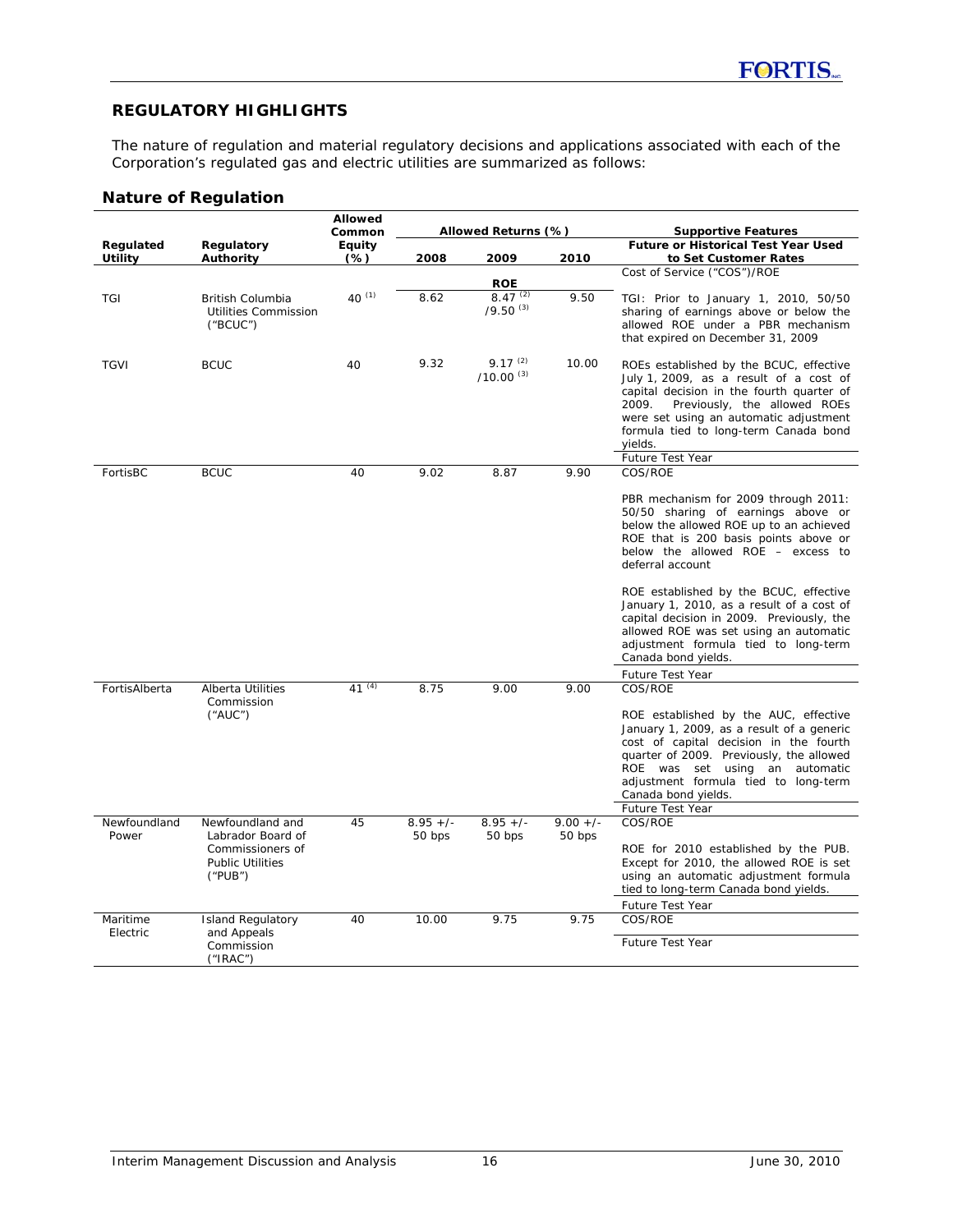#### **Nature of Regulation (cont'd)**

|                               |                                                                     | <b>Allowed</b><br>Common |                   | Allowed Returns (%)  |                            | <b>Supportive Features</b>                                                                                                                                                                                                                                                                                                                 |
|-------------------------------|---------------------------------------------------------------------|--------------------------|-------------------|----------------------|----------------------------|--------------------------------------------------------------------------------------------------------------------------------------------------------------------------------------------------------------------------------------------------------------------------------------------------------------------------------------------|
| Regulated<br><b>Utility</b>   | Regulatory<br>Authority                                             | Equity<br>$(\%)$         | 2008              | 2009                 | 2010                       | <b>Future or Historical Test Year Used</b><br>to Set Customer Rates                                                                                                                                                                                                                                                                        |
|                               |                                                                     |                          |                   | <b>ROE</b>           |                            |                                                                                                                                                                                                                                                                                                                                            |
| FortisOntario                 | <b>Ontario Energy</b><br>Board ("OEB")<br>Canadian Niagara<br>Power | 40 $(5)$                 | 9.00              | 8.01                 | 8.01                       | Canadian Niagara Power - COS/ROE<br>Algoma Power - COS/ROE and subject<br>to Rural Rate Protection Subsidy<br>program                                                                                                                                                                                                                      |
|                               | Algoma Power                                                        | 50                       | N/A               | 8.57                 | $8.57/9.85$ <sup>(6)</sup> | Electric - Price cap with<br>Cornwall                                                                                                                                                                                                                                                                                                      |
|                               | Franchise Agreement<br><b>Cornwall Electric</b>                     |                          |                   |                      |                            | commodity cost flow through<br>Canadian Niagara<br>Power<br>2004<br>$\qquad \qquad -$<br>historical test year for 2008; 2009 test<br>year for 2009 and 2010<br>Algoma Power - 2007 historical test<br>year for 2009; 2010 test year for 2010                                                                                               |
|                               |                                                                     |                          |                   | $ROA$ <sup>(7)</sup> |                            | Four-year COS/ROA agreements                                                                                                                                                                                                                                                                                                               |
| Belize<br>Electricity         | <b>Public Utilities</b><br>Commission<br>("PUC")                    | N/A                      | 10.00             | 10.00                | (8)                        | Additional costs in the event of a<br>hurricane would be deferred and the<br>Company may apply for future recovery<br>in customer rates.                                                                                                                                                                                                   |
|                               |                                                                     |                          |                   |                      |                            | Future Test Year                                                                                                                                                                                                                                                                                                                           |
| Caribbean<br><b>Utilities</b> | Electricity<br>Regulatory<br>Authority ("ERA")                      | N/A                      | $9.00 -$<br>11.00 | $9.00 -$<br>11.00    | $7.75 -$<br>9.75           | COS/ROA<br>adjustment<br>mechanism<br>Rate-cap<br>("RCAM") based on published consumer<br>price indices<br>the<br>transmission<br>Under<br>new<br>and<br>distribution licence, the Company may<br>apply for a special additional rate to<br>customers in the event of a disaster.<br>including a hurricane.<br><b>Historical Test Year</b> |
| <b>Fortis Turks</b>           | Utilities make                                                      | N/A                      | $17.50^{(9)}$     | $17.50^{(9)}$        | $17.50^{(9)}$              | COS/ROA                                                                                                                                                                                                                                                                                                                                    |
| and Caicos                    | annual filings with<br>the Government                               |                          |                   |                      |                            | If the actual ROA is lower than the<br>allowed ROA, due to additional costs<br>resulting from a hurricane or other<br>event, the Company may apply for an<br>increase in customer rates in the<br>following year.<br>Future Test Year                                                                                                      |

*(1)* Effective January 1, 2010. For 2008 and 2009, the allowed deemed equity component of the capital structure was 35 per cent. *(2)* Pre-July 1, 2009

*(3)* Effective July 1, 2009

*(4)* Effective January 1, 2009. For 2008, the allowed deemed equity component of the capital structure was 37 per cent.

*(5)* Effective May 1, 2010. For 2009, effective May 1, the allowed deemed equity component of the capital structure was 43.3 per cent.

*(6)* Proposed at 9.85 per cent effective July 1, 2010, subject to regulatory approval

*(7)* Rate of return on rate base assets

*(8)* Allowed ROA to be settled once regulatory matters are resolved

*(9)* Amount provided under licence. Actual ROAs achieved in 2008 and 2009 were materially lower than the ROA allowed under the licence due to significant investment occurring at the utility.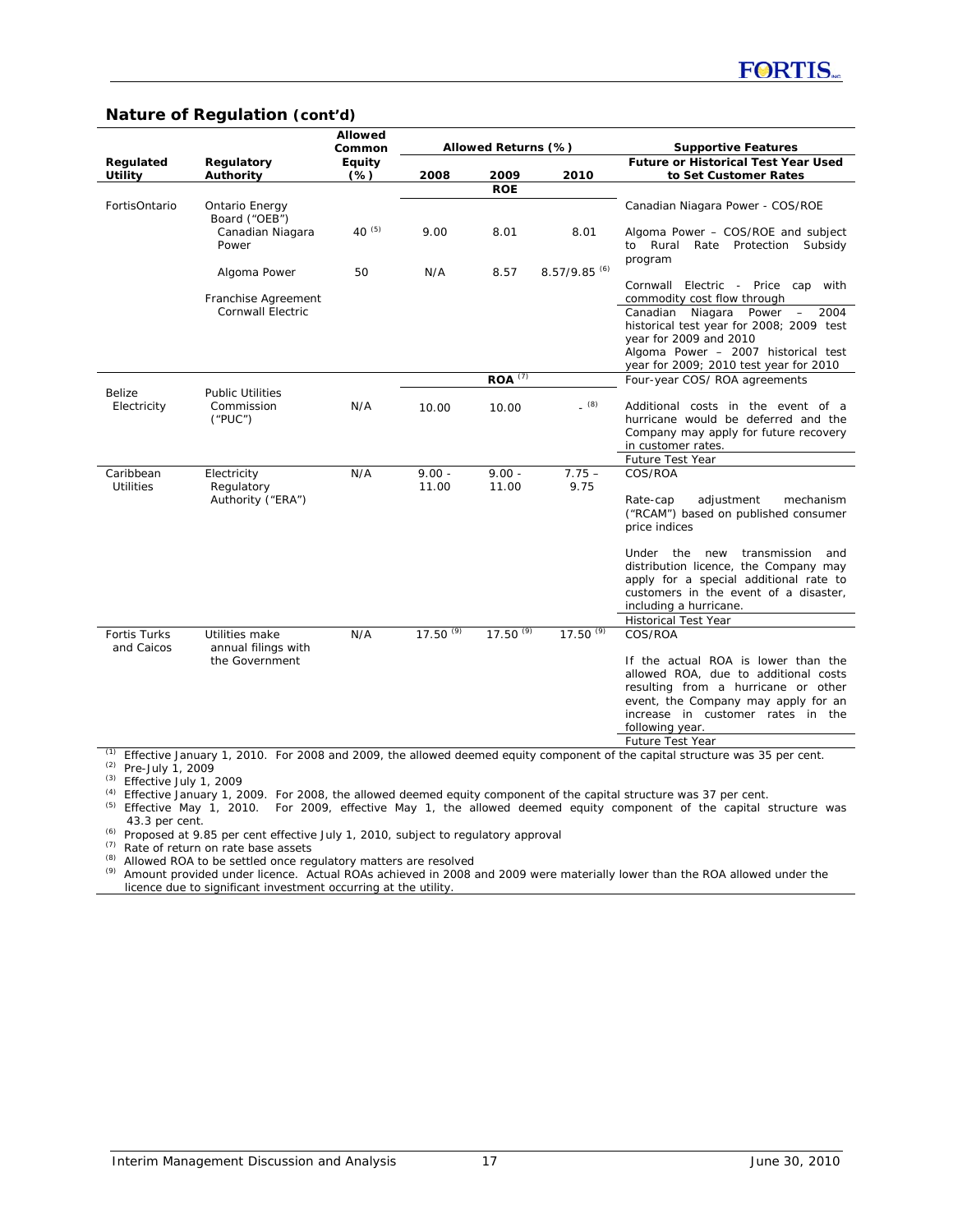# **Material Regulatory Decisions and Applications**

**Regulated Utility Summary Description** 

TGI/TGVI • TGI and TGVI review with the BCUC natural gas and propane commodity rates every three months and mid-stream rates annually in order to ensure the flow through rates charged to customers are sufficient to cover the cost of purchasing natural gas and propane and contracting for mid-stream resources, such as third-party pipeline or storage capacity. The commodity cost of natural gas and mid-stream costs are flowed through to customers without markup. Effective January 1, 2010, the BCUC approved an increase in mid-stream rates for natural gas and kept commodity rates for natural gas unchanged for customers in the Lower Mainland, Fraser Valley, Interior, North and the Kootenay service areas. The BCUC also approved a decrease in commodity rates for natural gas for customers in Whistler, effective January 1, 2010. Effective April 1, 2010, the BCUC approved an increase in commodity rates for natural gas for customers in the Lower Mainland, Fraser Valley, Interior, North and the Kootenay service areas, while rates for natural gas customers on Vancouver Island and in Whistler and Fort Nelson remained unchanged. Effective July 1, 2010, the BCUC approved decreases in commodity rates for natural gas and propane customers in the Lower Mainland, Fraser Valley, Interior, North and the Kootenay service areas while rates for natural gas customers on Vancouver Island and in Whistler and Fort Nelson remain unchanged.

- In November and December 2009, the BCUC approved: (i) NSAs pertaining to the 2010 and 2011 Revenue Requirements Applications for TGI and TGVI; (ii) an increase in TGI's equity component, effective January 1, 2010, to 40 per cent from 35 per cent; (iii) an increase in TGI's allowed ROE, effective July 1, 2009, to 9.50 per cent from 8.47 per cent; and (iv) an increase in the allowed ROE to 10.00 per cent, effective July 1, 2009, from 9.17 per cent for each of TGVI and TGWI. In its decision on the Return on Equity and Capital Structure Application, the BCUC maintained TGI as a benchmark utility for calculating the allowed ROE for certain utilities regulated by the BCUC. The BCUC also determined that the former automatic adjustment formula used to establish the ROE annually will no longer apply and the allowed ROEs as determined in the BCUC decision will apply until reviewed further by the BCUC. The BCUC-approved NSA for TGI did not include a provision to allow the continued use of a PBR mechanism after the expiry, on December 31, 2009, of TGI's previous PBR agreement. The approved mid-year rate base at TGI is \$2,540 million for 2010 and \$2,634 million for 2011, and the approved mid-year rate base at TGVI is approximately \$555 million for 2010 and \$729 million for 2011. The impact of the approved NSAs, increase in the allowed ROEs, and higher equity component at TGI resulted in an increase in customer rates, effective January 1, 2010. Customer rates for TGVI's sales customers, however, will remain unchanged for the two-year period beginning January 1, 2010, as provided in the BCUC-approved NSA for TGVI.
- In February 2010, the BCUC approved TGI's application for the in-sourcing of core elements of its customer care services and implementation of a new customer information system, upon the Company accepting a cost risk-sharing condition, whereby TGI would share equally with customers any costs or savings outside a band of plus or minus 10 per cent of the approved total project cost of approximately \$116 million, including deferral of certain operating and maintenance expenses.
- FortisBC In December 2009, the BCUC approved an NSA pertaining to FortisBC's 2010 Revenue Requirements Application. The result was a general customer electricity rate increase of 6.0 per cent, effective January 1, 2010. The rate increase was primarily the result of the Company's ongoing investment in infrastructure, increasing energy supply costs and the higher cost of capital. FortisBC's allowed ROE has increased to 9.90 per cent, effective January 1, 2010, from 8.87 per cent in 2009 as a result of the BCUC decision to increase the allowed ROE of TGI, the benchmark utility in British Columbia. The BCUC-approved NSA assumes a mid-year rate base of approximately \$975 million for 2010. • In June 2010, FortisBC applied to the BCUC for approval of the Company's 2011 Capital Expenditure Plan totalling approximately \$114 million, before customer contributions of approximately \$11 million, and including approximately \$6 million associated with Demand Side Management programs. **FortisAlberta** • In June 2009, FortisAlberta filed a comprehensive two-year Distribution Tariff Application ("DTA") for 2010 and 2011. The DTA forecasts a mid-year rate base of approximately \$1,538 million for
- 2010 and \$1,724 million for 2011. The DTA proposed an average increase in base customer electricity distribution rates of 13.3 per cent for 2010 and 14.9 per cent for 2011, before considering the impact of the increase in the allowed ROE and equity component, as per the AUC 2009 Generic Cost of Capital Decision (the "2009 GCOC Decision") as described below. The proposed rate increases are primarily driven by the Company's ongoing investment in infrastructure to support customer growth and maintain and upgrade the electricity system.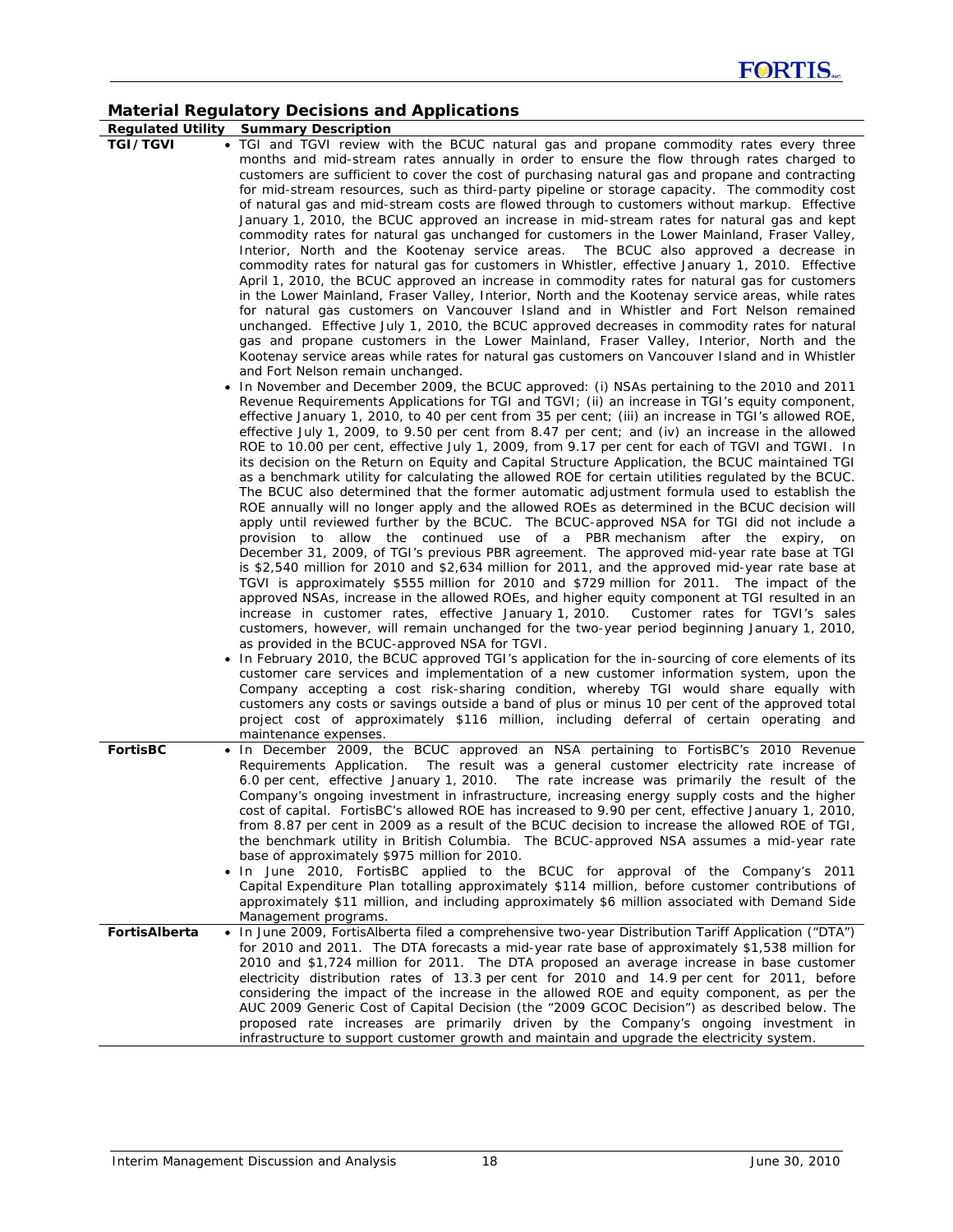# **Material Regulatory Decisions and Applications (cont'd)**

|               | <b>Regulated Utility Summary Description</b>                                                         |
|---------------|------------------------------------------------------------------------------------------------------|
| FortisAlberta | . In December 2009, FortisAlberta provided the AUC with an update to the proposed forecast           |
| (cont'd)      | revenue requirements for 2010 and 2011, primarily to reflect the 2009 GCOC Decision. The             |
|               | 2009 GCOC Decision established a generic allowed ROE of 9.00 per cent for each of 2009 and           |
|               | 2010 for all Alberta utilities regulated by the AUC. This allowed ROE is up from the interim         |
|               | allowed ROE of 8.51 per cent that was applicable to FortisAlberta in 2009. The ROE automatic         |
|               | adjustment formula will no longer apply until reviewed further by the AUC. The AUC also              |
|               | increased FortisAlberta's equity component to 41 per cent from 37 per cent, effective                |
|               | January 1, 2009. The \$4.1 million favourable 2009 annual impact of the 2009 GCOC Decision           |
|               | was accrued as revenue in the fourth quarter of 2009 and is expected to be collected in customer     |
|               | electricity rates in 2011.                                                                           |
|               | • In December 2009, the AUC approved, on an interim basis, a 7.5 per cent average increase in        |
|               | FortisAlberta's base customer electricity distribution rates, effective January 1, 2010. A decision  |
|               | on the DTA was received in July 2010. While the decision was largely as anticipated, approval of     |
|               | the updated forecast of the capital cost of the automated metering project is pending negotiation    |
|               | with customer groups. A compliance re-filing application will be filed by the Company with the       |
|               | AUC by August 30, 2010 and the impacts of the decision are expected to be incorporated in the        |
|               | Company's third quarter financial results.                                                           |
|               | The AUC has initiated a process to reform utility rate regulation in Alberta. The AUC has            |
|               | expressed its intention to apply a PBR formula to distribution service rates as early as             |
|               | July 1, 2012.<br>FortisAlberta is currently assessing PBR and will participate fully in the          |
|               | AUC process.                                                                                         |
|               | Newfoundland • In December 2009, the PUB issued a decision on Newfoundland Power's 2010 General Rate |
| Power         | Application ("2010 GRA"), resulting in an overall average increase in customer electricity rates of  |
|               | approximately 3.5 per cent, effective January 1, 2010. The rate increase reflects the impact of an   |
|               | increase in the allowed ROE to 9.00 per cent from 8.95 per cent in 2009, as set by the PUB for       |
|               | 2010, and higher rate base and operating expenses, including pension costs. The PUB decision         |
|               | assumes a mid-year rate base of approximately \$869 million for 2010. The PUB also ordered that      |
|               | Newfoundland Power's allowed ROE for each of 2011 and 2012 be determined using the ROE               |
|               | automatic adjustment formula.                                                                        |
|               | • In April 2010, the PUB approved the Company's application, as filed, to change the existing ROE    |
|               | automatic adjustment formula. Consensus Forecasts will now be used in determining the risk-free      |
|               | rate for calculating the forecast cost of equity to be used in the formula for 2011 and 2012. The    |
|               | previous approach used a ten-day observation of long-term Canada Bond yields as the forecast         |
|               | risk-free rate.                                                                                      |
|               | • Under the terms of a Joint Use Facilities Partnership Agreement ("JUFPA") between                  |
|               | Newfoundland Power and Bell Aliant (previously, Aliant Telecom Inc.), Newfoundland Power             |
|               | received notice in June 2010 of Bell Aliant's intention to not renew the JUFPA with                  |
|               | Newfoundland Power, which expires December 31, 2010, and to repurchase 40 per cent of all            |
|               | joint-use poles from Newfoundland Power for a book-based value.<br>Under the JUFPA,                  |
|               | Newfoundland Power acquired approximately 70,000 joint-use distribution poles from Bell Aliant in    |
|               | 2001 for a book-based value of approximately \$40 million. Bell Aliant has been renting space on     |
|               | these poles from Newfoundland Power since 2001. Any disposition of joint-use poles back to           |
|               |                                                                                                      |
|               | Bell Aliant will require regulatory approval. Upon purchase of the poles, Bell Aliant will also have |
|               | the obligation to install and maintain 40 per cent of the jointly used poles on an ongoing basis.    |
|               | Once the final terms and conditions have been negotiated between Newfoundland Power and              |
|               | Bell Aliant, Newfoundland Power will be able to assess the impact of the above transaction on its    |
|               | future results of operations, cash flows and financial position.                                     |
|               | • Newfoundland Power submitted a proposal to the PUB in June 2010 relating to the accounting for,    |
|               | and recovery of, other post-employment benefits ("OPEB") costs. The Company recommends that          |
|               | it: (i) adopt the accrual method of accounting for OPEB costs effective January 1, 2011;             |
|               | (ii) recover the transitional balance, or regulatory asset, associated with adoption of accrual      |
|               | accounting over a 15-year period; and (iii) adopt a deferral account to capture differences in OPEB  |
|               | costs arising from changes in assumptions associated with the valuation of OPEB obligations. The     |
|               | regulatory asset was approximately \$47 million as at December 31, 2009. The proposal is             |
|               | currently under review by the PUB.                                                                   |
|               | • In July 2010, Newfoundland Power filed an application with the PUB requesting approval for its     |
|               | 2011 Capital Expenditure Plan totaling approximately \$73 million.                                   |
|               | • Effective July 1, 2010, there was an overall average increase in electricity rates charged to      |
|               | Newfoundland Power customers of approximately 1.7 per cent. The increase was a result of the         |
|               | normal annual operation of the Rate Stabilization Plan of Newfoundland and Labrador Hydro            |
|               | ("Newfoundland Hydro"). Variances in the cost of fuel used to generate the electricity that          |
|               | Newfoundland Hydro sells to Newfoundland Power are captured and flowed through to                    |
|               | Newfoundland Power customers through the operation of the Rate Stabilization Plan. The increase      |
|               | in customer rates will have no impact on earnings of Newfoundland Power.                             |
|               | • Newfoundland Power is currently assessing the requirement to file an application with the PUB to   |
|               | recover expected increased costs in 2011.                                                            |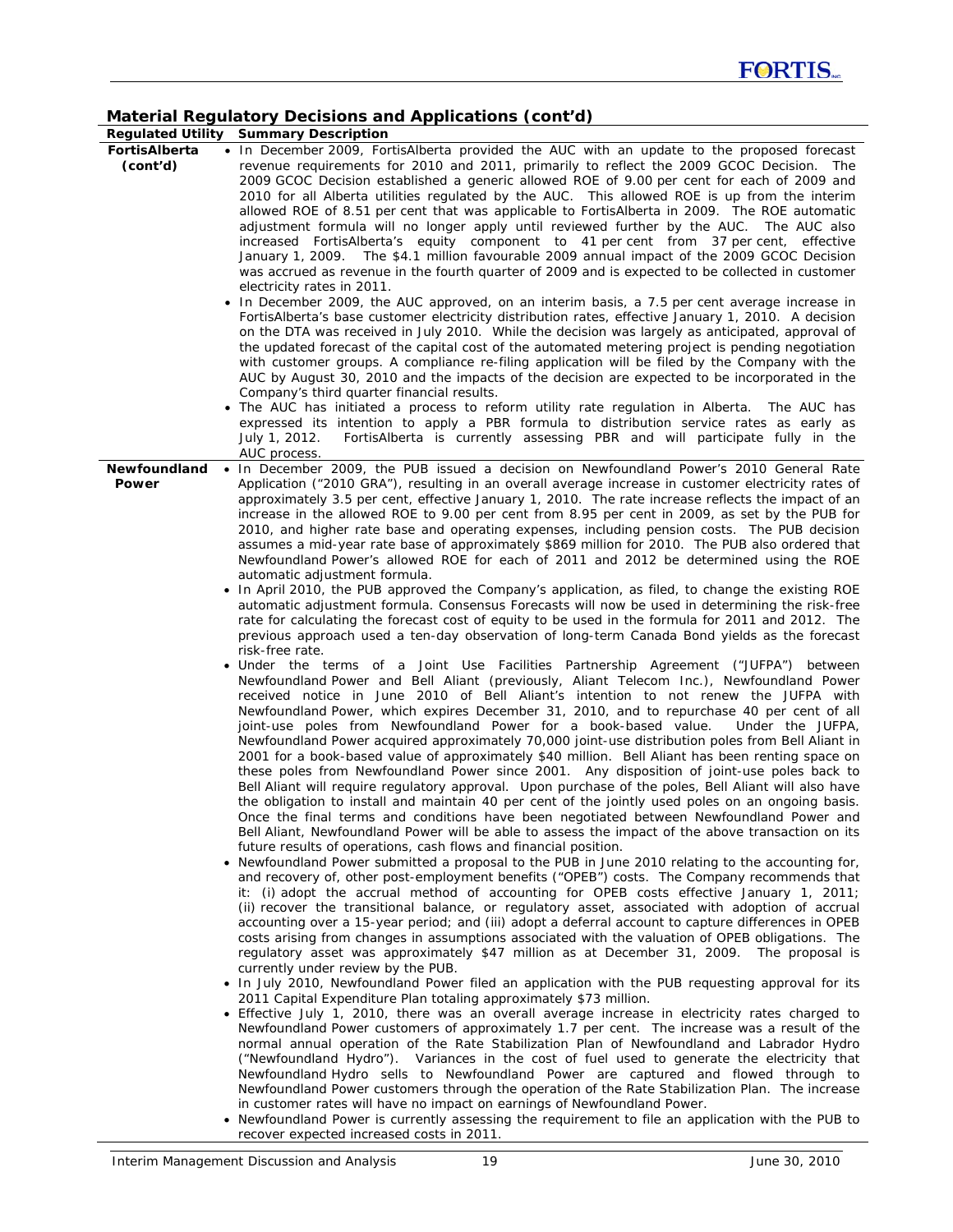# **Material Regulatory Decisions and Applications (cont'd)**

|                                   | <b>Regulated Utility Summary Description</b>                                                                                                                                                                                                                                                                                                                                                                                                                                                                                                                                                                                                                                                                                                                                                                                                                                                                                                                                                                                                                                                                                                                                                                                                                                                                                                                                                                                                                                                                                                                                                                                                                              |
|-----------------------------------|---------------------------------------------------------------------------------------------------------------------------------------------------------------------------------------------------------------------------------------------------------------------------------------------------------------------------------------------------------------------------------------------------------------------------------------------------------------------------------------------------------------------------------------------------------------------------------------------------------------------------------------------------------------------------------------------------------------------------------------------------------------------------------------------------------------------------------------------------------------------------------------------------------------------------------------------------------------------------------------------------------------------------------------------------------------------------------------------------------------------------------------------------------------------------------------------------------------------------------------------------------------------------------------------------------------------------------------------------------------------------------------------------------------------------------------------------------------------------------------------------------------------------------------------------------------------------------------------------------------------------------------------------------------------------|
| Maritime<br>Electric              | • In July 2010, IRAC approved Maritime Electric's 2010/2011 Rate Application providing for: (i) an<br>increase in the reference cost of energy in basic electricity rates, effective August 1, 2010; (ii) the<br>amortization of the replacement energy costs incurred during the refurbishment of the<br>New Brunswick Power Point Lepreau Nuclear Generating Station ("Point Lepreau") over a period of<br>25 years, representing the extended life of the unit; and (iii) an allowed ROE of 9.75 per cent for<br>both 2010 and 2011, unchanged from 2009.                                                                                                                                                                                                                                                                                                                                                                                                                                                                                                                                                                                                                                                                                                                                                                                                                                                                                                                                                                                                                                                                                                              |
| <b>FortisOntario</b>              | . In April 2010, FortisOntario received Decisions and Orders from the OEB with respect to<br>Third-Generation Incentive Rate Mechanism ("IRM") electricity distribution rate applications for<br>harmonized rates for Fort Erie and Gananoque and rates for Port Colborne, effective May 1, 2010.<br>In non-rebasing years, customer electricity rates are set using inflationary factors less an<br>efficiency target under the OEB's Third-Generation IRM. The resulting increase in base electricity<br>rates, effective May 1, 2010, was minimal, with an inflationary increase of 1.3 per cent partially<br>offset by a 1.12 per cent efficiency target. The approved electricity rates were also based on a<br>deemed capital structure containing 40 per cent equity and reflect an allowed ROE of<br>8.01 per cent.<br>. In June 2010, FortisOntario filed a new cost of service electricity distribution rate application for<br>Algoma Power for rates effective July 1, 2010 and January 1, 2011, based on 2010 and 2011 test<br>years, respectively. The application proposes an approximate 14.6 per cent increase in electricity<br>delivery rates in 2010 and an approximate 7.4 per cent increase in rates in 2011. The application<br>is based on a deemed capital structure containing 40 per cent equity and a currently estimated<br>allowed ROE of 9.85 per cent.<br>• In the second half of 2010, FortisOntario expects to file electricity distribution rate applications for<br>harmonized rates for Fort Erie and Gananoque and rates for Port Colborne, effective<br>January 1, 2011, using 2011 as a forward test year.                        |
| <b>Belize</b><br>Electricity      | . Changes made in electricity legislation by the Government of Belize and the PUC, and the PUC's<br>June 2008 Final Decision on Belize Electricity's 2008/2009 Rate Application and the PUC's<br>amendment to the June 2008 Final Decision, which were based on the changed legislation, have<br>been judicially challenged by Belize Electricity in several proceedings. The judicial process is<br>ongoing with interim rulings, judgments and appeals. The timing or likely final outcome of the<br>proceedings is indeterminable at this time. In response to an application from Belize Electricity,<br>the Supreme Court of Belize issued an order in June 2010 prohibiting the PUC from carrying out<br>any rate-setting review proceedings, changing any rates and taking any enforcement or penal<br>steps against Belize Electricity until further order of the Supreme Court.                                                                                                                                                                                                                                                                                                                                                                                                                                                                                                                                                                                                                                                                                                                                                                                  |
| Caribbean<br><b>Utilities</b>     | • In February 2010, the ERA approved Caribbean Utilities' 2010-2014 Capital Investment Plan at<br>US\$98 million for non-generation expansion expenditures.<br>Additional generation needs are<br>subject to a competitive bid process.<br>• In May 2010, Caribbean Utilities submitted its annual RCAM calculations to the ERA as set out in<br>the utility's transmission and distribution licence. The RCAM, which permits base electricity rates<br>to move with inflation, yielded no rate adjustment that otherwise would have been in effect as of<br>June 1, 2010, as the slight inflation in the US price index was offset by deflation in the<br>Cayman Islands price index for calendar year 2009.                                                                                                                                                                                                                                                                                                                                                                                                                                                                                                                                                                                                                                                                                                                                                                                                                                                                                                                                                             |
| <b>Fortis Turks</b><br>and Caicos | . In March 2010, Fortis Turks and Caicos submitted its 2009 annual regulatory filing outlining the<br>Company's performance in 2009 and its capital expansion plans for 2010.<br>. In March 2010, Fortis Turks and Caicos filed an Electricity Rate Review with the Ministry of Works,<br>Housing and Utilities of the Government of the Turks and Caicos Islands in accordance with<br>Section 34 of the Electricity Ordinance. The filing requested an average 7 per cent increase in<br>base customer electricity rates, effective May 31, 2010. The rate increase would have been the<br>first rate increase implemented by Fortis Turks and Caicos since its inception. The objectives of<br>the Electricity Rate Review included setting rates for the various classes of customers through an<br>Allocated Cost of Service Study, introducing uniformity in the rate structure throughout the service<br>territory of Fortis Turks and Caicos and enabling the utility to start to recover its<br>December 31, 2009 accumulated regulatory shortfall in achieving its allowable profit.<br>• In June 2010, Fortis Turks and Caicos received notice from the Governor of the Turks and Caicos<br>Islands that the Company's Electricity Rate Review filing was not accepted because of concern of<br>the impact that the proposed rate increase might have on key sectors of the Islands' economy.<br>Fortis Turks and Caicos is continuing discussions with the Government and has requested the<br>Governor to appoint an outside, independent consultant to review the filing and the current rate<br>setting mechanism and make recommendations regarding both. |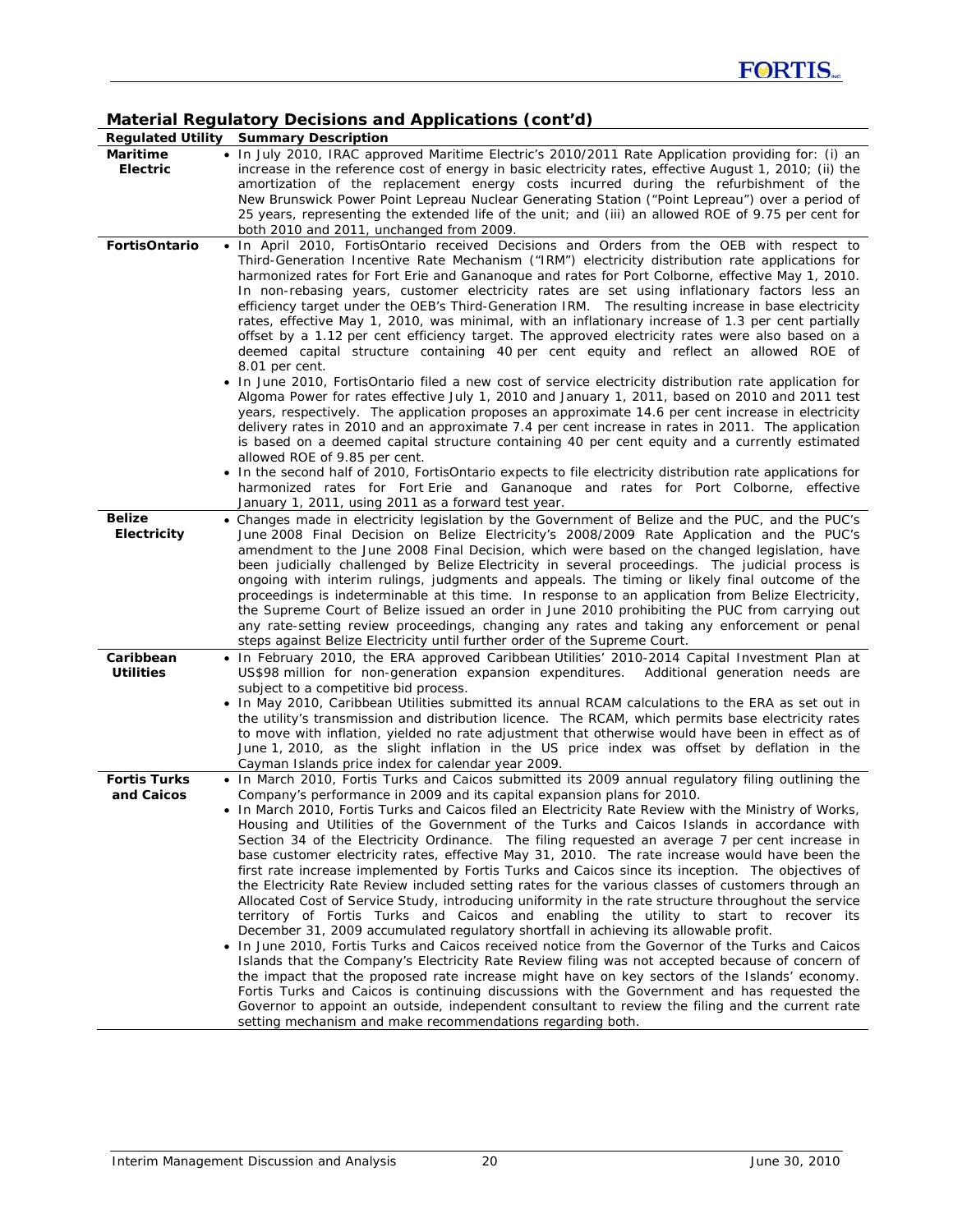# **CONSOLIDATED FINANCIAL POSITION**

The following table outlines the significant changes in the consolidated balance sheets between June 30, 2010 and December 31, 2009.

#### **Significant Changes in the Consolidated Balance Sheets (Unaudited) between June 30, 2010 and December 31, 2009**

| <b>Balance Sheet</b><br>Account                                                   | Increase/<br>(Decrease)<br>(\$ millions) | <b>Explanation</b>                                                                                                                                                                                                                                                                                                                                                                                                                                                                                                                                                                                                                                                                                                                                      |
|-----------------------------------------------------------------------------------|------------------------------------------|---------------------------------------------------------------------------------------------------------------------------------------------------------------------------------------------------------------------------------------------------------------------------------------------------------------------------------------------------------------------------------------------------------------------------------------------------------------------------------------------------------------------------------------------------------------------------------------------------------------------------------------------------------------------------------------------------------------------------------------------------------|
| Accounts receivable                                                               | (78)                                     | The decrease was primarily due to the impact of a seasonal decrease in<br>sales, driven by the Terasen Gas companies.                                                                                                                                                                                                                                                                                                                                                                                                                                                                                                                                                                                                                                   |
| Regulatory assets -<br>current and long-term                                      | 69                                       | The increase was driven by deferrals at the Terasen Gas companies<br>associated with: (i) a \$38 million change in the fair market value of the<br>natural gas derivatives; and (ii) the drawdown of the Commodity Cost<br>Reconciliation Account, as amounts are being refunded to customers in<br>current commodity rates, partially offset by a reduction in the Midstream<br>Cost Reconciliation Account, as amounts collected in customer rates<br>were in excess of actual mid-stream gas-delivery costs.                                                                                                                                                                                                                                         |
| Inventories                                                                       | (34)                                     | The decrease was driven by the normal seasonal reduction of gas in<br>storage at the Terasen Gas companies, due to higher consumption<br>during the winter months.                                                                                                                                                                                                                                                                                                                                                                                                                                                                                                                                                                                      |
| Utility capital assets                                                            | 242                                      | The increase primarily related to \$413 million invested in electricity and<br>gas systems and the impact of foreign exchange on the translation of<br>foreign currency-denominated utility capital assets, partially offset by<br>amortization and customer contributions for the six months ended<br>June 30, 2010.                                                                                                                                                                                                                                                                                                                                                                                                                                   |
| Short-term borrowings                                                             | (196)                                    | The decrease was driven by the repayment of short-term borrowings by<br>TGI with proceeds from an equity injection from Fortis, lower borrowings<br>at the Terasen Gas companies due to seasonality of its operations and<br>the reclassification of \$70 million borrowed under TGVI's credit facility to<br>long-term debt upon renegotiation of the Company's committed credit<br>Partially offsetting the decrease was higher borrowings at<br>facility.<br>Maritime Electric, to finance \$15 million of maturing long-term debt, and<br>at Caribbean Utilities, to finance capital expenditures.                                                                                                                                                  |
| Accounts payable and<br>accrued charges                                           | (47)                                     | The decrease was driven by lower amounts owing for purchased natural<br>gas at the Terasen Gas companies and purchased power at<br>Newfoundland Power due to seasonality of operations, partially offset by<br>a \$38 million change in the fair market value of the natural gas<br>derivatives at the Terasen Gas companies.                                                                                                                                                                                                                                                                                                                                                                                                                           |
| Dividends payable                                                                 | 49                                       | The increase was due to the timing of the declaration of common share<br>dividends for the first quarter of 2010 and an increase in the quarterly<br>common share dividend declared from \$0.26 per share to \$0.28<br>per share.                                                                                                                                                                                                                                                                                                                                                                                                                                                                                                                       |
| Regulatory liabilities -<br>current and long-term                                 | 23                                       | The increase was mainly due to an increase in the Rate Stabilization<br>Deferral Account at TGVI, reflecting the accumulation of over-recovered<br>costs of providing service to customers year-to-date 2010, partially<br>offset by a reduction in the Revenue Stabilization Adjustment<br>Mechanism account at TGI, as natural gas consumption volumes were<br>lower than forecast during the first half of 2010.                                                                                                                                                                                                                                                                                                                                     |
| Long-term debt and<br>capital lease<br>obligations (including<br>current portion) | 23                                       | The increase was driven by a net \$157 million increase in committed<br>credit facility borrowings classified as long-term, the reclassification of<br>\$70 million of committed credit facility borrowings by TGVI from<br>short-term borrowings and the impact of foreign exchange on the<br>translation of foreign currency-denominated long-term debt.<br>The<br>increase was partially offset by regularly scheduled debt repayments,<br>including the repayment of maturing \$15 million 12% debentures at<br>Maritime Electric with proceeds from short-term borrowings, and the<br>redemption of the \$125 million 8.0% Capital Securities at Terasen with<br>borrowings under the Corporation's committed<br>proceeds from<br>credit facility. |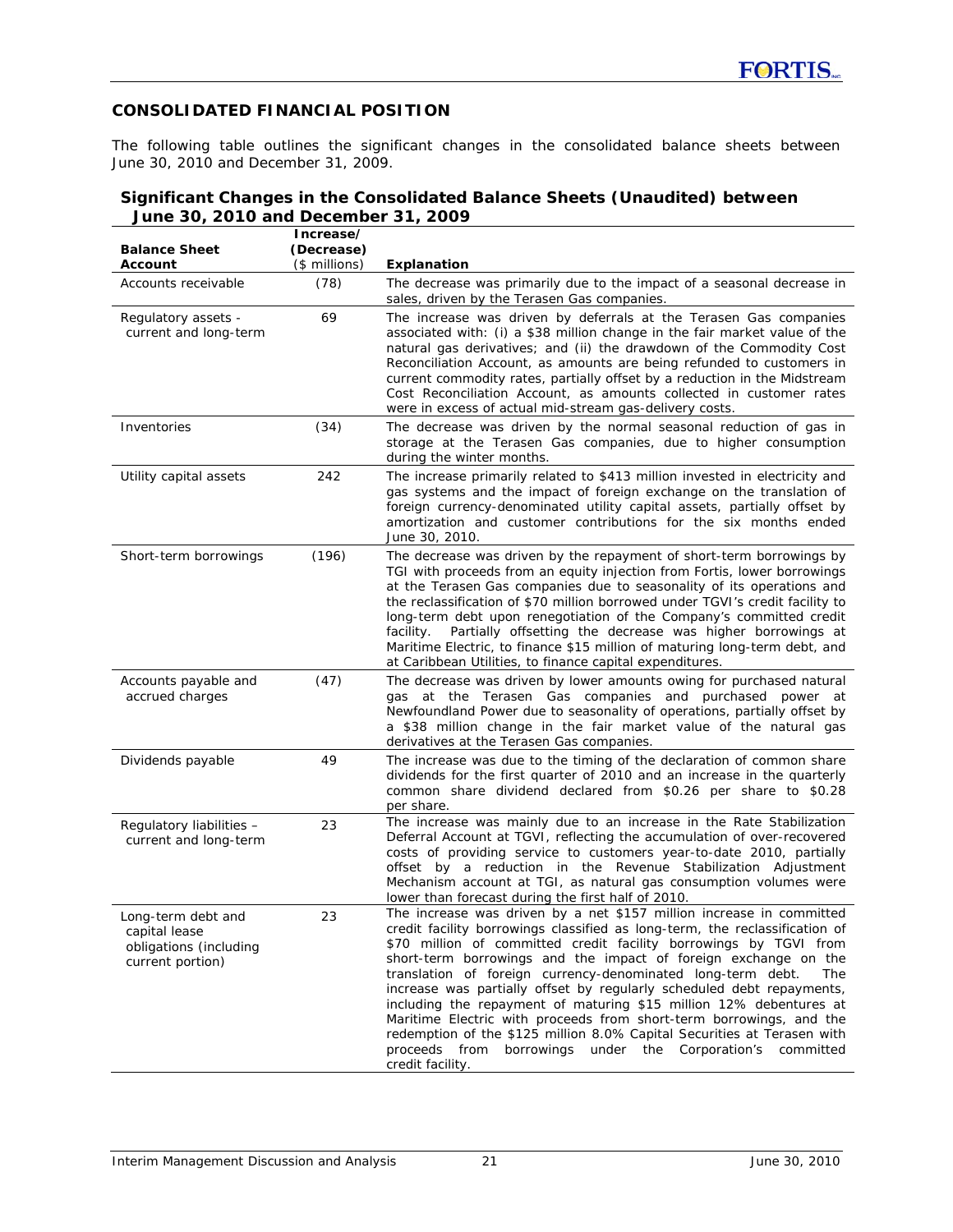# **Significant Changes in the Consolidated Balance Sheets (Unaudited) between June 30, 2010 and December 31, 2009 (cont'd)**

| <b>Balance Sheet</b><br>Account | Increase/<br>(Decrease)<br>(\$ millions) | Explanation                                                                                                                                                                                                                                                                                               |
|---------------------------------|------------------------------------------|-----------------------------------------------------------------------------------------------------------------------------------------------------------------------------------------------------------------------------------------------------------------------------------------------------------|
| Shareholders' equity            | 302                                      | The increase was driven by the issuance of \$250 million five-year fixed<br>rate reset preference shares in January 2010.                                                                                                                                                                                 |
|                                 |                                          | The remainder of the increase was due to net earnings attributable to<br>common equity shareholders for the six months ended June 30, 2010,<br>less common share dividends, and the issuance of common shares under<br>the Corporation's share purchase, dividend reinvestment and stock<br>option plans. |

# **LIQUIDITY AND CAPITAL RESOURCES**

*Summary of Consolidated Cash Flows:* The table below outlines the Corporation's consolidated sources and uses of cash for the three and six months ended June 30, 2010, as compared to the same periods in 2009, followed by a discussion of the nature of the variances in cash flows.

| <b>Summary of Consolidated Cash Flows (Unaudited)</b> |       |         |          |              |       |          |  |  |
|-------------------------------------------------------|-------|---------|----------|--------------|-------|----------|--|--|
| Periods Ended June 30                                 |       | Quarter |          | Year-to-date |       |          |  |  |
| $($$ millions)                                        | 2010  | 2009    | Variance | 2010         | 2009  | Variance |  |  |
| Cash, Beginning of Period                             | 92    | 94      | (2)      | 85           | 66    | 19       |  |  |
| Cash Provided by (Used in):                           |       |         |          |              |       |          |  |  |
| <b>Operating Activities</b>                           | 204   | 275     | (71)     | 453          | 504   | (51)     |  |  |
| <b>Investing Activities</b>                           | (229) | (272)   | 43       | (405)        | (482) | 77       |  |  |
| <b>Financing Activities</b>                           | 3     | 41      | (38)     | (62)         | 50    | (112)    |  |  |
| Effect of Exchange Rate Changes on                    |       |         |          |              |       |          |  |  |
| Cash and Cash Equivalents                             |       |         | 2        | -            | (1`   |          |  |  |
| Cash, End of Period                                   | 71    | 137     | (66)     | 71           | 137   | (66)     |  |  |

*Operating Activities:* Cash flow from operating activities, after working capital adjustments, was \$71 million lower quarter over quarter driven by unfavourable working capital changes at the Terasen Gas companies, reflecting differences in the commodity cost of natural gas and the cost of natural gas charged to customers period over period and the differing effects of seasonality.

Cash flow from operating activities, after working capital adjustments, was \$51 million lower year to date compared to the same period in 2009, driven by unfavourable working capital changes partially offset by higher earnings. The unfavourable working capital changes were driven by the Terasen Gas companies for the reasons discussed above for the quarter, partially offset by: (i) favourable changes in the Alberta Electric System Operator ("AESO") charges deferral account at FortisAlberta; (ii) the timing of property tax and other payments at FortisBC; (iii) a decrease in the amount of corporate taxes paid at the Terasen Gas companies and Newfoundland Power; (iv) and the timing of the declaration of common share dividends for the first quarter of 2010.

*Investing Activities:* Cash used in investing activities was \$43 million lower quarter over quarter and \$77 million lower year to date compared to the same period in 2009. The decrease was driven by lower gross capital expenditures at FortisAlberta, mainly due to lower demand for new residential services, irrigation and farm services and lower spending related to equipment, facilities and AESO transmission capital projects. Lower gross capital expenditures at the Regulated Electric Utilities – Caribbean, Fortis Generation and the Terasen Gas companies were partially offset by higher gross capital expenditures at FortisBC.

*Financing Activities:* Cash provided by financing activities was \$3 million during the second quarter of 2010 compared to \$41 million during the same quarter in 2009. Cash used in financing activities was \$62 million year to date compared to cash provided by financing activities of \$50 million during the same period in 2009. Quarter over quarter and year to date compared to the same period last year, lower proceeds from long-term debt, higher repayments of long-term debt and higher common and preference share dividends were partially offset by favourable variances in short-term borrowings,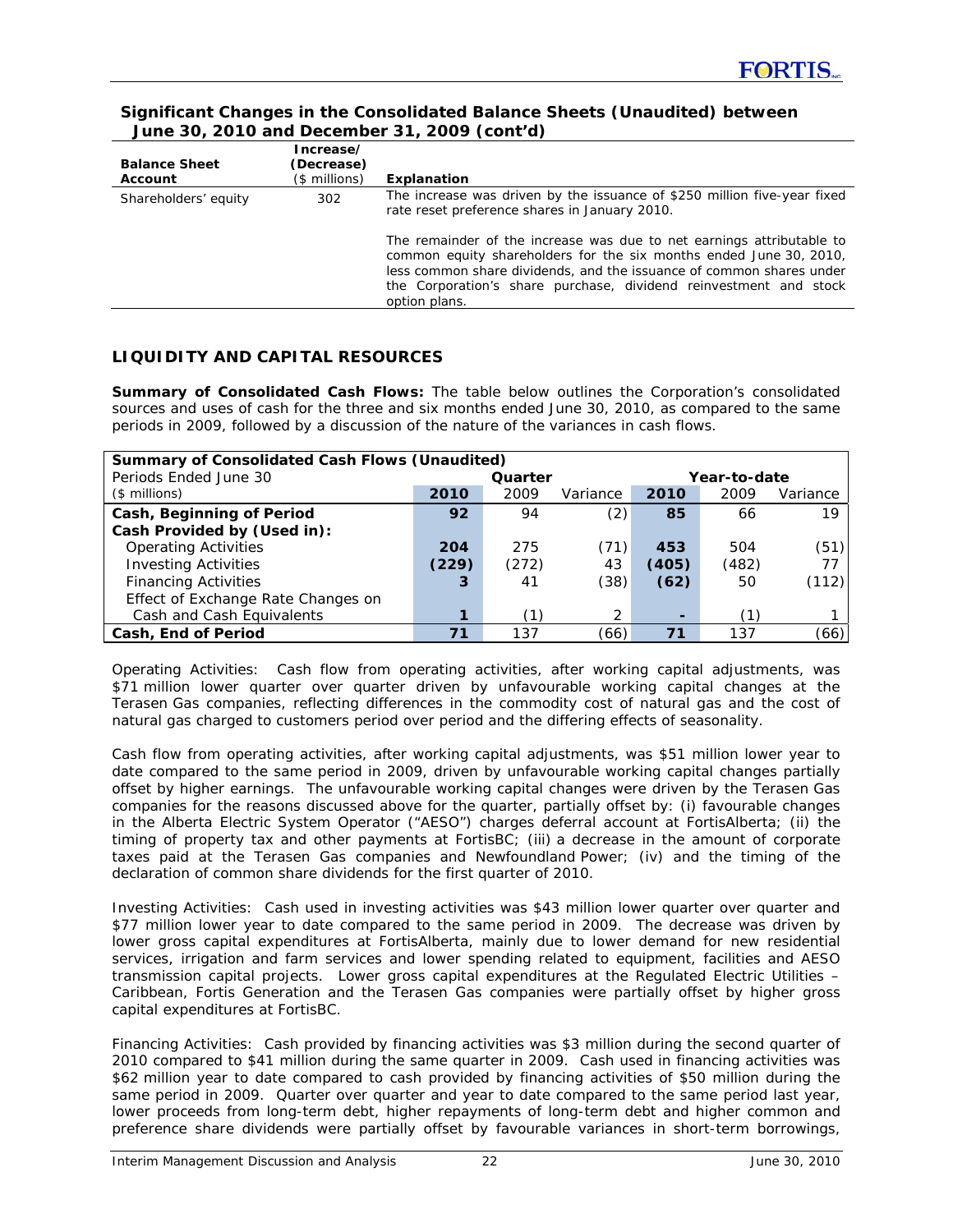higher proceeds from net borrowings under committed credit facilities and higher proceeds from the issuance of common shares. Proceeds from the issuance of preference shares were also higher year to date compared to the same period in 2009.

Net proceeds from short-term borrowings were \$55 million during the second quarter of 2010 compared to net repayments of short-term borrowings of \$89 million during the same quarter in 2009. Net repayments of short-term borrowings were \$126 million year to date compared to \$239 million during the same period in 2009. The changes in short-term borrowings for the second quarter and year-to-date periods of 2010 were driven by the Terasen Gas companies. In January 2010, TGI repaid short-term borrowings using proceeds from an equity injection by the Corporation.

Proceeds from long-term debt, net of issue costs, repayments of long-term debt and capital lease obligations and net borrowings (repayments) under committed credit facilities for the quarter and year to date compared to the same periods last year are summarized in the following tables.

| Proceeds from Long-Term Debt, Net of Issue Costs (Unaudited)<br>Periods Ended June 30 |                          | Quarter     |          |      | Year-to-date |          |
|---------------------------------------------------------------------------------------|--------------------------|-------------|----------|------|--------------|----------|
| $($$ millions)                                                                        | 2010                     | 2009        | Variance | 2010 | 2009         | Variance |
| Terasen Gas Companies                                                                 | ۰                        |             |          | -    | $99^{(1)}$   | (99)     |
| FortisAlberta                                                                         | $\overline{\phantom{0}}$ |             |          | -    | $99^{(2)}$   | (99)     |
| FortisBC                                                                              | ۰.                       | $104^{(3)}$ | (104)    | -    | $104^{(3)}$  | (104)    |
| Newfoundland Power                                                                    | ۰.                       | $65^{(4)}$  | (65)     | -    | $65^{(4)}$   | (65)     |
| Caribbean Utilities                                                                   |                          | 34 $(5)$    | (34)     | ۰    | 34 $(5)$     | (34)     |
| <b>Total</b>                                                                          |                          | 203         | (203)    |      | 401          | (401)    |

*(1)* Issued February 2009, 30-year \$100 million 6.55% unsecured debentures by TGI. The net proceeds were used to repay credit facility borrowings and repay \$60 million 10.75% unsecured debentures that matured in June 2009.

*(3)* Issued June 2009, 30-year \$105 million 6.10% unsecured debentures. The net proceeds were used to repay committed credit facility borrowings, for general corporate purposes, including financing capital expenditures and working capital requirements, and help repay \$50 million 6.75% debentures that matured in July 2009.

- *(4)* Issued May 2009, 30-year \$65 million 6.606% first mortgage sinking fund bonds. The net proceeds were used to repay committed credit facility borrowings and for general corporate purposes, including financing capital expenditures.
- *(5)* Issued May 2009, 15-year US\$30 million 7.50% unsecured notes. The net proceeds were used to repay short-term borrowings and finance capital expenditures.

| Repayments of Long-Term Debt and Capital Lease Obligations (Unaudited)                                               |               |         |          |                       |      |          |  |  |
|----------------------------------------------------------------------------------------------------------------------|---------------|---------|----------|-----------------------|------|----------|--|--|
| Periods Ended June 30                                                                                                |               | Quarter |          | Year-to-date          |      |          |  |  |
| $($$ millions)                                                                                                       | 2010          | 2009    | Variance | 2010                  | 2009 | Variance |  |  |
| Terasen Gas companies                                                                                                | (1)           | (63)    | 62       | (1)                   | (63) | 62       |  |  |
| Maritime Electric                                                                                                    | (15)          |         | (15)     | (15)                  |      | (15)     |  |  |
| Caribbean Utilities                                                                                                  | (15)          | (16)    |          | (15)                  | (16) |          |  |  |
| <b>Fortis Properties</b>                                                                                             | (38)          | (3)     | (35)     | (52)                  | (5)  | (47)     |  |  |
| Corporate - Terasen                                                                                                  | $(125)^{(1)}$ |         |          | $(125)$ $(125)$ $(1)$ |      | (125)    |  |  |
| Other                                                                                                                | (2)           | (3)     |          | (4)                   | (7)  |          |  |  |
| Total                                                                                                                | (196)         | (85)    | (111)    | (212)                 | (91) | (121)    |  |  |
| (1)<br>In April 2010, Terason redeemed in full for cash its \$125 million 8.0% Capital Securities with proceeds from |               |         |          |                       |      |          |  |  |

*(1)* In April 2010, Terasen redeemed in full for cash its \$125 million 8.0% Capital Securities with proceeds from borrowings under the Corporation's committed credit facility.

*<sup>(2)</sup>* Issued February 2009, 30-year \$100 million 7.06% unsecured debentures. The net proceeds were used to repay committed credit facility borrowings and for general corporate purposes.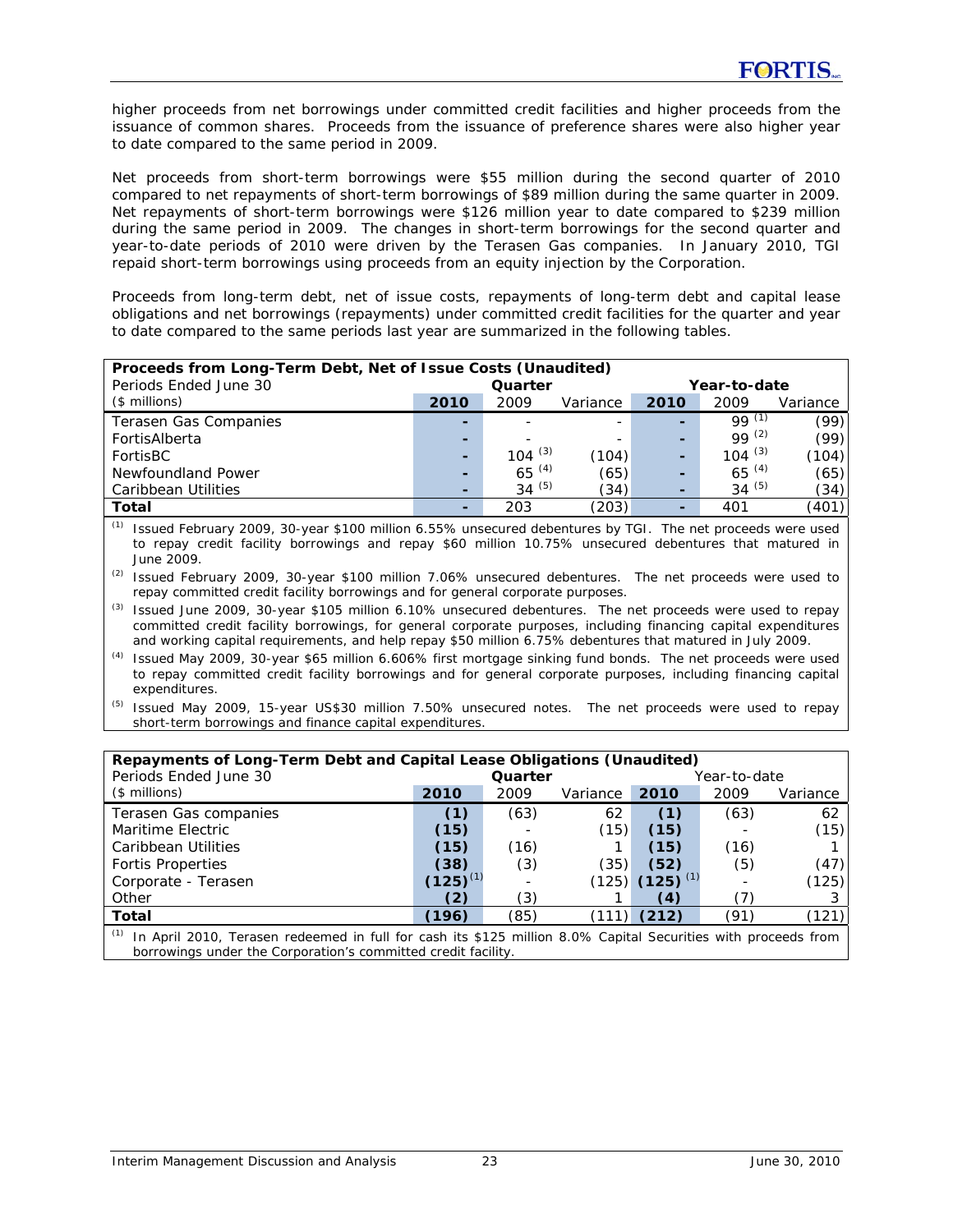| Periods Ended June 30 | Net Borrowings (Repayments) Under Committed Credit Facilities (Unaudited)<br>Year-to-date<br>Quarter |      |          |      |      |          |
|-----------------------|------------------------------------------------------------------------------------------------------|------|----------|------|------|----------|
| $($$ millions)        | 2010                                                                                                 | 2009 | Variance | 2010 | 2009 | Variance |
| FortisAlberta         | 20                                                                                                   | 55   | (35)     | 60   |      | 59       |
| FortisBC              | 21                                                                                                   | (36) | 57       | 12   | (31) | 43       |
| Newfoundland Power    | $\overline{2}$                                                                                       | (57) | 59       | 13   | (27) | 40       |
| Corporate             | 143                                                                                                  | 90   | 53       | 72   | 114  | (42)     |
| Total                 | 186                                                                                                  | 52   | 134      | 157  | 57   | 100      |

Borrowings under credit facilities by the utilities are primarily in support of their capital expenditure programs and/or for working capital requirements. Repayments are primarily financed through the issuance of long-term debt, cash from operations and/or equity injections from Fortis. From time to time, proceeds from preference share, common share and long-term debt issues are used to repay borrowings under the Corporation's committed credit facility.

Proceeds from the issuance of common shares increased \$5 million quarter over quarter and \$15 million year to date compared to the same period in 2009, reflecting the impact of the participation by shareholders in the Corporation's enhanced Dividend Reinvestment and Share Purchase Plan. The plan provides participating common shareholders a 2 per cent discount on the purchase of common shares, issued from treasury, with reinvested dividends.

In January 2010, Fortis completed a \$250 million five-year fixed rate reset preference share offering. The net proceeds of approximately \$242 million were used to repay borrowings under the Corporation's committed credit facility and to fund an equity injection into TGI.

Common share dividends were \$49 million for the second quarter, up \$5 million from the same quarter in 2009, due mainly to an increase in the quarterly common share dividend declared. Common share dividends were \$145 million year to date, up \$57 million from the same period in 2009. The increase was primarily due to the timing of the declaration of common share dividends for the first quarter of 2010 and an increase in the quarterly common share dividends declared. The dividend declared per common share in each of the first and second quarters of 2010 was \$0.28, while the dividend declared per common share in each of the first and second quarters of 2009 was \$0.26.

Preference share dividends increased \$3 million quarter over quarter and \$5 million year to date compared to the same period in 2009, as a result of the dividends associated with the 10 million preference shares that were issued in January 2010.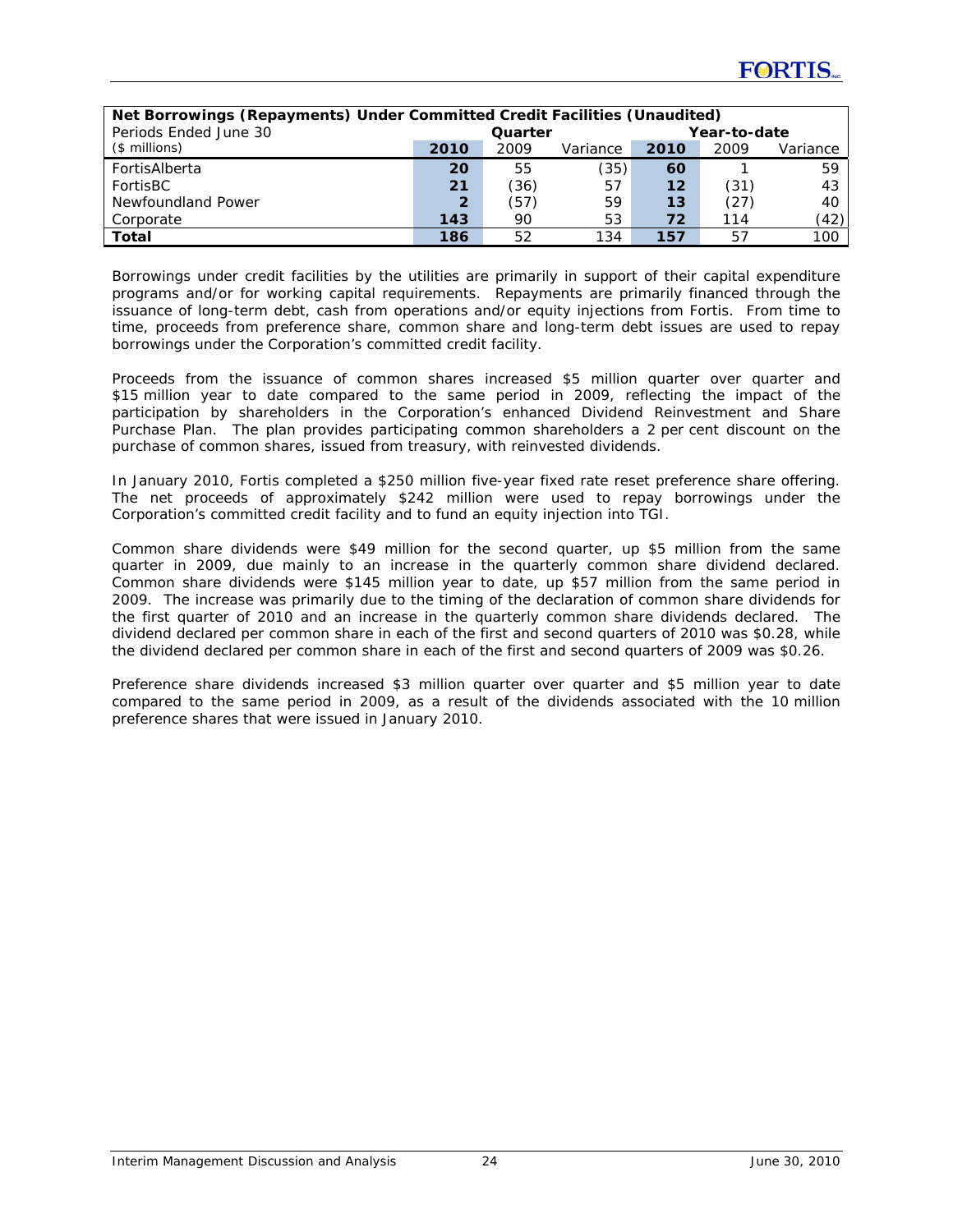*Contractual Obligations:* Consolidated contractual obligations of Fortis over the next five years and for periods thereafter, as of June 30, 2010, are outlined in the following table. A detailed description of the nature of the obligations is provided below and in the MD&A for the year ended December 31, 2009.

| <b>Contractual Obligations (Unaudited)</b>        |        |        |             |         |         |
|---------------------------------------------------|--------|--------|-------------|---------|---------|
|                                                   |        | Due    | Due in      | Due in  | Due     |
| As at June 30, 2010                               |        | within | years       | years   | after   |
| $($$ millions)                                    | Total  | 1 year | $2$ and $3$ | 4 and 5 | 5 years |
| Long-term debt                                    | 5,523  | 156    | 561         | 773     | 4,033   |
| <b>Brilliant Terminal Station</b>                 | 61     | 3      | 5           | 5       | 48      |
| Gas purchase contract obligations (1)             | 620    | 277    | 222         | 121     |         |
| Power purchase obligations                        |        |        |             |         |         |
| FortisBC <sup>(2)</sup>                           | 2,917  | 44     | 89          | 82      | 2,702   |
| FortisOntario                                     | 486    | 47     | 96          | 169     | 174     |
| Maritime Electric                                 | 60     | 41     | 2           |         | 15      |
| <b>Belize Electricity</b>                         | 317    | 29     | 67          | 59      | 162     |
| Capital cost                                      | 410    | 26     | 33          | 32      | 319     |
| Joint-use asset and share service agreements      | 61     | 3      | 6           | 6       | 46      |
| Office lease - FortisBC                           | 18     |        | 3           | 3       | 11      |
| Operating lease obligations                       | 140    | 17     | 30          | 26      | 67      |
| Equipment purchase - Fortis Turks and Caicos      | 5      | 5      |             |         |         |
| Defined benefit pension funding contributions (3) | 38     | 16     | 16          | 4       |         |
| Other $(4)$                                       | 22     | 5      | 9           | 6       |         |
| Total                                             | 10,678 | 670    | 1,139       | 1,288   | 7,581   |

*(1)* Based on index prices as at June 30, 2010

*(2)* During the first quarter of 2010, FortisBC entered into a contract with Powerex Corp., a wholly owned subsidiary of BC Hydro, for fixed-price winter capacity purchases through to February 2016 in an aggregate amount of approximately US\$16 million. If FortisBC brings any new resources, such as capital or contractual projects, on-line prior to the expiry of this agreement, FortisBC may terminate this contract any time after July 1, 2013 with a minimum of three-months' written notice to Powerex Corp.

*(3)* Consolidated defined benefit pension funding contributions include current service, solvency and special funding amounts. The contributions are based on estimates provided under the latest completed actuarial valuations, which generally provide funding estimates for a period of three to five years from the date of the valuations. As a result, actual pension funding contributions may be higher than the above estimated amounts pending completion of the next actuarial valuations for funding purposes, which are expected to be performed as of the following dates for the larger defined benefit pension plans:

| December 31, 2009 | Terasen (covering non-unionized employees)          |
|-------------------|-----------------------------------------------------|
| December 31, 2010 | Terasen (covering unionized employees) and FortisBC |
| December 31, 2011 | Newfoundland Power                                  |

*(4)* Other contractual obligations include capital lease obligations, operating building leases, and asset retirement obligations at FortisBC.

#### *Other Contractual Obligations:*

In prior years, TGVI received non-interest bearing repayable loans from the federal and provincial governments of \$50 million and \$25 million, respectively, in connection with the construction and operation of the Vancouver Island natural gas pipeline. As approved by the BCUC, these loans have been recorded as government grants and have reduced the amounts reported for utility capital assets. The government loans are repayable in any fiscal year prior to 2012 under certain circumstances and subject to the ability of TGVI to obtain non-government subordinated debt financing on reasonable commercial terms. As the loans are repaid and replaced with non-government loans, utility capital assets and long-term debt will increase in accordance with TGVI's approved capital structure, as will TGVI's rate base, which is used in determining customer rates. The repayment criteria were met in 2009 and TGVI made an approximate \$4 million repayment on the loans during the second quarter of 2010. As at June 30, 2010, the outstanding balance of the repayable government loans was approximately \$49 million, with approximately \$4 million classified as current portion of long-term debt. Repayments of the government loans are not included in the contractual obligations table above as the amount and timing of the repayments are dependent upon the ability of TGVI to replace the government loans with non-government subordinated debt financing on reasonable commercial terms. TGVI, however, estimates making payments under the loans of \$20 million in 2012, \$14 million over 2013 and 2014 and \$15 million thereafter.

Caribbean Utilities has a primary fuel supply contract with a major supplier and is committed to purchase 80 per cent of the Company's fuel requirements from this supplier for the operation of Caribbean Utilities' diesel-powered generating plant. The initial contract was for three years and terminated in April 2010. CUC continues to operate within the terms of the initial contract. The contract contains an automatic renewal clause for years 2010 through 2012. Should any party choose to terminate the contract within that two-year period, notice must be given a minimum of one year in advance of the desired termination date. No such termination notice has been given by either party to date. As such, the contract is effectively renewed until 2011. The quantity of fuel to be purchased under the contract for 2010 is approximately 25 million imperial gallons.

Fortis Turks and Caicos has a renewable contract with a major supplier for all of its diesel fuel requirements associated with the generation of electricity. The approximate fuel requirements under this contract are 12 million imperial gallons per annum.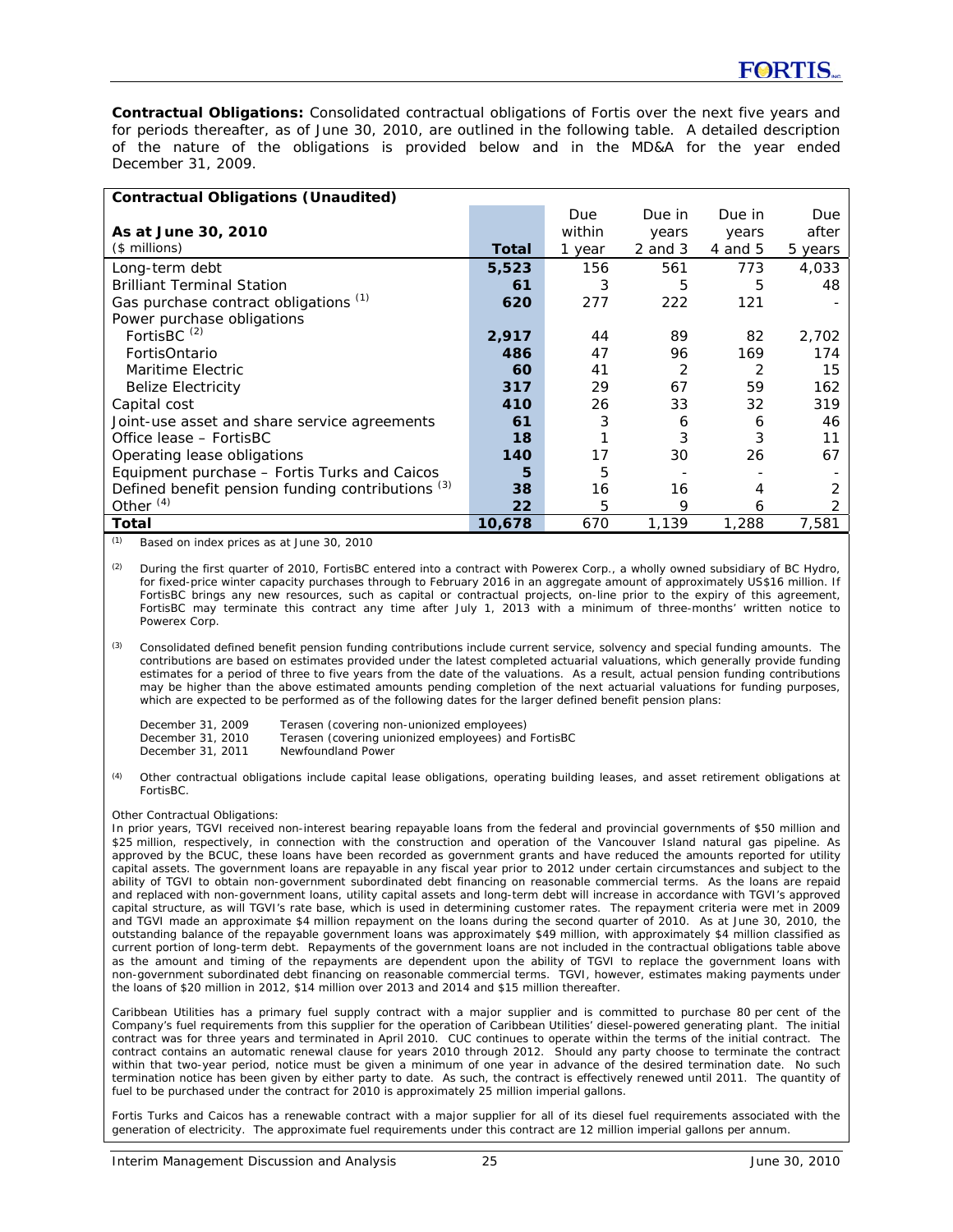*Capital Structure:* The Corporation's principal businesses of regulated gas and electricity distribution require ongoing access to capital to allow the utilities to fund maintenance and expansion of infrastructure. Fortis raises debt at the subsidiary level to ensure regulatory transparency, tax efficiency and financing flexibility. To help ensure access to capital, the Corporation targets a consolidated long-term capital structure containing approximately 40 per cent equity, including preference shares, and 60 per cent debt, as well as investment-grade credit ratings. Each of the Corporation's regulated utilities maintains its own capital structure in line with the deemed capital structure reflected in the utilities' customer rates.

The consolidated capital structure of Fortis is presented in the following table.

| Capital Structure (Unaudited)                              | As at         |       |                   |       |  |  |
|------------------------------------------------------------|---------------|-------|-------------------|-------|--|--|
|                                                            | June 30, 2010 |       | December 31, 2009 |       |  |  |
|                                                            | (\$ millions) | (%)   | $($$ millions)    | (%)   |  |  |
| Total debt and capital lease obligations (net of cash) (1) | 5,671         | 57.7  | 5,830             | 60.2  |  |  |
| Preference shares <sup>(2)</sup>                           | 912           | 9.3   | 667               | 6.9   |  |  |
| Common shareholders' equity                                | 3,248         | 33.0  | 3.193             | 32.9  |  |  |
| Total $(3)$                                                | 9,831         | 100.0 | 9.690             | 100.0 |  |  |

*(1)* Includes long-term debt and capital lease obligations, including current portion, and short-term borrowings, net of cash

*(2)* Includes preference shares classified as both long-term liabilities and equity

*(3)* Excludes amounts related to non-controlling interests

The change in the capital structure was driven by the issuance of \$250 million preference shares in January 2010; increased common shares outstanding, reflecting the impact of the Corporation's enhanced Dividend Reinvestment and Share Purchase Plan; and the repayment of credit facility borrowings with proceeds from the preference share issue.

*Credit Ratings:* The Corporation's credit ratings are as follows:

Standard & Poor's ("S&P") A-(stable) (long-term corporate and unsecured debt credit rating) DBRS BBB(high) (unsecured debt credit rating)

In May 2010, S&P confirmed its existing debt credit rating for Fortis at A-(stable). In June 2010, DBRS confirmed its existing debt credit rating for Fortis at BBB(high), but changed the trend to 'Positive' from 'Stable'. The above credit ratings and recent trend change by DBRS reflect the Corporation's low business risk profile and diversity of its operations, the stand-alone nature and financial separation of each of the regulated subsidiaries of Fortis, management's commitment to maintaining low levels of debt at the holding company level and the significant reduction in external debt at Terasen, the Corporation's strong credit metrics, and the Corporation's demonstrated ability and continued focus of acquiring and integrating stable regulated utility businesses financed on a conservative basis.

*Capital Program:* The Corporation's principal businesses of regulated gas and electricity distribution are capital intensive. Capital investment in infrastructure is required to ensure continued and enhanced performance, reliability and safety of the gas and electricity systems and to meet customer growth. All costs considered to be maintenance and repairs are expensed as incurred. Costs related to replacements, upgrades and betterments of capital assets are capitalized as incurred.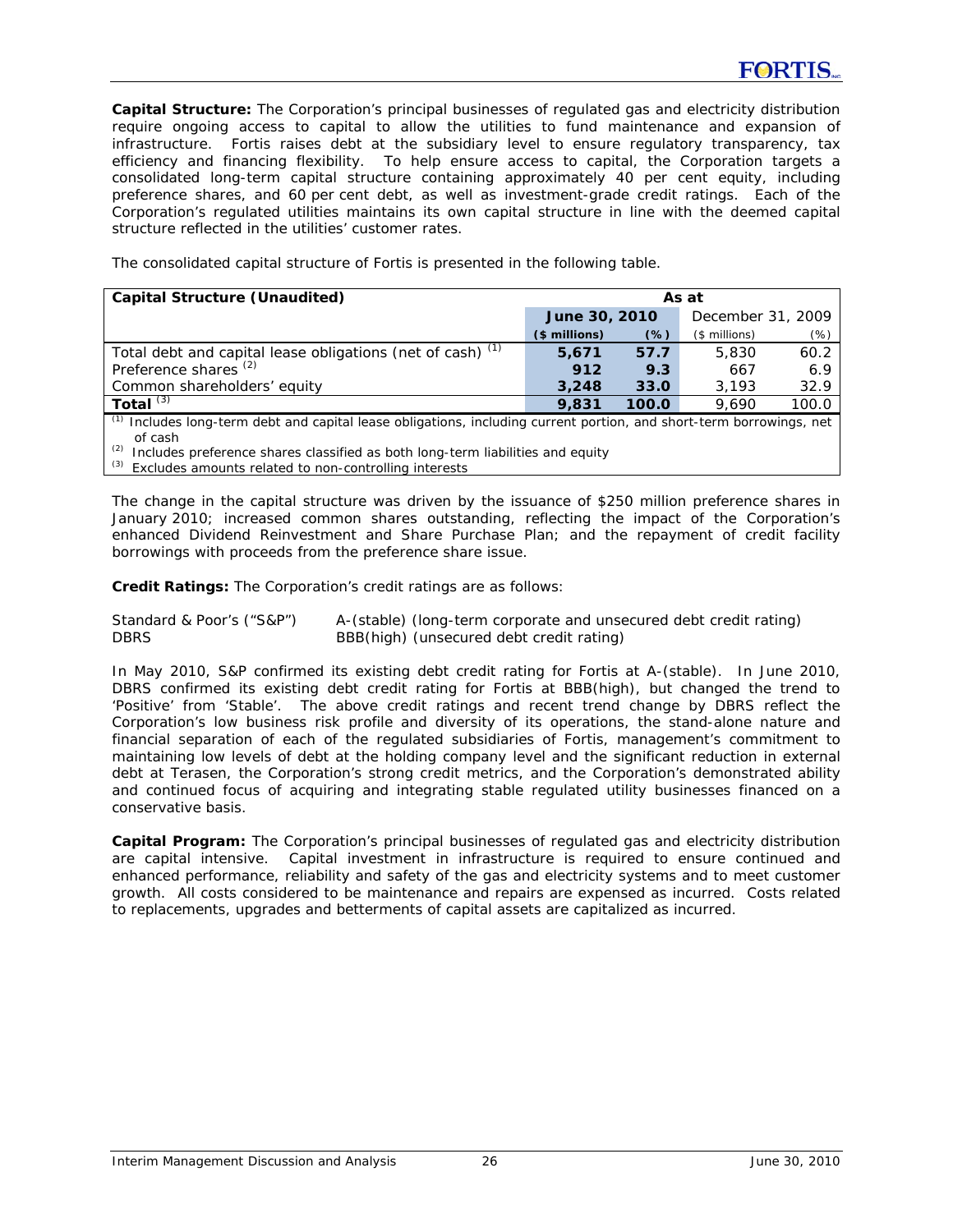During the first half of 2010, gross consolidated capital expenditures were \$432 million. A breakdown of gross capital expenditures by segment for the first half of 2010 is provided in the following table.

| $($$ millions)                                                                                                                                                                                                                                                                                                                                                                                                                                                      | Year-to-date June 30, 2010     |          | <b>Gross Capital Expenditures (Unaudited)</b> |                                                           |                                               |                                                   |                                      |                                    |       |
|---------------------------------------------------------------------------------------------------------------------------------------------------------------------------------------------------------------------------------------------------------------------------------------------------------------------------------------------------------------------------------------------------------------------------------------------------------------------|--------------------------------|----------|-----------------------------------------------|-----------------------------------------------------------|-----------------------------------------------|---------------------------------------------------|--------------------------------------|------------------------------------|-------|
| Terasen Gas<br>Companies                                                                                                                                                                                                                                                                                                                                                                                                                                            | <b>Fortis</b><br>Alberta $(2)$ | FortisBC | Newfoundland<br>Power                         | Other<br>Regulated<br>Electric<br>Utilities -<br>Canadian | Total<br>Regulated<br>Utilities -<br>Canadian | Regulated<br>Electric<br>Utilities -<br>Caribbean | Non-<br>Regulated<br>- Utility $(3)$ | <b>Fortis</b><br><b>Properties</b> | Total |
| 110                                                                                                                                                                                                                                                                                                                                                                                                                                                                 | 153                            | 63       | 36                                            | 21                                                        | 383                                           | 36                                                |                                      | 9                                  | 432   |
| Relates to utility capital assets, income producing properties and intangible assets and includes capital expenditures associated<br>with assets under construction. Includes asset removal and site restoration expenditures, net of salvage proceeds, for those<br>utilities where such expenditures are permissible in rate base in 2010. Excludes capitalized amortization and non-cash equity<br>component of the allowance for funds used during construction |                                |          |                                               |                                                           |                                               |                                                   |                                      |                                    |       |

*(2)* Includes payments made to AESO for investment in transmission capital projects

*(3)* Includes non-regulated generation and corporate capital expenditures

There has been no material change in forecast gross consolidated capital expenditures for 2010 from the approximate \$1.1 billion forecast as was disclosed in the MD&A for the year ended December 31, 2009. Planned capital expenditures are based on detailed forecasts of energy demand, weather, cost of labour and materials, as well as other factors, including economic conditions, which could change and cause actual expenditures to differ from forecasts.

There are no significant updates in the overall expected level, nature and timing of the Corporation's significant capital projects from those disclosed in the MD&A for the year ended December 31, 2009, except as described below.

During 2010, FortisAlberta has continued with the replacement of conventional customer meters with automated meter reading technology. The total project cost, including the pilot program, is now expected to be approximately \$141 million, a decrease from \$155 million forecast at December 31, 2009. The capital cost of this project may be further updated, pending negotiation with customer groups and regulatory approval.

In May 2010, Fortis Turks and Caicos received delivery of one of two diesel-powered generating units with a combined generating capacity of approximately 18 MW. The first unit is expected to be commissioned in September 2010.

Over the five-year period 2010 through 2014, consolidated gross capital expenditures are expected to approach \$5 billion. Approximately 71 per cent of the capital spending is expected to be incurred at the Regulated Electric Utilities, driven by FortisAlberta and FortisBC, and 27 per cent of the capital spending is expected to be incurred at the Regulated Gas Utilities. Approximately 2 per cent is expected to be incurred at the non-regulated operations. Capital expenditures at the Regulated Utilities are subject to regulatory approval.

*Cash Flow Requirements:* At the operating subsidiary level, it is expected that operating expenses and interest costs will generally be paid out of subsidiary operating cash flows, with varying levels of residual cash flow available for subsidiary capital expenditures and/or dividend payments to Fortis. Borrowings under credit facilities may be required from time to time to support seasonal working capital requirements. Cash required to complete subsidiary capital expenditure programs is also expected to be financed from a combination of borrowings under credit facilities, equity injections from Fortis and long-term debt issues.

The Corporation's ability to service its debt obligations and pay dividends on its common and preference shares is dependent on the financial results of the operating subsidiaries and the related cash payments from these subsidiaries. Certain regulated subsidiaries may be subject to restrictions which may limit their ability to distribute cash to Fortis. Cash required of Fortis to support subsidiary capital expenditure programs and finance acquisitions is expected to be derived from a combination of borrowings under the Corporation's committed credit facility and proceeds from the issuance of common shares, preference shares and long-term debt. Depending on the timing of cash payments from the subsidiaries, borrowings under the Corporation's committed credit facility may be required from time to time to support the servicing of debt and payment of dividends.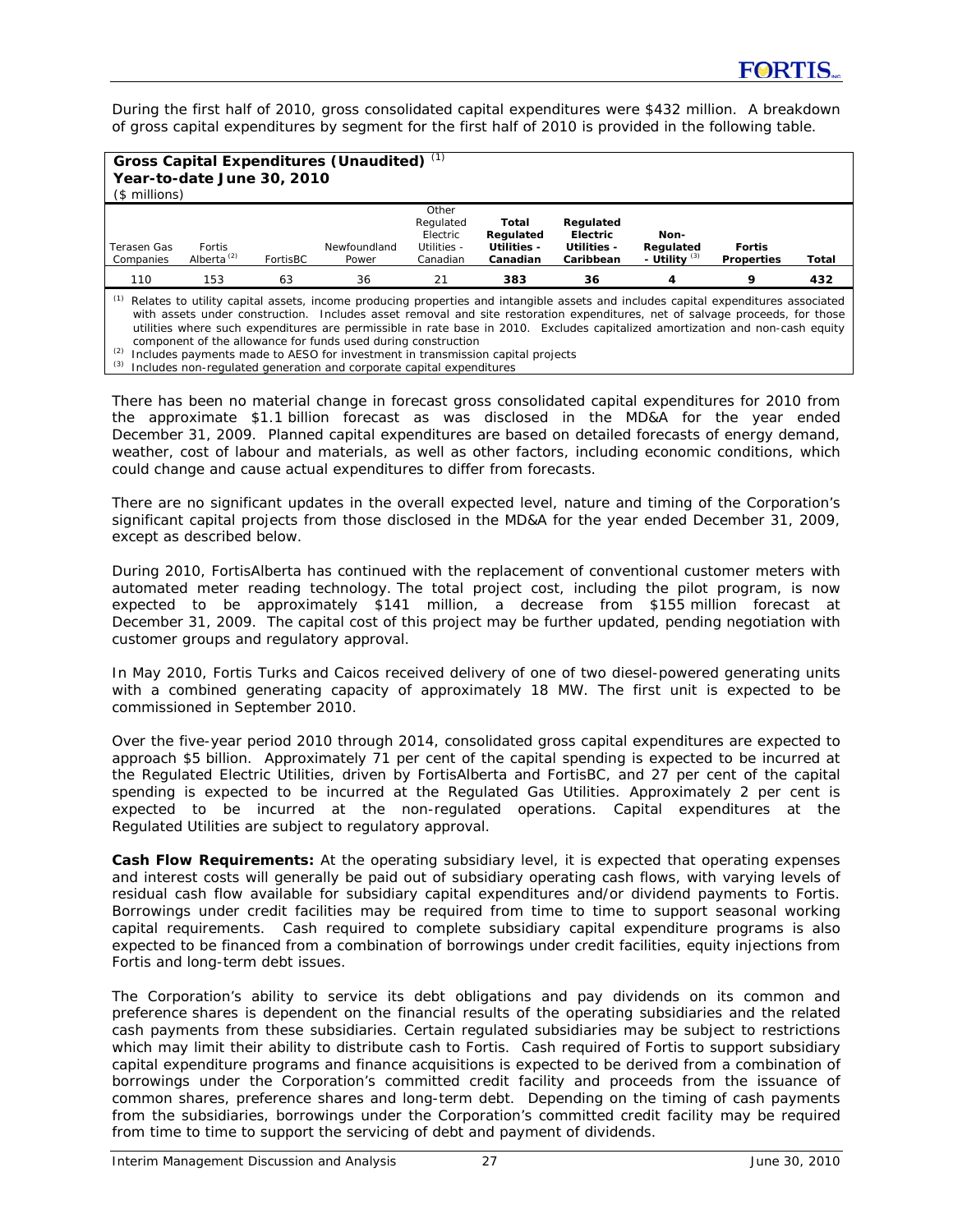As at June 30, 2010, management expects consolidated long-term debt maturities and repayments to average approximately \$300 million annually over the next five years. The combination of available credit facilities and relatively low annual debt maturities and repayments provide the Corporation and its subsidiaries with flexibility in the timing of access to capital markets.

As a result of the regulator's Final Decision on Belize Electricity's 2008/2009 Rate Application in June 2008, Belize Electricity does not meet certain debt covenant financial ratios related to loans with the International Bank for Reconstruction and Development and the Caribbean Development Bank totalling \$6 million (BZ\$11 million) as at June 30, 2010.

As the hydroelectric assets and water rights of the Exploits Partnership had been provided as security for the Exploits Partnership term loan, the expropriation of such assets and rights by the Government of Newfoundland and Labrador constituted an event of default under the loan. The term loan is without recourse to Fortis and was approximately \$58 million as at June 30, 2010 (December 31, 2009 - \$59 million). The lenders of the term loan have not demanded accelerated repayment. The scheduled repayments under the term loan are being made by Nalcor Energy, a Crown corporation, acting as agent for the Government of Newfoundland and Labrador with respect to the expropriation matters.

Except for the debt at Belize Electricity and the Exploits Partnership, as discussed above, Fortis and its subsidiaries were in compliance with debt covenants as at June 30, 2010 and are expected to remain compliant throughout 2010.

*Credit Facilities:* As at June 30, 2010, the Corporation and its subsidiaries had consolidated credit facilities of approximately \$2.1 billion, of which \$1.4 billion was unused, including \$403 million unused under the Corporation's \$600 million committed revolving credit facility. The credit facilities are syndicated almost entirely with the seven largest Canadian banks, with no one bank holding more than 25 per cent of these facilities. Approximately \$2.0 billion of the total credit facilities are committed facilities, the majority of which currently have maturities between 2011 and 2013.

| <b>Credit Facilities (Unaudited)</b> |           |                  | As at      |                 |             |  |  |  |  |
|--------------------------------------|-----------|------------------|------------|-----------------|-------------|--|--|--|--|
|                                      | Corporate | Regulated        | Fortis     | <b>June 30,</b> | December 31 |  |  |  |  |
| $($$ millions)                       | and Other | <b>Utilities</b> | Properties | 2010            | 2009        |  |  |  |  |
| Total credit facilities              | 645       | 1,455            | 13         | 2,113           | 2,153       |  |  |  |  |
| Credit facilities utilized:          |           |                  |            |                 |             |  |  |  |  |
| Short-term borrowings                |           | (218)            | (1)        | (219)           | (415)       |  |  |  |  |
| Long-term debt (including            |           |                  |            |                 |             |  |  |  |  |
| current portion)                     | (197)     | (225)            |            | (422)           | (208)       |  |  |  |  |
| Letters of credit outstanding        | (1)       | (111)            |            | (112)           | (100)       |  |  |  |  |
| Credit facilities unused             | 447       | 901              | 12         | 1,360           | 1,430       |  |  |  |  |

The following table outlines the credit facilities of the Corporation and its subsidiaries.

As at June 30, 2010 and December 31, 2009, certain borrowings under the Corporation's and subsidiaries' credit facilities were classified as long-term debt. These borrowings are under long-term committed credit facilities and management's intention is to refinance these borrowings with long-term permanent financing during future periods.

In February 2010, Maritime Electric renewed its \$50 million unsecured committed revolving credit facility, which matures annually in March. During the second quarter of 2010, Maritime Electric increased its unsecured committed revolving credit facility by \$10 million.

In April 2010, FortisBC amended its credit facility agreement obtaining an extension to the maturity of its \$150 million unsecured committed revolving credit facility with \$100 million now maturing in May 2013 and \$50 million now maturing in May 2011.

In May 2010, TGVI entered into a two-year \$300 million unsecured committed revolving credit facility to replace its \$350 million credit facility that was due to mature in January 2011. The terms of the new \$300 million credit facility are substantially similar to the terms of the former \$350 million credit facility, except for an increase in pricing.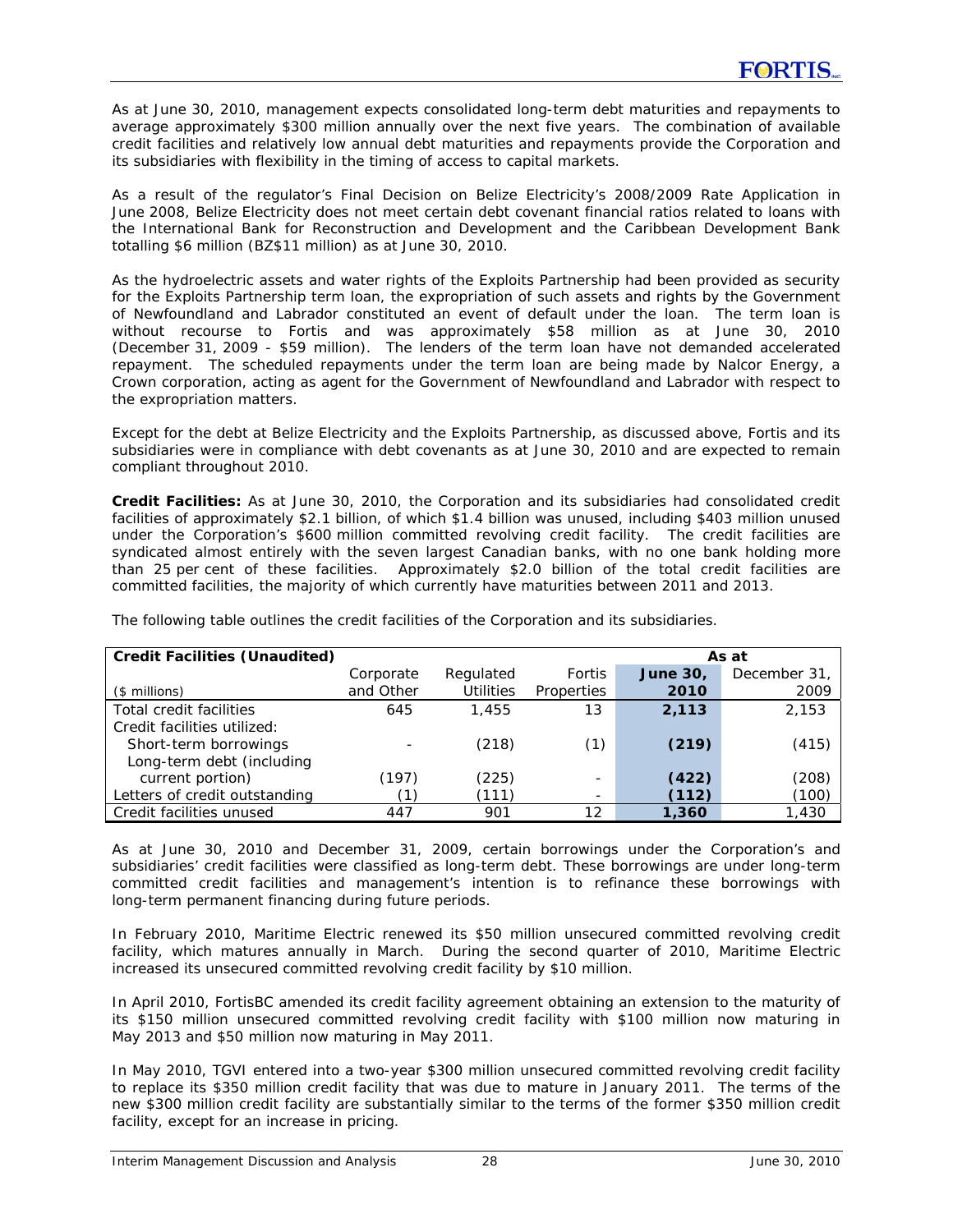In May 2010, Newfoundland Power exercised an option to extend its \$100 million unsecured committed credit facility ("Amended Credit Facility") to August 2013 from August 2011. The Amended Credit Facility agreement is expected to reflect an increase in pricing but, otherwise, contain substantially similar terms and conditions as the current credit facility agreement. The amended agreement is expected to be finalized in August 2010.

# **FINANCIAL INSTRUMENTS**

The carrying values of financial instruments included in current assets, current liabilities, other assets and other liabilities in the consolidated balance sheets of Fortis approximate their fair values, reflecting the short-term maturity, normal trade credit terms and/or nature of these instruments. The fair value of long-term debt is calculated using quoted market prices when available. When quoted market prices are not available, the fair value is determined by discounting the future cash flows of the specific debt instrument at an estimated yield to maturity equivalent to benchmark government bonds or treasury bills, with similar terms to maturity, plus a market credit risk premium equal to that of issuers of similar credit quality. Since the Corporation does not intend to settle the long-term debt prior to maturity, the fair value estimate does not represent an actual liability and, therefore, does not include exchange or settlement costs. The fair value of the Corporation's preference shares is determined using quoted market prices.

The carrying and fair values of the Corporation's consolidated long-term debt and preference shares were as follows.

| <b>Financial Instruments (Unaudited)</b>                                                                                                                                                                                                                                                                                                                                                                                                                                                                                                                                          | As at         |                   |          |                   |  |  |
|-----------------------------------------------------------------------------------------------------------------------------------------------------------------------------------------------------------------------------------------------------------------------------------------------------------------------------------------------------------------------------------------------------------------------------------------------------------------------------------------------------------------------------------------------------------------------------------|---------------|-------------------|----------|-------------------|--|--|
|                                                                                                                                                                                                                                                                                                                                                                                                                                                                                                                                                                                   | June 30, 2010 |                   |          | December 31, 2009 |  |  |
|                                                                                                                                                                                                                                                                                                                                                                                                                                                                                                                                                                                   | Carrying      | <b>Estimated</b>  | Carrying | Estimated         |  |  |
| (\$ millions)                                                                                                                                                                                                                                                                                                                                                                                                                                                                                                                                                                     | Value         | <b>Fair Value</b> | Value    | <b>Fair Value</b> |  |  |
| Long-term debt, including current portion $(1)$                                                                                                                                                                                                                                                                                                                                                                                                                                                                                                                                   | 5,523         | 6.160             | 5,502    | 5,906             |  |  |
| Preference shares, classified as debt (2)                                                                                                                                                                                                                                                                                                                                                                                                                                                                                                                                         | 320           | 340               | 320      | 348               |  |  |
| <sup>(1)</sup> Carrying value as at June 30, 2010 excludes unamortized deferred financing costs of \$38 million (December 31, 2009 -<br>\$39 million) and capital lease obligations of \$38 million (December 31, 2009 - \$37 million).<br>(2) Preference shares classified as equity do not meet the definition of a financial instrument; however, the estimated fair value<br>of the Corporation's \$592 million preference shares classified as equity was \$595 million as at June 30, 2010<br>(December 31, 2009 - carrying value \$347 million; fair value \$356 million). |               |                   |          |                   |  |  |

*Risk Management:* The Corporation's earnings from, and net investment in, self-sustaining foreign subsidiaries are exposed to fluctuations in the US dollar-to-Canadian dollar exchange rate. The Corporation has effectively decreased the above exposure through the use of US dollar borrowings at the corporate level. The foreign exchange gain or loss on the translation of US dollar-denominated interest expense partially offsets the foreign exchange loss or gain on the translation of the Corporation's foreign subsidiaries' earnings, which are denominated in US dollars or a currency pegged to the US dollar. Belize Electricity's reporting currency is the Belizean dollar, while the reporting currency of Caribbean Utilities, Fortis Turks and Caicos, FortisUS Energy Corporation and Belize Electric Company Limited is the US dollar. The Belizean dollar is pegged to the US dollar at BZ\$2.00=US\$1.00.

As at June 30, 2010, all of the Corporation's corporately held US\$390 million (December 31, 2009 – US\$390 million) long-term debt had been designated as a hedge of a portion of the Corporation's foreign net investments. As at June 30, 2010, the Corporation had approximately US\$187 million (December 31, 2009 – US\$174 million) in foreign net investments remaining to be hedged. Foreign currency exchange rate fluctuations associated with the translation of the Corporation's corporately held US dollar borrowings designated as hedges are recorded in other comprehensive income and serve to help offset unrealized foreign currency gains and losses on the foreign net investments, which are also recorded in other comprehensive income.

From time to time, the Corporation and its subsidiaries hedge exposures to fluctuations in interest rates, foreign exchange rates and natural gas prices through the use of derivative financial instruments. The Corporation and its subsidiaries do not hold or issue derivative financial instruments for trading purposes.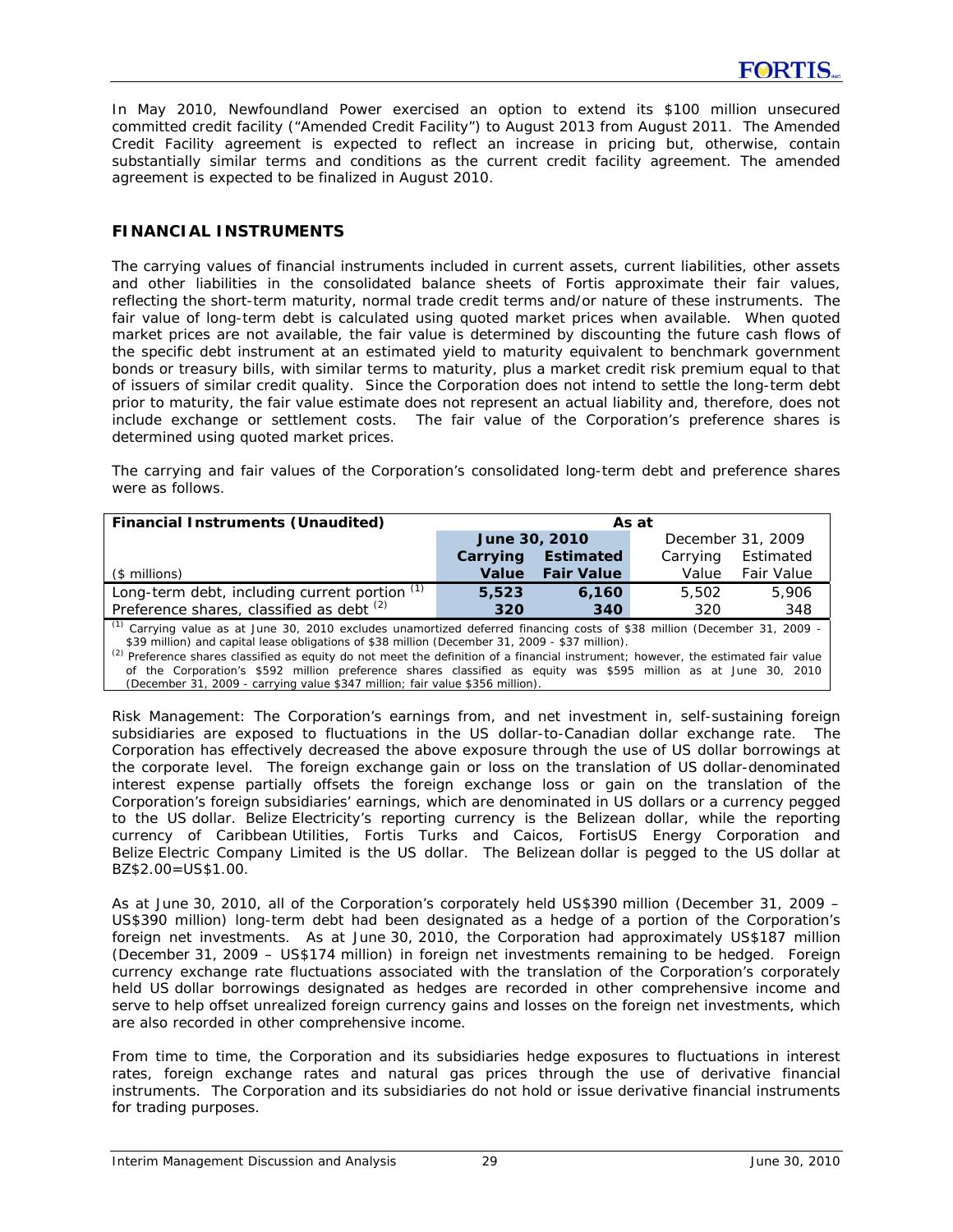The following table summarizes the valuation of the Corporation's consolidated derivative financial instruments.

| Derivative Financial Instruments (Unaudited) |                 |               |                         |                   |                          |                   |
|----------------------------------------------|-----------------|---------------|-------------------------|-------------------|--------------------------|-------------------|
|                                              |                 |               | June 30, 2010           |                   |                          | December 31, 2009 |
|                                              | Term to         | <b>Number</b> | Carrying                | <b>Estimated</b>  | Carrying                 | Estimated         |
|                                              | <b>Maturity</b> | of            | Value                   | <b>Fair Value</b> | Value                    | <b>Fair Value</b> |
| Asset (Liability)                            | (years)         |               | Contracts (\$ millions) | $$$ millions)     | $($$ millions)           | $($$ millions)    |
| Interest rate swap                           | $\leq 1$        |               |                         |                   |                          |                   |
| Foreign exchange forward                     |                 |               |                         |                   |                          |                   |
| contracts                                    | 1 to $2$        |               |                         |                   | $\overline{\phantom{a}}$ |                   |
| Natural gas derivatives:                     |                 |               |                         |                   |                          |                   |
| Swaps and options                            | Up to $4$       | 193           | (156)                   | (156)             | (119)                    | (119)             |
| Gas purchase contract                        |                 |               |                         |                   |                          |                   |
| premiums                                     | Up to $3$       | 47            | (4)                     | (4)               | (3)                      | (3)               |

The interest rate swap is held by Fortis Properties and is designated as a hedge of the cash flow risk related to floating-rate long-term debt and matures in October 2010. The effective portion of changes in the value of the interest rate swap at Fortis Properties is recorded in other comprehensive income.

The foreign exchange forward contracts are held by the Terasen Gas companies. During the first quarter of 2010, TGI entered into a foreign exchange forward contract to hedge the cash flow risk related to approximately US\$12 million remaining to be paid under a contract for the implementation of a customer information system. TGVI also hedges the cash flow risk related to approximately US\$4 million remaining to be paid under a contract for the construction of a liquefied natural gas storage facility.

The natural gas derivatives are held by the Terasen Gas companies and are used to fix the effective purchase price of natural gas, as the majority of the natural gas supply contracts have floating, rather than fixed, prices. The price risk-management strategy of the Terasen Gas companies aims to improve the likelihood that natural gas prices remain competitive with electricity rates, temper gas price volatility on customer rates and reduce the risk of regional price discrepancies.

The changes in the fair values of the foreign exchange forward contracts and natural gas derivatives are deferred as a regulatory asset or liability, subject to regulatory approval, for recovery from, or refund to, customers in future rates. The fair values of the foreign exchange forward contracts were recorded in accounts receivable as at June 30, 2010 and as at December 31, 2009. The fair values of the natural gas derivatives were recorded in accounts payable as at June 30, 2010 and as at December 31, 2009.

The interest rate swap is valued at the present value of future cash flows based on published forward future interest rate curves. The foreign exchange forward contracts are valued using the present value of cash flows based on a market foreign exchange rate and the foreign exchange forward rate curve. The natural gas derivatives are valued using the present value of cash flows based on market prices and forward curves for the commodity cost of natural gas. The fair values of the foreign exchange forward contracts and natural gas derivatives are estimates of the amounts the Terasen Gas companies would have to receive or pay if forced to settle all outstanding contracts as at the balance sheet dates.

The fair values of the Corporation's financial instruments, including derivatives, reflect point-in-time estimates based on current and relevant market information about the instruments as at the balance sheet dates. The estimates cannot be determined with precision as they involve uncertainties and matters of judgment and, therefore, may not be relevant in predicting the Corporation's future consolidated earnings or cash flows.

# **OFF-BALANCE SHEET ARRANGEMENTS**

As at June 30, 2010, the Corporation had no off-balance sheet arrangements, such as transactions, agreements or contractual arrangements with unconsolidated entities, structured finance entities, special purpose entities or variable interest entities, that are reasonably likely to materially affect liquidity or the availability of, or requirements for, capital resources.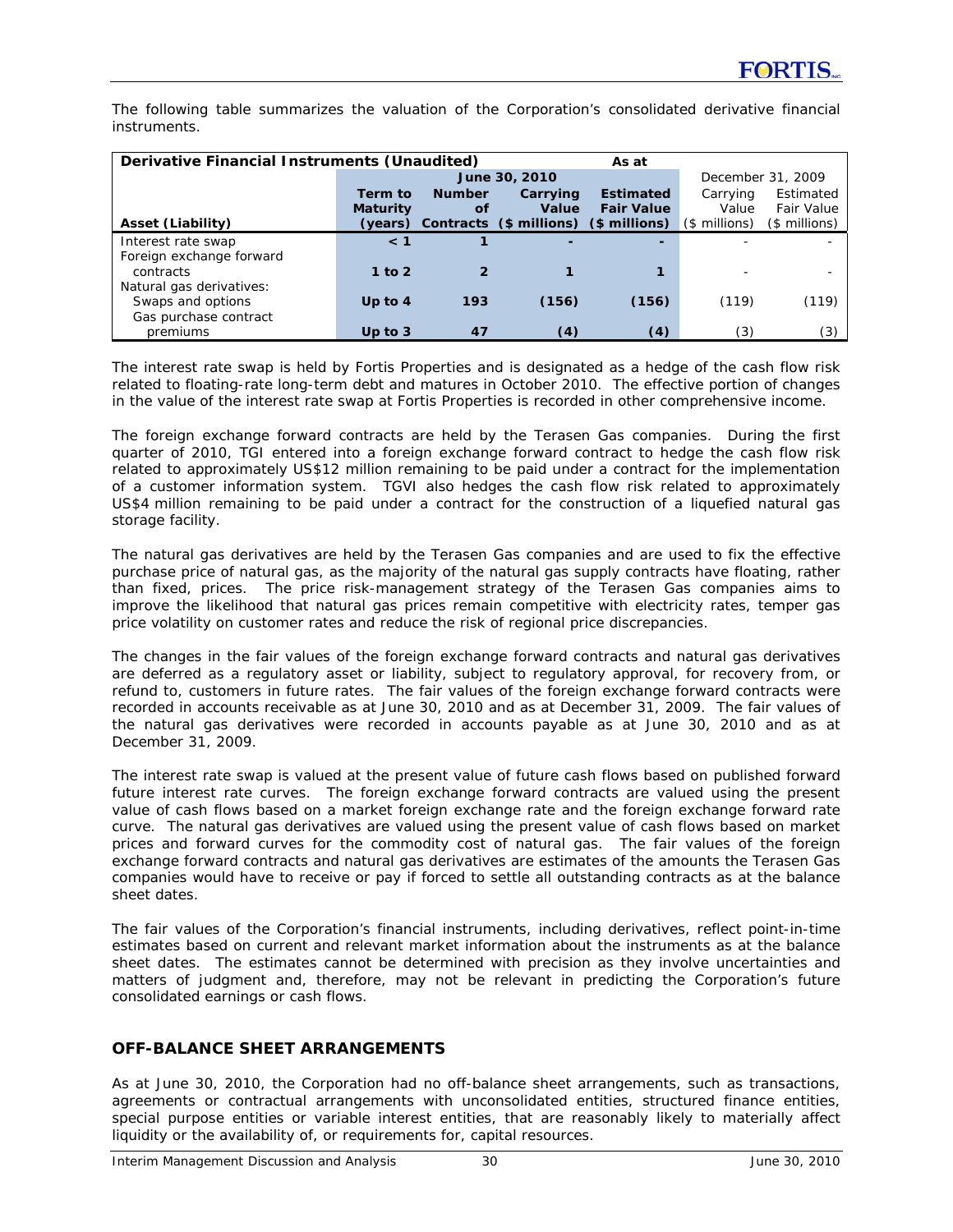# **BUSINESS RISK MANAGEMENT**

A detailed discussion of the Corporation's significant business risks is provided in the MD&A for the year ended December 31, 2009. There were no changes in the Corporation's significant business risks during the first half of 2010 from those disclosed in the MD&A for the year ended December 31, 2009, except for those described below.

*Regulatory Risk:* In July 2010, the AUC issued its decision on FortisAlberta's 2010 and 2011 revenue requirements application, the effects of which are expected to be reflected in the third quarter of 2010. Maritime Electric also received a regulatory decision on its revenue requirements application for rates effective August 1, 2010 with an allowed ROE of 9.75 per cent approved for each of 2010 and 2011. See the "Regulatory Highlights – Material Regulatory Decisions and Applications" section of this MD&A.

*Capital Resources and Liquidity Risk - Credit Ratings:* Fortis and its regulated utilities do not anticipate any material adverse rating actions by the credit rating agencies in the near term.

Year-to-date 2010, Moody's has confirmed its existing debt credit ratings for TGI, TGVI, FortisAlberta and Newfoundland Power. Moody's, however, upgraded FortisBC's senior unsecured debt credit rating to Baa1 from Baa2. The credit rating upgrade for FortisBC reflects progress made by the Company in addressing issues previously identified as credit challenges. DBRS has confirmed its existing debt credit ratings for TGI, and its existing credit rating of the Corporation's unsecured debt at BBB(high) while changing the trend to 'Positive' from 'Stable'. See the "Liquidity and Capital Resources – Credit Ratings" section of this MD&A. S&P has also confirmed its existing debt credit ratings for FortisAlberta and the Corporation, and its existing corporate credit rating for Maritime Electric. S&P, however, lowered Maritime Electric's senior secured debt credit rating to A- from A and revised the recovery rating on the debt to '1' from '1+'. The revised recovery rating and lower senior secured debt credit rating reflects Maritime Electric's ratio of collateral relative to the maximum amount of first mortgage bonds allowed under the Company's indenture being less than 1.5 times.

*Defined Benefit Pension Plan Performance and Funding Requirements:* As at June 30, 2010, the fair value of the Corporation's consolidated defined benefit pension plan assets was \$665 million, up \$4 million, or 0.6 per cent, from \$661 million as at December 31, 2009.

# **CHANGES IN ACCOUNTING POLICIES AND STANDARDS**

Effective January 1, 2010, as required by the regulator, FortisAlberta began capitalizing to utility capital assets a portion of the amortization of utility capital assets, such as tools and vehicles, used in the construction of other assets. During the three and six months ended June 30, 2010, amortization of \$1 million and \$2 million, respectively, was capitalized.

Effective January 1, 2010, as a result of the BCUC-approved NSAs related to 2010 and 2011 revenue requirements, the Terasen Gas companies adopted the following new accounting policies:

(i) Asset removal costs are now recorded in operating expenses on the consolidated statement of earnings. The annual amount of such costs approved for recovery in customer rates in 2010 is approximately \$8 million. Actual costs incurred in excess of or below the approved amount are to be recorded in a regulatory deferral account for recovery from, or refund to, customers in future rates, beginning in 2012. Removal costs are direct costs incurred by the Terasen Gas companies in taking assets out of service, whether through actual removal of the assets or through the disconnection of the assets from the transmission or distribution system. For the three months ended June 30, 2010, actual asset removal costs of approximately \$3 million were incurred, with \$2 million recorded in operating expenses and \$1 million deferred as a regulatory asset. For the six months ended June 30, 2010, actual asset removal costs of approximately \$5 million were incurred, with approximately \$4 million recorded in operating expenses and \$1 million deferred as a regulatory asset. Prior to January 1, 2010, asset removal costs were recorded against accumulated amortization on the consolidated balance sheet.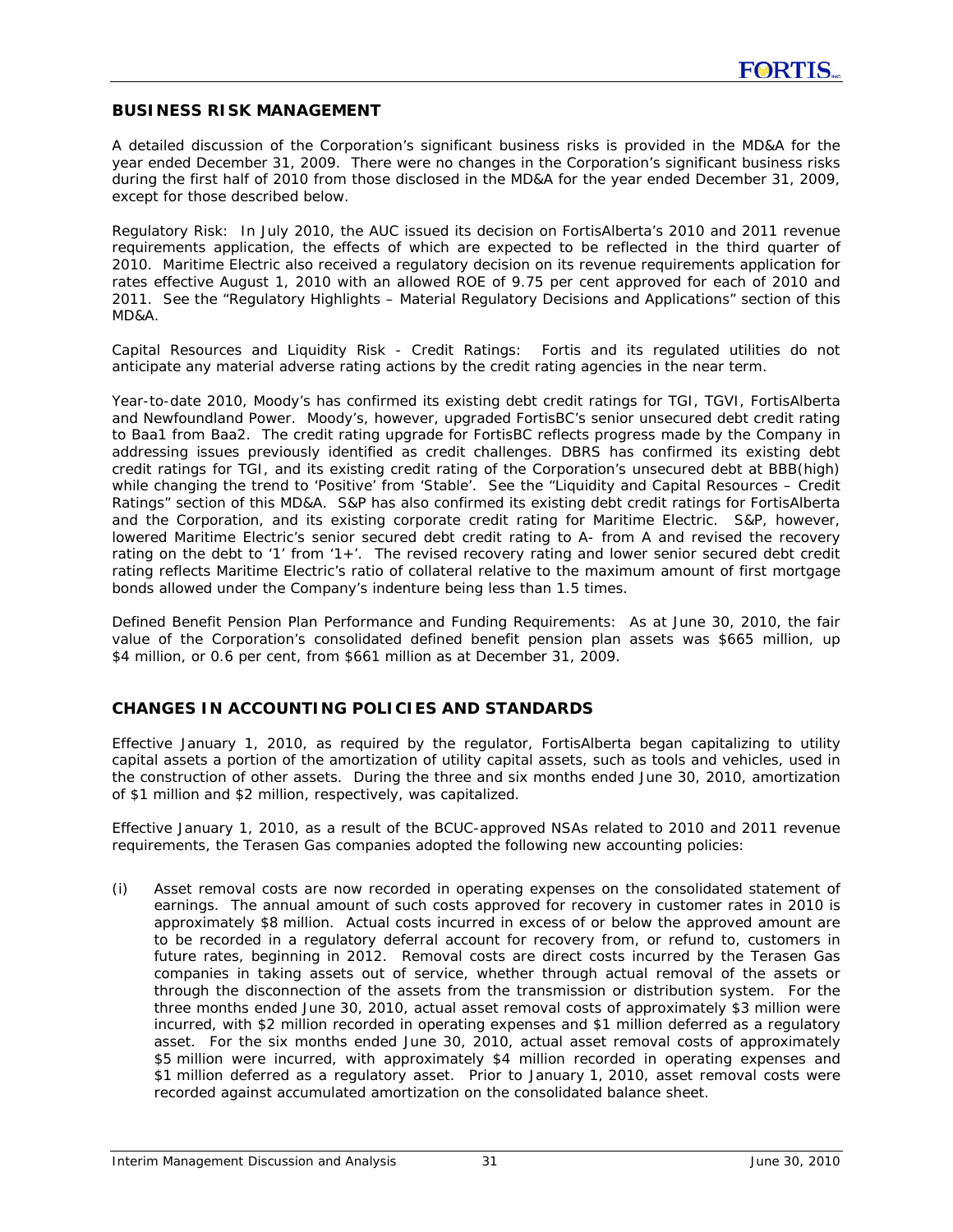- (ii) CIACs are now amortized to revenue. During the three and six months ended June 30, 2010, CIACs of approximately \$2 million and \$5 million, respectively, were amortized to revenue on the consolidated statement of earnings. Prior to January 1, 2010, amortization of CIACs was recorded against amortization expense on the consolidated statement of earnings.
- (iii) Gains and losses on the sale or disposal of utility capital assets are now recorded in a regulatory deferral account on the consolidated balance sheet for recovery from, or refund to, customers in future rates, subject to regulatory approval. During the three and six months ended June 30, 2010, losses of approximately \$2 million and \$5 million, respectively, were deferred and recorded as a regulatory asset on the consolidated balance sheet. Prior to January 1, 2010, gains and losses on the sale or disposal of utility capital assets were recorded against accumulated amortization on the consolidated balance sheet.
- (iv) Amortization of utility capital assets and intangible assets now commences the month after the assets are available for use. Prior to January 1, 2010, amortization commenced the year following when the assets became available for use. During 2010, additional amortization expense of approximately \$2 million is expected to be incurred, due to the change in commencement of amortization of utility capital assets and intangible assets.

## **Business Combinations**

Effective January 1, 2010, the Corporation early adopted the new Canadian Institute of Chartered Accountants ("CICA") Handbook Section 1582, *Business Combinations*, together with Section 1601, *Consolidated Financial Statements* and Section 1602, *Non-Controlling Interests*. As a result of adopting Section 1582, changes in the determination of the fair value of the assets and liabilities of an acquiree in a business combination results in a different calculation of goodwill with respect to acquisitions on or after January 1, 2010. Such changes include the expensing of acquisition-related costs incurred during a business acquisition, rather than recording them as a capital transaction, and the disallowance of recording restructuring accruals by the acquirer. The adoption of Section 1582 did not have a material impact on the Corporation's interim unaudited consolidated financial statements in the first half of 2010.

Section 1601 establishes standards for the preparation of consolidated financial statements. Section 1602 establishes standards for accounting for non-controlling interests in a subsidiary in consolidated financial statements subsequent to a business combination. The adoption of Sections 1601 and 1602 resulted in non-controlling interests being presented as components of equity, rather than as liabilities, on the consolidated balance sheet. Also, net earnings and components of other comprehensive income attributable to the owners of the parent company and to non-controlling interests are now separately disclosed on the consolidated statement of earnings and consolidated statement of comprehensive income.

# **FUTURE ACCOUNTING CHANGES**

# **Transition to International Financial Reporting Standards**

A detailed discussion of the Corporation's transition to International Financial Reporting Standards ("IFRS") is provided in the MD&A for the year ended December 31, 2009. The Corporation is still unable to fully determine the impact on its future financial position and results of operations of the transition to IFRS, particularly as it relates to the accounting for rate-regulated activities. Completion of the Rate-Regulated Activities Project by the International Accounting Standards Board ("IASB") has been delayed based on comments received in response to the IASB's July 2009 Exposure Draft on Rate-Regulated Activities and a decision by the IASB to conduct further research.

The IASB met in July 2010 and discussed the key issue of whether regulatory assets and liabilities can be recognized based on the current IFRS - *Framework for the Preparation and Presentation of Financial Statements*. As a result of those meetings, the IASB decided to continue with the project; however, no decision was made as to whether regulatory assets and liabilities can be recognized under IFRS. A final standard, if any, is still not anticipated before the latter half of 2011.

On July 23, 2010, the Canadian Accounting Standards Board ("AcSB") met to discuss the IASB's latest decisions with respect to the Rate-Regulated Activities Project. On July 28, 2010, the AcSB issued an Exposure Draft proposing that qualifying entities with rate-regulated activities be permitted, but not required, to continue applying the accounting standards in Part V of the CICA Handbook for an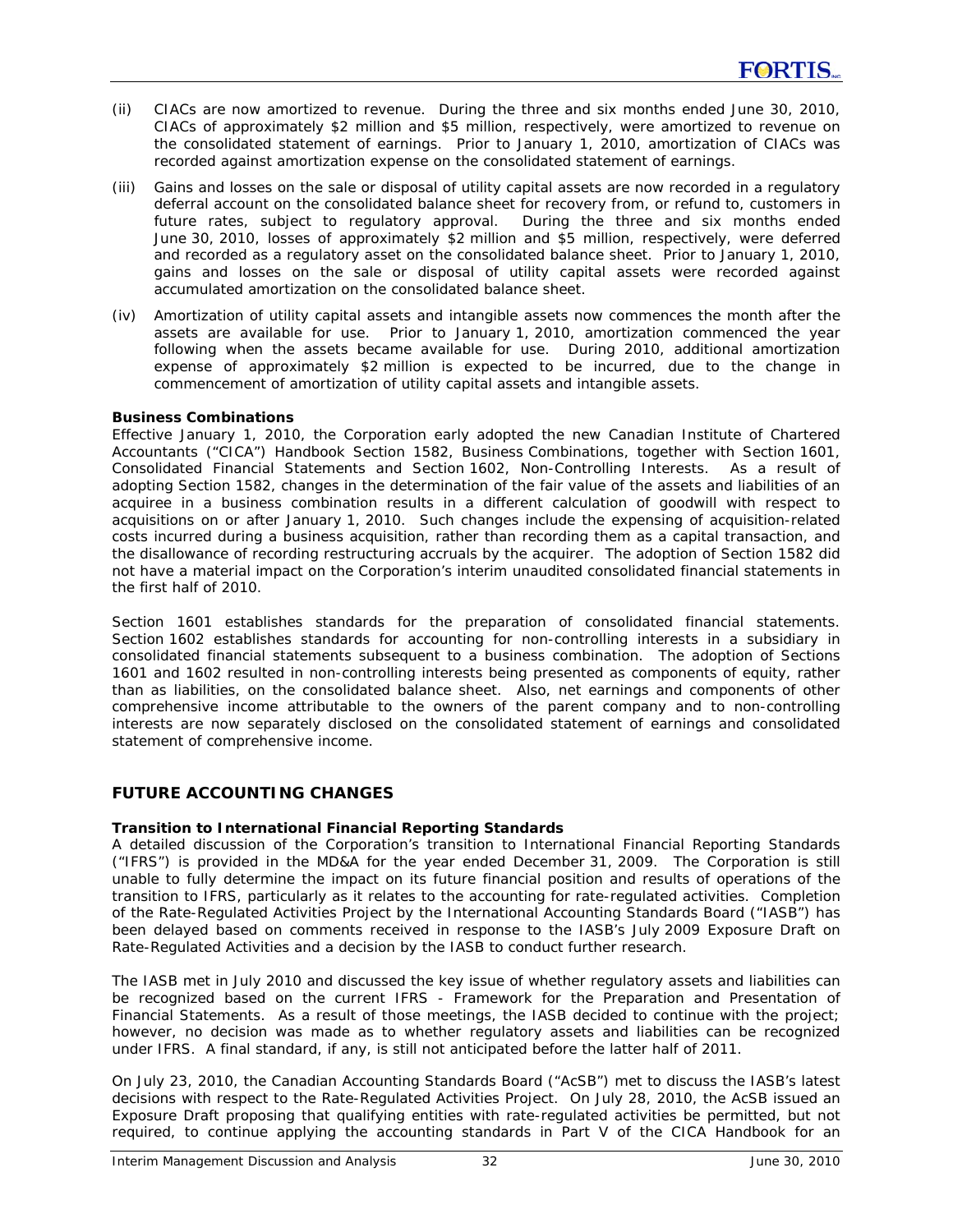additional two years. A qualifying entity would be an entity that: (i) has activities subject to rate regulation meeting the definition of that term in *Generally Accepted Accounting Principles*, paragraph 1100.32B, in Part V of the CICA Handbook; and (ii) in accordance with Accounting Guideline AcG-19, *Disclosures by Entities Subject to Rate Regulation*, discloses that it has accounted for a transaction or event differently than it would have in the absence of rate regulation (i.e., that it has recognized regulatory assets and liabilities). The Exposure Draft also proposes that an entity choosing to defer its IFRS changeover date disclose that fact and when it will first present financial statements in accordance with IFRS.

The Exposure Draft provides a two-year deferral of the adoption of IFRS for qualifying entities, based on the expectation that the IASB will complete its project on Rate-Regulated Activities in 2011 or 2012, and gives qualifying entities sufficient time to meet the requirements of a new IFRS on rate-regulated activities in the event one is issued late in, or shortly following, what would otherwise be their year of IFRS adoption.

The Corporation is reviewing the AcSB's Exposure Draft and will provide comments, as requested, by August 31, 2010. The AcSB has indicated its intention to redeliberate the proposal based on comments received and expects to issue the proposed amendment by no later than December 2010.

While the Corporation's IFRS Conversion Project has proceeded as planned in preparation for the adoption of IFRS on January 1, 2011, Fortis and its rate-regulated subsidiaries do qualify for the proposed deferral option. If the Exposure Draft is approved, the Corporation will elect to defer the adoption of IFRS until 2013 and will, therefore, continue to prepare its consolidated financial statements in accordance with Part V of the CICA Handbook for all interim and annual periods ending on or before December 31, 2012.

# **CRITICAL ACCOUNTING ESTIMATES**

The preparation of the Corporation's interim unaudited consolidated financial statements in accordance with Canadian GAAP requires management to make estimates and judgments that affect the reported amounts of assets and liabilities and the disclosure of contingent assets and liabilities at the date of the consolidated financial statements and the reported amounts of revenue and expenses during the reporting periods. Estimates and judgments are based on historical experience, current conditions and various other assumptions believed to be reasonable under the circumstances.

Additionally, certain estimates and judgments are necessary since the regulatory environments in which the Corporation's utilities operate often require amounts to be recorded at estimated values until these amounts are finalized pursuant to regulatory decisions or other regulatory proceedings. Due to changes in facts and circumstances and the inherent uncertainty involved in making estimates, actual results may differ significantly from current estimates. Estimates and judgments are reviewed periodically and, as adjustments become necessary, are reported in earnings in the period they become known.

Interim financial statements may also employ a greater use of estimates than the annual financial statements. There were no material changes in the nature of the Corporation's critical accounting estimates during the first half of 2010 from those disclosed in the Corporation's MD&A for the year ended December 31, 2009, except for those described below.

*Capital Asset Amortization:* As a result of a recent depreciation study and BCUC-approved NSAs related to TGI and TGVI's 2010 and 2011 revenue requirements, annual amortization expense at the Terasen Gas companies is expected to increase in 2010, reflecting an increase in the composite depreciation rate to 2.79 per cent for 2010 from 2.63 per cent for 2009. The increase in amortization has been approved for recovery in current customer delivery rates.

*Asset-Retirement Obligations:* During the second quarter of 2010, FortisBC obtained sufficient information to determine an estimate of the fair value and timing of the estimated future expenditures associated with the removal of polychlorinated biphenyls ("PCB")-contaminated oil from its electrical equipment. All factors used in estimating the Company's asset-retirement obligation represent management's best estimate of the fair value of the costs required to meet existing legislation or regulations. It is reasonably possible that volumes of contaminated assets, inflation assumptions, cost estimates to perform the work and the assumed pattern of annual cash flows may differ significantly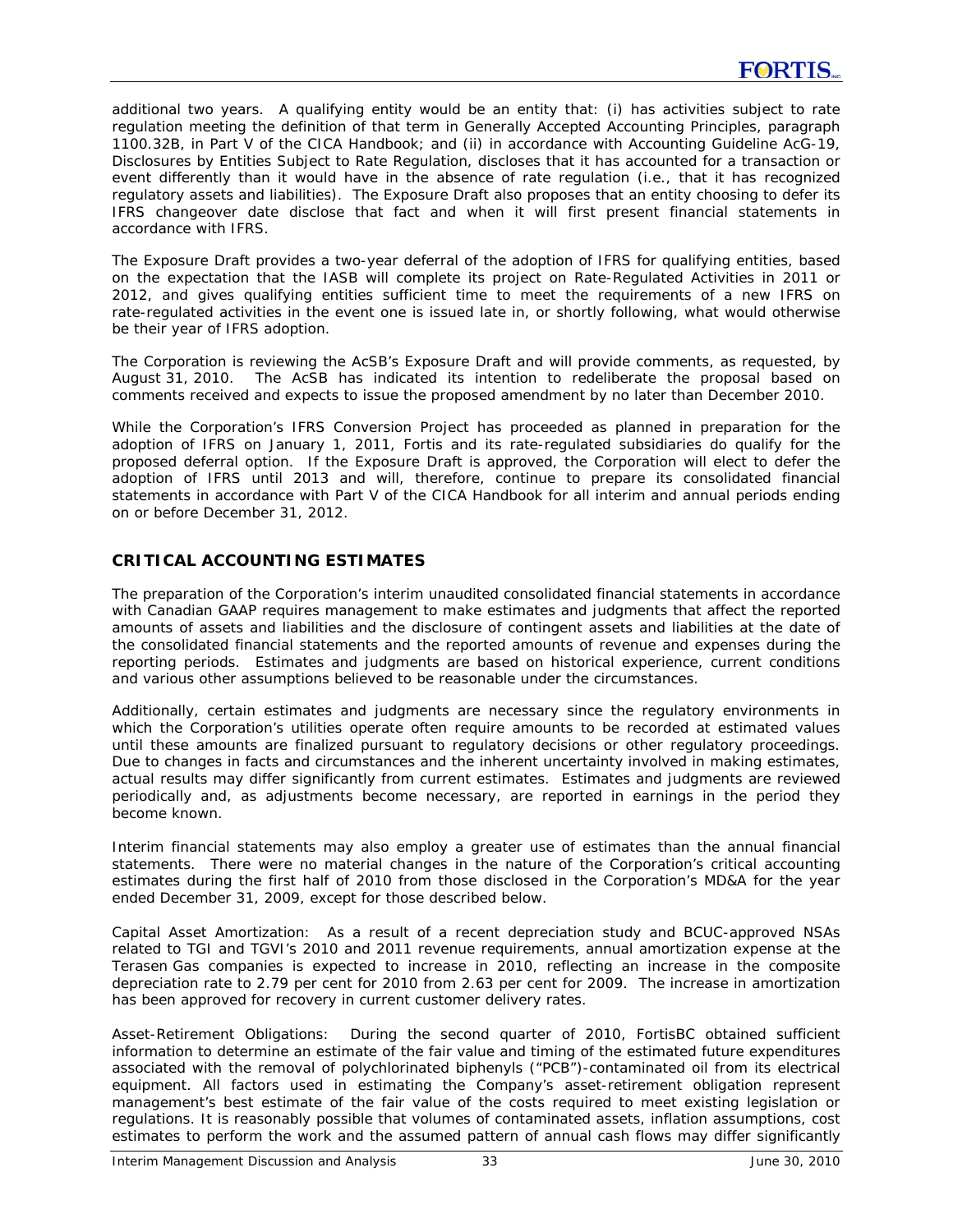from the Company's current assumptions. In addition, in order to remove certain PCB-contaminated oil, the ability to take maintenance outages in critical facilities may impact the timing of expenditures. The asset-retirement obligation may change from period to period because of the changes in the estimation of these uncertainties. As at June 30, 2010, FortisBC has recognized approximately \$3 million in asset-retirement obligations, which have been classified on the consolidated balance sheet as long-term other liabilities with the offset to utility capital assets.

*Capitalized Overhead:* As required by their regulator, the Terasen Gas companies capitalize overhead costs not directly attributable to specific capital projects but related to the overall capital program. Effective January 1, 2010, as provided in the BCUC-approved NSAs as described above, the percentage for calculating and capitalizing general overhead costs to utility capital assets at the Terasen gas companies has changed. The percentage of total general operating and maintenance costs being allocated and capitalized to utility capital assets has decreased from 16 per cent to 14 per cent. As a result of this change, operating expenses increased approximately \$1 million for the second quarter and approximately \$2 million year to date over the same periods in 2009, with corresponding decreases in utility capital assets. The resulting increase in operating expenses has been approved for recovery in current customer delivery rates.

*Contingencies:*The Corporation and its subsidiaries are subject to various legal proceedings and claims associated with ordinary course business operations. Management believes that the amount of liability, if any, from these actions would not have a material effect on the Corporation's consolidated financial position or results of operations. There were no material changes in the Corporation's contingencies from those disclosed in the MD&A for the year ended December 31, 2009, except for those described below.

## **Terasen**

TGI has been disputing a \$7 million assessment of British Columbia Social Services Tax representing additional Provincial Sales Tax and interest on the Southern Crossing Pipeline, which was completed in 2000. The amount was paid in full in 2006 to avoid the accrual of further interest and is recorded as a long-term regulatory deferral asset. TGI was successful in its appeal to the Supreme Court of British Columbia in June 2009. The Province of British Columbia was granted leave to appeal the decision to the British Columbia Court of Appeal in October 2009. The hearing took place in May 2010 and the British Columbia Court of Appeal was unanimous in dismissing the Province of British Columbia's appeal.

On July 16, 2009, Terasen was named, along with other defendants, in an action related to damages to property and chattels, including contamination to sewer lines and costs associated with remediation, related to the rupture in July 2007 of an oil pipeline owned and operated by Kinder Morgan. Terasen has filed a statement of defence but the claim is in its early stages. During the second quarter of 2010, Terasen was added as a third party in all of the related actions and all claims are expected to be tried at the same time. The amount and outcome of the actions are indeterminable at this time and, accordingly, no amount has been accrued in the consolidated financial statements.

#### **Maritime Electric**

In June 2010, Maritime Electric reached a Settlement Agreement with Canada Revenue Agency related to the reassessment of the Company's 1997-2004 taxation years. In the Settlement Agreement, Maritime Electric's treatment of the Energy Cost Adjustment Mechanism was accepted; however, the reassessments with respect to customer rebate adjustments and the Company's settlement payment to New Brunswick Power regarding the write-down of Point Lepreau would stand. The Company has provided for the entire amount of the reassessment and expects final reassessments with respect to all affected taxation years by the end of 2010.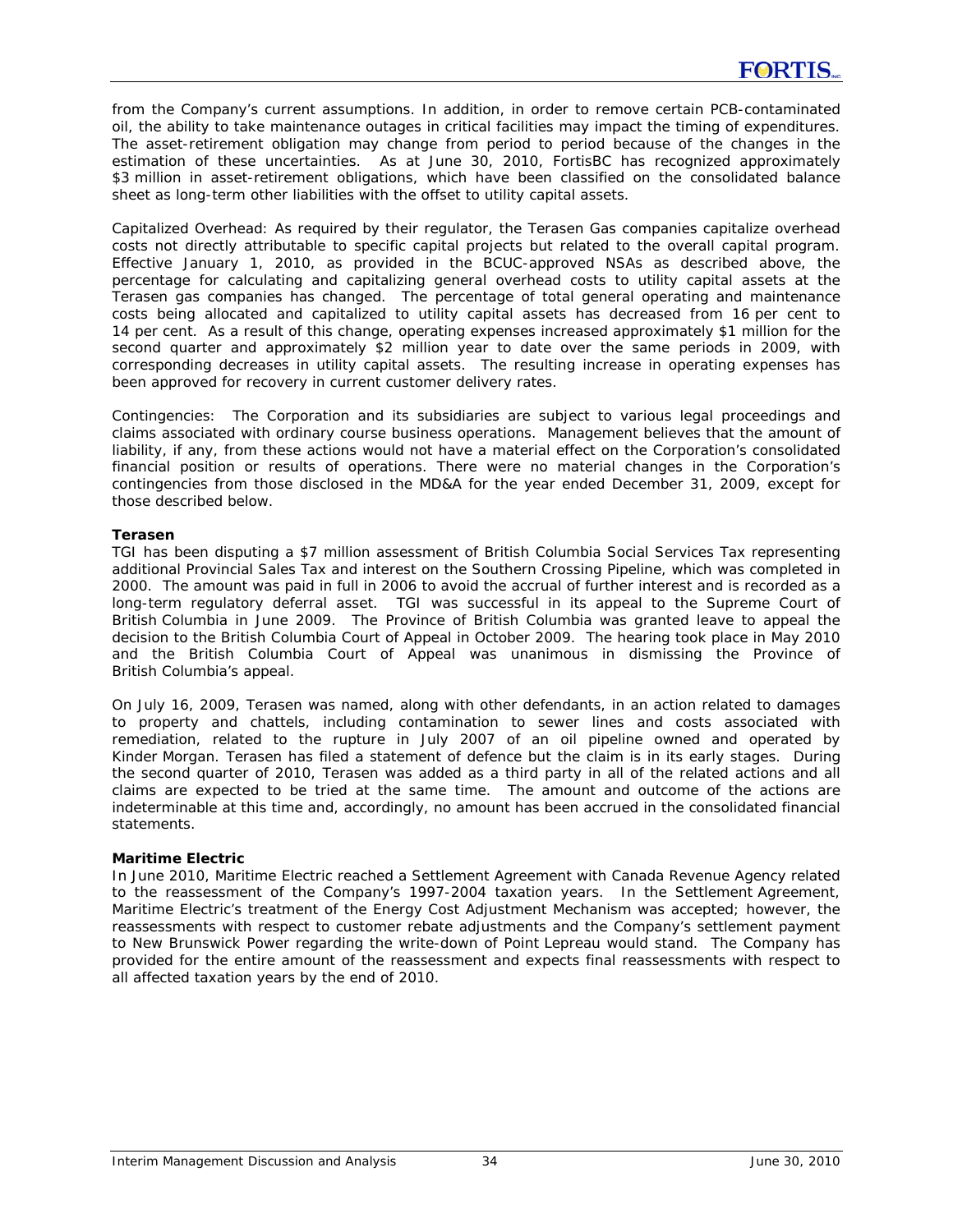# **SUMMARY OF QUARTERLY RESULTS**

The following table sets forth unaudited quarterly information for each of the eight quarters ended September 30, 2008 through June 30, 2010. The quarterly information has been obtained from the Corporation's interim unaudited consolidated financial statements which, in the opinion of management, have been prepared in accordance with Canadian GAAP and as required by utility regulators. The timing of the recognition of certain assets, liabilities, revenue and expenses, as a result of regulation, may differ from that otherwise expected using Canadian GAAP for non-regulated entities. The differences and nature of regulation are disclosed in Notes 2 and 4 to the Corporation's 2009 annual audited consolidated financial statements. The quarterly financial results are not necessarily indicative of results for any future period and should not be relied upon to predict future performance.

| <b>Summary of Quarterly Results (Unaudited)</b> |                |                                                            |                     |                     |  |  |  |  |  |
|-------------------------------------------------|----------------|------------------------------------------------------------|---------------------|---------------------|--|--|--|--|--|
|                                                 |                | <b>Net Earnings</b><br>Attributable to<br>Common<br>Equity |                     | Earnings per Common |  |  |  |  |  |
|                                                 | Revenue        | <b>Shareholders</b>                                        |                     | <b>Share</b>        |  |  |  |  |  |
| <b>Quarter Ended</b>                            | $($$ millions) | (\$ millions)                                              | <b>Basic</b> $(\$)$ | Diluted $(\$)$      |  |  |  |  |  |
| June 30, 2010                                   | 836            | 55                                                         | 0.32                | 0.32                |  |  |  |  |  |
| March 31, 2010                                  | 1.076          | 100                                                        | 0.58                | 0.56                |  |  |  |  |  |
| December 31, 2009                               | 1,020          | 81                                                         | 0.48                | 0.46                |  |  |  |  |  |
| September 30, 2009                              | 665            | 36                                                         | 0.21                | 0.21                |  |  |  |  |  |
| June 30, 2009                                   | 756            | 53                                                         | 0.31                | 0.31                |  |  |  |  |  |
| March 31, 2009                                  | 1,202          | 92                                                         | 0.54                | 0.52                |  |  |  |  |  |
| December 31, 2008                               | 1,181          | 76                                                         | 0.48                | 0.46                |  |  |  |  |  |
| September 30, 2008                              | 727            | 49                                                         | 0.31                | 0.31                |  |  |  |  |  |

A summary of the past eight quarters reflects the Corporation's continued organic growth and growth from acquisitions, as well as the seasonality associated with its businesses. Interim results will fluctuate due to the seasonal nature of gas and electricity demand and water flows, as well as the timing and recognition of regulatory decisions. Revenue is also affected by the cost of fuel and purchased power and the commodity and mid-stream cost of natural gas, which are flowed through to customers without markup. Given the diversified nature of the Fortis subsidiaries, seasonality may vary. Because of natural gas consumption patterns, the earnings of the Terasen Gas companies are highest in the first and fourth quarters. Financial results from May 1, 2009 have been impacted, as expected, by the loss of revenue and earnings subsequent to the expiration, in April 2009, of the water rights of the Rankine hydroelectric generating facility in Ontario. Financial results for the fourth quarter ended December 31, 2009 reflected the favourable cumulative retroactive impact associated with an increase in the allowed ROEs for 2009 for FortisAlberta and TGI, and an increase in the equity component at FortisAlberta. Financial results for the fourth quarter ended December 31, 2008 included two additional months of contribution from Caribbean Utilities, resulting from a change in the utility's fiscal year end. To a lesser degree, financial results from November 2008 were impacted by the acquisition of the Sheraton Hotel Newfoundland, from April 2009 by the acquisition of the Holiday Inn Select Windsor and from October 2009 by the acquisition of Algoma Power.

*June 2010/June 2009 -* Net earnings attributable to common equity shareholders were \$55 million, or \$0.32 per common share, for the second quarter of 2010 compared to earnings of \$53 million, or \$0.31 per common share, for the second quarter of 2009. The increase in earnings was driven by the Terasen Gas companies and FortisBC, partially offset by higher corporate expenses. The increase in earnings at the Terasen Gas companies related to higher allowed ROEs and equity component. The improvement in earnings at FortisBC was the result of a higher allowed ROE and growth in electrical infrastructure investment, partially offset by lower electricity sales due to cooler weather experienced in June 2010. The increase in corporate expenses was mainly due to higher business development costs and preference share dividends, partially offset by higher interest income related to increased inter-company lending. Earnings at FortisAlberta were comparable quarter over quarter. The impact of a higher allowed ROE and equity component, compared to those reflected in FortisAlberta's earnings for the second quarter of 2009, combined with growth in electrical infrastructure investment and customers was mainly offset by lower corporate income tax recoveries and lower net transmission revenue.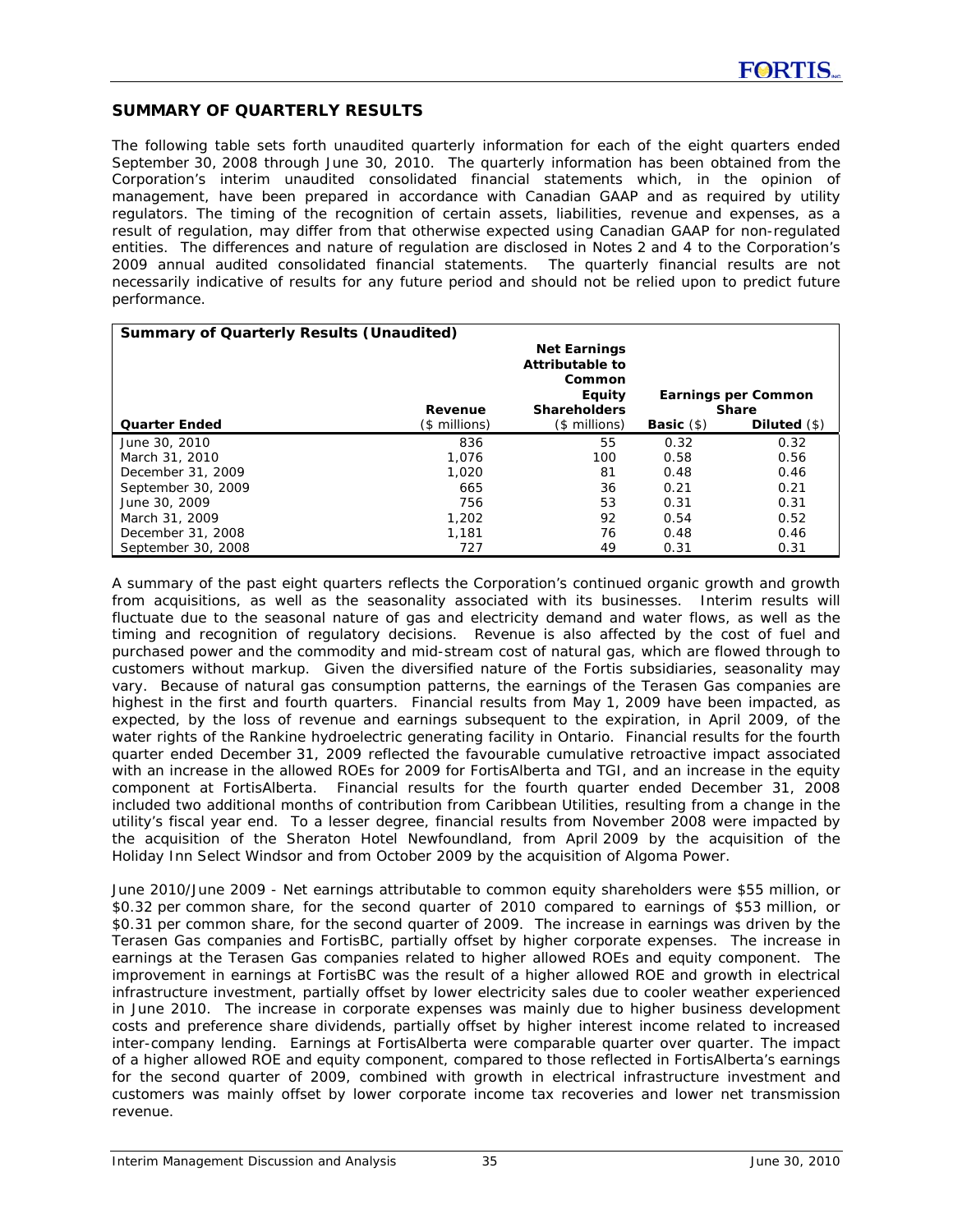*March 2010/March 2009 -* Net earnings attributable to common equity shareholders were \$100 million, or \$0.58 per common share, for the first quarter of 2010 compared to earnings of \$92 million, or \$0.54 per common share, for the first quarter of 2009. The increase in earnings was led by the Terasen Gas companies associated with an increase in the allowed ROEs and equity component. Results also reflected: (i) improved performance at FortisAlberta, associated with an increase in the allowed ROE and equity component combined with growth in electrical infrastructure investment and customers; and (ii) increased earnings at Newfoundland Power, mainly due to growth in electrical infrastructure investment, increased electricity sales and timing differences favourably impacting operating expenses during the quarter. Earnings' growth was tempered by: (i) lower earnings' contribution from non-regulated hydroelectric generation operations due to loss of earnings subsequent to the expiration of the Rankine water rights in April 2009; (ii) lower contribution from Caribbean Regulated Electric Utilities associated with the unfavourable impact of foreign exchange translation, and earnings in the first quarter of 2009 including an approximate \$1 million one-time gain; and (iii) higher preference share dividends.

*December 2009/December 2008 -* Net earnings attributable to common equity shareholders were \$81 million, or \$0.48 per common share, for the fourth quarter of 2009 compared to earnings of \$76 million, or \$0.48 per common share, for the fourth quarter of 2008. Fourth quarter results for 2009 were favourably impacted by a one-time \$3 million adjustment to future income taxes related to prior periods at FortisOntario and were unfavourably impacted by a one-time \$5 million after-tax provision for additional costs related to the conversion of Whistler customer appliances from propane to natural gas. Fourth quarter results for 2008 included two additional months of earnings' contribution from Caribbean Utilities (August and September 2008) of approximately \$2 million due to a change in the utility's fiscal year end. Excluding the above one-time items, earnings increased \$9 million quarter over quarter. The increase was driven by: (i) the approximate \$10 million cumulative retroactive impact in the fourth quarter of 2009 associated with the increase in the allowed ROEs for 2009 for FortisAlberta and TGI, and an increase in the equity component at FortisAlberta; and (ii) a change in depreciation estimates at Fortis Turks and Caicos, which favourably impacted amortization expense for the fourth quarter of 2009. The increase was partially offset by lower earnings' contribution from non-regulated hydroelectric generation operations due to loss of earnings subsequent to the expiration of the Rankine water rights in April 2009.

*September 2009/September 2008 -* Net earnings attributable to common equity shareholders were \$36 million, or \$0.21 per common share, for the third quarter of 2009 compared to earnings of \$49 million, or \$0.31 per common share, for the third quarter of 2008. Third quarter 2008 results included a tax reduction of approximately \$7.5 million associated with the settlement of historical corporate tax matters at Terasen and a \$4.5 million recovery of future income taxes, which was previously expensed during the first half of 2008 at FortisAlberta. Earnings were \$1 million lower quarter over quarter, excluding the above one-time tax reductions. The impact of lower effective corporate income taxes at the Terasen Gas companies and growth in electrical infrastructure investment and higher net transmission revenue at FortisAlberta was more than offset by lower earnings from non-regulated hydroelectric generation and lower earnings at Newfoundland Power. The decrease in earnings from non-regulated hydroelectric generation operations was primarily associated with the loss of earnings subsequent to the expiration of the Rankine water rights in April 2009. Lower earnings at Newfoundland Power were largely associated with higher operating expenses and amortization costs.

# **OUTLOOK**

The Corporation's significant capital program, which is expected to be approximately \$1.1 billion in 2010 and approach \$5 billion over the five-year period from 2010 through 2014, should drive growth in earnings and dividends.

The Corporation continues to pursue acquisitions for profitable growth, focusing on strategic opportunities to acquire regulated electric and natural gas utilities in the United States, Canada and the Caribbean. Fortis will also pursue growth in its non-regulated businesses in support of its regulated utility growth strategy.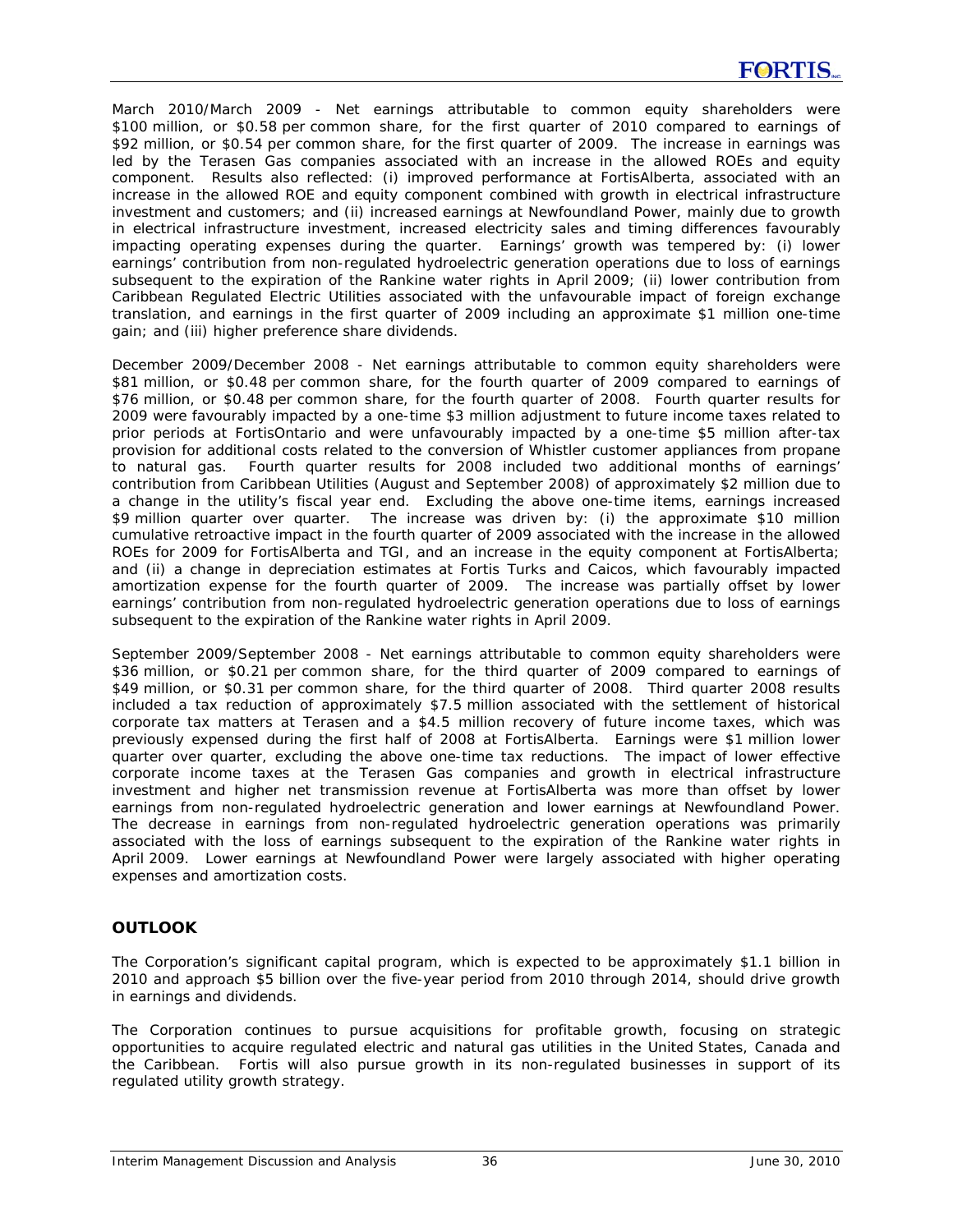# **OUTSTANDING SHARE DATA**

As at August 3, 2010, the Corporation had issued and outstanding 172.9 million common shares; 5.0 million First Preference Shares, Series C; 8.0 million First Preference Shares, Series E; 5.0 million First Preference Shares, Series F; 9.2 million First Preference Shares, Series G; and 10.0 million First Preference Shares, Series H. Only the common shares of the Corporation have voting rights.

The number of common shares of Fortis that would be issued if all outstanding stock options, convertible debt and First Preference Shares, Series C and E were converted as at August 3, 2010 is as follows:

| Potential Conversion of Securities into Common Shares (Unaudited) | Number of            |
|-------------------------------------------------------------------|----------------------|
| As at August 3, 2010                                              | <b>Common Shares</b> |
| Security                                                          | (millions)           |
| <b>Stock Options</b>                                              | 5.2                  |
| Convertible Debt                                                  | 1.4                  |
| First Preference Shares, Series C                                 | 4.4                  |
| First Preference Shares, Series E                                 | 7.2                  |
| Total                                                             | 18.2                 |

*Additional information, including the Fortis 2009 Annual Information Form, Management Information Circular and Annual Report, is available on SEDAR at www.sedar.com and on the Corporation's website at www.fortisinc.com.*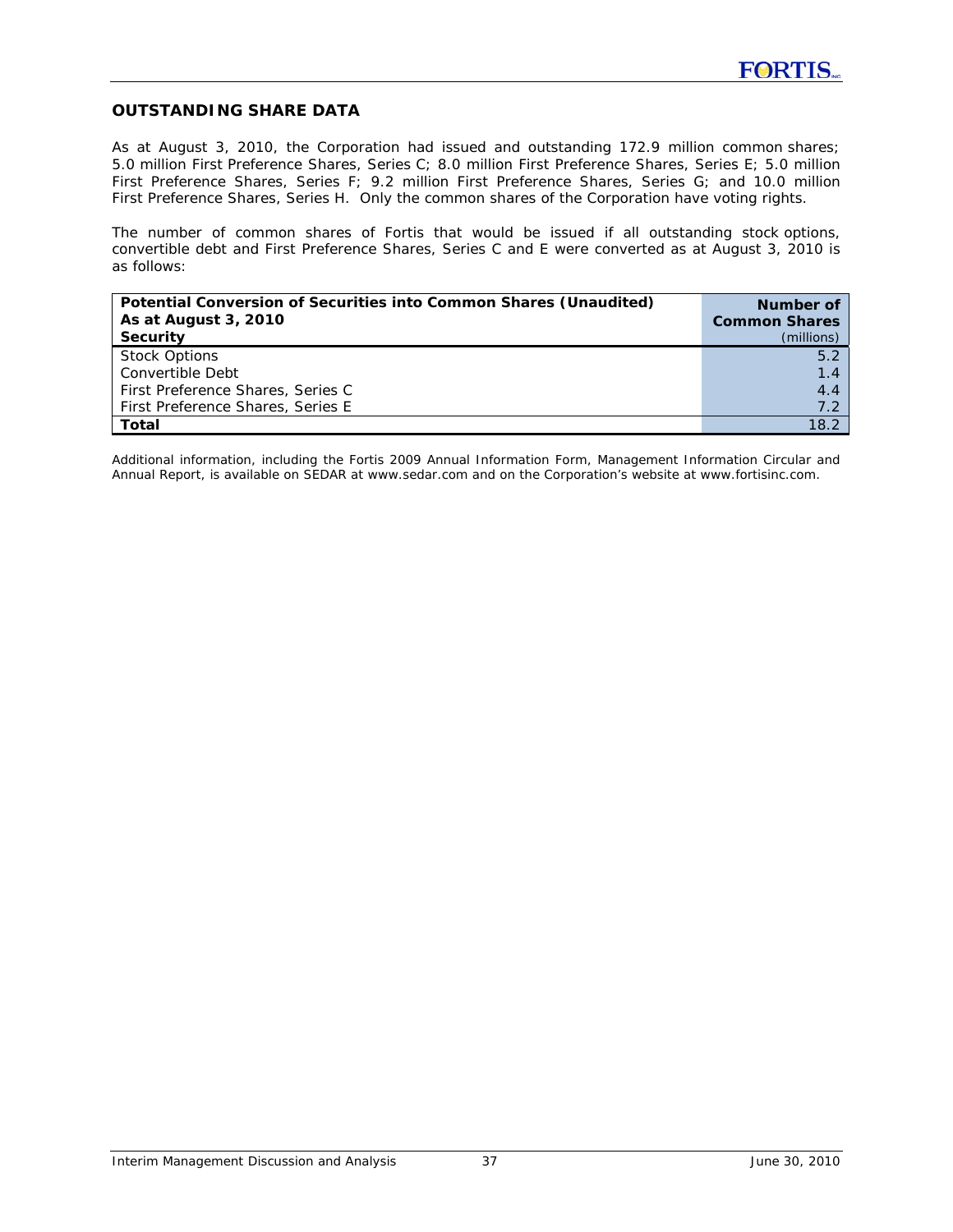# **FORTIS INC.**

Interim Consolidated Financial Statements For the three and six months ended June 30, 2010 and 2009 (Unaudited)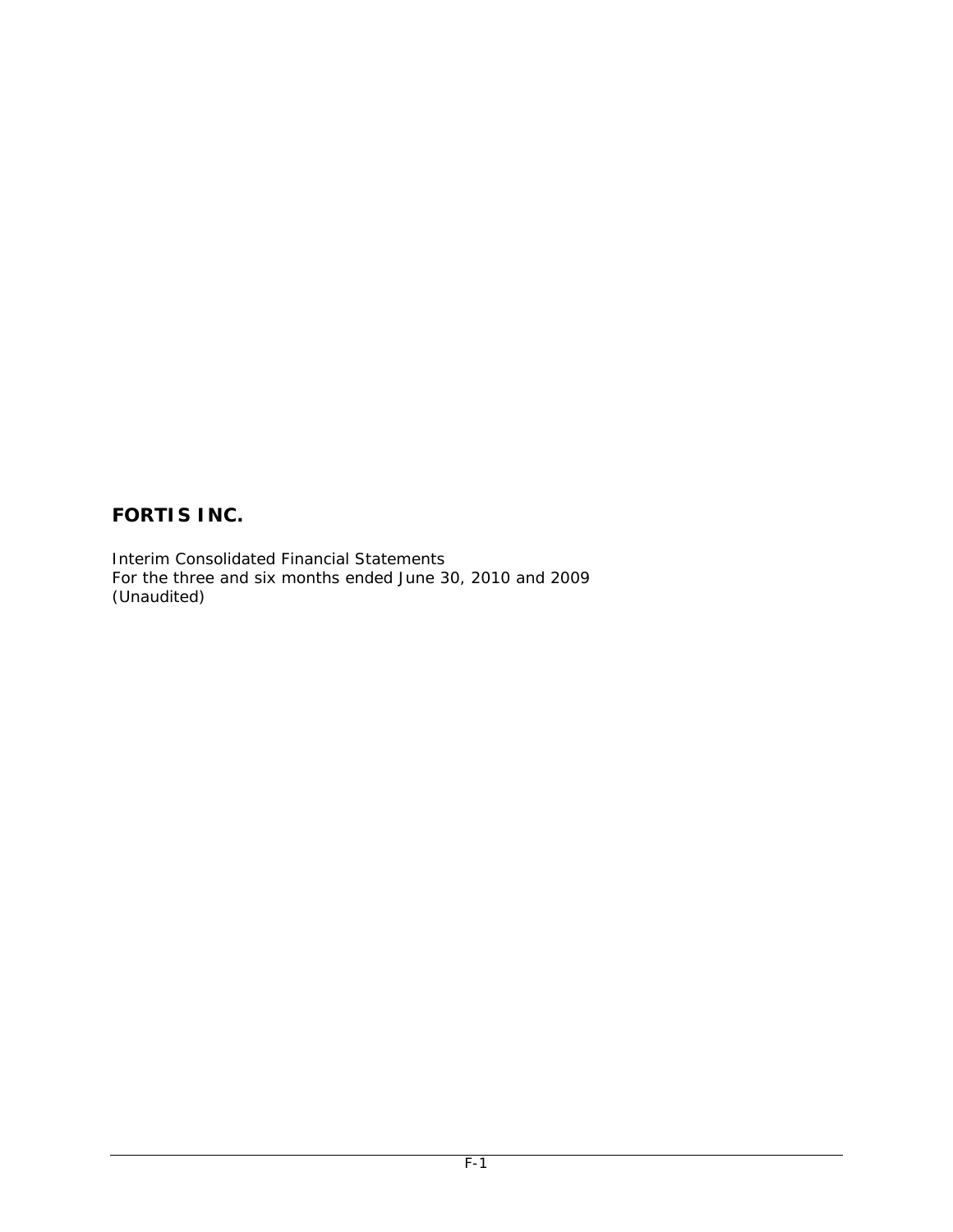# **Fortis Inc. Consolidated Balance Sheets (Unaudited)**

**As at**

(in millions of Canadian dollars)

|                                                                               | <b>June 30,</b><br>2010 | December 31,<br>2009 |
|-------------------------------------------------------------------------------|-------------------------|----------------------|
|                                                                               |                         | (Notes 2 & 21)       |
| <b>ASSETS</b>                                                                 |                         |                      |
| <b>Current assets</b>                                                         |                         |                      |
| Cash and cash equivalents                                                     | \$<br>71                | \$<br>85             |
| Accounts receivable                                                           | 517                     | 595                  |
| Prepaid expenses                                                              | 15                      | 16                   |
| Regulatory assets (Note 5)                                                    | 256                     | 223                  |
| Inventories (Note 6)                                                          | 144                     | 178                  |
| Future income taxes                                                           | 17                      | 29                   |
|                                                                               | 1,020                   | 1,126                |
| Other assets                                                                  | 170                     | 174                  |
| <b>Regulatory assets (Note 5)</b>                                             | 783                     | 747                  |
| <b>Future income taxes</b>                                                    | 23                      | 17                   |
| <b>Utility capital assets</b>                                                 | 7,939                   | 7,697                |
| Income producing properties                                                   | 560                     | 559                  |
| Intangible assets                                                             | 272                     | 282                  |
| Goodwill                                                                      | 1,562                   | 1,560                |
|                                                                               | \$<br>12,329            | \$<br>12,162         |
| LIABILITIES AND SHAREHOLDERS' EQUITY                                          |                         |                      |
|                                                                               |                         |                      |
| <b>Current liabilities</b>                                                    |                         |                      |
| Short-term borrowings (Note 19)                                               | \$<br>219               | \$<br>415            |
| Accounts payable and accrued charges                                          | 805                     | 852                  |
| Dividends payable                                                             | 52                      | 3                    |
| Income taxes payable                                                          | 20                      | 23                   |
| Regulatory liabilities (Note 5)                                               | 46                      | 53                   |
| Current installments of long-term debt and capital lease obligations (Note 7) | 158                     | 224                  |
| Future income taxes                                                           | 8                       | 24                   |
|                                                                               | 1,308                   | 1,594                |
| <b>Other liabilities</b>                                                      | 306                     | 295                  |
| <b>Regulatory liabilities (Note 5)</b>                                        | 474                     | 444                  |
| Future income taxes                                                           | 591                     | 570                  |
| Long-term debt and capital lease obligations (Note 7)                         | 5,365                   | 5,276                |
| <b>Preference shares</b>                                                      | 320                     | 320                  |
|                                                                               | 8,364                   | 8,499                |
|                                                                               |                         |                      |
| Shareholders' equity<br>Common shares (Note 8)                                | 2,537                   | 2,497                |
| Preference shares (Note 9)                                                    | 592                     | 347                  |
| Contributed surplus                                                           | 12                      | 11                   |
| Equity portion of convertible debentures                                      | 5                       | 5                    |
| Accumulated other comprehensive loss (Note 11)                                | (79)                    | (83)                 |
| Retained earnings                                                             | 773                     | 763                  |
|                                                                               | 3,840                   | 3,540                |
| Non-controlling interests                                                     | 125                     | 123                  |
|                                                                               | 3,965                   | 3,663                |
|                                                                               | 12,329<br>\$            | \$<br>12,162         |

Contingent liabilities and commitments (Note 20)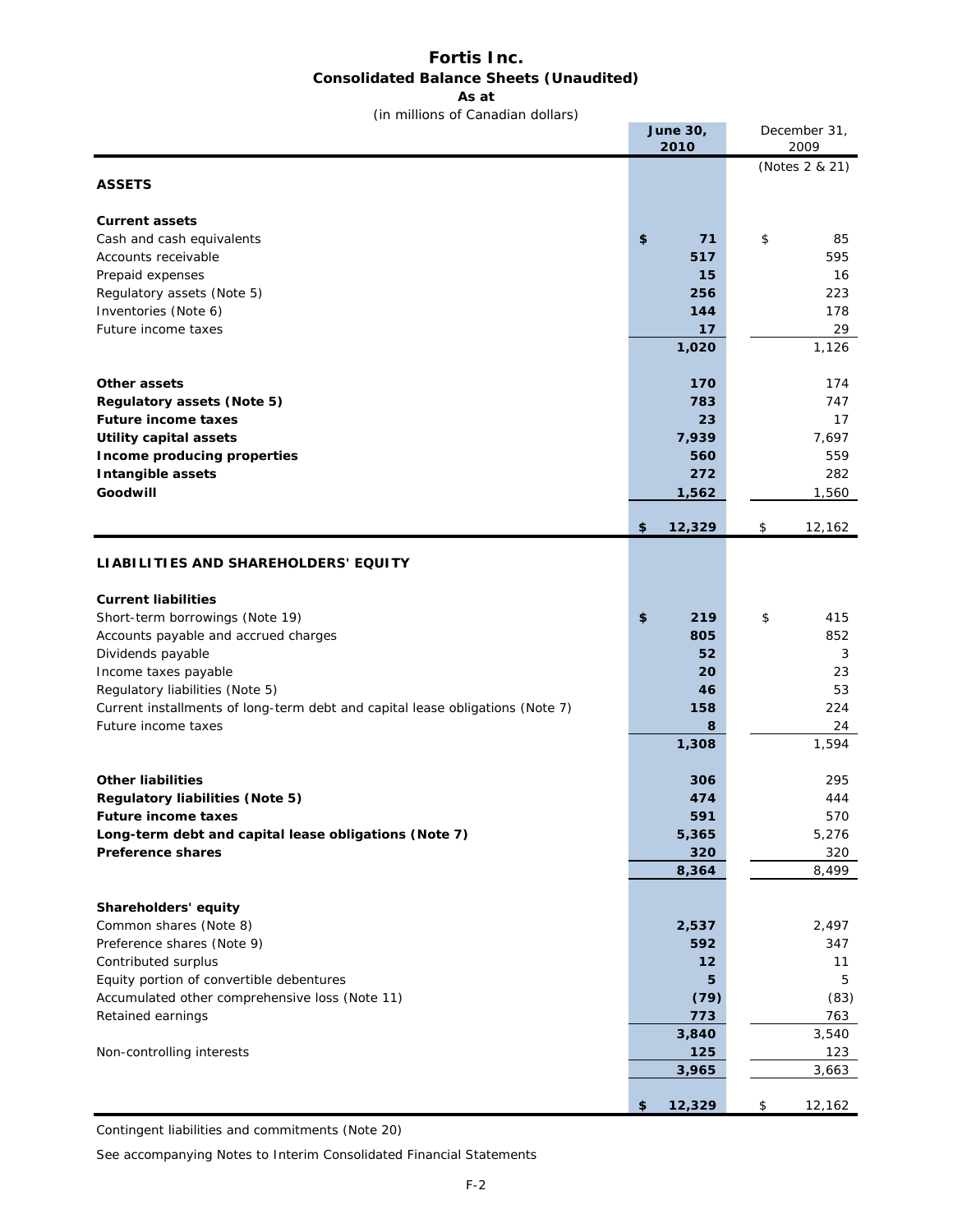#### **Fortis Inc. Consolidated Statements of Earnings (Unaudited) For the periods ended June 30**

(in millions of Canadian dollars, except per share amounts)

|                                    | <b>Quarter Ended</b> |              |           | <b>Six Months Ended</b> |            |                  |      |             |          |
|------------------------------------|----------------------|--------------|-----------|-------------------------|------------|------------------|------|-------------|----------|
|                                    |                      | 2010<br>2009 |           |                         | 2010       |                  | 2009 |             |          |
|                                    |                      |              |           | (Note 2)                |            |                  |      |             | (Note 2) |
| Revenue                            | \$                   | 836          | \$        | 756                     | \$         | 1,912            |      | \$          | 1,958    |
| <b>Expenses</b>                    |                      |              |           |                         |            |                  |      |             |          |
| Energy supply costs                |                      | 367          |           | 319                     |            | 919              |      |             | 1,026    |
| Operating                          |                      | 202          |           | 189                     |            | 404              |      |             | 382      |
| Amortization                       |                      | 98           |           | 92                      |            | 195              |      |             | 183      |
|                                    |                      | 667          |           | 600                     |            | 1,518            |      |             | 1,591    |
| <b>Operating income</b>            |                      | 169          |           | 156                     |            | 394              |      |             | 367      |
| Finance charges (Note 13)          |                      | 88           |           | 88                      |            | 178              |      |             | 176      |
| Earnings before corporate taxes    |                      | 81           |           | 68                      |            | 216              |      |             | 191      |
| Corporate taxes (Note 14)          |                      | 15           |           | $\overline{7}$          |            | 43               |      |             | 32       |
| Net earnings                       | \$                   | 66           | \$        | 61                      | \$         | 173              |      | \$          | 159      |
| Net earnings attributable to:      |                      |              |           |                         |            |                  |      |             |          |
| Non-controlling interests          | \$                   | 3            | \$        | 3                       | \$         | $\boldsymbol{4}$ |      | \$          | 5        |
| Preference equity shareholders     |                      | 8            |           | 5                       |            | 14               |      |             | 9        |
| Common equity shareholders         |                      | 55           |           | 53                      |            | 155              |      |             | 145      |
|                                    | \$                   | 66           | $\,$ $\,$ | 61                      | $\pmb{\$}$ | 173              |      | $\mathbb S$ | 159      |
| Earnings per common share (Note 8) |                      |              |           |                         |            |                  |      |             |          |
| <b>Basic</b>                       | \$                   | 0.32         | \$        | 0.31                    | \$         | 0.90             |      | \$          | 0.85     |
| <b>Diluted</b>                     | \$                   | 0.32         | \$        | 0.31                    | \$         | 0.88             |      | \$          | 0.83     |

See accompanying Notes to Interim Consolidated Financial Statements

# **Fortis Inc. Consolidated Statements of Retained Earnings (Unaudited) For the periods ended June 30**

(in millions of Canadian dollars)

|                                                                                             | <b>Quarter Ended</b> |             |      |             |    | <b>Six Months Ended</b> |          |             |
|---------------------------------------------------------------------------------------------|----------------------|-------------|------|-------------|----|-------------------------|----------|-------------|
|                                                                                             | 2010                 |             | 2009 |             |    | 2010                    | 2009     |             |
|                                                                                             | (Note 2)             |             |      |             |    |                         | (Note 2) |             |
| Balance at beginning of period<br>Net earnings attributable to common and preference equity | $\mathbf{f}$         | 767         | \$   | 682         | \$ | 763                     | \$       | 634         |
| shareholders                                                                                |                      | 63<br>830   |      | 58<br>740   |    | 169<br>932              |          | 154<br>788  |
| Dividends on common shares<br>Dividends on preference shares classified as equity           |                      | (49)<br>(8) |      | (44)<br>(5) |    | (145)<br>(14)           |          | (88)<br>(9) |
| Balance at end of period                                                                    |                      | 773         | -S.  | 691         | \$ | 773                     | \$       | 691         |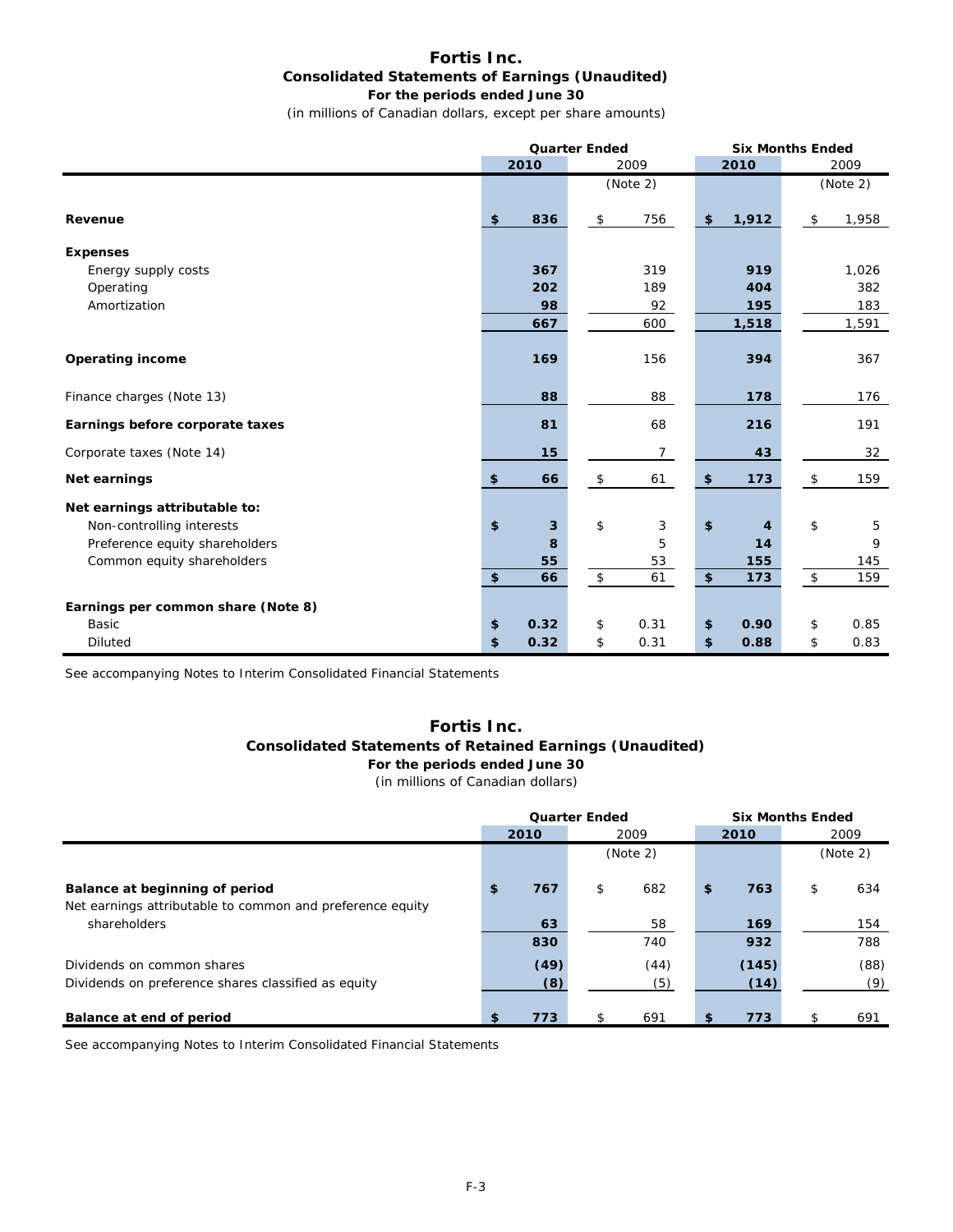#### **Fortis Inc. Consolidated Statements of Comprehensive Income (Unaudited) For the periods ended June 30**

(in millions of Canadian dollars)

|                                                                                                                    |          | <b>Quarter Ended</b> | <b>Six Months Ended</b> |           |  |  |
|--------------------------------------------------------------------------------------------------------------------|----------|----------------------|-------------------------|-----------|--|--|
|                                                                                                                    | 2010     | 2009                 | 2010                    | 2009      |  |  |
|                                                                                                                    |          | (Note 2)             |                         | (Note 2)  |  |  |
| Net earnings                                                                                                       | \$<br>66 | 61<br>\$             | 173<br>\$               | 159<br>\$ |  |  |
| Other comprehensive income (loss)                                                                                  |          |                      |                         |           |  |  |
| Unrealized foreign currency translation gains (losses) on<br>net investments in self-sustaining foreign operations | 28       | (52)                 | 8                       | (28)      |  |  |
| (Losses) gains on hedges of net investments in<br>self-sustaining foreign operations                               | (19)     | 40                   |                         | 22        |  |  |
| Corporate tax recovery (expense)                                                                                   | 3        | (6)                  | (5)                     | (3)       |  |  |
| Unrealized foreign currency translation gains (losses),                                                            |          |                      |                         |           |  |  |
| net of hedging activities and tax (Note 11)                                                                        | 12       | (18)                 | 4                       | (9)       |  |  |
| Gain on derivative instruments designated as cash flow<br>hedges, net of tax (Note 11)                             | -        | 1                    |                         |           |  |  |
| Comprehensive income                                                                                               | 78<br>\$ | 44<br>\$             | \$<br>177               | 151<br>\$ |  |  |
| Comprehensive income attributable to:                                                                              |          |                      |                         |           |  |  |
| Non-controlling interests                                                                                          | \$<br>3  | \$<br>3              | \$<br>4                 | \$<br>5   |  |  |
| Preference equity shareholders                                                                                     | 8        | 5                    | 14                      | 9         |  |  |
| Common equity shareholders                                                                                         | 67       | 36                   | 159                     | 137       |  |  |
|                                                                                                                    | 78<br>\$ | 44<br>\$             | 177<br>\$               | \$<br>151 |  |  |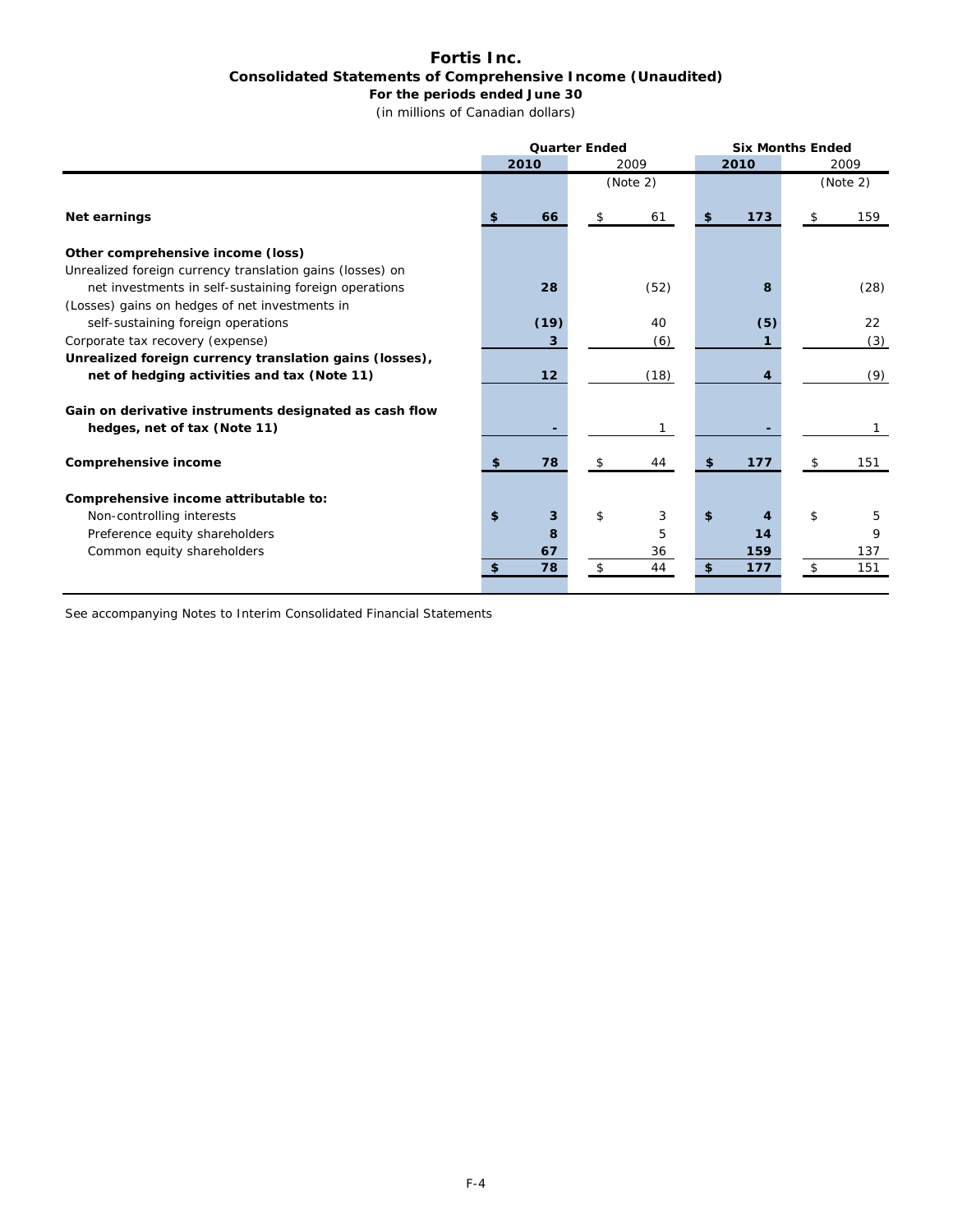#### **Fortis Inc. Consolidated Statements of Cash Flows (Unaudited) For the periods ended June 30**

(in millions of Canadian dollars)

|                                                                       |                | <b>Quarter Ended</b> | <b>Six Months Ended</b> |                |  |
|-----------------------------------------------------------------------|----------------|----------------------|-------------------------|----------------|--|
|                                                                       | 2010           | 2009                 | 2010                    | 2009           |  |
|                                                                       |                | (Note 2)             |                         | (Note 2)       |  |
| <b>Operating activities</b>                                           |                |                      |                         |                |  |
| Net earnings                                                          | \$<br>66       | \$<br>61             | \$<br>173               | \$<br>159      |  |
| Items not affecting cash:                                             |                |                      |                         |                |  |
| Amortization - utility capital assets and income producing properties | 88             | 81                   | 174                     | 160            |  |
| Amortization - intangible assets                                      | 9              | 9                    | 20                      | 20             |  |
| Amortization - other                                                  | $\mathbf{1}$   | $\overline{2}$       | 1                       | 3              |  |
| Future income taxes                                                   | $\overline{2}$ | $\overline{4}$       | (1)                     | $\overline{7}$ |  |
| Other                                                                 | (2)            | (4)                  | (3)                     | (7)            |  |
| Change in long-term regulatory assets and liabilities                 | (4)            | 14                   |                         | 23             |  |
|                                                                       | 160            | 167                  | 364                     | 365            |  |
| Change in non-cash operating working capital                          | 44             | 108                  | 89                      | 139            |  |
|                                                                       | 204            | 275                  | 453                     | 504            |  |
|                                                                       |                |                      |                         |                |  |
| <b>Investing activities</b>                                           |                |                      |                         |                |  |
| Change in other assets and other liabilities                          | 1              | 2                    | 3                       | (5)            |  |
| Capital expenditures - utility capital assets                         | (234)          | (264)                | (413)                   | (474)          |  |
| Capital expenditures - income producing properties                    | (3)            | (6)                  | (9)                     | (11)           |  |
| Capital expenditures - intangible assets                              | (7)            | (7)                  | (10)                    | (11)           |  |
| Contributions in aid of construction                                  | 14             | 10                   | 24                      | 26             |  |
| <b>Business acquisition</b>                                           |                | (7)                  |                         | (7)            |  |
|                                                                       | (229)          | (272)                | (405)                   | (482)          |  |
|                                                                       |                |                      |                         |                |  |
| <b>Financing activities</b>                                           |                |                      |                         |                |  |
| Change in short-term borrowings                                       | 55             | (89)                 | (126)                   | (239)          |  |
| Proceeds from long-term debt, net of issue costs                      |                | 203                  |                         | 401            |  |
| Repayments of long-term debt and capital lease obligations            | (196)          | (85)                 | (212)                   | (91)           |  |
| Net borrowings under committed credit facilities                      | 186            | 52                   | 157                     | 57             |  |
| Advances from non-controlling interests                               | $\mathbf{1}$   |                      | 1                       |                |  |
| Issue of common shares, net of costs                                  | 16             | 11                   | 39                      | 24             |  |
| Issue of preference shares, net of costs                              |                |                      | 242                     |                |  |
| <b>Dividends</b>                                                      |                |                      |                         |                |  |
| Common shares                                                         | (49)           | (44)                 | (145)                   | (88)           |  |
| Preference shares                                                     | (8)            | (5)                  | (14)                    | (9)            |  |
| Subsidiary dividends paid to non-controlling interests                | (2)            | (2)                  | (4)                     | (5)            |  |
|                                                                       | 3              | 41                   | (62)                    | 50             |  |
|                                                                       |                |                      |                         |                |  |
| Effect of exchange rate changes on cash and cash equivalents          | $\mathbf{1}$   | (1)                  |                         | (1)            |  |
| Change in cash and cash equivalents                                   | (21)           | 43                   | (14)                    | 71             |  |
|                                                                       |                |                      |                         |                |  |
| Cash and cash equivalents, beginning of period                        | 92             | 94                   | 85                      | 66             |  |
| Cash and cash equivalents, end of period                              | \$<br>71       | \$<br>137            | \$<br>71                | \$<br>137      |  |

Supplementary Information to Consolidated Statements of Cash Flows (Note 16)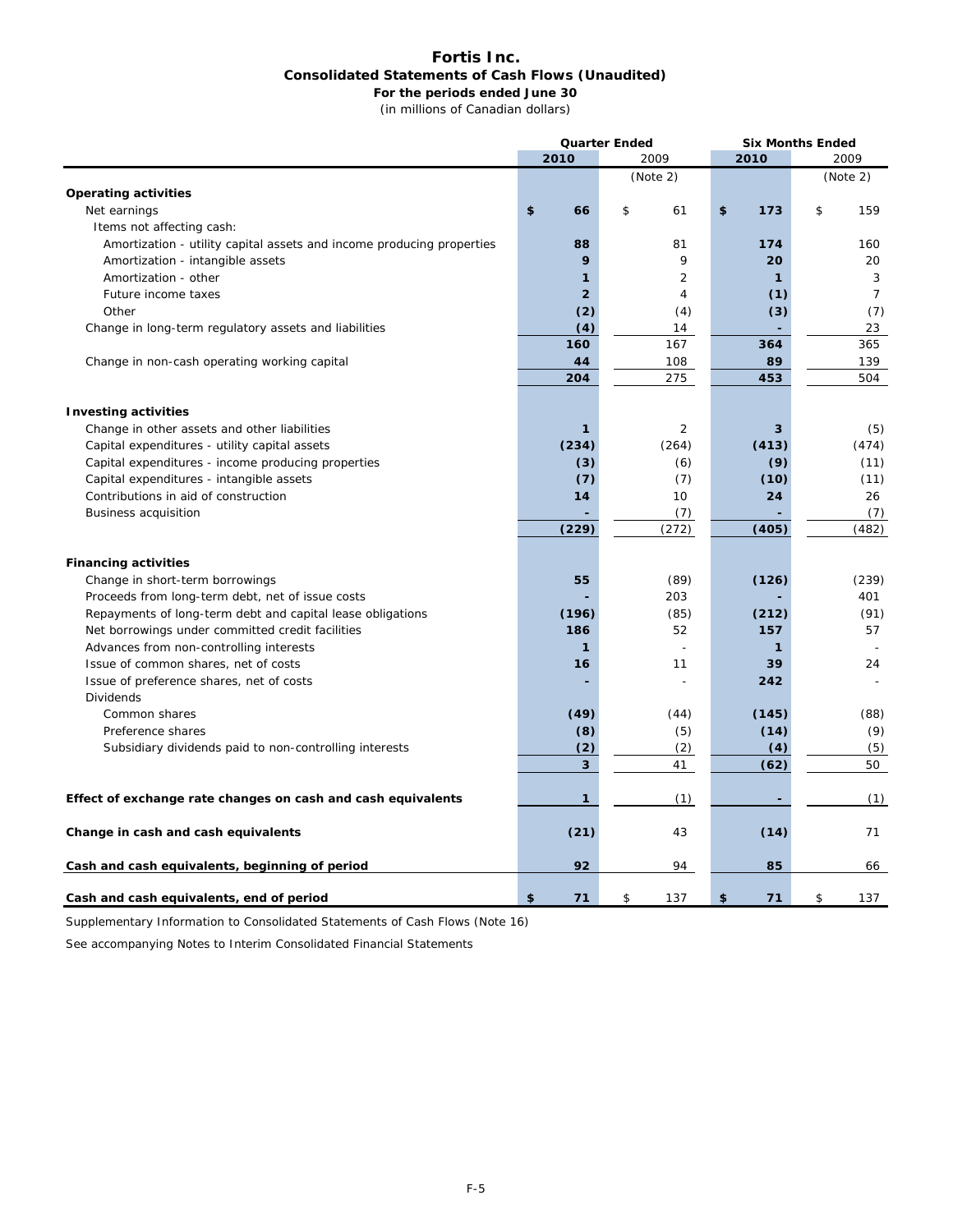For the three and six months ended June 30, 2010 and 2009 (unless otherwise stated)

(Unaudited)

# **1. DESCRIPTION OF THE BUSINESS**

#### **Nature of Operations**

Fortis Inc. ("Fortis" or the "Corporation") is principally an international distribution utility holding company. Fortis segments its utility operations by franchise area and, depending on regulatory requirements, by the nature of the assets. Fortis also holds investments in non-regulated generation assets, and commercial office and retail space and hotels, which are treated as two separate segments. The Corporation's reporting segments allow senior management to evaluate the operational performance and assess the overall contribution of each segment to the Corporation's long-term objectives. Each reporting segment operates as an autonomous unit, assumes profit and loss responsibility and is accountable for its own resource allocation.

The following outlines each of the Corporation's reportable segments and is consistent with the basis of segmentation as disclosed in the Corporation's 2009 annual audited consolidated financial statements.

# **REGULATED UTILITIES**

The Corporation's interests in regulated gas and electric utilities in Canada and the Caribbean are as follows:

- a. *Regulated Gas Utilities Canadian:* Consists of the Terasen Gas companies, including Terasen Gas Inc. ("TGI"), Terasen Gas (Vancouver Island) Inc. ("TGVI") and Terasen Gas (Whistler) Inc.
- b. *Regulated Electric Utilities Canadian:* Consists of FortisAlberta; FortisBC; Newfoundland Power; and Other Canadian Electric Utilities, which includes Maritime Electric and FortisOntario. FortisOntario mainly includes Canadian Niagara Power Inc., Cornwall Street Railway, Light and Power Company, Limited and, as of October 2009, Algoma Power Inc. ("Algoma Power").
- c. *Regulated Electric Utilities Caribbean:* Consists of Belize Electricity, in which Fortis holds an approximate 70 per cent controlling ownership interest; Caribbean Utilities, in which Fortis holds an approximate 59 per cent controlling ownership interest; and wholly owned Fortis Turks and Caicos, which includes P.P.C. Limited and Atlantic Equipment & Power (Turks and Caicos) Ltd.

#### **NON-REGULATED - FORTIS GENERATION**

Fortis Generation includes the financial results of non-regulated generating assets in Belize, Ontario, central Newfoundland, British Columbia and Upper New York State.

#### **NON-REGULATED - FORTIS PROPERTIES**

Fortis Properties owns and operates 21 hotels, comprised of more than 4,100 rooms, in eight Canadian provinces and approximately 2.8 million square feet of commercial office and retail space primarily in Atlantic Canada.

#### **CORPORATE AND OTHER**

The Corporate and Other segment includes Fortis net corporate expenses, net expenses of non-regulated Terasen Inc. ("Terasen") corporate-related activities, and the financial results of Terasen's 30 per cent ownership interest in CustomerWorks Limited Partnership and of Terasen's non-regulated wholly owned subsidiary Terasen Energy Services Inc.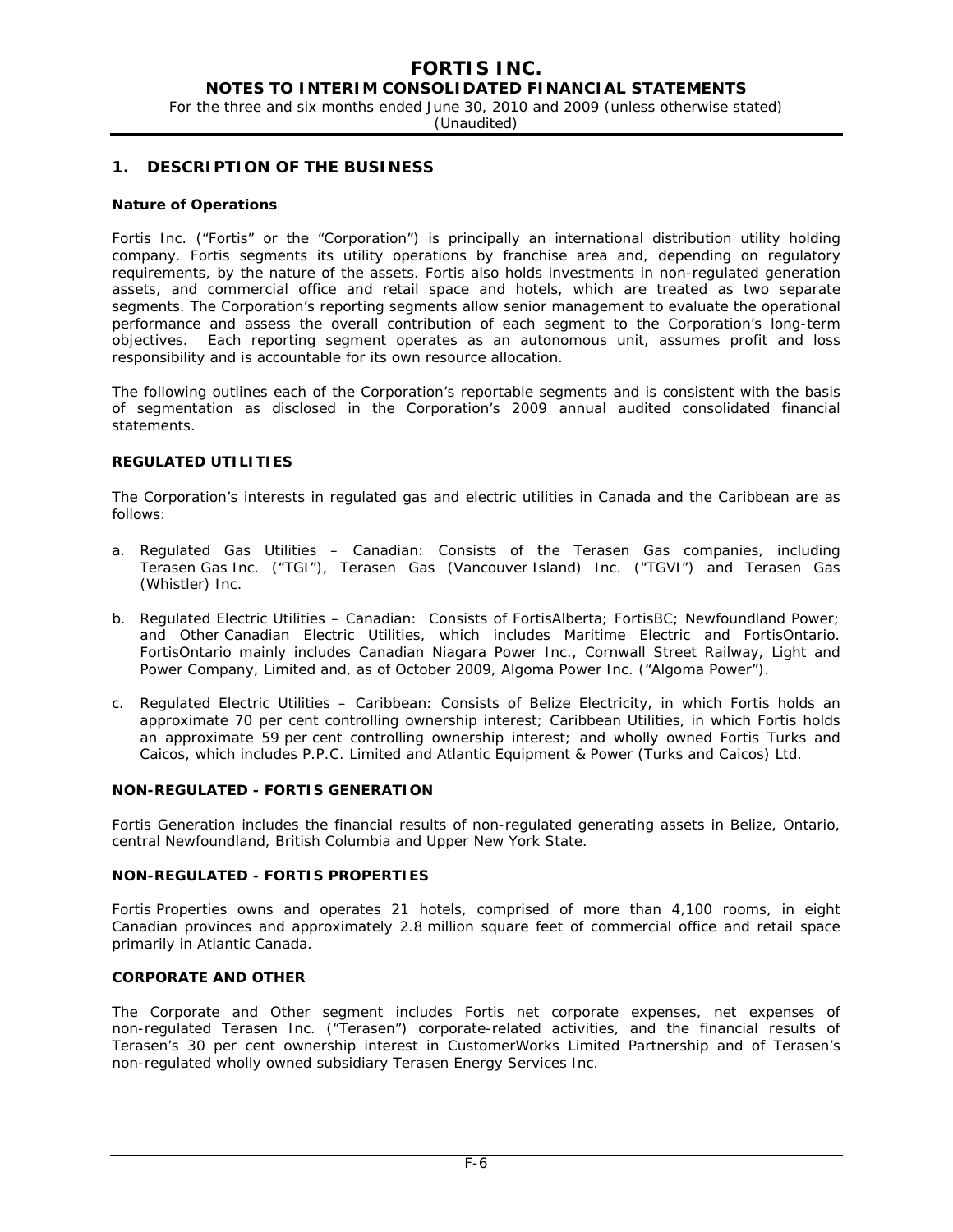For the three and six months ended June 30, 2010 and 2009 (unless otherwise stated)

(Unaudited)

# **2. SUMMARY OF SIGNIFICANT ACCOUNTING POLICIES**

These interim consolidated financial statements do not include all of the information and disclosures required in the annual consolidated financial statements, and should be read in conjunction with the Corporation's 2009 annual audited consolidated financial statements. Interim results will fluctuate due to the seasonal nature of gas and electricity demand and water flows, as well as the timing and recognition of regulatory decisions. Because of natural gas consumption patterns, earnings of the Terasen Gas companies are highest in the first and fourth quarters. Given the diversified group of companies, seasonality may vary.

All amounts are presented in Canadian dollars unless otherwise stated.

These interim consolidated financial statements have been prepared in accordance with Canadian generally accepted accounting principles ("Canadian GAAP") for interim financial statements, following the same accounting policies and methods as those used in preparing the Corporation's 2009 annual audited consolidated financial statements, except as described below.

Effective January 1, 2010, as required by the regulator, FortisAlberta began capitalizing to utility capital assets a portion of the amortization of utility capital assets, such as tools and vehicles, used in the construction of other assets. During the three and six months ended June 30, 2010, amortization of \$1 million and \$2 million, respectively, was capitalized.

Effective January 1, 2010, as a result of the British Columbia Utilities Commission ("BCUC")-approved Negotiated Settlement Agreements ("NSAs") related to 2010 and 2011 revenue requirements, the Terasen Gas companies adopted the following new accounting policies:

- (i) Asset removal costs are now recorded in operating expenses on the consolidated statement of earnings. The annual amount of such costs approved for recovery in customer rates in 2010 is approximately \$8 million. Actual costs incurred in excess of or below the approved amount are to be recorded in a regulatory deferral account for recovery from, or refund to, customers in future rates, beginning in 2012. Removal costs are direct costs incurred by the Terasen Gas companies in taking assets out of service, whether through actual removal of the assets or through the disconnection of the assets from the transmission or distribution system. For the three months ended June 30, 2010, actual asset removal costs of approximately \$3 million were incurred, with \$2 million recorded in operating expenses and \$1 million deferred as a regulatory asset. For the six months ended June 30, 2010, actual asset removal costs of approximately \$5 million were incurred, with approximately \$4 million recorded in operating expenses and \$1 million deferred as a regulatory asset. Prior to January 1, 2010, asset removal costs were recorded against accumulated amortization on the consolidated balance sheet.
- (ii) Contributions in aid of construction ("CIACs") are now amortized to revenue. During the three and six months ended June 30, 2010, CIACs of approximately \$2 million and \$5 million, respectively, were amortized to revenue on the consolidated statement of earnings. Prior to January 1, 2010, amortization of CIACs was recorded against amortization expense on the consolidated statement of earnings.
- (iii) Gains and losses on the sale or disposal of utility capital assets are now recorded in a regulatory deferral account on the consolidated balance sheet for recovery from, or refund to, customers in future rates, subject to regulatory approval. During the three and six months ended June 30, 2010, losses of approximately \$2 million and \$5 million, respectively, were deferred and recorded as a regulatory asset on the consolidated balance sheet. Prior to January 1, 2010, gains and losses on the sale or disposal of utility capital assets were recorded against accumulated amortization on the consolidated balance sheet.
- (iv) Amortization of utility capital assets and intangible assets now commences the month after the assets are available for use. Prior to January 1, 2010, amortization commenced the year following when the assets became available for use. During 2010, additional amortization expense of approximately \$2 million is expected to be incurred, due to the change in commencement of amortization of utility capital assets and intangible assets.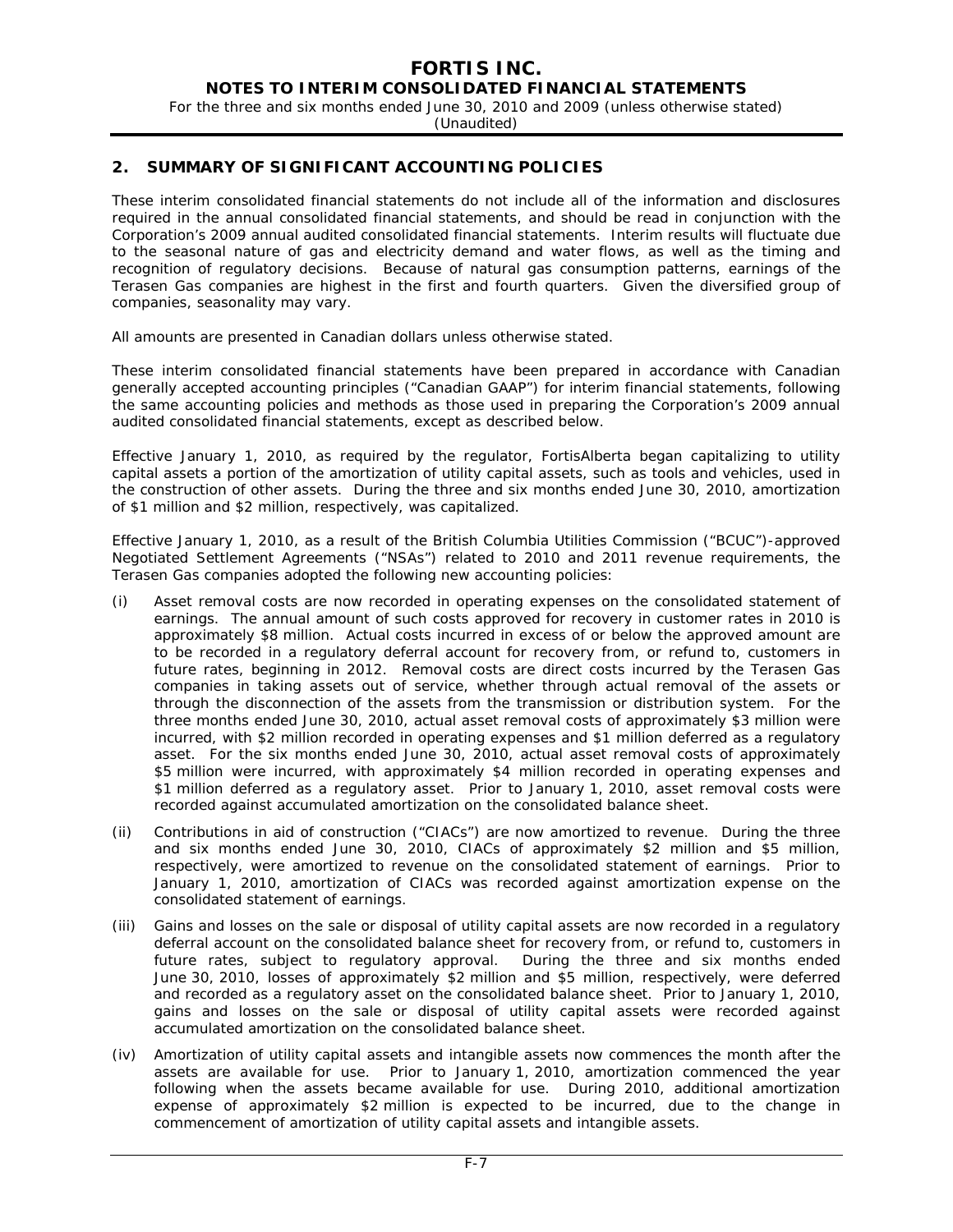For the three and six months ended June 30, 2010 and 2009 (unless otherwise stated)

(Unaudited)

# **2. SUMMARY OF SIGNIFICANT ACCOUNTING POLICIES (cont'd)**

Effective January 1, 2010, the Corporation adopted the following new accounting standards issued by the Canadian Institute of Chartered Accountants ("CICA").

#### **Business Combinations**

Effective January 1, 2010, the Corporation early adopted the new CICA Handbook Section 1582, *Business Combinations,* together with Section 1601, *Consolidated Financial Statements* and Section 1602, *Non-Controlling Interests.* As a result of adopting Section 1582, changes in the determination of the fair value of the assets and liabilities of an acquiree in a business combination results in a different calculation of goodwill with respect to acquisitions on or after January 1, 2010. Such changes include the expensing of acquisition-related costs incurred during a business acquisition, rather than recording them as a capital transaction, and the disallowance of recording restructuring accruals by the acquirer. The adoption of Section 1582 did not have a material impact on the Corporation's interim consolidated financial statements for the three and six months ended June 30, 2010.

Section 1601 establishes standards for the preparation of consolidated financial statements. Section 1602 establishes standards for accounting for non-controlling interests in a subsidiary in consolidated financial statements subsequent to a business combination. The adoption of Sections 1601 and 1602 resulted in non-controlling interests being presented as components of equity, rather than as liabilities, on the consolidated balance sheet. Also, net earnings and components of other comprehensive income attributable to the owners of the parent company and to non-controlling interests are now separately disclosed on the consolidated statement of earnings and consolidated statement of comprehensive income.

# **3. FUTURE ACCOUNTING CHANGES**

#### **International Financial Reporting Standards**

In October 2009, the Canadian Accounting Standards Board ("AcSB") re-confirmed that publicly accountable enterprises in Canada will be required to apply International Financial Reporting Standards ("IFRS"), in full and without modification, beginning January 1, 2011. An IFRS transition date of January 1, 2011 would require the restatement, for comparative purposes, of amounts reported on the Corporation's consolidated opening IFRS balance sheet as at January 1, 2010 and amounts reported by the Corporation for the year ended December 31, 2010.

Fortis is continuing to assess the financial reporting impacts of adopting IFRS. In July 2009, the International Accounting Standards Board ("IASB") issued the Exposure Draft - *Rate-Regulated Activities.* Based on the Exposure Draft, regulatory assets and liabilities arising from activities subject to cost of service regulation would be recognized under IFRS when certain conditions are met. The ability to record regulatory assets and liabilities, as proposed in the Exposure Draft, should reduce the earnings' volatility at the Corporation's regulated utilities that may otherwise result under IFRS in the absence of an accounting standard for rate-regulated activities, but will result in the requirement to provide enhanced balance sheet presentation and note disclosures. Completion of the IASB's Rate-Regulated Activities Project has been delayed based on comments received in response to the Exposure Draft and a decision by the IASB to conduct further research.

The IASB met in July 2010 and discussed the key issue of whether regulatory assets and liabilities can be recognized based on the current IFRS - *Framework for the Preparation and Presentation of Financial Statements*. As a result of those meetings, the IASB decided to continue with the project; however, no decision was made as to whether regulatory assets and liabilities can be recognized under IFRS. A final standard, if any, is still not anticipated before the latter half of 2011.

On July 23, 2010, the AcSB met to discuss the IASB's latest decisions with respect to the Rate-Regulated Activities Project. On July 28, 2010, the AcSB issued an Exposure Draft proposing that qualifying entities with rate-regulated activities be permitted, but not required, to continue applying the accounting standards in Part V of the CICA Handbook for an additional two years.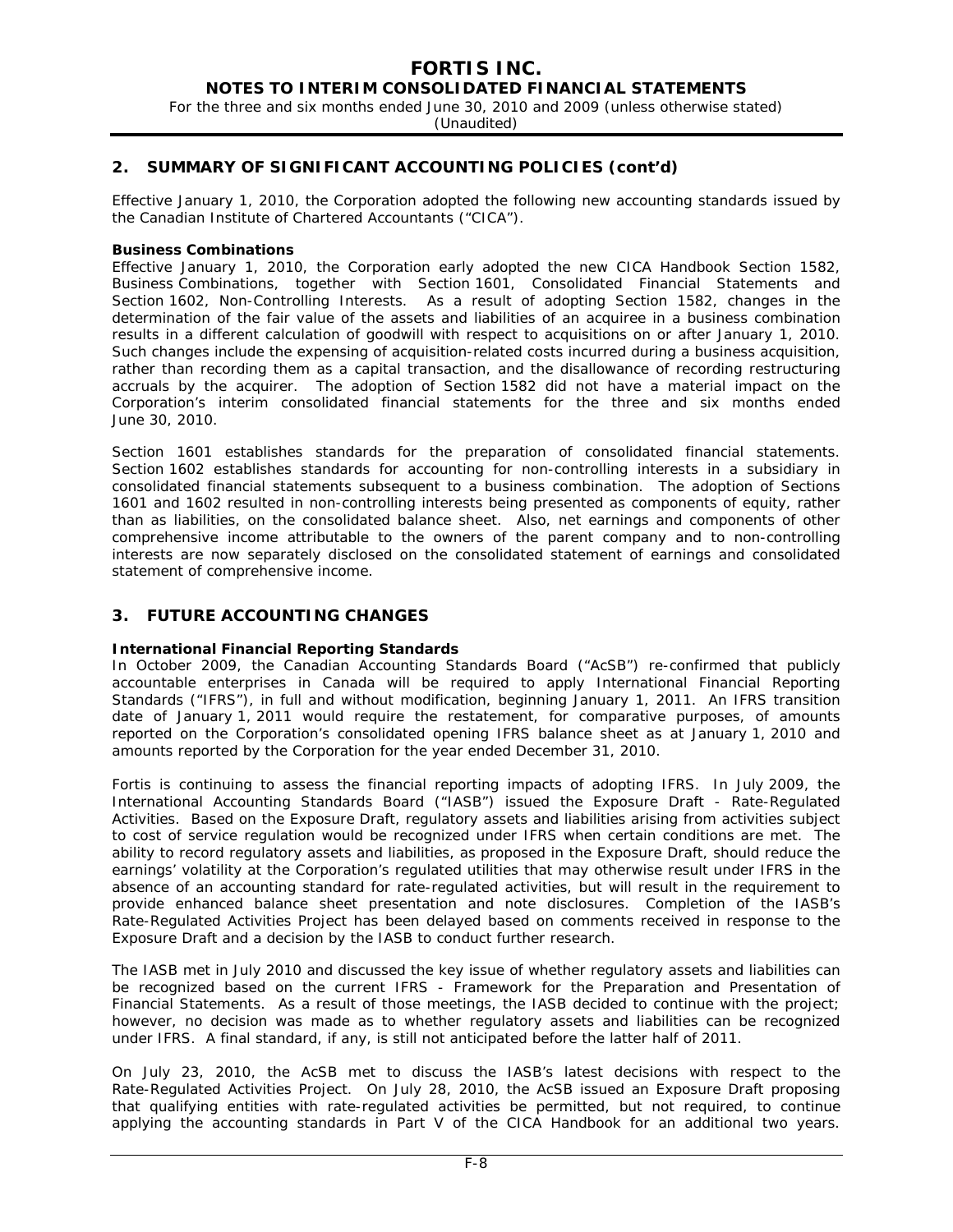For the three and six months ended June 30, 2010 and 2009 (unless otherwise stated)

(Unaudited)

# **3. FUTURE ACCOUNTING CHANGES (cont'd)**

#### **International Financial Reporting Standards (cont'd)**

A qualifying entity would be an entity that: (i) has activities subject to rate regulation meeting the definition of that term in *Generally Accepted Accounting Principles*, paragraph 1100.32B, in Part V of the Handbook; and (ii) in accordance with Accounting Guideline AcG-19, *Disclosures by Entities Subject to Rate Regulation*, discloses that it has accounted for a transaction or event differently than it would have in the absence of rate regulation (i.e., that it has recognized regulatory assets and liabilities). The Exposure Draft also proposes that an entity choosing to defer its IFRS changeover date disclose that fact and when it will first present financial statements in accordance with IFRS.

The Exposure Draft provides a two-year deferral of the adoption of IFRS for qualifying entities based on the expectation that the IASB will complete its project on rate-regulated activities in 2011 or 2012, and gives qualifying entities sufficient time to meet the requirements of a new IFRS on rate-regulated activities in the event one is issued late in, or shortly following, what would otherwise be their year of IFRS adoption.

The Corporation is reviewing the AcSB's Exposure Draft and will provide comments, as requested, by August 31, 2010. The AcSB has indicated its intention to redeliberate the proposal based on comments received and expects to issue the proposed amendment by no later than December 2010.

While the Corporation's IFRS Conversion Project has proceeded as planned in preparation for the adoption of IFRS on January 1, 2011, Fortis and its rate-regulated subsidiaries do qualify for the proposed deferral option. If the Exposure Draft is approved, the Corporation will elect to defer the adoption of IFRS until 2013 and will, therefore, continue to prepare its consolidated financial statements in accordance with Part V of the CICA Handbook for all interim and annual periods ending on or before December 31, 2012.

# **4. USE OF ESTIMATES**

The preparation of the Corporation's interim consolidated financial statements in accordance with Canadian GAAP requires management to make estimates and judgments that affect the reported amounts of assets and liabilities and the disclosure of contingent assets and liabilities at the date of the consolidated financial statements and the reported amounts of revenue and expenses during the reporting periods. Estimates and judgments are based on historical experience, current conditions and various other assumptions believed to be reasonable under the circumstances.

Additionally, certain estimates and judgments are necessary since the regulatory environments in which the Corporation's utilities operate often require amounts to be recorded at estimated values until these amounts are finalized pursuant to regulatory decisions or other regulatory proceedings. Due to changes in facts and circumstances and the inherent uncertainty involved in making estimates, actual results may differ significantly from current estimates. Estimates and judgments are reviewed periodically and, as adjustments become necessary, are reported in earnings in the period they become known.

Interim financial statements may also employ a greater use of estimates than the annual financial statements. There were no material changes in the nature of the Corporation's critical accounting estimates during the six months ended June 30, 2010, except for that described below and in Note 20 as it relates to contingencies.

*Capital Asset Amortization:* As a result of a recent depreciation study and BCUC-approved NSAs related to TGI and TGVI's 2010 and 2011 revenue requirements, annual amortization expense at the Terasen Gas companies is expected to increase in 2010, reflecting an increase in the composite depreciation rate to 2.79 per cent for 2010 from 2.63 per cent for 2009. The increase in amortization has been approved for recovery in current customer delivery rates.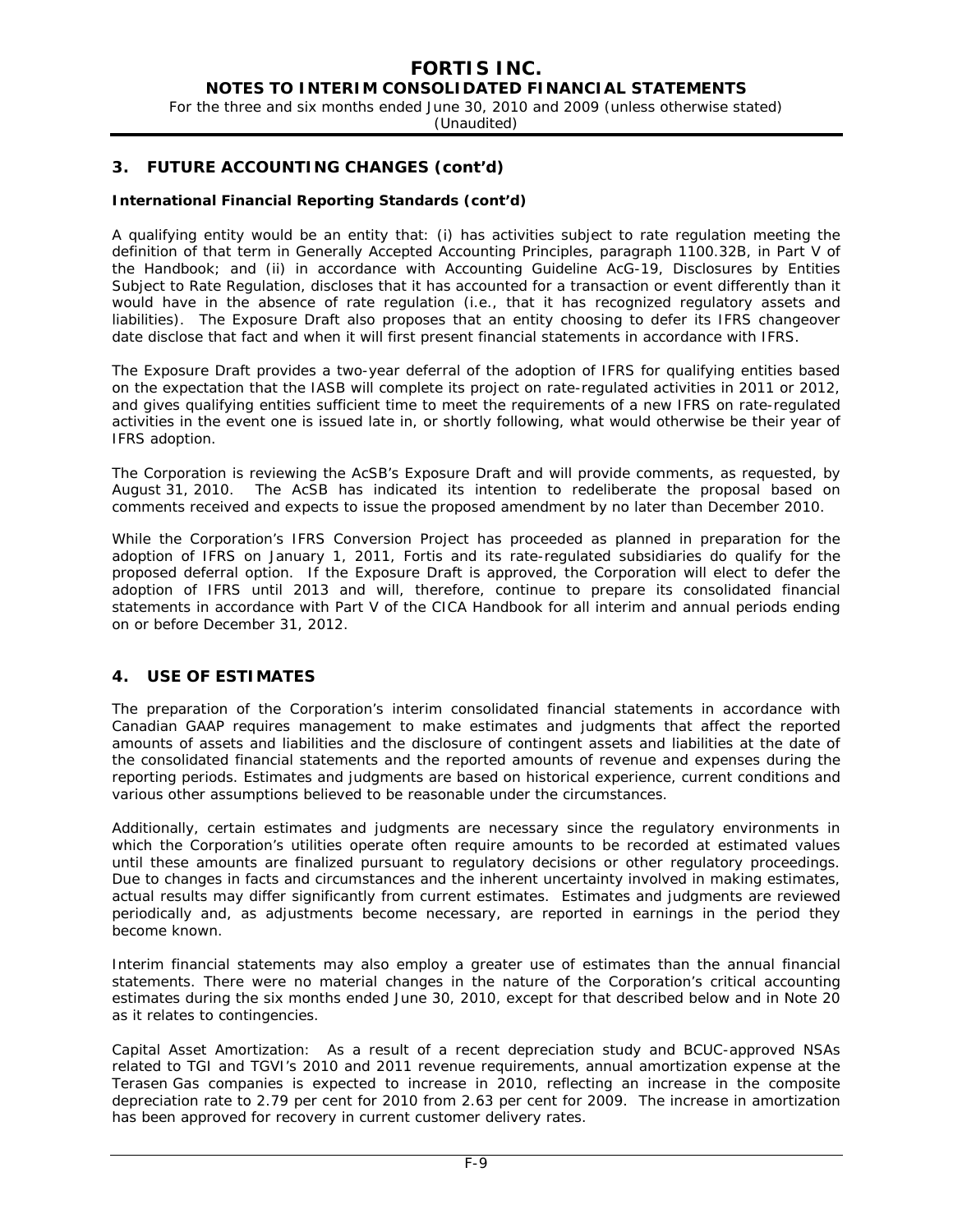# **FORTIS INC.**

# **NOTES TO INTERIM CONSOLIDATED FINANCIAL STATEMENTS**

For the three and six months ended June 30, 2010 and 2009 (unless otherwise stated)

(Unaudited)

# **4. USE OF ESTIMATES (cont'd)**

*Asset-Retirement Obligations:* During the second quarter of 2010, FortisBC obtained sufficient information to determine an estimate of the fair value and timing of the estimated future expenditures associated with the removal of polychlorinated biphenyls ("PCB")-contaminated oil from its electrical equipment. All factors used in estimating the Company's asset-retirement obligation represent management's best estimate of the fair value of the costs required to meet existing legislation or regulations. It is reasonably possible that volumes of contaminated assets, inflation assumptions, cost estimates to perform the work and the assumed pattern of annual cash flows may differ significantly from the Company's current assumptions. In addition, in order to remove certain PCB-contaminated oil, the ability to take maintenance outages in critical facilities may impact the timing of expenditures. The asset-retirement obligation may change from period to period because of the changes in the estimation of these uncertainties. As at June 30, 2010, FortisBC has recognized approximately \$3 million in asset-retirement obligations, which have been classified on the consolidated balance sheet as long-term other liabilities with the offset to utility capital assets.

*Capitalized Overhead:* As required by their regulator, the Terasen Gas companies capitalize overhead costs not directly attributable to specific capital projects but related to the overall capital program. Effective January 1, 2010, as provided in the BCUC-approved NSAs as described above, the percentage for calculating and capitalizing general overhead costs to utility capital assets at the Terasen gas companies has changed. The percentage of total general operating and maintenance costs being allocated and capitalized to utility capital assets has decreased from 16 per cent to 14 per cent. As a result of this change, operating expenses increased approximately \$1 million for the second quarter and approximately \$2 million year to date over the same periods in 2009, with corresponding decreases in utility capital assets. The resulting increase in operating expenses has been approved for recovery in current customer delivery rates.

# **5. REGULATORY ASSETS AND LIABILITIES**

A summary of the Corporation's regulatory assets and liabilities is provided below. A full description of the nature of the regulatory assets and liabilities is provided in Note 4 to the Corporation's 2009 annual audited consolidated financial statements.

|                                                              |               | As at             |
|--------------------------------------------------------------|---------------|-------------------|
| $($$ millions)                                               | June 30, 2010 | December 31, 2009 |
|                                                              |               | (Note 21)         |
| <b>Regulatory Assets</b>                                     |               |                   |
| Future income taxes                                          | 567           | 545               |
| Rate stabilization accounts - Terasen Gas companies          | 127           | 82                |
| Rate stabilization accounts - electric utilities             | 63            | 68                |
| Alberta Electric System Operator ("AESO") charges deferral   | 59            | 80                |
| Regulatory other post-employment benefit ("OPEB") plan asset | 62            | 59                |
| Point Lepreau <sup>(1)</sup> replacement energy deferral     | 34            | 23                |
| Income taxes recoverable on OPEB plans                       | 18            | 18                |
| Energy management costs                                      | 17            | 14                |
| Deferred development costs for capital                       |               |                   |
| Southern Crossing Pipeline tax reassessment                  |               |                   |
| Deferred pension costs                                       | 6             | 6                 |
| Lease costs                                                  | 6             | 6                 |
| Other regulatory assets                                      | 66            | 55                |
| <b>Total Regulatory Assets</b>                               | 1,039         | 970               |
| <b>Less: Current Portion</b>                                 | (256)         | (223)             |
| <b>Long-Term Regulatory Assets</b>                           | 783           | 747               |

*(1)* New Brunswick Power Point Lepreau Nuclear Generating Station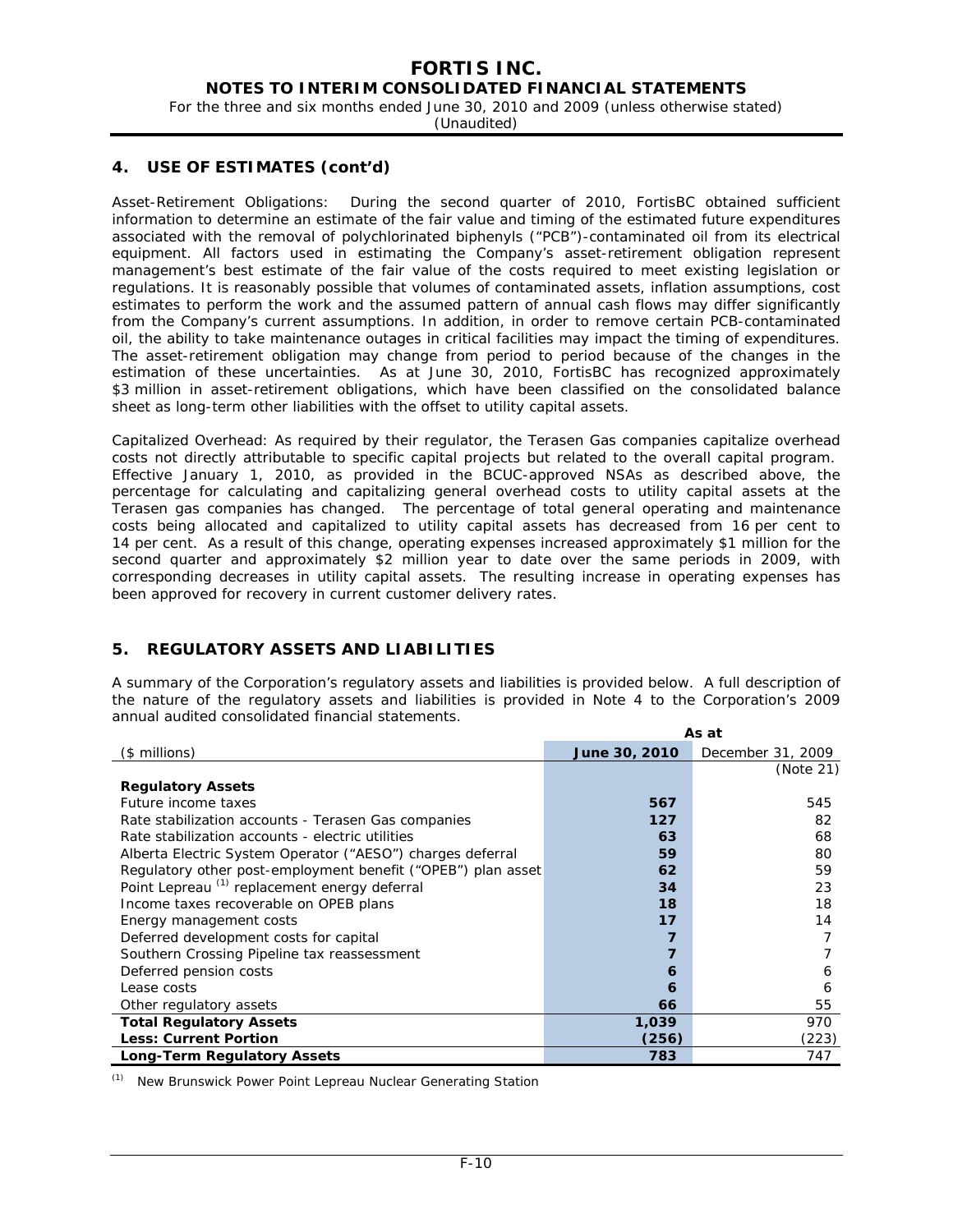For the three and six months ended June 30, 2010 and 2009 (unless otherwise stated)

(Unaudited)

# **5. REGULATORY ASSETS AND LIABILITIES (cont'd)**

|                                                                    | As at         |                   |  |  |
|--------------------------------------------------------------------|---------------|-------------------|--|--|
| (\$ millions)                                                      | June 30, 2010 | December 31, 2009 |  |  |
|                                                                    |               | (Note 21)         |  |  |
| <b>Regulatory Liabilities</b>                                      |               |                   |  |  |
| Future asset removal and site restoration provision                | 329           | 326               |  |  |
| Future income taxes                                                | 34            | 35                |  |  |
| Rate stabilization accounts - Terasen Gas companies                | 59            | 44                |  |  |
| Rate stabilization accounts - electric utilities                   | 28            | 21                |  |  |
| Performance-based rate-setting incentive liabilities               | 10            | 15                |  |  |
| Unbilled revenue liability                                         | 9             | 10                |  |  |
| Unrecognized net gains on disposal of utility capital assets $(1)$ | 8             | 8                 |  |  |
| Southern Crossing Pipeline deferral                                | 8             | 9                 |  |  |
| Deferred interest                                                  |               |                   |  |  |
| Other regulatory liabilities                                       | 28            | 22                |  |  |
| <b>Total Regulatory Liabilities</b>                                | 520           | 497               |  |  |
| <b>Less: Current Portion</b>                                       | (46)          | (53)              |  |  |
| Long-Term Regulatory Liabilities                                   | 474           | 444               |  |  |

*(1)* Relates to amounts accumulated at the Terasen Gas companies prior to January 1, 2010 and, as approved by the regulator, reallocated from accumulated amortization for future settlement with customers (Note 2 (iii))

# **6. INVENTORIES**

|                        | As at         |                   |  |
|------------------------|---------------|-------------------|--|
| (\$ millions)          | June 30, 2010 | December 31, 2009 |  |
| Gas in storage         | 124           | 159               |  |
| Materials and supplies | 20            | 1 Q               |  |
|                        | 144           | 178               |  |

During the three and six months ended June 30, 2010, inventories of \$191 million and \$496 million, respectively, were expensed and reported in energy supply costs in the interim consolidated statement of earnings (\$156 million and \$624 million for the three and six months ended June 30, 2009, respectively). Inventories expensed to operating expenses were \$4 million and \$7 million for the three and six months ended June 30, 2010, respectively (\$4 million and \$7 million for the three and six months ended June 30, 2009, respectively). Included in inventories expensed to operating expenses was food and beverage costs at Fortis Properties of \$3 million and \$5 million for the three and six months ended June 30, 2010, respectively (\$2 million and \$4 million for the three and six months ended June 30, 2009, respectively).

# **7. LONG-TERM DEBT AND CAPITAL LEASE OBLIGATIONS**

|                                                                   | As at         |                   |
|-------------------------------------------------------------------|---------------|-------------------|
| $($$ millions $)$                                                 | June 30, 2010 | December 31, 2009 |
| Long-term debt and capital lease obligations                      | 5,139         | 5,331             |
| Long-term classification of committed credit facilities (Note 19) | 422           | 208               |
| Deferred debt financing costs                                     | (38)          | (39)              |
| Total long-term debt and capital lease obligations                | 5,523         | 5,500             |
| Less: Current installments of long-term debt and capital          |               |                   |
| lease obligations                                                 | (158)         | (224)             |
|                                                                   | 5,365         | 5.276             |

In April 2010, Terasen redeemed in full for cash its \$125 million 8.0% Capital Securities with proceeds from borrowings under the Corporation's committed credit facility.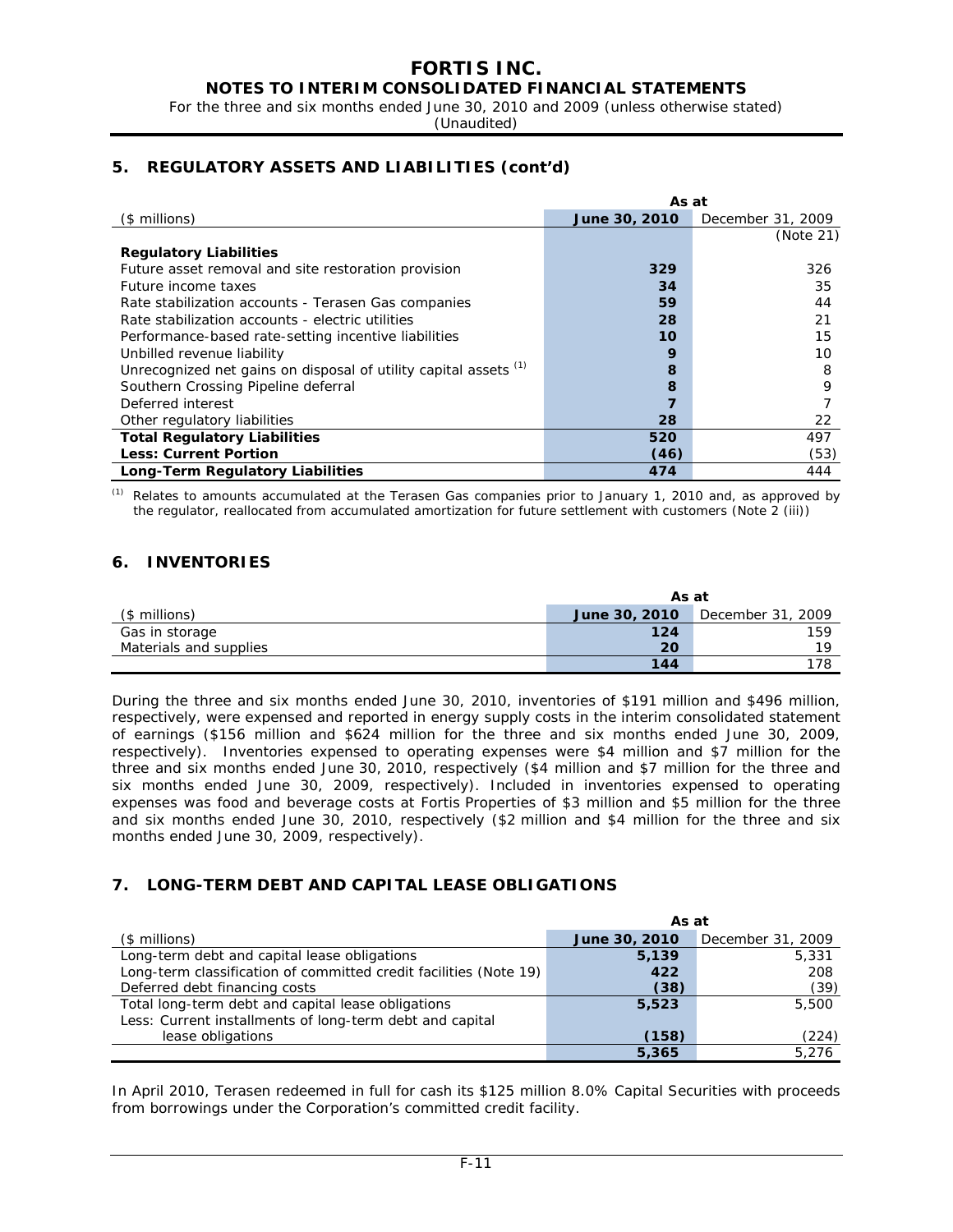For the three and six months ended June 30, 2010 and 2009 (unless otherwise stated)

(Unaudited)

# **8. COMMON SHARES**

Authorized: an unlimited number of common shares without nominal or par value

|                               | As at                              |                |                |               |  |  |
|-------------------------------|------------------------------------|----------------|----------------|---------------|--|--|
| <b>Issued and Outstanding</b> | December 31, 2009<br>June 30, 2010 |                |                |               |  |  |
|                               | Number of                          |                | Number of      |               |  |  |
|                               | <b>Shares</b><br>Amount            |                | <b>Shares</b>  | Amount        |  |  |
|                               | (in thousands)                     | $($ millions)$ | (in thousands) | (\$ millions) |  |  |
| Common shares                 | 172,865                            | 2,537          | 171,256        | 2.497         |  |  |

Common shares issued during the period were as follows:

|                              | <b>Quarter Ended</b> |               | Year-to-Date   |               |  |
|------------------------------|----------------------|---------------|----------------|---------------|--|
|                              | June 30, 2010        |               | June 30, 2010  |               |  |
|                              | Number of            |               | Number of      |               |  |
|                              | <b>Shares</b>        | Amount        | <b>Shares</b>  | Amount        |  |
|                              | (in thousands)       | (\$ millions) | (in thousands) | (\$ millions) |  |
| Balance, beginning of period | 172,169              | 2,520         | 171,256        | 2,497         |  |
| Consumer Share Purchase Plan | 14                   |               | 28             |               |  |
| Dividend Reinvestment Plan   | 503                  | 13            | 1.071          | 28            |  |
| Employee Share Purchase Plan | 65                   |               | 193            | 5             |  |
| <b>Stock Option Plans</b>    | 114                  |               | 317            | 6             |  |
| Balance, end of period       | 172,865              | 2,537         | 172,865        | 2,537         |  |

#### **Earnings per Common Share**

The Corporation calculates earnings per common share on the weighted average number of common shares outstanding.

Diluted earnings per common share are calculated using the treasury stock method for options and the "if-converted" method for convertible securities.

**Quarter Ended June 30** 

Earnings per common share were as follows:

|                               |                 |                             |                 | Quarter Engeg June 30 |               |          |
|-------------------------------|-----------------|-----------------------------|-----------------|-----------------------|---------------|----------|
|                               |                 | 2010                        |                 |                       | 2009          |          |
|                               |                 | Weighted                    | <b>Earnings</b> |                       | Weighted      | Earnings |
|                               |                 | Average                     | per             |                       | Average       | per      |
|                               | <b>Earnings</b> | <b>Shares</b>               | Common          | Earnings              | <b>Shares</b> | Common   |
|                               |                 | (\$ millions) (in millions) | <b>Share</b>    | (\$ millions)         | (in millions) | Share    |
| <b>Basic Earnings per</b>     |                 |                             |                 |                       |               |          |
| <b>Common Share</b>           | 55              | 172.4                       | \$0.32          | 53                    | 170.0         | \$0.31   |
| Effect of potential dilutive  |                 |                             |                 |                       |               |          |
| securities:                   |                 |                             |                 |                       |               |          |
| Stock options                 |                 | 0.9                         |                 |                       | 0.7           |          |
| Preference shares (Note 13)   | 4               | 11.9                        |                 | 4                     | 13.9          |          |
| Convertible debentures        |                 | 1.4                         |                 |                       | 1.4           |          |
|                               | 60              | 186.6                       |                 | 58                    | 186.0         |          |
| Deduct anti-dilutive impacts: |                 |                             |                 |                       |               |          |
| Preference shares             | (4)             | (11.9)                      |                 | (2)                   | (5.3)         |          |
| Convertible debentures        | (1)             | (1.4)                       |                 | (1)                   | (1.4)         |          |
| <b>Diluted Earnings per</b>   |                 |                             |                 |                       |               |          |
| <b>Common Share</b>           | 55              | 173.3                       | \$0.32          | 55                    | 179.3         | \$0.31   |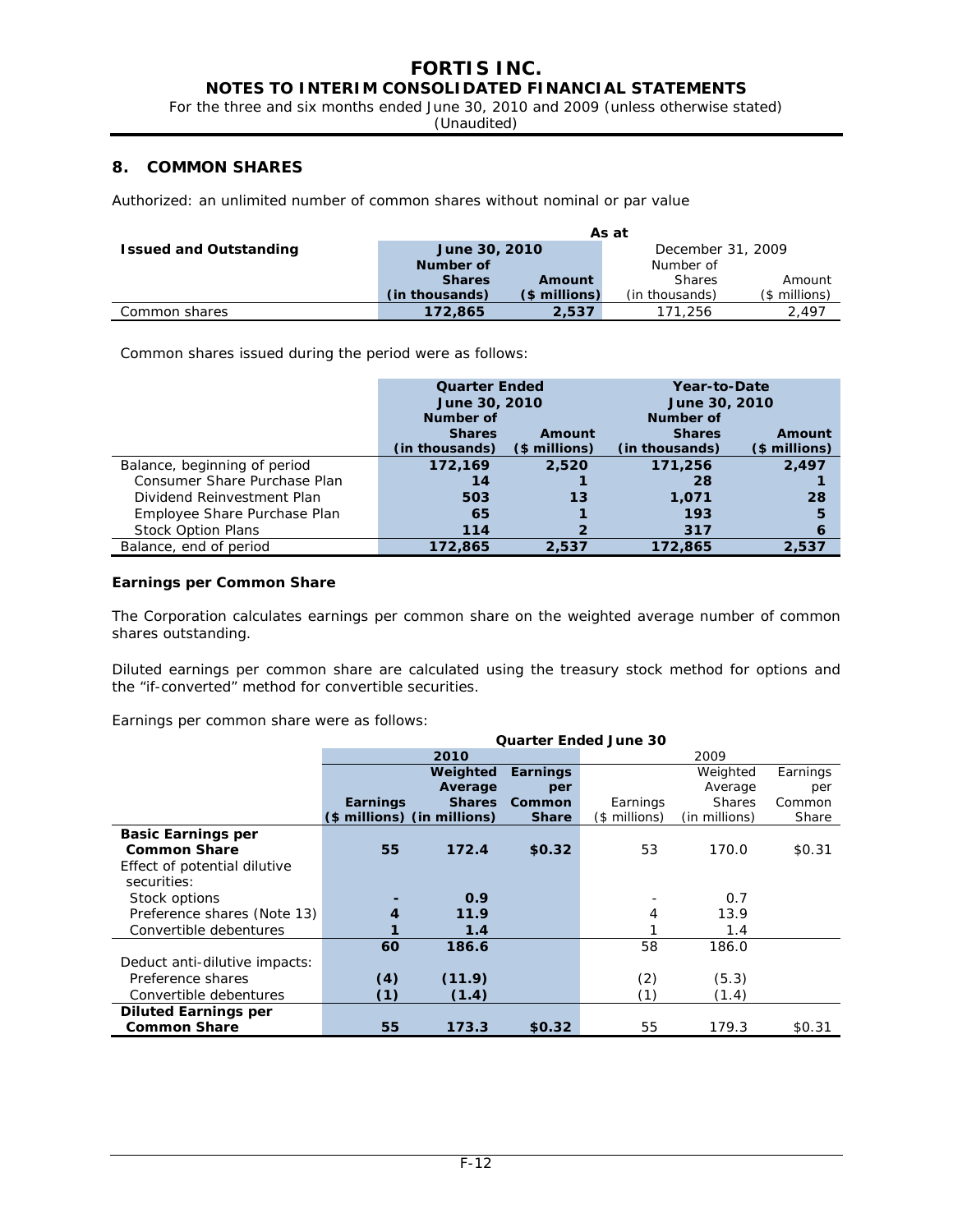# **FORTIS INC.**

# **NOTES TO INTERIM CONSOLIDATED FINANCIAL STATEMENTS**

For the three and six months ended June 30, 2010 and 2009 (unless otherwise stated)

(Unaudited)

# **8. COMMON SHARES (cont'd)**

#### **Earnings per Common Share (cont'd)**

|                               | Year-to-Date June 30 |                             |                 |               |               |          |
|-------------------------------|----------------------|-----------------------------|-----------------|---------------|---------------|----------|
|                               |                      | 2010                        |                 |               | 2009          |          |
|                               |                      | Weighted                    | <b>Earnings</b> |               | Weighted      | Earnings |
|                               |                      | Average                     | per             |               | Average       | per      |
|                               | Earnings             | <b>Shares</b>               | Common          | Earnings      | <b>Shares</b> | Common   |
|                               |                      | (\$ millions) (in millions) | <b>Share</b>    | (\$ millions) | (in millions) | Share    |
| <b>Basic Earnings per</b>     |                      |                             |                 |               |               |          |
| <b>Common Share</b>           | 155                  | 172.0                       | \$0.90          | 145           | 169.7         | \$0.85   |
| Effect of potential dilutive  |                      |                             |                 |               |               |          |
| securities:                   |                      |                             |                 |               |               |          |
| Stock options                 |                      | 0.9                         |                 |               | 0.7           |          |
| Preference shares (Note 13)   | 8                    | 11.9                        |                 | 8             | 13.9          |          |
| Convertible debentures        |                      | 1.4                         |                 |               | 1.4           |          |
|                               | 164                  | 186.2                       |                 | 154           | 185.7         |          |
| Deduct anti-dilutive impacts: |                      |                             |                 |               |               |          |
| Convertible debentures        | -                    | ۰                           |                 | (1)           | (1.4)         |          |
| <b>Diluted Earnings per</b>   |                      |                             |                 |               |               |          |
| <b>Common Share</b>           | 164                  | 186.2                       | \$0.88          | 153           | 184.3         | \$0.83   |

# **9. PREFERENCE SHARES**

In January 2010, the Corporation issued 10 million Cumulative Five-Year Fixed Rate Reset First Preference Shares, Series H ("First Preference Shares, Series H"). The First Preference Shares, Series H were issued at \$25.00 per share. The shares are entitled to receive fixed cumulative preferential cash dividends at a rate of \$1.0625 per share per annum for each year up to but excluding June 1, 2015. For each five-year period after that date, the holders of First Preference Shares, Series H are entitled to receive reset fixed cumulative preferential cash dividends. The reset annual dividends per share will be determined by multiplying \$25.00 per share by the annual fixed dividend rate, which is the sum of the five-year Government of Canada Bond Yield on the applicable reset date plus 1.45 per cent.

On each First Preference Shares, Series H Conversion Date, being June 1, 2015 and June 1<sup>st</sup> every five years thereafter, the Corporation has the option to redeem for cash all or any part of the outstanding First Preference Shares, Series H, at a price of \$25.00 per share plus all accrued and unpaid dividends up to but excluding the date fixed for redemption. On each Series H Conversion Date, the holders of First Preference Shares, Series H, have the option to convert any or all of their First Preference Shares, Series H into an equal number of cumulative redeemable floating rate First Preference Shares, Series I.

The holders of First Preference Shares, Series I will be entitled to receive floating rate cumulative preferential cash dividends in the amount per share determined by multiplying the applicable floating quarterly dividend rate by \$25.00. The floating quarterly dividend rate will be equal to the sum of the average yield expressed as a percentage per annum on three-month Government of Canada Treasury Bills plus 1.45 per cent.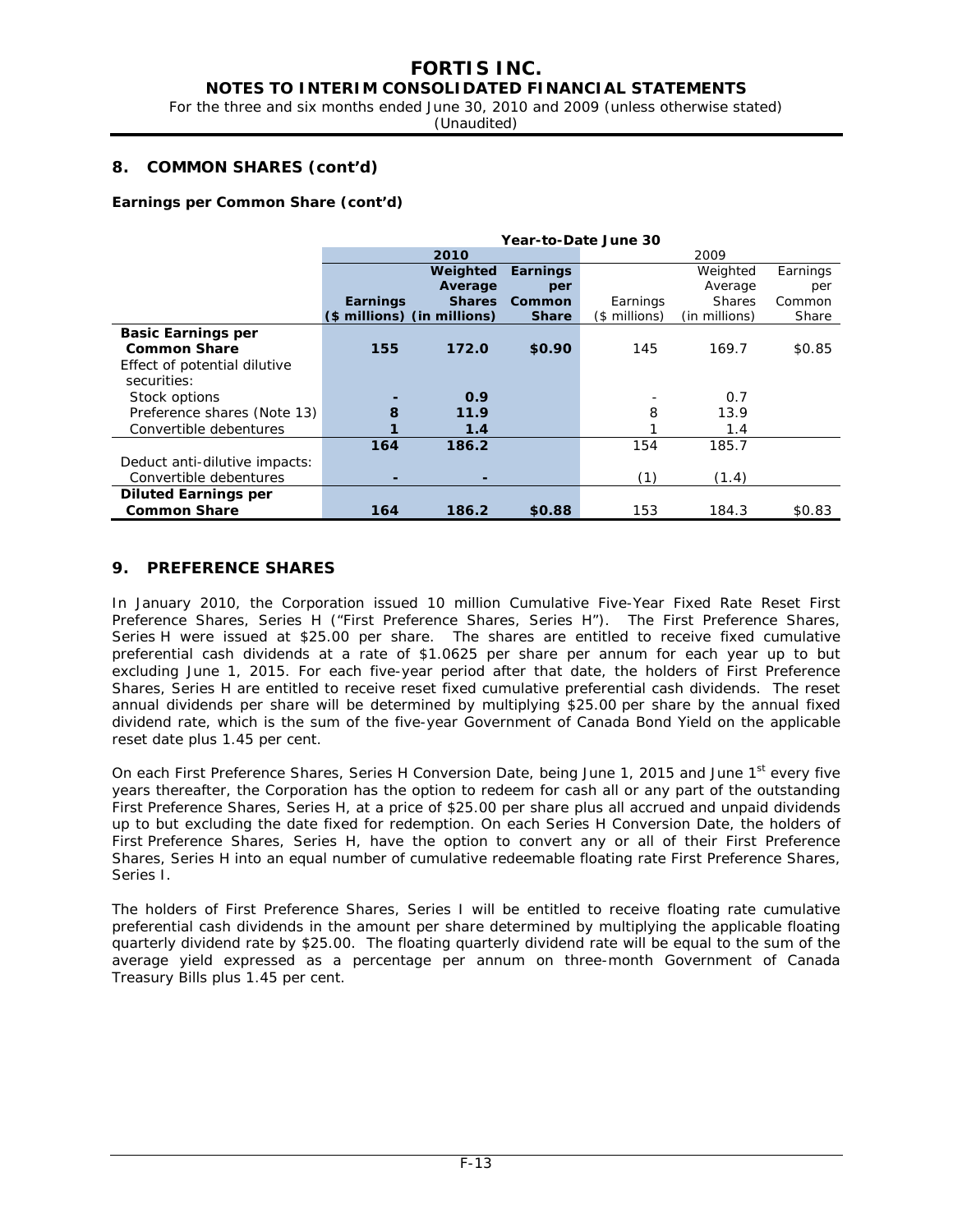For the three and six months ended June 30, 2010 and 2009 (unless otherwise stated)

(Unaudited)

## **9. PREFERENCE SHARES (cont'd)**

On each First Preference Shares, Series I Conversion Date, being June 1, 2020 and June 1<sup>st</sup> every five years thereafter, the Corporation has the option to redeem for cash all or any part of the outstanding First Preference Shares, Series I at a price of \$25.00 per share plus all accrued and unpaid dividends up to but excluding the date fixed for redemption. On any date after June 1, 2015, that is not a Series I Conversion Date, the Corporation has the option to redeem for cash all or any part of the outstanding First Preference Shares, Series I at a price of \$25.50 per share plus all accrued and unpaid dividends up to but excluding the date fixed for redemption. On each Series I Conversion Date, the holders of First Preference Shares, Series I, have the option to convert any or all of their First Preference Shares, Series I into an equal number of First Preference Shares, Series H.

On any Series H Conversion Date, if the Corporation determines that there would be less than 1 million First Preference Shares, Series H outstanding, such remaining First Preference Shares, Series H will automatically be converted into an equal number of First Preference Shares, Series I. On any Series I Conversion Date, if the Corporation determines that there would be less than 1 million First Preference Shares, Series I outstanding, such remaining First Preference Shares, Series I will automatically be converted into an equal number of First Preference Shares, Series H. However, if such automatic conversions would result in less than 1 million Series I First Preference Shares or less than 1 million Series H First Preference Shares outstanding, then no automatic conversion would take place.

As the First Preference Shares, Series H are not redeemable at the option of the shareholder, they are classified as equity.

#### **10. STOCK-BASED COMPENSATION PLANS**

In January 2010, 24,426 Deferred Share Units were granted to the Corporation's Board of Directors, representing the equity component of the Directors' annual compensation and, where opted, their annual retainers in lieu of cash. Each Deferred Share Unit represents a unit with an underlying value equivalent to the value of one common share of the Corporation.

In March 2010, 60,000 Performance Share Units were granted to the President and Chief Executive Officer ("CEO") of the Corporation. Each Performance Share Unit ("PSU") represents a unit with an underlying value equivalent to the value of one common share of the Corporation. The maturation period of the March 2010 PSU grant is three years, at which time a cash payment may be made to the President and CEO after evaluation by the Human Resources Committee of the Board of Directors of Fortis of the achievement of payment requirements. In May 2010, 21,742 PSUs were paid out to the President and CEO of the Corporation at \$27.48 per PSU, for a total of approximately \$0.6 million. The payout was made upon the three-year maturation period in respect of the PSU grant made in May 2007 and the President and CEO satisfying the payment requirements, as determined by the Human Resources Committee of the Board of Directors of Fortis.

In March 2010, the Corporation granted 892,744 options to purchase common shares under its 2006 Stock Option Plan at the five-day volume weighted average trading price of \$27.36 immediately preceding the date of grant. The options vest evenly over a four-year period on each anniversary of the date of grant. The options expire seven years after the date of grant. The fair value of each option granted was \$4.41 per option.

The fair value was estimated on the date of grant using the Black-Scholes fair value option-pricing model and the following assumptions:

| Dividend yield (%)                     | 3.66 |
|----------------------------------------|------|
| Expected volatility (%)                | 25.1 |
| Risk-free interest rate (%)            | 2.54 |
| Weighted average expected life (years) | 4.5  |

As at June 30, 2010, 5.2 million stock options were outstanding and 3.0 million stock options were vested.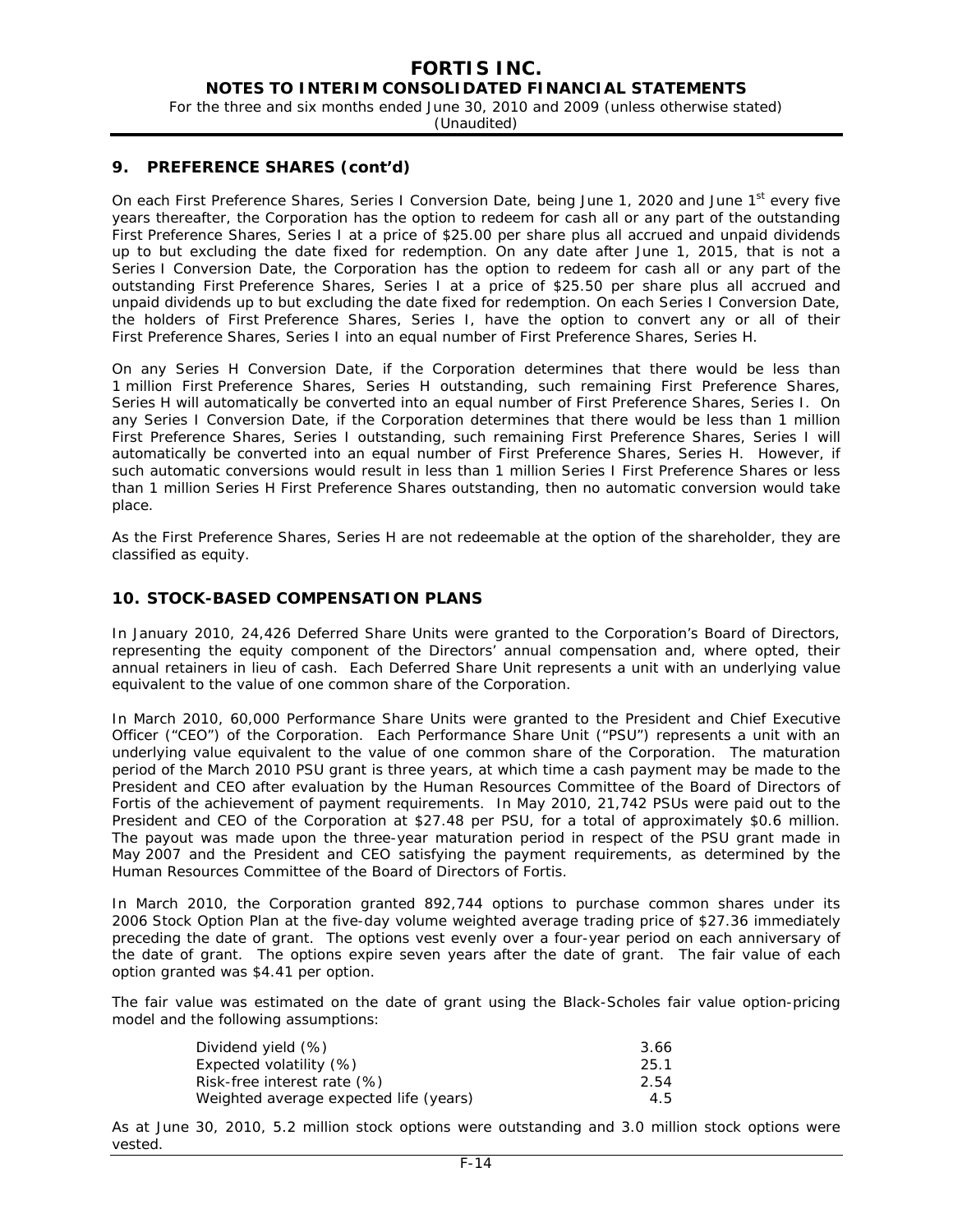For the three and six months ended June 30, 2010 and 2009 (unless otherwise stated)

(Unaudited)

# **11. ACCUMULATED OTHER COMPREHENSIVE LOSS**

Accumulated other comprehensive loss includes unrealized foreign currency translation gains and losses, net of hedging activities, gains and losses on cash flow hedging activities and gains and losses on discontinued cash flow hedging activities as described in Note 2 to the Corporation's 2009 annual audited consolidated financial statements.

|                               | <b>Quarter Ended June 30</b> |            |               |         |        |         |
|-------------------------------|------------------------------|------------|---------------|---------|--------|---------|
|                               |                              | 2010       |               |         | 2009   |         |
|                               | Opening                      |            | <b>Ending</b> | Opening |        | Ending  |
|                               | balance                      | <b>Net</b> | balance       | balance | Net    | balance |
| $($$ millions)                | April 1                      | change     | June 30       | April 1 | change | June 30 |
| Unrealized foreign currency   |                              |            |               |         |        |         |
| translation (losses) gains,   |                              |            |               |         |        |         |
| net of hedging activities and |                              |            |               |         |        |         |
| tax                           | (86)                         | 12         | (74)          | (37)    | (18)   | (55)    |
| (Losses) gains on derivative  |                              |            |               |         |        |         |
| instruments designated as     |                              |            |               |         |        |         |
| cash flow hedges, net of tax  |                              |            |               | (1)     |        |         |
| Net losses on derivative      |                              |            |               |         |        |         |
| instruments previously        |                              |            |               |         |        |         |
| discontinued as cash flow     |                              |            |               |         |        |         |
| hedges, net of tax            | (5)                          |            | (5)           | (5)     |        | (5)     |
| <b>Accumulated Other</b>      |                              |            |               |         |        |         |
| Comprehensive (Loss)          |                              |            |               |         |        |         |
| <b>Income</b>                 | (91)                         | 12         | (79)          | (43)    | (17)   | (60)    |

|                               | Year-to-Date June 30 |                |               |           |        |         |  |  |
|-------------------------------|----------------------|----------------|---------------|-----------|--------|---------|--|--|
|                               |                      | 2010           |               |           | 2009   |         |  |  |
|                               | Opening              |                | <b>Ending</b> | Opening   |        | Ending  |  |  |
|                               | balance              | <b>Net</b>     | balance       | balance   | Net    | balance |  |  |
| (\$ millions)                 | January 1            | change         | June 30       | January 1 | change | June 30 |  |  |
| Unrealized foreign currency   |                      |                |               |           |        |         |  |  |
| translation (losses) gains,   |                      |                |               |           |        |         |  |  |
| net of hedging activities and |                      |                |               |           |        |         |  |  |
| tax                           | (78)                 | $\overline{4}$ | (74)          | (46)      | (9)    | (55)    |  |  |
| (Losses) gains on derivative  |                      |                |               |           |        |         |  |  |
| instruments designated as     |                      |                |               |           |        |         |  |  |
| cash flow hedges, net of tax  |                      |                | ۰             | (1)       | 1      |         |  |  |
| Net losses on derivative      |                      |                |               |           |        |         |  |  |
| instruments previously        |                      |                |               |           |        |         |  |  |
| discontinued as cash flow     |                      |                |               |           |        |         |  |  |
| hedges, net of tax            | (5)                  |                | (5)           | (5)       |        | (5)     |  |  |
| <b>Accumulated Other</b>      |                      |                |               |           |        |         |  |  |
| Comprehensive (Loss)          |                      |                |               |           |        |         |  |  |
| <b>Income</b>                 | (83)                 | 4              | (79)          | (52)      | (8)    | (60)    |  |  |

# **12. EMPLOYEE FUTURE BENEFITS**

The Corporation and its subsidiaries each maintain one or a combination of defined benefit pension plans, OPEB plans, defined contribution pension plans and group registered retirement savings plans ("RRSPs") for its employees. The cost of providing the defined benefit arrangements was \$10 million for the quarter ended June 30, 2010 (\$7 million for the quarter ended June 30, 2009) and \$20 million year-to-date June 30, 2010 (\$13 million year-to-date June 30, 2009). The cost of providing the defined contribution arrangements and group RRSPs for the quarter ended June 30, 2010 was \$3 million (\$2 million for the quarter ended June 30, 2009) and \$7 million year-to-date June 30, 2010 (\$6 million year-to-date June 30, 2009).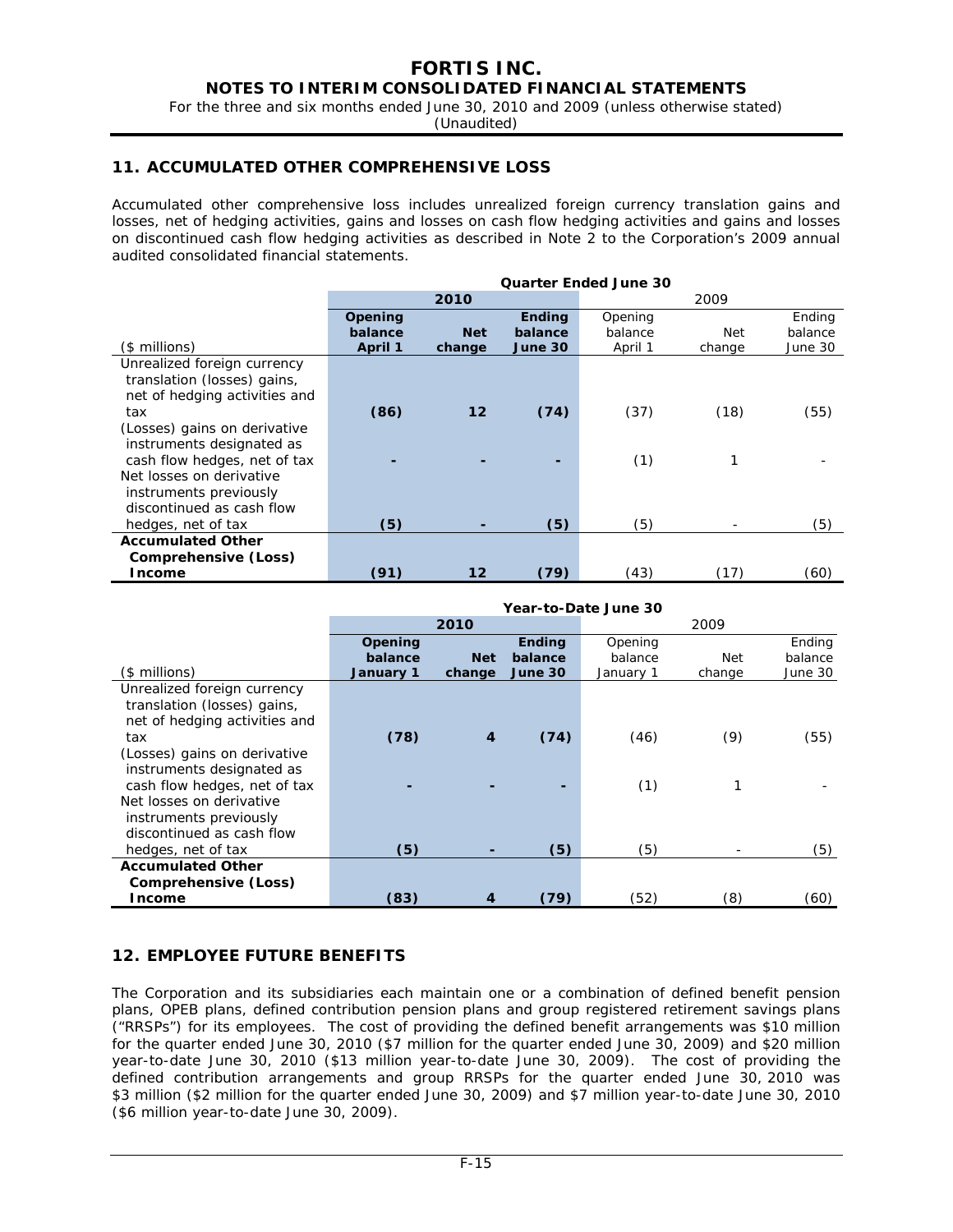# **FORTIS INC.**

**NOTES TO INTERIM CONSOLIDATED FINANCIAL STATEMENTS** 

For the three and six months ended June 30, 2010 and 2009 (unless otherwise stated)

(Unaudited)

# **13. FINANCE CHARGES**

|                                                         |         | <b>Quarter Ended</b> | Year-to-Date |      |  |
|---------------------------------------------------------|---------|----------------------|--------------|------|--|
|                                                         | June 30 |                      | June 30      |      |  |
| $($$ millions)                                          | 2010    | 2009                 | 2010         | 2009 |  |
| Interest - Long-term debt and capital lease obligations | 88      | 86                   | 176          | 170  |  |
| - Short-term borrowings and other                       |         |                      | 3            | ь    |  |
| Interest charged to construction                        | (5)     | (4)                  | (9)          | (8)  |  |
| Dividends on preference shares classified as debt       |         |                      |              |      |  |
| (Note 8)                                                | 4       | Δ                    | 8            | 8    |  |
|                                                         | 88      | 88                   | 178          | 176  |  |

# **14. CORPORATE TAXES**

Corporate taxes differ from the amount that would be expected to be generated by applying the enacted combined Canadian federal and provincial statutory tax rate to earnings before corporate taxes. The following is a reconciliation of consolidated statutory taxes to consolidated effective taxes.

|                                                      | <b>Quarter Ended</b> |       | Year-to-Date |       |  |
|------------------------------------------------------|----------------------|-------|--------------|-------|--|
|                                                      | June 30              |       | June 30      |       |  |
| (\$ millions, except as noted)                       | 2010                 | 2009  | 2010         | 2009  |  |
| Combined Canadian federal and provincial statutory   |                      |       |              |       |  |
| income tax rate                                      | 32.0%                | 33.0% | 32.0%        | 33.0% |  |
| Statutory income tax rate applied to earnings before |                      |       |              |       |  |
| corporate taxes                                      | 26                   | 22    | 69           | 63    |  |
| Preference share dividends                           | 2                    |       | 3            | 3     |  |
| Difference between Canadian statutory rate and rates |                      |       |              |       |  |
| applicable to foreign subsidiaries                   | (5)                  | (4)   | (7)          | (7)   |  |
| Difference in Canadian provincial statutory rates    |                      |       |              |       |  |
| applicable to subsidiaries in different Canadian     |                      |       |              |       |  |
| jurisdictions                                        | (2)                  | (1)   | (6)          | (4)   |  |
| Items capitalized for accounting but expensed for    |                      |       |              |       |  |
| income tax purposes                                  | (8)                  | (10)  | (20)         | (20)  |  |
| Pension costs                                        |                      |       |              | (1)   |  |
| Other                                                | 1                    | (2)   | 3            | (2)   |  |
| Corporate taxes                                      | 15                   |       | 43           | 32    |  |
| Effective tax rate                                   | 18.5%                | 10.3% | 19.9%        | 16.8% |  |

As at June 30, 2010, the Corporation had approximately \$143 million (December 31, 2009 - \$122 million) in non-capital and capital loss carryforwards, of which \$13 million (December 31, 2009 - \$16 million) has not been recognized in the consolidated financial statements. The non-capital loss carryforwards expire between 2014 and 2030.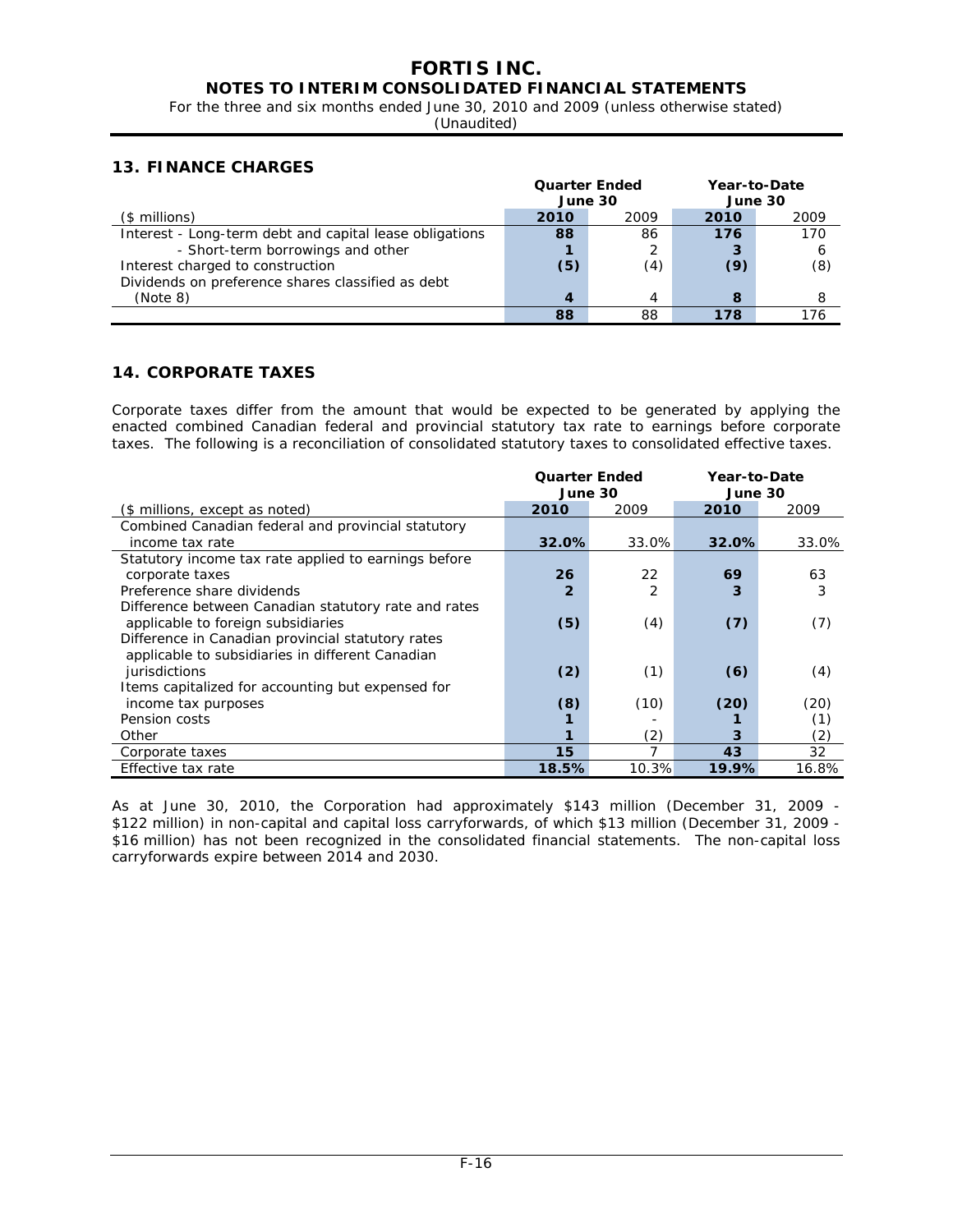For the three and six months ended June 30, 2010 and 2009 (unless otherwise stated)

(Unaudited)

# **15. SEGMENTED INFORMATION**

Information by reportable segment is as follows:

|                                     |                      |         |                          | <b>REGULATED</b> |                           |                          |                          |                          | <b>NON-REGULATED</b>    |                 |                  |                |
|-------------------------------------|----------------------|---------|--------------------------|------------------|---------------------------|--------------------------|--------------------------|--------------------------|-------------------------|-----------------|------------------|----------------|
|                                     | <b>Gas Utilities</b> |         |                          |                  | <b>Electric Utilities</b> |                          |                          |                          |                         |                 |                  |                |
| <b>Quarter Ended</b>                | <b>Terasen Gas</b>   |         |                          |                  |                           | <b>Total</b>             |                          |                          |                         |                 | Inter-           |                |
| June 30, 2010                       | Companies -          | Fortis  | Fortis                   | <b>NF</b>        | Other                     | <b>Electric</b>          | <b>Electric</b>          | <b>Fortis</b>            | <b>Fortis</b>           | Corporate       | segment          |                |
| (\$ millions)                       | Canadian             | Alberta | <b>BC</b>                | Power            | Canadian <sup>(1)</sup>   | Canadian                 | Caribbean                | (2)<br>Generation        | <b>Properties</b>       | and Other       | eliminations     | Consolidated   |
| Revenue                             | 337                  | 92      | 59                       | 126              | 75                        | 352                      | 83                       | 8                        | 60                      | 9               | (13)             | 836            |
| Energy supply costs                 | 191                  | ÷,      | 13                       | 75               | 46                        | 134                      | 47                       |                          |                         |                 | (6)              | 367            |
| Operating expenses                  | 65                   | 36      | 19                       | 15               | 11                        | 81                       | 11                       | $\overline{2}$           | 39                      | 6               | (2)              | 202            |
| Amortization                        | 29                   | 25      | 11                       | 12               | 6                         | 54                       | 9                        | $\mathbf{1}$             | $\overline{4}$          | $\mathbf{1}$    |                  | 98             |
| Operating income                    | $\overline{52}$      | 31      | 16                       | $\overline{24}$  | 12                        | 83                       | 16                       | $\overline{\mathbf{A}}$  | $\overline{17}$         | $\overline{2}$  | $\overline{(5)}$ | 169            |
| Finance charges                     | 29                   | 14      | 8                        | 9                | 5                         | 36                       | $\overline{4}$           |                          | $\epsilon$              | 18              | (5)              | 88             |
| Corporate taxes (recoveries)        | $6\overline{6}$      | $\sim$  | $\sim$                   | $\overline{4}$   | 3                         | $\overline{7}$           | $\overline{2}$           | $\mathbf{1}$             | $\overline{\mathbf{3}}$ | (4)             | $\sim$           | 15             |
| Net earnings (loss)                 | 17                   | 17      | $\overline{8}$           | 11               | $\overline{4}$            | 40                       | $\overline{10}$          | $\overline{\mathbf{3}}$  | 8                       | (12)            | ÷                | 66             |
| Non-controlling interests           |                      |         |                          |                  |                           |                          | $\overline{\mathbf{3}}$  |                          |                         |                 |                  | $\mathbf{3}$   |
| Preference share dividends          |                      | ٠       | ٠                        |                  |                           |                          |                          |                          |                         | 8               |                  | 8              |
| Net earnings (loss) attributable to |                      |         |                          |                  |                           |                          |                          |                          |                         |                 |                  |                |
| common equity shareholders          | 17                   | 17      | 8                        | 11               | $\overline{4}$            | 40                       | $\overline{7}$           | $\overline{\mathbf{3}}$  | 8                       | (20)            |                  | 55             |
| Goodwill                            | 908                  | 227     | 221                      |                  | 63                        | 511                      | 143                      |                          |                         |                 |                  | 1,562          |
| Identifiable assets                 | 4,073                | 1,977   | 1,189                    | 1,192            | 630                       | 4,988                    | 828                      | 195                      | 581                     | 122             | (20)             | 10,767         |
| Total assets                        | 4,981                | 2,204   | 1,410                    | 1,192            | 693                       | 5,499                    | 971                      | 195                      | 581                     | $\frac{1}{122}$ | (20)             | 12,329         |
| Gross capital expenditures (3)      | 60                   | 89      | 37                       | 19               | 13                        | 158                      | 19                       | $\overline{2}$           | $\overline{4}$          | $\mathbf{1}$    |                  | 244            |
| <b>Quarter Ended</b>                |                      |         |                          |                  |                           |                          |                          |                          |                         |                 |                  |                |
| June 30, 2009                       |                      |         |                          |                  |                           |                          |                          |                          |                         |                 |                  |                |
| (\$ millions)                       |                      |         |                          |                  |                           |                          |                          |                          |                         |                 |                  |                |
| Revenue                             | 289                  | 81      | 55                       | 119              | 65                        | 320                      | 82                       | 9                        | 58                      | $\overline{7}$  | $\overline{(9)}$ | 756            |
| Energy supply costs                 | 156                  |         | 13                       | 70               | 40                        | 123                      | 44                       |                          |                         |                 | (5)              | 319            |
| Operating expenses                  | 62                   | 31      | 17                       | 13               | 9                         | 70                       | 14                       | $\overline{2}$           | 38                      |                 | (1)              | 189            |
| Amortization                        | 26                   | 23      | 9                        | 11               | 5                         | 48                       | 10                       | $\mathbf{2}$             | $\overline{4}$          | $\mathbf{2}$    | $\blacksquare$   | 92             |
| Operating income                    | 45                   | 27      | 16                       | 25               | 11                        | 79                       | 14                       | 4                        | 16                      | $\mathbf{1}$    | $\overline{3)}$  | 156            |
| Finance charges                     | 29                   | 13      | 8                        | 9                | $\overline{4}$            | 34                       | $\overline{4}$           |                          | 5                       | 18              | (3)              | 88             |
| Corporate taxes (recoveries)        | $\overline{2}$       | (3)     | $\mathbf{1}$             | 5                | 3                         | 6                        | $\overline{\phantom{0}}$ | $\overline{\phantom{0}}$ | 3                       | (4)             | $\blacksquare$   | $\overline{7}$ |
| Net earnings (loss)                 | 14                   | 17      | $\overline{7}$           | 11               | $\overline{A}$            | 39                       | 10                       | 3                        | 8                       | (13)            | $\blacksquare$   | 61             |
| Non-controlling interests           |                      |         | $\overline{\phantom{a}}$ |                  |                           |                          | 3                        |                          |                         |                 |                  | 3              |
| Preference share dividends          | ٠                    | $\sim$  | $\overline{\phantom{a}}$ |                  |                           | $\overline{\phantom{0}}$ |                          |                          |                         | 5               |                  | 5              |
| Net earnings (loss) attributable to |                      |         |                          |                  |                           |                          |                          |                          |                         |                 |                  |                |
| common equity shareholders          | 14                   | 17      | $\overline{7}$           | 11               | $\overline{4}$            | 39                       | $\overline{7}$           | 3                        | 8                       | (18)            |                  | 53             |
| Goodwill                            | 908                  | 227     | 221                      |                  | 63                        | 511                      | 154                      |                          |                         |                 |                  | 1,573          |
| Identifiable assets                 | 3,838                | 1,767   | 1,137                    | 1,156            | 526                       | 4,586                    | 847                      | 192                      | 577                     | 141             | (17)             | 10,164         |
| <b>Total assets</b>                 | 4,746                | 1,994   | 1,358                    | 1,156            | 589                       | 5,097                    | 1,001                    | 192                      | 577                     | 141             | (17)             | 11,737         |
| Gross capital expenditures (3)      | 64                   | 116     | 27                       | 19               | 11                        | 173                      | 30                       | 4                        | 5                       | $\mathbf{1}$    |                  | 277            |

*(1)* Includes Algoma Power from October 2009, the date of acquisition by FortisOntario

<sup>(2)</sup> Results reflect the expiry, on April 30, 2009, at the end of a 100-year term, of the 75 MW of water-right entitlement associated with the Rankine hydroelectric generating facility at Niagara Falls.

<sup>(3)</sup> Relates to utility capital assets, including amounts for AESO transmision capital projects, and to income producing properties and intangible assets, as reflected in the consolidated statement of cash flows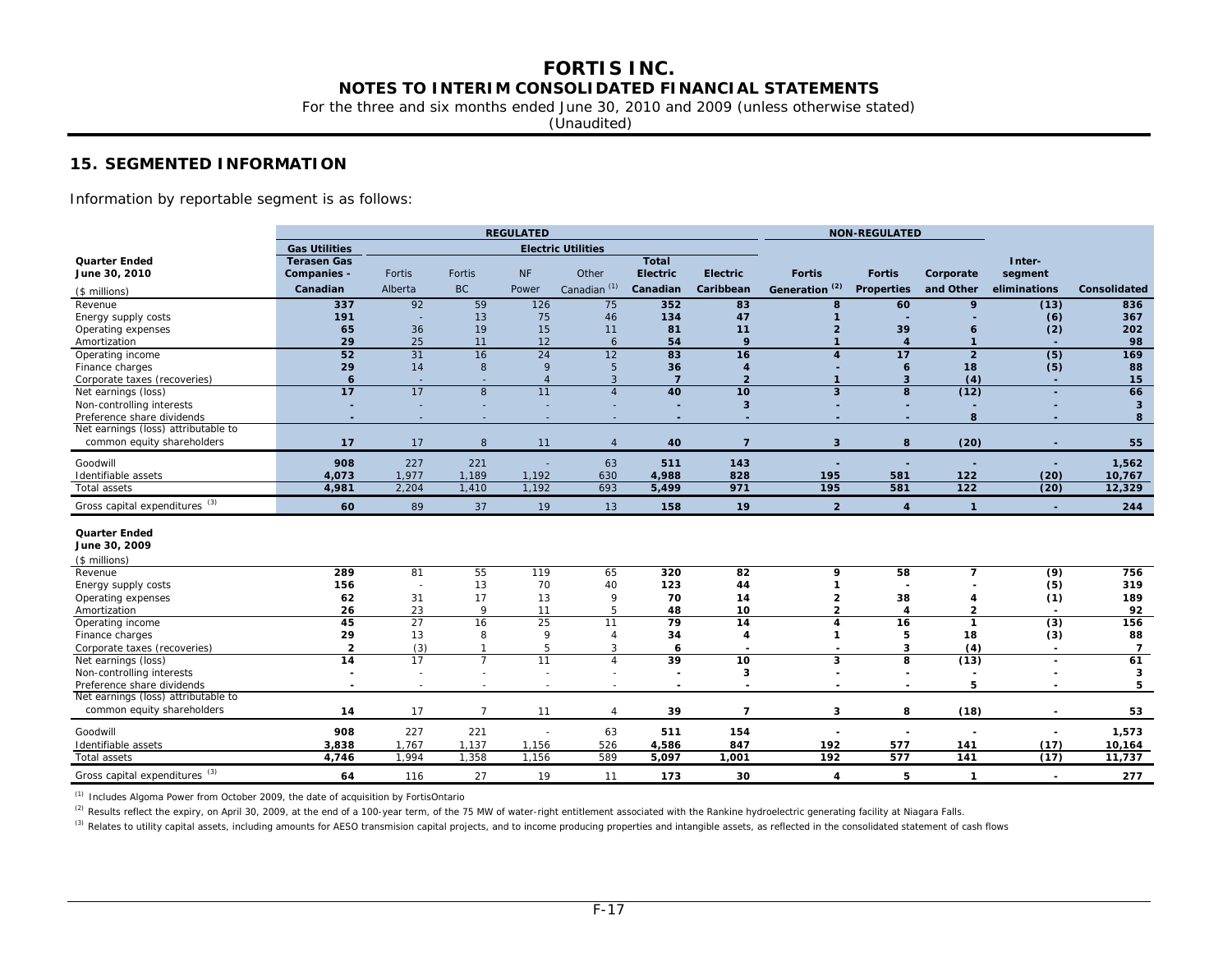For the three and six months ended June 30, 2010 and 2009 (unless otherwise stated)

(Unaudited)

# **15. SEGMENTED INFORMATION (cont'd)**

| <b>Gas Utilities</b><br><b>Electric Utilities</b><br>Year-to-Date<br><b>Terasen Gas</b><br><b>Total</b><br>Inter-<br><b>NF</b><br><b>Electric</b><br>June 30, 2010<br>Companies -<br>Other<br><b>Electric</b><br>segment<br>Fortis<br>Fortis<br><b>Fortis</b><br><b>Fortis</b><br>Corporate<br>Canadian <sup>(1)</sup><br>Generation <sup>(2)</sup><br>Canadian<br><b>BC</b><br>Canadian<br>Caribbean<br><b>Properties</b><br>and Other<br>eliminations<br>Alberta<br>Power<br>Consolidated<br>(\$ millions)<br>304<br>180<br>131<br>157<br>772<br>159<br>109<br>15<br>Revenue<br>866<br>13<br>(22)<br>1,912<br>206<br>92<br>496<br>34<br>99<br>339<br>(9)<br>919<br>Energy supply costs<br>٠<br>36<br>31<br>Operating expenses<br>135<br>71<br>22<br>160<br>23<br>75<br>10<br>(3)<br>404<br>23<br>59<br>49<br>21<br>18<br>8<br>195<br>11<br>104<br>$\overline{\mathbf{z}}$<br>$\overline{\mathbf{4}}$<br>Amortization<br>60<br>$\overline{26}$<br>$\frac{1}{176}$<br>40<br>44<br>25<br>169<br>$\overline{26}$<br>(10)<br>394<br>6<br>$\mathbf{1}$<br>Operating income<br>56<br>28<br>16<br>18<br>9<br>12<br>178<br>11<br>73<br>38<br>(10)<br>Finance charges<br>30<br>2<br>8<br>15<br>$\overline{2}$<br>(9)<br>Corporate taxes (recoveries)<br>5<br>$\overline{4}$<br>43<br>$\mathbf{1}$<br>22<br>90<br>32<br>18<br>81<br>(28)<br>9<br>15<br>10<br>$\frac{1}{173}$<br>5<br>Net earnings (loss)<br>$\overline{4}$<br>Non-controlling interests<br>$\overline{4}$<br>Preference share dividends<br>14<br>14<br>Net earnings (loss) attributable to<br>common equity shareholders<br>90<br>32<br>22<br>18<br>9<br>81<br>5<br>10<br>(42)<br>11<br>155<br>227<br>908<br>221<br>63<br>511<br>143<br>1,562<br>Goodwill<br>$\overline{\phantom{a}}$<br>÷.<br>1,977<br>1,189<br>1,192<br>4,988<br>Identifiable assets<br>4,073<br>630<br>828<br>195<br>581<br>122<br>(20)<br>10,767<br>1,192<br>5,499<br>971<br>195<br>122<br>(20)<br>12,329<br><b>Total assets</b><br>4,981<br>2,204<br>1,410<br>693<br>581<br>Gross capital expenditures (3)<br>110<br>153<br>63<br>36<br>21<br>273<br>$\mathbf{3}$<br>9<br>432<br>36<br>$\mathbf{1}$<br>٠<br>Year-to-Date<br>June 30, 2009<br>(\$ millions)<br>127<br>288<br>Revenue<br>958<br>161<br>136<br>712<br>165<br>25<br>105<br>13<br>(20)<br>1,958<br>624<br>35<br>197<br>87<br>319<br>90<br>$\overline{2}$<br>(9)<br>1,026<br>Energy supply costs<br>34<br>129<br>65<br>27<br>143<br>28<br>72<br>(3)<br>382<br>Operating expenses<br>17<br>6<br>$\overline{7}$<br>22<br>51<br>45<br>19<br>95<br>20<br>8<br>9<br>5<br>183<br>Amortization<br>Δ<br>51<br>39<br>42<br>$\overline{23}$<br>155<br>(8)<br>154<br>27<br>13<br>25<br>367<br>$\mathbf{1}$<br>Operating income<br>15<br>17<br>8<br>37<br>Finance charges<br>61<br>24<br>9<br>65<br>$\overline{2}$<br>11<br>(8)<br>176<br>21<br>(3)<br>3<br>8<br>(9)<br>Corporate taxes (recoveries)<br>5<br>13<br>$\mathbf{1}$<br>$\overline{2}$<br>32<br>$\overline{\mathbf{4}}$<br>$\blacksquare$<br>21<br>77<br>(27)<br>$\overline{72}$<br>30<br>17<br>159<br>9<br>18<br>9<br>10<br>Net earnings (loss)<br>5<br>Non-controlling interests<br>5<br>ä,<br>÷,<br>$\blacksquare$<br>÷,<br>9<br>Preference share dividends<br>9<br>Net earnings (loss) attributable to<br>common equity shareholders<br>21<br>9<br>13<br>(36)<br>72<br>30<br>17<br>77<br>9<br>10<br>145<br>227<br>221<br>Goodwill<br>908<br>63<br>511<br>154<br>1,573<br>$\overline{\phantom{a}}$ |                     |       |       |       | <b>REGULATED</b> |     |       |     |     | <b>NON-REGULATED</b> |     |      |        |
|--------------------------------------------------------------------------------------------------------------------------------------------------------------------------------------------------------------------------------------------------------------------------------------------------------------------------------------------------------------------------------------------------------------------------------------------------------------------------------------------------------------------------------------------------------------------------------------------------------------------------------------------------------------------------------------------------------------------------------------------------------------------------------------------------------------------------------------------------------------------------------------------------------------------------------------------------------------------------------------------------------------------------------------------------------------------------------------------------------------------------------------------------------------------------------------------------------------------------------------------------------------------------------------------------------------------------------------------------------------------------------------------------------------------------------------------------------------------------------------------------------------------------------------------------------------------------------------------------------------------------------------------------------------------------------------------------------------------------------------------------------------------------------------------------------------------------------------------------------------------------------------------------------------------------------------------------------------------------------------------------------------------------------------------------------------------------------------------------------------------------------------------------------------------------------------------------------------------------------------------------------------------------------------------------------------------------------------------------------------------------------------------------------------------------------------------------------------------------------------------------------------------------------------------------------------------------------------------------------------------------------------------------------------------------------------------------------------------------------------------------------------------------------------------------------------------------------------------------------------------------------------------------------------------------------------------------------------------------------------------------------------------------------------------------------------------------------------------------------------------------------------------------------------------------------------------------------------------------------------------------------------------------------------------------------------------------------------------------------------------------------------------------------------------------------------------|---------------------|-------|-------|-------|------------------|-----|-------|-----|-----|----------------------|-----|------|--------|
|                                                                                                                                                                                                                                                                                                                                                                                                                                                                                                                                                                                                                                                                                                                                                                                                                                                                                                                                                                                                                                                                                                                                                                                                                                                                                                                                                                                                                                                                                                                                                                                                                                                                                                                                                                                                                                                                                                                                                                                                                                                                                                                                                                                                                                                                                                                                                                                                                                                                                                                                                                                                                                                                                                                                                                                                                                                                                                                                                                                                                                                                                                                                                                                                                                                                                                                                                                                                                                            |                     |       |       |       |                  |     |       |     |     |                      |     |      |        |
|                                                                                                                                                                                                                                                                                                                                                                                                                                                                                                                                                                                                                                                                                                                                                                                                                                                                                                                                                                                                                                                                                                                                                                                                                                                                                                                                                                                                                                                                                                                                                                                                                                                                                                                                                                                                                                                                                                                                                                                                                                                                                                                                                                                                                                                                                                                                                                                                                                                                                                                                                                                                                                                                                                                                                                                                                                                                                                                                                                                                                                                                                                                                                                                                                                                                                                                                                                                                                                            |                     |       |       |       |                  |     |       |     |     |                      |     |      |        |
|                                                                                                                                                                                                                                                                                                                                                                                                                                                                                                                                                                                                                                                                                                                                                                                                                                                                                                                                                                                                                                                                                                                                                                                                                                                                                                                                                                                                                                                                                                                                                                                                                                                                                                                                                                                                                                                                                                                                                                                                                                                                                                                                                                                                                                                                                                                                                                                                                                                                                                                                                                                                                                                                                                                                                                                                                                                                                                                                                                                                                                                                                                                                                                                                                                                                                                                                                                                                                                            |                     |       |       |       |                  |     |       |     |     |                      |     |      |        |
|                                                                                                                                                                                                                                                                                                                                                                                                                                                                                                                                                                                                                                                                                                                                                                                                                                                                                                                                                                                                                                                                                                                                                                                                                                                                                                                                                                                                                                                                                                                                                                                                                                                                                                                                                                                                                                                                                                                                                                                                                                                                                                                                                                                                                                                                                                                                                                                                                                                                                                                                                                                                                                                                                                                                                                                                                                                                                                                                                                                                                                                                                                                                                                                                                                                                                                                                                                                                                                            |                     |       |       |       |                  |     |       |     |     |                      |     |      |        |
|                                                                                                                                                                                                                                                                                                                                                                                                                                                                                                                                                                                                                                                                                                                                                                                                                                                                                                                                                                                                                                                                                                                                                                                                                                                                                                                                                                                                                                                                                                                                                                                                                                                                                                                                                                                                                                                                                                                                                                                                                                                                                                                                                                                                                                                                                                                                                                                                                                                                                                                                                                                                                                                                                                                                                                                                                                                                                                                                                                                                                                                                                                                                                                                                                                                                                                                                                                                                                                            |                     |       |       |       |                  |     |       |     |     |                      |     |      |        |
|                                                                                                                                                                                                                                                                                                                                                                                                                                                                                                                                                                                                                                                                                                                                                                                                                                                                                                                                                                                                                                                                                                                                                                                                                                                                                                                                                                                                                                                                                                                                                                                                                                                                                                                                                                                                                                                                                                                                                                                                                                                                                                                                                                                                                                                                                                                                                                                                                                                                                                                                                                                                                                                                                                                                                                                                                                                                                                                                                                                                                                                                                                                                                                                                                                                                                                                                                                                                                                            |                     |       |       |       |                  |     |       |     |     |                      |     |      |        |
|                                                                                                                                                                                                                                                                                                                                                                                                                                                                                                                                                                                                                                                                                                                                                                                                                                                                                                                                                                                                                                                                                                                                                                                                                                                                                                                                                                                                                                                                                                                                                                                                                                                                                                                                                                                                                                                                                                                                                                                                                                                                                                                                                                                                                                                                                                                                                                                                                                                                                                                                                                                                                                                                                                                                                                                                                                                                                                                                                                                                                                                                                                                                                                                                                                                                                                                                                                                                                                            |                     |       |       |       |                  |     |       |     |     |                      |     |      |        |
|                                                                                                                                                                                                                                                                                                                                                                                                                                                                                                                                                                                                                                                                                                                                                                                                                                                                                                                                                                                                                                                                                                                                                                                                                                                                                                                                                                                                                                                                                                                                                                                                                                                                                                                                                                                                                                                                                                                                                                                                                                                                                                                                                                                                                                                                                                                                                                                                                                                                                                                                                                                                                                                                                                                                                                                                                                                                                                                                                                                                                                                                                                                                                                                                                                                                                                                                                                                                                                            |                     |       |       |       |                  |     |       |     |     |                      |     |      |        |
|                                                                                                                                                                                                                                                                                                                                                                                                                                                                                                                                                                                                                                                                                                                                                                                                                                                                                                                                                                                                                                                                                                                                                                                                                                                                                                                                                                                                                                                                                                                                                                                                                                                                                                                                                                                                                                                                                                                                                                                                                                                                                                                                                                                                                                                                                                                                                                                                                                                                                                                                                                                                                                                                                                                                                                                                                                                                                                                                                                                                                                                                                                                                                                                                                                                                                                                                                                                                                                            |                     |       |       |       |                  |     |       |     |     |                      |     |      |        |
|                                                                                                                                                                                                                                                                                                                                                                                                                                                                                                                                                                                                                                                                                                                                                                                                                                                                                                                                                                                                                                                                                                                                                                                                                                                                                                                                                                                                                                                                                                                                                                                                                                                                                                                                                                                                                                                                                                                                                                                                                                                                                                                                                                                                                                                                                                                                                                                                                                                                                                                                                                                                                                                                                                                                                                                                                                                                                                                                                                                                                                                                                                                                                                                                                                                                                                                                                                                                                                            |                     |       |       |       |                  |     |       |     |     |                      |     |      |        |
|                                                                                                                                                                                                                                                                                                                                                                                                                                                                                                                                                                                                                                                                                                                                                                                                                                                                                                                                                                                                                                                                                                                                                                                                                                                                                                                                                                                                                                                                                                                                                                                                                                                                                                                                                                                                                                                                                                                                                                                                                                                                                                                                                                                                                                                                                                                                                                                                                                                                                                                                                                                                                                                                                                                                                                                                                                                                                                                                                                                                                                                                                                                                                                                                                                                                                                                                                                                                                                            |                     |       |       |       |                  |     |       |     |     |                      |     |      |        |
|                                                                                                                                                                                                                                                                                                                                                                                                                                                                                                                                                                                                                                                                                                                                                                                                                                                                                                                                                                                                                                                                                                                                                                                                                                                                                                                                                                                                                                                                                                                                                                                                                                                                                                                                                                                                                                                                                                                                                                                                                                                                                                                                                                                                                                                                                                                                                                                                                                                                                                                                                                                                                                                                                                                                                                                                                                                                                                                                                                                                                                                                                                                                                                                                                                                                                                                                                                                                                                            |                     |       |       |       |                  |     |       |     |     |                      |     |      |        |
|                                                                                                                                                                                                                                                                                                                                                                                                                                                                                                                                                                                                                                                                                                                                                                                                                                                                                                                                                                                                                                                                                                                                                                                                                                                                                                                                                                                                                                                                                                                                                                                                                                                                                                                                                                                                                                                                                                                                                                                                                                                                                                                                                                                                                                                                                                                                                                                                                                                                                                                                                                                                                                                                                                                                                                                                                                                                                                                                                                                                                                                                                                                                                                                                                                                                                                                                                                                                                                            |                     |       |       |       |                  |     |       |     |     |                      |     |      |        |
|                                                                                                                                                                                                                                                                                                                                                                                                                                                                                                                                                                                                                                                                                                                                                                                                                                                                                                                                                                                                                                                                                                                                                                                                                                                                                                                                                                                                                                                                                                                                                                                                                                                                                                                                                                                                                                                                                                                                                                                                                                                                                                                                                                                                                                                                                                                                                                                                                                                                                                                                                                                                                                                                                                                                                                                                                                                                                                                                                                                                                                                                                                                                                                                                                                                                                                                                                                                                                                            |                     |       |       |       |                  |     |       |     |     |                      |     |      |        |
|                                                                                                                                                                                                                                                                                                                                                                                                                                                                                                                                                                                                                                                                                                                                                                                                                                                                                                                                                                                                                                                                                                                                                                                                                                                                                                                                                                                                                                                                                                                                                                                                                                                                                                                                                                                                                                                                                                                                                                                                                                                                                                                                                                                                                                                                                                                                                                                                                                                                                                                                                                                                                                                                                                                                                                                                                                                                                                                                                                                                                                                                                                                                                                                                                                                                                                                                                                                                                                            |                     |       |       |       |                  |     |       |     |     |                      |     |      |        |
|                                                                                                                                                                                                                                                                                                                                                                                                                                                                                                                                                                                                                                                                                                                                                                                                                                                                                                                                                                                                                                                                                                                                                                                                                                                                                                                                                                                                                                                                                                                                                                                                                                                                                                                                                                                                                                                                                                                                                                                                                                                                                                                                                                                                                                                                                                                                                                                                                                                                                                                                                                                                                                                                                                                                                                                                                                                                                                                                                                                                                                                                                                                                                                                                                                                                                                                                                                                                                                            |                     |       |       |       |                  |     |       |     |     |                      |     |      |        |
|                                                                                                                                                                                                                                                                                                                                                                                                                                                                                                                                                                                                                                                                                                                                                                                                                                                                                                                                                                                                                                                                                                                                                                                                                                                                                                                                                                                                                                                                                                                                                                                                                                                                                                                                                                                                                                                                                                                                                                                                                                                                                                                                                                                                                                                                                                                                                                                                                                                                                                                                                                                                                                                                                                                                                                                                                                                                                                                                                                                                                                                                                                                                                                                                                                                                                                                                                                                                                                            |                     |       |       |       |                  |     |       |     |     |                      |     |      |        |
|                                                                                                                                                                                                                                                                                                                                                                                                                                                                                                                                                                                                                                                                                                                                                                                                                                                                                                                                                                                                                                                                                                                                                                                                                                                                                                                                                                                                                                                                                                                                                                                                                                                                                                                                                                                                                                                                                                                                                                                                                                                                                                                                                                                                                                                                                                                                                                                                                                                                                                                                                                                                                                                                                                                                                                                                                                                                                                                                                                                                                                                                                                                                                                                                                                                                                                                                                                                                                                            |                     |       |       |       |                  |     |       |     |     |                      |     |      |        |
|                                                                                                                                                                                                                                                                                                                                                                                                                                                                                                                                                                                                                                                                                                                                                                                                                                                                                                                                                                                                                                                                                                                                                                                                                                                                                                                                                                                                                                                                                                                                                                                                                                                                                                                                                                                                                                                                                                                                                                                                                                                                                                                                                                                                                                                                                                                                                                                                                                                                                                                                                                                                                                                                                                                                                                                                                                                                                                                                                                                                                                                                                                                                                                                                                                                                                                                                                                                                                                            |                     |       |       |       |                  |     |       |     |     |                      |     |      |        |
|                                                                                                                                                                                                                                                                                                                                                                                                                                                                                                                                                                                                                                                                                                                                                                                                                                                                                                                                                                                                                                                                                                                                                                                                                                                                                                                                                                                                                                                                                                                                                                                                                                                                                                                                                                                                                                                                                                                                                                                                                                                                                                                                                                                                                                                                                                                                                                                                                                                                                                                                                                                                                                                                                                                                                                                                                                                                                                                                                                                                                                                                                                                                                                                                                                                                                                                                                                                                                                            |                     |       |       |       |                  |     |       |     |     |                      |     |      |        |
|                                                                                                                                                                                                                                                                                                                                                                                                                                                                                                                                                                                                                                                                                                                                                                                                                                                                                                                                                                                                                                                                                                                                                                                                                                                                                                                                                                                                                                                                                                                                                                                                                                                                                                                                                                                                                                                                                                                                                                                                                                                                                                                                                                                                                                                                                                                                                                                                                                                                                                                                                                                                                                                                                                                                                                                                                                                                                                                                                                                                                                                                                                                                                                                                                                                                                                                                                                                                                                            |                     |       |       |       |                  |     |       |     |     |                      |     |      |        |
|                                                                                                                                                                                                                                                                                                                                                                                                                                                                                                                                                                                                                                                                                                                                                                                                                                                                                                                                                                                                                                                                                                                                                                                                                                                                                                                                                                                                                                                                                                                                                                                                                                                                                                                                                                                                                                                                                                                                                                                                                                                                                                                                                                                                                                                                                                                                                                                                                                                                                                                                                                                                                                                                                                                                                                                                                                                                                                                                                                                                                                                                                                                                                                                                                                                                                                                                                                                                                                            |                     |       |       |       |                  |     |       |     |     |                      |     |      |        |
|                                                                                                                                                                                                                                                                                                                                                                                                                                                                                                                                                                                                                                                                                                                                                                                                                                                                                                                                                                                                                                                                                                                                                                                                                                                                                                                                                                                                                                                                                                                                                                                                                                                                                                                                                                                                                                                                                                                                                                                                                                                                                                                                                                                                                                                                                                                                                                                                                                                                                                                                                                                                                                                                                                                                                                                                                                                                                                                                                                                                                                                                                                                                                                                                                                                                                                                                                                                                                                            |                     |       |       |       |                  |     |       |     |     |                      |     |      |        |
|                                                                                                                                                                                                                                                                                                                                                                                                                                                                                                                                                                                                                                                                                                                                                                                                                                                                                                                                                                                                                                                                                                                                                                                                                                                                                                                                                                                                                                                                                                                                                                                                                                                                                                                                                                                                                                                                                                                                                                                                                                                                                                                                                                                                                                                                                                                                                                                                                                                                                                                                                                                                                                                                                                                                                                                                                                                                                                                                                                                                                                                                                                                                                                                                                                                                                                                                                                                                                                            |                     |       |       |       |                  |     |       |     |     |                      |     |      |        |
|                                                                                                                                                                                                                                                                                                                                                                                                                                                                                                                                                                                                                                                                                                                                                                                                                                                                                                                                                                                                                                                                                                                                                                                                                                                                                                                                                                                                                                                                                                                                                                                                                                                                                                                                                                                                                                                                                                                                                                                                                                                                                                                                                                                                                                                                                                                                                                                                                                                                                                                                                                                                                                                                                                                                                                                                                                                                                                                                                                                                                                                                                                                                                                                                                                                                                                                                                                                                                                            |                     |       |       |       |                  |     |       |     |     |                      |     |      |        |
|                                                                                                                                                                                                                                                                                                                                                                                                                                                                                                                                                                                                                                                                                                                                                                                                                                                                                                                                                                                                                                                                                                                                                                                                                                                                                                                                                                                                                                                                                                                                                                                                                                                                                                                                                                                                                                                                                                                                                                                                                                                                                                                                                                                                                                                                                                                                                                                                                                                                                                                                                                                                                                                                                                                                                                                                                                                                                                                                                                                                                                                                                                                                                                                                                                                                                                                                                                                                                                            |                     |       |       |       |                  |     |       |     |     |                      |     |      |        |
|                                                                                                                                                                                                                                                                                                                                                                                                                                                                                                                                                                                                                                                                                                                                                                                                                                                                                                                                                                                                                                                                                                                                                                                                                                                                                                                                                                                                                                                                                                                                                                                                                                                                                                                                                                                                                                                                                                                                                                                                                                                                                                                                                                                                                                                                                                                                                                                                                                                                                                                                                                                                                                                                                                                                                                                                                                                                                                                                                                                                                                                                                                                                                                                                                                                                                                                                                                                                                                            |                     |       |       |       |                  |     |       |     |     |                      |     |      |        |
|                                                                                                                                                                                                                                                                                                                                                                                                                                                                                                                                                                                                                                                                                                                                                                                                                                                                                                                                                                                                                                                                                                                                                                                                                                                                                                                                                                                                                                                                                                                                                                                                                                                                                                                                                                                                                                                                                                                                                                                                                                                                                                                                                                                                                                                                                                                                                                                                                                                                                                                                                                                                                                                                                                                                                                                                                                                                                                                                                                                                                                                                                                                                                                                                                                                                                                                                                                                                                                            |                     |       |       |       |                  |     |       |     |     |                      |     |      |        |
|                                                                                                                                                                                                                                                                                                                                                                                                                                                                                                                                                                                                                                                                                                                                                                                                                                                                                                                                                                                                                                                                                                                                                                                                                                                                                                                                                                                                                                                                                                                                                                                                                                                                                                                                                                                                                                                                                                                                                                                                                                                                                                                                                                                                                                                                                                                                                                                                                                                                                                                                                                                                                                                                                                                                                                                                                                                                                                                                                                                                                                                                                                                                                                                                                                                                                                                                                                                                                                            |                     |       |       |       |                  |     |       |     |     |                      |     |      |        |
|                                                                                                                                                                                                                                                                                                                                                                                                                                                                                                                                                                                                                                                                                                                                                                                                                                                                                                                                                                                                                                                                                                                                                                                                                                                                                                                                                                                                                                                                                                                                                                                                                                                                                                                                                                                                                                                                                                                                                                                                                                                                                                                                                                                                                                                                                                                                                                                                                                                                                                                                                                                                                                                                                                                                                                                                                                                                                                                                                                                                                                                                                                                                                                                                                                                                                                                                                                                                                                            |                     |       |       |       |                  |     |       |     |     |                      |     |      |        |
|                                                                                                                                                                                                                                                                                                                                                                                                                                                                                                                                                                                                                                                                                                                                                                                                                                                                                                                                                                                                                                                                                                                                                                                                                                                                                                                                                                                                                                                                                                                                                                                                                                                                                                                                                                                                                                                                                                                                                                                                                                                                                                                                                                                                                                                                                                                                                                                                                                                                                                                                                                                                                                                                                                                                                                                                                                                                                                                                                                                                                                                                                                                                                                                                                                                                                                                                                                                                                                            |                     |       |       |       |                  |     |       |     |     |                      |     |      |        |
|                                                                                                                                                                                                                                                                                                                                                                                                                                                                                                                                                                                                                                                                                                                                                                                                                                                                                                                                                                                                                                                                                                                                                                                                                                                                                                                                                                                                                                                                                                                                                                                                                                                                                                                                                                                                                                                                                                                                                                                                                                                                                                                                                                                                                                                                                                                                                                                                                                                                                                                                                                                                                                                                                                                                                                                                                                                                                                                                                                                                                                                                                                                                                                                                                                                                                                                                                                                                                                            |                     |       |       |       |                  |     |       |     |     |                      |     |      |        |
|                                                                                                                                                                                                                                                                                                                                                                                                                                                                                                                                                                                                                                                                                                                                                                                                                                                                                                                                                                                                                                                                                                                                                                                                                                                                                                                                                                                                                                                                                                                                                                                                                                                                                                                                                                                                                                                                                                                                                                                                                                                                                                                                                                                                                                                                                                                                                                                                                                                                                                                                                                                                                                                                                                                                                                                                                                                                                                                                                                                                                                                                                                                                                                                                                                                                                                                                                                                                                                            |                     |       |       |       |                  |     |       |     |     |                      |     |      |        |
|                                                                                                                                                                                                                                                                                                                                                                                                                                                                                                                                                                                                                                                                                                                                                                                                                                                                                                                                                                                                                                                                                                                                                                                                                                                                                                                                                                                                                                                                                                                                                                                                                                                                                                                                                                                                                                                                                                                                                                                                                                                                                                                                                                                                                                                                                                                                                                                                                                                                                                                                                                                                                                                                                                                                                                                                                                                                                                                                                                                                                                                                                                                                                                                                                                                                                                                                                                                                                                            |                     |       |       |       |                  |     |       |     |     |                      |     |      |        |
|                                                                                                                                                                                                                                                                                                                                                                                                                                                                                                                                                                                                                                                                                                                                                                                                                                                                                                                                                                                                                                                                                                                                                                                                                                                                                                                                                                                                                                                                                                                                                                                                                                                                                                                                                                                                                                                                                                                                                                                                                                                                                                                                                                                                                                                                                                                                                                                                                                                                                                                                                                                                                                                                                                                                                                                                                                                                                                                                                                                                                                                                                                                                                                                                                                                                                                                                                                                                                                            |                     |       |       |       |                  |     |       |     |     |                      |     |      |        |
|                                                                                                                                                                                                                                                                                                                                                                                                                                                                                                                                                                                                                                                                                                                                                                                                                                                                                                                                                                                                                                                                                                                                                                                                                                                                                                                                                                                                                                                                                                                                                                                                                                                                                                                                                                                                                                                                                                                                                                                                                                                                                                                                                                                                                                                                                                                                                                                                                                                                                                                                                                                                                                                                                                                                                                                                                                                                                                                                                                                                                                                                                                                                                                                                                                                                                                                                                                                                                                            |                     |       |       |       |                  |     |       |     |     |                      |     |      |        |
|                                                                                                                                                                                                                                                                                                                                                                                                                                                                                                                                                                                                                                                                                                                                                                                                                                                                                                                                                                                                                                                                                                                                                                                                                                                                                                                                                                                                                                                                                                                                                                                                                                                                                                                                                                                                                                                                                                                                                                                                                                                                                                                                                                                                                                                                                                                                                                                                                                                                                                                                                                                                                                                                                                                                                                                                                                                                                                                                                                                                                                                                                                                                                                                                                                                                                                                                                                                                                                            |                     |       |       |       |                  |     |       |     |     |                      |     |      |        |
|                                                                                                                                                                                                                                                                                                                                                                                                                                                                                                                                                                                                                                                                                                                                                                                                                                                                                                                                                                                                                                                                                                                                                                                                                                                                                                                                                                                                                                                                                                                                                                                                                                                                                                                                                                                                                                                                                                                                                                                                                                                                                                                                                                                                                                                                                                                                                                                                                                                                                                                                                                                                                                                                                                                                                                                                                                                                                                                                                                                                                                                                                                                                                                                                                                                                                                                                                                                                                                            | Identifiable assets | 3,838 | 1,767 | 1,137 | 1,156            | 526 | 4,586 | 847 | 192 | 577                  | 141 | (17) | 10,164 |
| 1,358<br>192<br>1,994<br>1,156<br>589<br>5,097<br>1,001<br>577<br>141<br>(17)<br>11,737<br><b>Total assets</b><br>4,746                                                                                                                                                                                                                                                                                                                                                                                                                                                                                                                                                                                                                                                                                                                                                                                                                                                                                                                                                                                                                                                                                                                                                                                                                                                                                                                                                                                                                                                                                                                                                                                                                                                                                                                                                                                                                                                                                                                                                                                                                                                                                                                                                                                                                                                                                                                                                                                                                                                                                                                                                                                                                                                                                                                                                                                                                                                                                                                                                                                                                                                                                                                                                                                                                                                                                                                    |                     |       |       |       |                  |     |       |     |     |                      |     |      |        |
| Gross capital expenditures (3)<br>206<br>49<br>32<br>23<br>310<br>50<br>496<br>114<br>11<br>10<br>$\mathbf{1}$                                                                                                                                                                                                                                                                                                                                                                                                                                                                                                                                                                                                                                                                                                                                                                                                                                                                                                                                                                                                                                                                                                                                                                                                                                                                                                                                                                                                                                                                                                                                                                                                                                                                                                                                                                                                                                                                                                                                                                                                                                                                                                                                                                                                                                                                                                                                                                                                                                                                                                                                                                                                                                                                                                                                                                                                                                                                                                                                                                                                                                                                                                                                                                                                                                                                                                                             |                     |       |       |       |                  |     |       |     |     |                      |     |      |        |

*(1)* Includes Algoma Power from October 2009, the date of acquisition by FortisOntario

<sup>(2)</sup> Results reflect the expiry, on April 30, 2009, at the end of a 100-year term, of the 75 MW of water-right entitlement associated with the Rankine hydroelectric generating facility at Niagara Falls.

<sup>(3)</sup> Relates to utility capital assets, including amounts for AESO transmision capital projects, and to income producing properties and intangible assets, as reflected in the consolidated statement of cash flows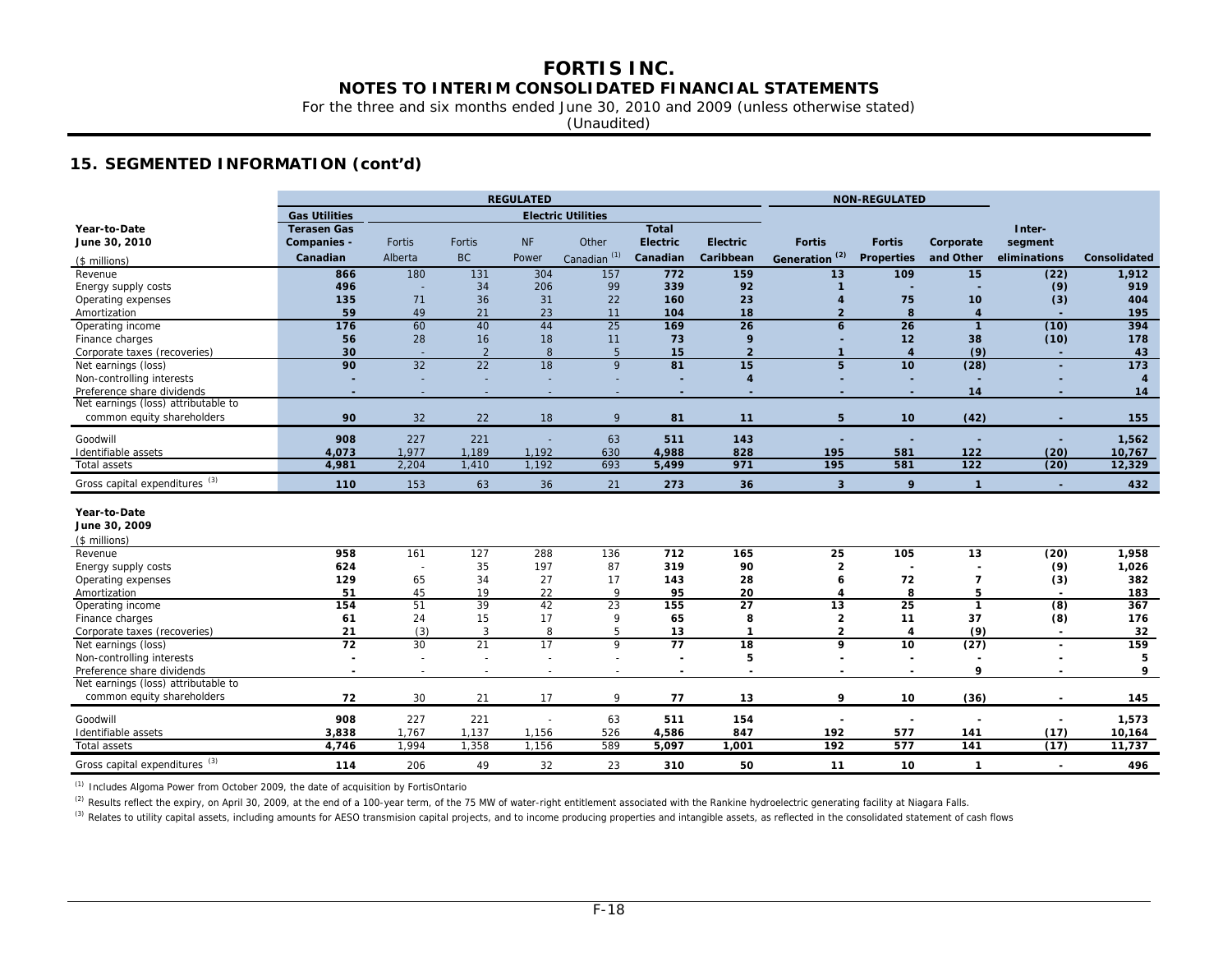For the three and six months ended June 30, 2010 and 2009 (unless otherwise stated)

(Unaudited)

## **15. SEGMENTED INFORMATION (cont'd)**

Inter-segment transactions are in the normal course of operations and are measured at the exchange amount, which is the amount of consideration established and agreed to by the related parties. The significant inter-segment transactions primarily related to the sale of energy from Fortis Generation to Belize Electricity and FortisOntario, electricity sales from Newfoundland Power to Fortis Properties and finance charges on inter-segment borrowings. The significant inter-segment transactions for the three and six months ended June 30, 2010 and 2009 were as follows.

| <b>Significant Inter-Segment Transactions</b>         | <b>Quarter Ended</b><br>June 30 |      | Year-to-date<br>June 30 |      |  |
|-------------------------------------------------------|---------------------------------|------|-------------------------|------|--|
| $($$ millions)                                        | 2010                            | 2009 | 2010                    | 2009 |  |
| Sales from Fortis Generation to                       |                                 |      |                         |      |  |
| Regulated Electric Utilities - Caribbean              | 5                               | 4    |                         | 8    |  |
| Sales from Fortis Generation to                       |                                 |      |                         |      |  |
| Other Canadian Electric Utilities                     |                                 |      |                         |      |  |
| Sales from Newfoundland Power to Fortis Properties    |                                 |      |                         |      |  |
| Inter-segment finance charges on borrowings from:     |                                 |      |                         |      |  |
| Corporate to Regulated Electric Utilities - Canadian  |                                 |      |                         |      |  |
| Corporate to Regulated Electric Utilities - Caribbean |                                 |      |                         |      |  |
| Corporate to Fortis Generation                        |                                 |      |                         |      |  |
| Corporate to Fortis Properties                        |                                 |      |                         |      |  |

# **16. SUPPLEMENTARY INFORMATION TO CONSOLIDATED STATEMENTS OF CASH FLOWS**

|                   | <b>Quarter Ended</b><br>June 30 |      | Year-to-date<br>June 30 |      |
|-------------------|---------------------------------|------|-------------------------|------|
| (\$ millions)     | 2010                            | 2009 | 2010                    | 2009 |
| Interest paid     | 104                             | 99   | 194                     | 184  |
| Income taxes paid | 13                              | 15   | 37                      | 80   |

#### **17. CAPITAL MANAGEMENT**

The Corporation's principal businesses of regulated gas and electricity distribution require ongoing access to capital to allow the utilities to fund the maintenance and expansion of infrastructure. Fortis raises debt at the subsidiary level to ensure regulatory transparency, tax efficiency and financing flexibility. Fortis generally finances a significant portion of acquisitions with proceeds from common and preference share issuances. To help ensure access to capital, the Corporation targets a consolidated long-term capital structure containing approximately 40 per cent equity, including preference shares, and 60 per cent debt, as well as investment-grade credit ratings.

Each of the Corporation's regulated utilities maintains its own capital structure in line with the deemed capital structure reflected in the utilities' customer rates.

The consolidated capital structure of Fortis is presented in the following table.

|                                                            | As at         |       |                   |       |  |  |  |
|------------------------------------------------------------|---------------|-------|-------------------|-------|--|--|--|
|                                                            | June 30, 2010 |       | December 31, 2009 |       |  |  |  |
|                                                            | $$$ millions) | (%)   | $($$ millions)    | (%)   |  |  |  |
| Total debt and capital lease obligations (net of cash) (1) | 5.671         | 57.7  | 5,830             | 60.2  |  |  |  |
| Preference shares <sup>(2)</sup>                           | 912           | 9.3   | 667               | 6.9   |  |  |  |
| Common shareholders' equity                                | 3,248         | 33.0  | 3.193             | 32.9  |  |  |  |
| Total $(3)$                                                | 9,831         | 100.0 | 9.690             | 100.0 |  |  |  |

*(1)* Includes long-term debt and capital lease obligations, including current portion, and short-term borrowings, net of cash

*(2)* Includes preference shares classified as both long-term liabilities and equity

*(3)* Excludes amounts related to non-controlling interests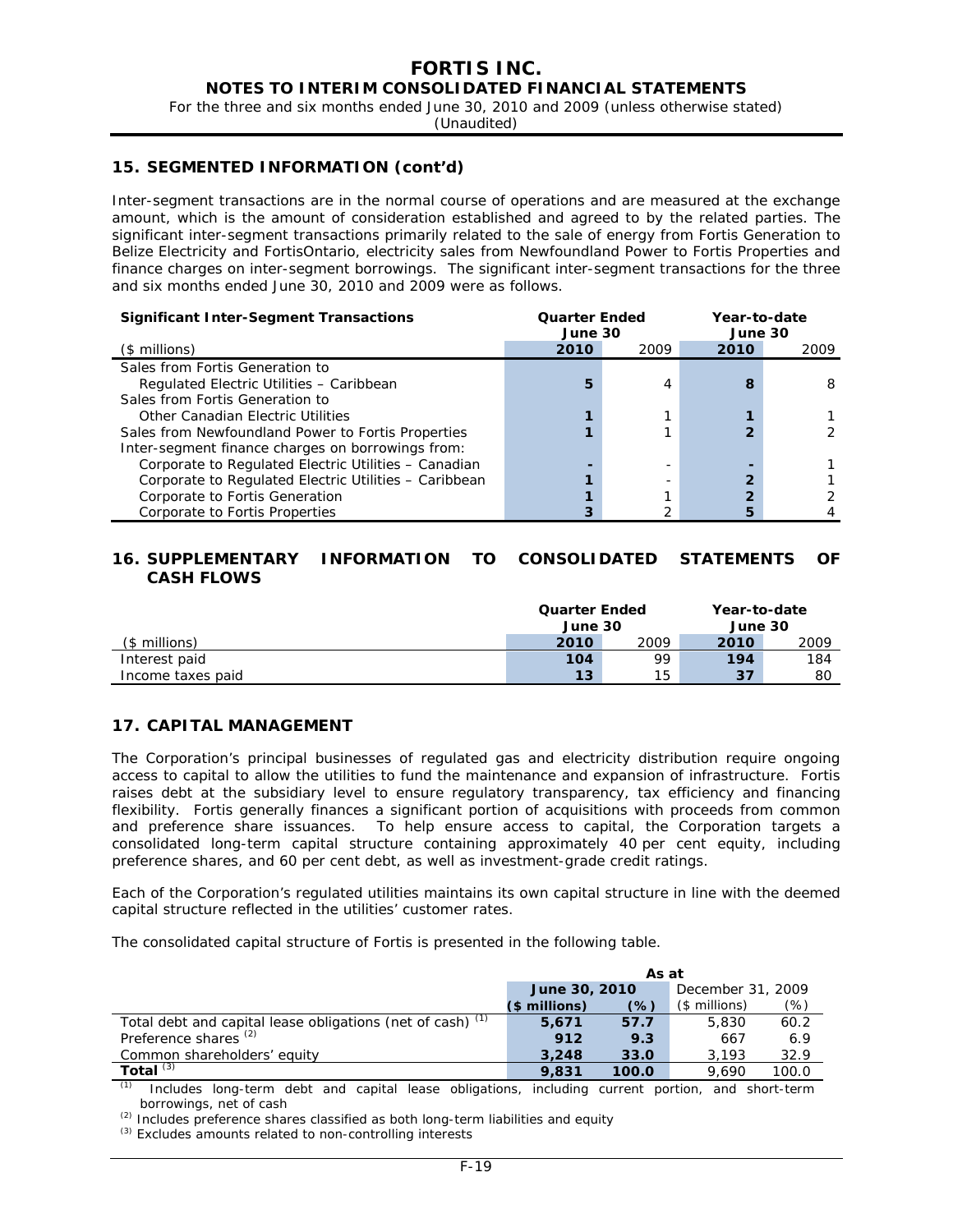For the three and six months ended June 30, 2010 and 2009 (unless otherwise stated)

(Unaudited)

## **17. CAPITAL MANAGEMENT (cont'd)**

Certain of the Corporation's long-term debt obligations have covenants restricting the issuance of additional debt such that consolidated debt cannot exceed 70 per cent of the Corporation's consolidated capital structure, as defined by the long-term debt agreements. As at June 30, 2010, the Corporation and its subsidiaries, except for certain debt at Belize Electricity and the Exploits Partnership, as described below, were in compliance with their debt covenants.

As a result of the regulator's Final Decision on Belize Electricity's 2008/2009 Rate Application in June 2008, Belize Electricity does not meet certain debt covenant financial ratios related to loans with the International Bank for Reconstruction and Development and the Caribbean Development Bank totalling approximately \$6 million (BZ\$11 million) as at June 30, 2010.

As the hydroelectric assets and water rights of the Exploits Partnership had been provided as security for the Exploits Partnership term loan, the expropriation of such assets and rights by the Government of Newfoundland and Labrador constituted an event of default under the loan. The term loan is without recourse to Fortis and was approximately \$58 million as at June 30, 2010 (December 31, 2009 - \$59 million). The lenders of the term loan have not demanded accelerated repayment. The scheduled repayments under the term loan are being made by Nalcor Energy, a Crown corporation, acting as agent for the Government of Newfoundland and Labrador with respect to the expropriation matters.

The Corporation's credit ratings and consolidated credit facilities are discussed further under "Liquidity Risk" in Note 19.

# **18. FINANCIAL INSTRUMENTS**

#### **Fair Values**

There has been no change during the six months ended June 30, 2010 in the designation of the Corporation's financial instruments from that disclosed in the Corporation's 2009 annual audited consolidated financial statements. The carrying values of financial instruments included in current assets, current liabilities, other assets and other liabilities in the consolidated balance sheets of Fortis approximate their fair values, reflecting the short-term maturity, normal trade credit terms and/or the nature of these instruments. The carrying and fair values of the Corporation's consolidated long-term debt and preference shares were as follows:

|                                                             | As at    |                   |                   |                   |  |  |  |
|-------------------------------------------------------------|----------|-------------------|-------------------|-------------------|--|--|--|
|                                                             |          | June 30, 2010     | December 31, 2009 |                   |  |  |  |
|                                                             | Carrying | <b>Estimated</b>  | Carrying          | Estimated         |  |  |  |
| $(s$ millions)                                              | Value    | <b>Fair Value</b> | Value             | <b>Fair Value</b> |  |  |  |
| Long-term debt, including current portion $\frac{(1)}{(2)}$ | 5,523    | 6,160             | 5,502             | 5,906             |  |  |  |
| Preference shares, classified as debt $(1)(3)$              | 320      | 340               | 320               | 348               |  |  |  |

Carrying value is measured at amortized cost using the effective interest rate method.

*(2)* Carrying value as at June 30, 2010 excludes unamortized deferred financing costs of \$38 million (December 31, 2009 - \$39 million) and capital lease obligations of \$38 million (December 31, 2009 - \$37 million).

*(3)* Preference shares classified as equity are excluded from the requirements of the CICA Handbook Section 3855, *Financial Instrument, Recognition and Measurement*; however, the estimated fair value of the Corporation's \$592 million preference shares classified as equity was \$595 million as at June 30, 2010 (December 31, 2009 – carrying value \$347 million; fair value \$356 million).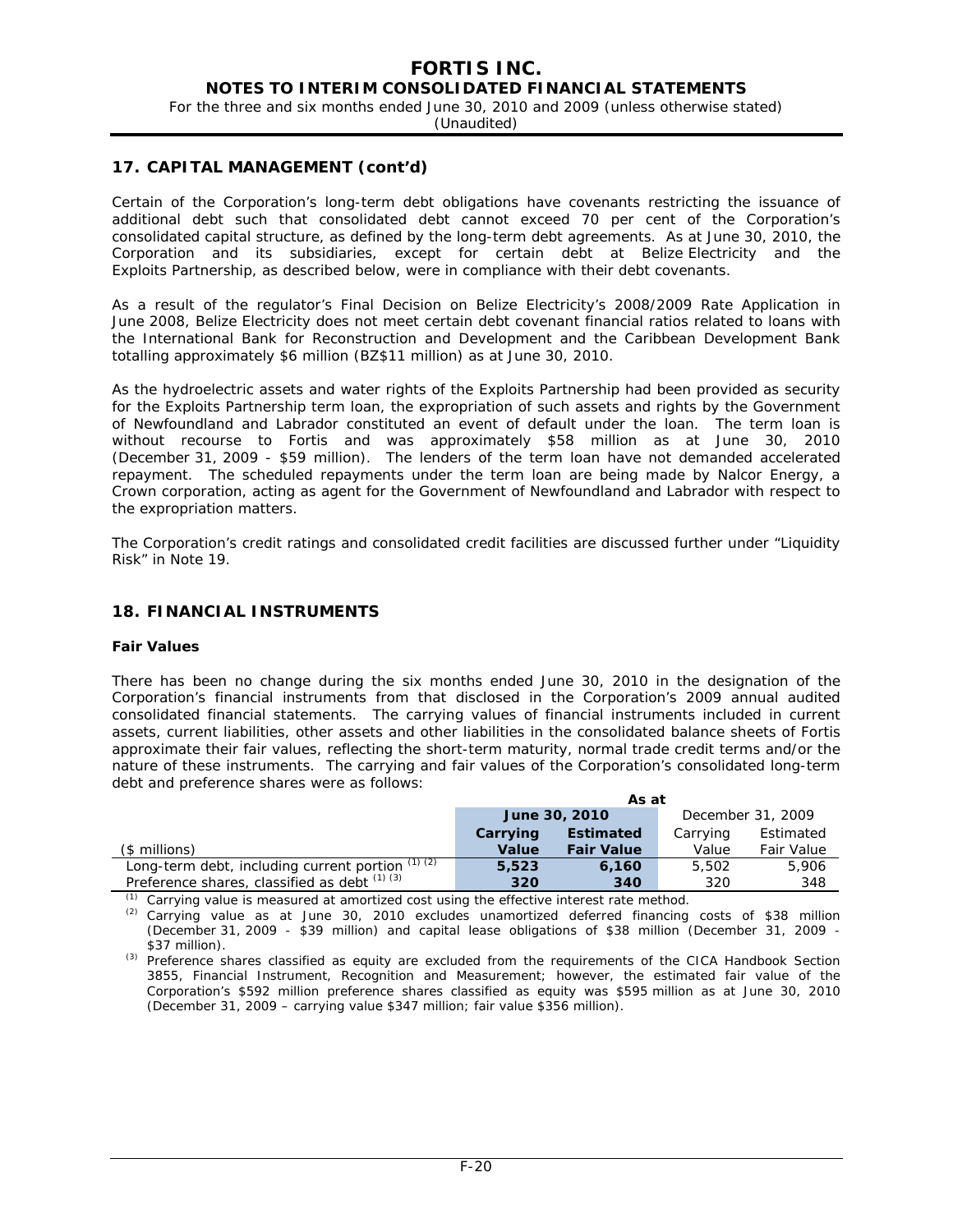For the three and six months ended June 30, 2010 and 2009 (unless otherwise stated)

(Unaudited)

#### **18. FINANCIAL INSTRUMENTS (cont'd)**

The fair value of long-term debt is calculated using quoted market prices when available. When quoted market prices are not available, the fair value is determined by discounting the future cash flows of the specific debt instrument at an estimated yield to maturity equivalent to benchmark government bonds or treasury bills, with similar terms to maturity, plus a market credit risk premium equal to that of issuers of similar credit quality. Since the Corporation does not intend to settle the long-term debt prior to maturity, the fair value estimate does not represent an actual liability and, therefore, does not include exchange or settlement costs. The fair value of the Corporation's preference shares is determined using quoted market prices.

From time to time, the Corporation and its subsidiaries hedge exposures to fluctuations in interest rates, foreign exchange rates and natural gas prices through the use of derivative financial instruments. The Corporation and its subsidiaries do not hold or issue derivative financial instruments for trading purposes. The following table summarizes the valuation of the Corporation's consolidated derivative financial instruments.

|                                                 |                 | As at         |               |                          |               |               |  |  |  |  |
|-------------------------------------------------|-----------------|---------------|---------------|--------------------------|---------------|---------------|--|--|--|--|
|                                                 |                 | June 30, 2010 |               | December, 31, 2009       |               |               |  |  |  |  |
|                                                 | Term to         | <b>Number</b> | Carrying      | Carrying                 | Estimated     |               |  |  |  |  |
|                                                 | <b>Maturity</b> | οf            | <b>Value</b>  | <b>Fair Value</b>        | Value         | Fair Value    |  |  |  |  |
| Asset (Liability)                               | (years)         | Contracts     | $$$ millions) | (\$ millions)            | (\$ millions) | (\$ millions) |  |  |  |  |
| Interest rate swap $\sqrt{(1)(2)}$              | < 1             |               | -             | $\overline{\phantom{0}}$ |               |               |  |  |  |  |
| Foreign exchange forward<br>contracts $(3)$ (4) |                 |               |               |                          |               |               |  |  |  |  |
|                                                 | 1 to $2$        |               |               |                          |               |               |  |  |  |  |
| Natural gas derivatives: (3) (5)                |                 |               |               |                          |               |               |  |  |  |  |
| Swaps and options                               | Up to $4$       | 193           | (156)         | (156)                    | (119)         | (119)         |  |  |  |  |
| Gas purchase contract                           |                 |               |               |                          |               |               |  |  |  |  |
| premiums                                        | Up to $3$       | 47            | (4)           | (4)                      | (3)           | (3)           |  |  |  |  |

*(1)* Interest rate swap contract matures in October 2010. The contract has the effect of fixing the rate of interest on the non-revolving credit facilities of Fortis Properties at 5.32 per cent.

*(2)* The fair value measurements are Level 1, based on the three levels that distinguish the level of pricing observability utilized in measuring fair value.

*(3)* The fair value measurements are Level 2, based on the three levels that distinguish the level of pricing observability utilized in measuring fair value.

*(4)* The fair values of the foreign exchange forward contracts were recorded in accounts receivable as at June 30, 2010 and as at December 31, 2009.

The fair values of the Corporation's financial instruments, including derivatives, reflect point-in-time estimates based on current and relevant market information about the instruments as at the balance sheet dates. The estimates cannot be determined with precision as they involve uncertainties and matters of judgment and, therefore, may not be relevant in predicting the Corporation's future consolidated earnings or cash flows.

## **19. FINANCIAL RISK MANAGEMENT**

The Corporation is primarily exposed to credit risk, liquidity risk and market risk as a result of holding financial instruments in the normal course of business.

- **Credit risk** Risk that a third party to a financial instrument might fail to meet its obligations under the terms of the financial instrument.
- **Liquidity risk** Risk that an entity will encounter difficulty in raising funds to meet commitments associated with financial instruments.
- **Market risk** Risk that the fair value or future cash flows of a financial instrument will fluctuate due to changes in market prices. The Corporation is exposed to foreign exchange risk, interest rate risk and commodity price risk.

*<sup>(5)</sup>* The fair values of the natural gas derivatives were recorded in accounts payable as at June 30, 2010 and as at December 31, 2009.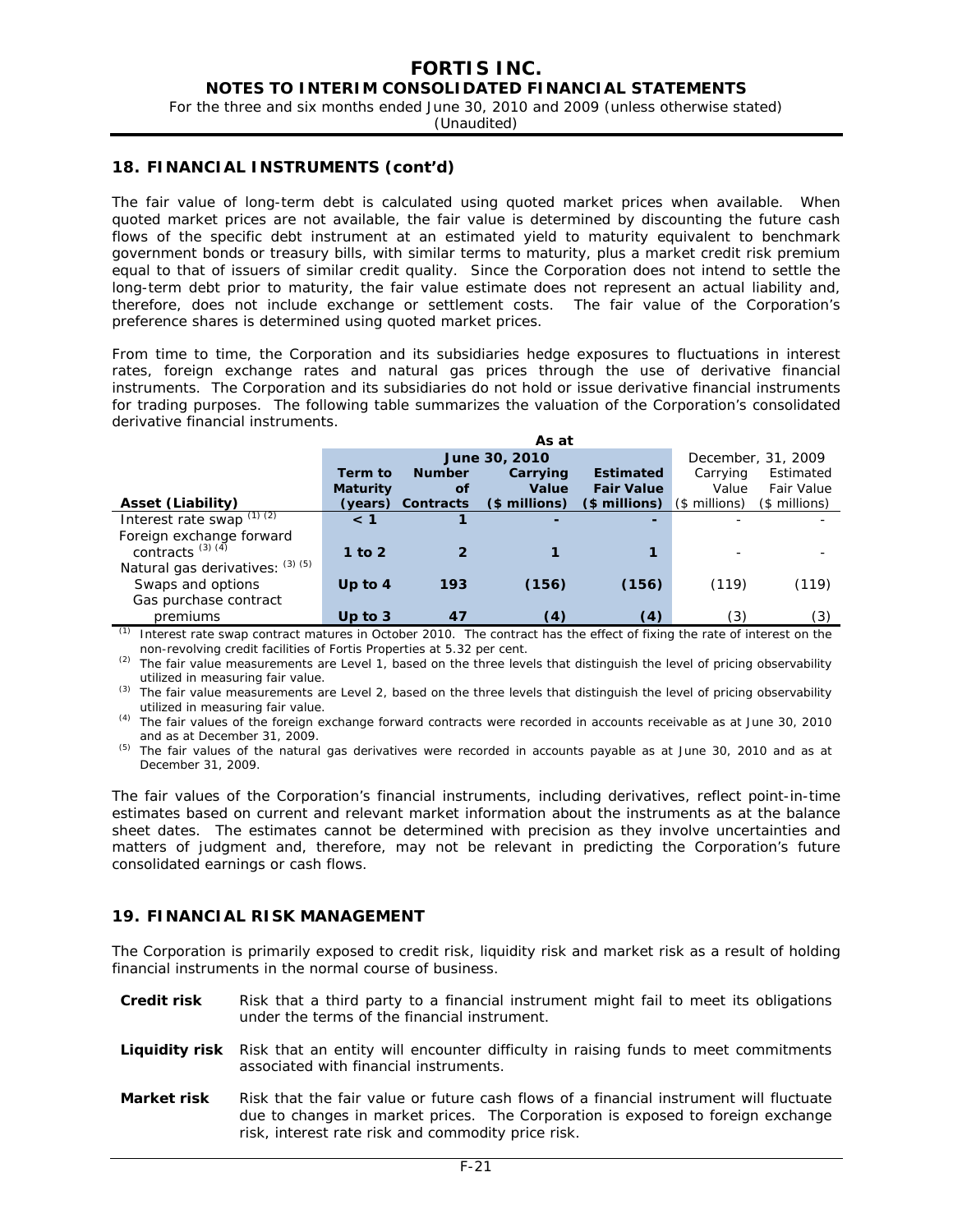For the three and six months ended June 30, 2010 and 2009 (unless otherwise stated)

(Unaudited)

# **19. FINANCIAL RISK MANAGEMENT (cont'd)**

#### **Credit Risk**

For cash and cash equivalents, trade and other accounts receivable, and other receivables due from customers, the Corporation's credit risk is limited to the carrying value on the consolidated balance sheet. The Corporation generally has a large and diversified customer base, which minimizes the concentration of credit risk. The Corporation and its subsidiaries have various policies to minimize credit risk, which include requiring customer deposits and credit checks for certain customers and performing disconnections and/or using third-party collection agencies for overdue accounts.

FortisAlberta has a concentration of credit risk as a result of its distribution-service billings being to a relatively small group of retailers and, as at June 30, 2010, its gross credit risk exposure was approximately \$98 million, representing the projected value of retailer billings over a 60-day period. The Company has reduced its exposure to approximately \$3 million by obtaining from the retailers either a cash deposit, bond, letter of credit, an investment-grade credit rating from a major rating agency or by having the retailer obtain a financial guarantee from an entity with an investment-grade credit rating.

The Terasen Gas companies are exposed to credit risk in the event of non-performance by counterparties to derivative financial instruments. The Terasen Gas companies are also exposed to credit risk on physical off-system sales. To help mitigate credit risk, the Terasen Gas companies deal with high credit-quality institutions in accordance with established credit-approval practices. The counterparties with which the Terasen Gas companies have significant transactions are A-rated entities or better. The Terasen Gas companies use netting arrangements to reduce credit risk and net settle payments with counterparties where net settlement provisions exist.

The aging analysis of the Corporation's consolidated trade and other accounts receivable, net of an allowance for doubtful accounts of \$17 million as at June 30, 2010 (March 31, 2010 - \$17 million; December 31, 2009 - \$17 million; June 30, 2009 - \$18 million), excluding derivative financial instruments recorded in accounts receivable, was as follows:

|                           | As at         |     |                                  |               |  |  |  |
|---------------------------|---------------|-----|----------------------------------|---------------|--|--|--|
| $($$ millions)            | June 30, 2010 |     | March 31, 2010 December 31, 2009 | June 30, 2009 |  |  |  |
| Not past due              | 442           | 518 | 527                              | 366           |  |  |  |
| Past due 0-30 days        | 49            | 63  | 52                               | 51            |  |  |  |
| Past due 31-60 days       | 14            | 14  |                                  | 18            |  |  |  |
| Past due 61 days and over | 11            | Q   |                                  | 10            |  |  |  |
|                           | 516           | 604 | 595                              | 445           |  |  |  |

As at June 30, 2010, other receivables due from customers of \$6 million (included in other assets) will be received over the next five years and, thereafter, with \$1 million expected to be received in year 1, \$3 million over years 2 and 3, \$1 million over years 4 and 5 and \$1 million due after 5 years.

#### **Liquidity Risk**

The Corporation's consolidated financial position could be adversely affected if it, or one of its subsidiaries, fails to arrange sufficient and cost-effective financing to fund, among other things, capital expenditures and the repayment of maturing debt. The ability to arrange sufficient and cost-effective financing is subject to numerous factors, including the consolidated results of operations and financial position of the Corporation and its subsidiaries, conditions in capital and bank credit markets, ratings assigned by rating agencies and general economic conditions.

To help mitigate liquidity risk, the Corporation and its larger regulated utilities have secured committed credit facilities to support short-term financing of capital expenditures and seasonal working capital requirements.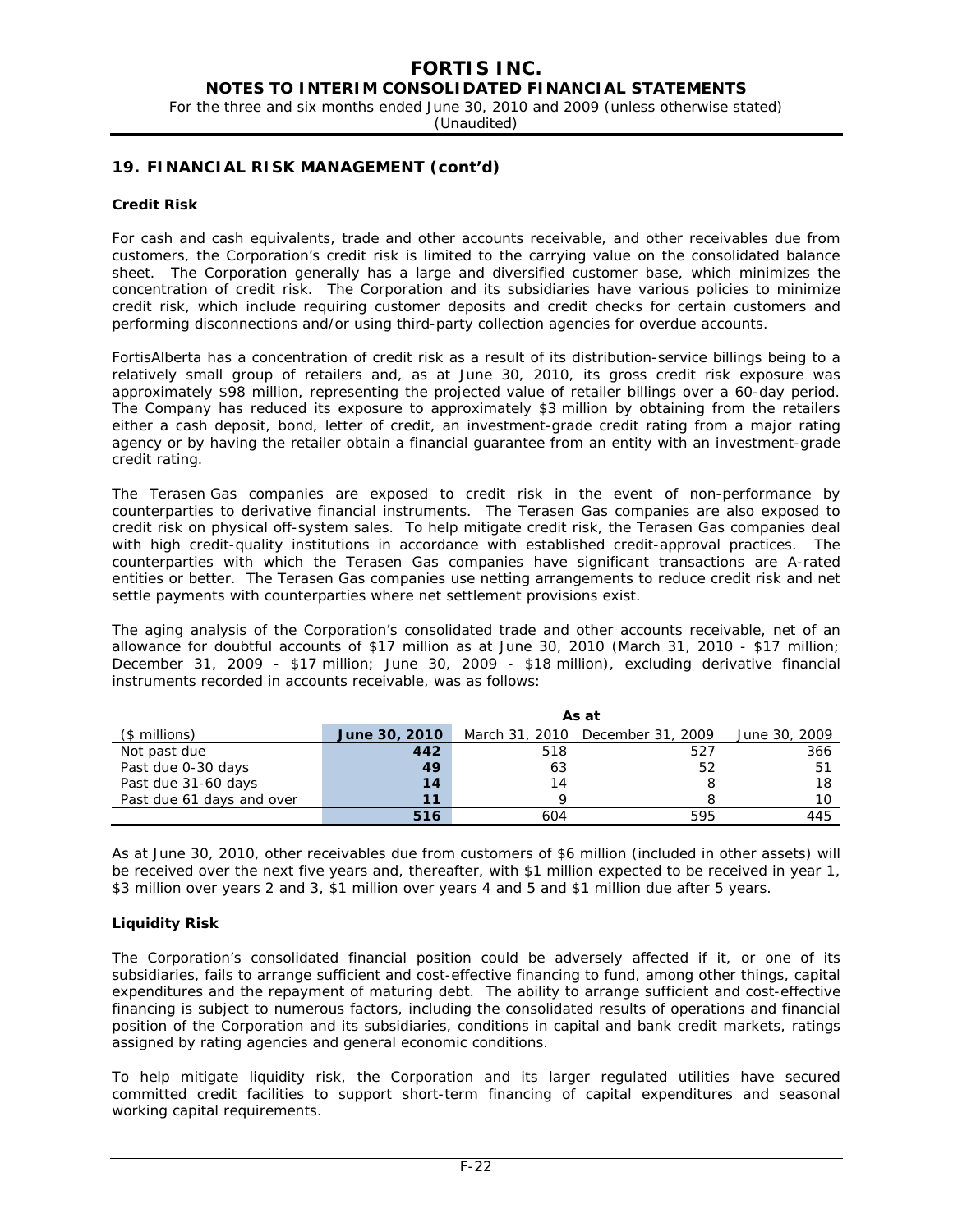For the three and six months ended June 30, 2010 and 2009 (unless otherwise stated)

(Unaudited)

# **19. FINANCIAL RISK MANAGEMENT (cont'd)**

#### **Liquidity Risk (cont'd)**

The Corporation's committed credit facility is available for interim financing of acquisitions and for general corporate purposes. Depending on the timing of cash payments from the subsidiaries, borrowings under the Corporation's committed credit facility may be required from time to time to support the servicing of debt and payment of dividends. As at June 30, 2010, average annual consolidated long-term debt maturities and repayments over the next five years are expected to be approximately \$300 million. The combination of available credit facilities and relatively low annual debt maturities and repayments provide the Corporation and its subsidiaries with flexibility in the timing of access to capital markets.

As at June 30, 2010, the Corporation and its subsidiaries had consolidated credit facilities of approximately \$2.1 billion, of which \$1.4 billion was unused. The credit facilities are syndicated almost entirely with the seven largest Canadian banks, with no one bank holding more than 25 per cent of these facilities.

The following table outlines the credit facilities of the Corporation and its subsidiaries.

|                               |           |                  |               | As at          |              |  |  |
|-------------------------------|-----------|------------------|---------------|----------------|--------------|--|--|
|                               | Corporate | Regulated        | <b>Fortis</b> | <b>June 30</b> | December 31. |  |  |
| $($$ millions)                | and Other | <b>Utilities</b> | Properties    | 2010           | 2009         |  |  |
| Total credit facilities       | 645       | 1,455            | 13            | 2,113          | 2.153        |  |  |
| Credit facilities utilized:   |           |                  |               |                |              |  |  |
| Short-term borrowings         |           | (218)            | (1)           | (219)          | (415)        |  |  |
| Long-term debt (including     |           |                  |               |                |              |  |  |
| current portion) (Note 7)     | (197)     | (225)            |               | (422)          | (208)        |  |  |
| Letters of credit outstanding |           | (111)            |               | (112)          | (100)        |  |  |
| Credit facilities unused      | 447       | 901              | 12            | 1,360          | 1,430        |  |  |

As at June 30, 2010 and December 31, 2009, certain borrowings under the Corporation's and subsidiaries' credit facilities were classified as long-term debt. These borrowings are under long-term committed credit facilities and management's intention is to refinance these borrowings with long-term permanent financing during future periods.

In February 2010, Maritime Electric renewed its \$50 million unsecured committed revolving credit facility, which matures annually in March. During the second quarter of 2010, Maritime Electric increased its unsecured committed revolving credit facility by \$10 million.

In April 2010, FortisBC amended its credit facility agreement obtaining an extension to the maturity of its \$150 million unsecured committed revolving credit facility with \$100 million now maturing in May 2013 and \$50 million now maturing in May 2011.

In May 2010, TGVI entered into a two-year \$300 million unsecured committed revolving credit facility to replace its \$350 million credit facility that was due to mature in January 2011. The terms of the new \$300 million credit facility are substantially similar to the terms of the former \$350 million credit facility, except for an increase in pricing.

In May 2010, Newfoundland Power exercised an option to extend its \$100 million unsecured committed credit facility ("Amended Credit Facility") to August 2013 from August 2011. The Amended Credit Facility agreement is expected to reflect an increase in pricing but, otherwise, contain substantially similar terms and conditions as the current credit facility agreement. The amended agreement is expected to be finalized in August 2010.

The Corporation and its currently rated utilities target investment-grade credit ratings to maintain capital market access at reasonable interest rates. As at June 30, 2010, the Corporation's credit ratings were as follows.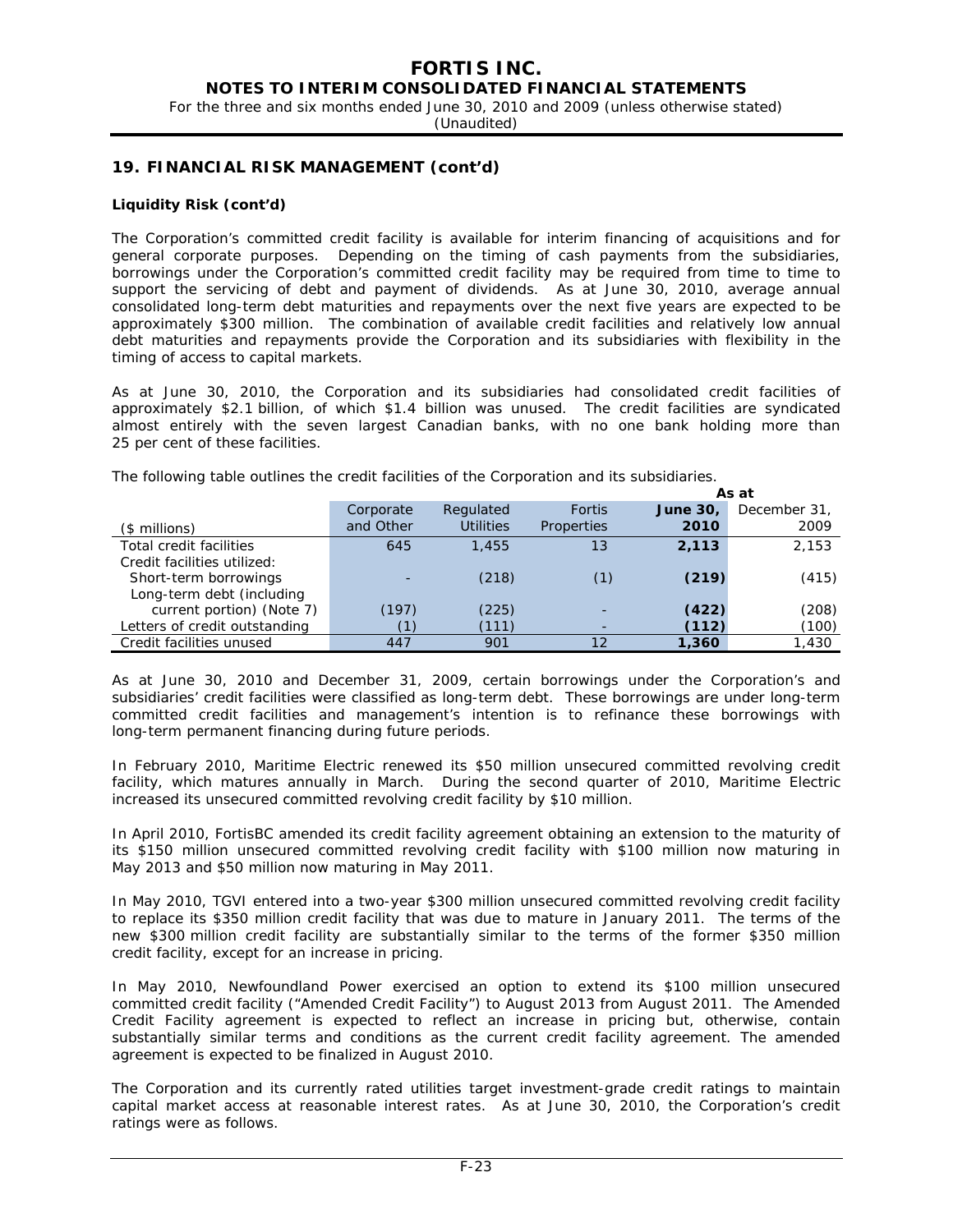For the three and six months ended June 30, 2010 and 2009 (unless otherwise stated)

(Unaudited)

# **19. FINANCIAL RISK MANAGEMENT (cont'd)**

#### **Liquidity Risk (cont'd)**

Standard & Poor's A-(stable) (long-term corporate and unsecured debt credit rating) DBRS BBB(high) (unsecured debt credit rating)

The credit ratings reflect the Corporation's low business risk profile and diversity of its operations, the stand-alone nature and financial separation of each of the regulated subsidiaries of Fortis, management's commitment to maintaining low levels of debt at the holding company level and the significant reduction in external debt at Terasen, the Corporation's strong credit metrics, and the Corporation's demonstrated ability and continued focus of acquiring and integrating stable regulated utility businesses financed on a conservative basis.

The following is an analysis of the contractual maturities of the Corporation's consolidated financial liabilities as at June 30, 2010.

| <b>Financial Liabilities</b>                      | Due            | Due in  | Due in  | Due     |        |
|---------------------------------------------------|----------------|---------|---------|---------|--------|
|                                                   | within 1       | years 2 | years 4 | after 5 |        |
| $($$ millions)                                    | vear           | and 3   | and 5   | years   | Total  |
| Short-term borrowings                             | 219            |         |         |         | 219    |
| Trade and other accounts payable                  | 645            |         |         |         | 645    |
| Natural gas derivatives (1)                       | 102            | 44      | 8       |         | 154    |
| Foreign exchange forward contracts <sup>(2)</sup> | 12             | 5       |         |         | 17     |
| Dividends payable                                 | 52             |         |         |         | 52     |
| Customer deposits <sup>(3)</sup>                  | $\overline{2}$ | 2       |         | 2       |        |
| Long-term debt, including current portion $(4)$   | 156            | 561     | 773     | 4,033   | 5,523  |
| Interest obligations on long-term debt            | 330            | 641     | 597     | 4,576   | 6,144  |
| Preference shares, classified as debt             |                |         | 123     | 197     | 320    |
| Preference share dividend obligations             |                |         |         |         |        |
| classified as finance charges                     | 17             | 33      | 21      | 11      | 82     |
|                                                   | 1,535          | 1,286   | 1,523   | 8.819   | 13,163 |

*(1)* Amounts disclosed are on a gross cash flow basis. The derivatives were recorded in accounts payable at fair value as at June 30, 2010 at \$160 million.

*(2)* Amounts disclosed are on a gross cash flow basis. The contracts were recorded in accounts receivable at fair value as at June 30, 2010 at \$1 million.

*(3)* Customer deposits were recorded in other liabilities as at June 30, 2010.

*(4)* Excludes deferred financing costs of \$38 million and capital lease obligations of \$38 million

#### **Market Risk**

#### *Foreign Exchange Risk*

The Corporation's earnings from, and net investment in, self-sustaining foreign subsidiaries are exposed to fluctuations in the US dollar-to-Canadian dollar exchange rate. The Corporation has effectively decreased the above exposure through the use of US dollar borrowings at the corporate level. The foreign exchange gain or loss on the translation of US dollar-denominated interest expense partially offsets the foreign exchange loss or gain on the translation of the Corporation's foreign subsidiaries' earnings, which are denominated in US dollars or a currency pegged to the US dollar. Belize Electricity's reporting currency is the Belizean dollar while the reporting currency of Caribbean Utilities, Fortis Turks and Caicos, FortisUS Energy Corporation and Belize Electric Company Limited is the US dollar. The Belizean dollar is pegged to the US dollar at BZ\$2.00=US\$1.00.

As at June 30, 2010, the Corporation's corporately held US\$390 million (December 31, 2009 - US\$390 million) long-term debt had been designated as a hedge of a portion of the Corporation's foreign net investments.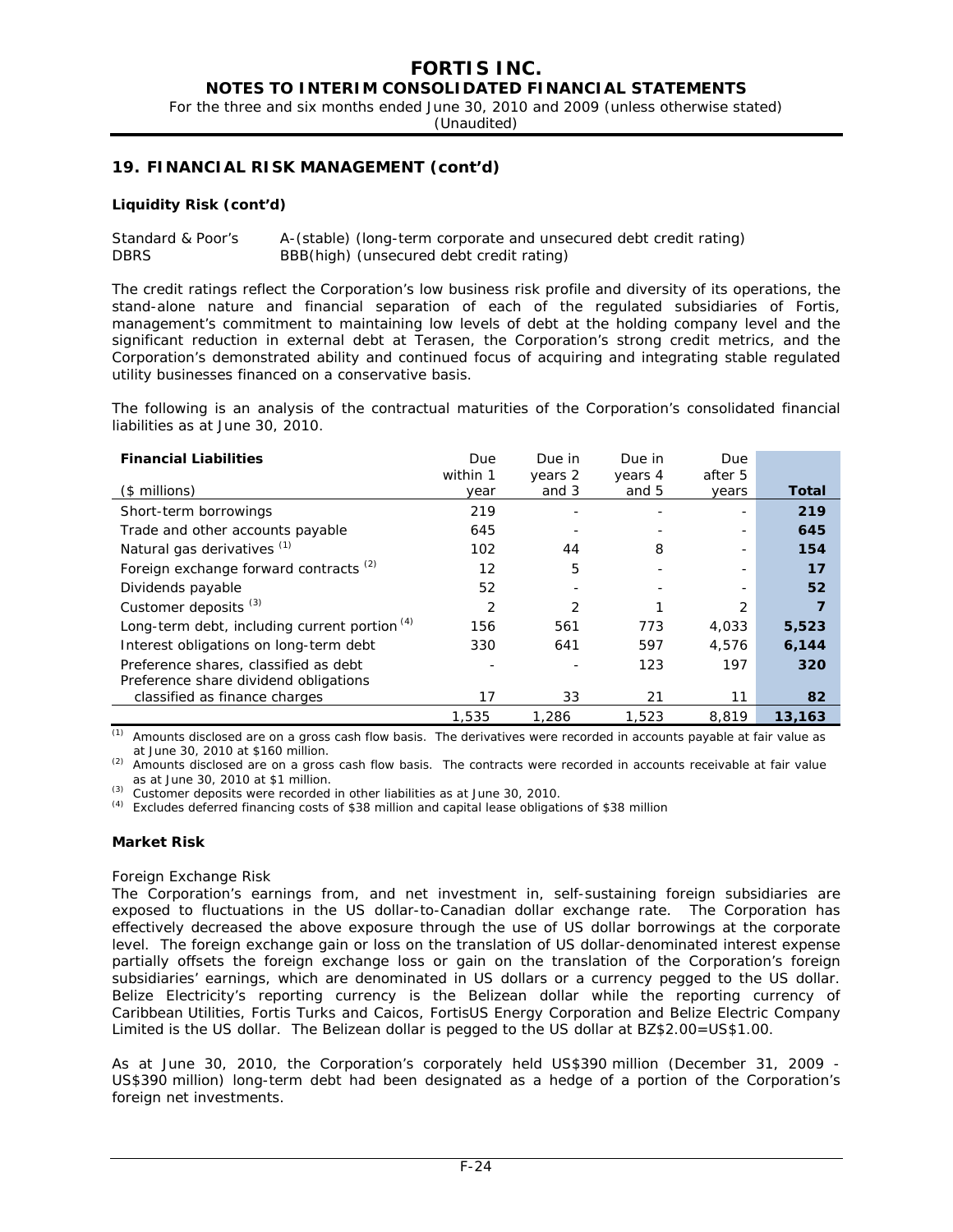# **FORTIS INC.**

# **NOTES TO INTERIM CONSOLIDATED FINANCIAL STATEMENTS**

For the three and six months ended June 30, 2010 and 2009 (unless otherwise stated)

(Unaudited)

## **19. FINANCIAL RISK MANAGEMENT (cont'd)**

#### **Market Risk (cont'd)**

#### *Foreign Exchange Risk (cont'd)*

As at June 30, 2010, the Corporation had approximately US\$187 million (December 31, 2009 – US\$174 million) in foreign net investments remaining to be hedged. Foreign currency exchange rate fluctuations associated with the translation of the Corporation's corporately held US dollar borrowings that are designated as hedges are recorded in other comprehensive income and serve to help offset unrealized foreign currency exchange gains and losses on the foreign net investments, which are also recorded in other comprehensive income.

TGI and TGVI's US dollar payments under contracts for the implementation of a customer information system and the construction of a liquefied natural gas storage facility, respectively, expose the utilities to fluctuations in the US dollar-to-Canadian dollar exchange rate. TGI and TGVI have entered into foreign exchange forward contracts to hedge this exposure and any increase or decrease in the fair value of the foreign exchange forward contracts is deferred for recovery from, or refund to, customers in future rates, subject to regulatory approval.

#### *Interest Rate Risk*

The Corporation and its subsidiaries are exposed to interest rate risk associated with short-term borrowings and floating-rate debt. The Corporation and its subsidiaries may enter into interest rate swap agreements to help reduce this risk.

As at June 30, 2010, Fortis Properties was party to one interest rate swap agreement that effectively fixed the interest rate on variable-rate borrowings.

The Terasen Gas companies and FortisBC have regulatory approval to defer any increase or decrease in interest expense resulting from fluctuations in interest rates associated with variable-rate debt for recovery from, or refund to, customers in future rates.

#### *Commodity Price Risk*

The Terasen Gas companies are exposed to commodity price risk associated with changes in the market price of natural gas. This risk is minimized by entering into natural gas derivatives that effectively fix the price of natural gas purchases. The price risk-management strategy of the Terasen Gas companies aims to improve the likelihood that natural gas prices remain competitive with electricity rates, temper gas price volatility on customer rates and reduce the risk of regional price discrepancies. The natural gas derivatives are recorded on the consolidated balance sheet at fair value and any change in the fair value is deferred as a regulatory asset or liability, subject to regulatory approval, for recovery from, or refund to, customers in future rates.

# **20. CONTINGENT LIABILITIES AND COMMITMENTS**

#### **Contingent Liabilities**

The Corporation and its subsidiaries are subject to various legal proceedings and claims associated with ordinary course business operations. Management believes that the amount of liability, if any, from these actions would not have a material effect on the Corporation's consolidated financial position or results of operations. There were no material changes in the Corporation's contingencies from those disclosed in the Corporation's 2009 annual audited consolidated financial statements, except as described below.

#### **Terasen**

TGI has been disputing a \$7 million assessment of British Columbia Social Services Tax representing additional Provincial Sales Tax and interest on the Southern Crossing Pipeline, which was completed in 2000. The amount was paid in full in 2006 to avoid the accrual of further interest and is recorded as a long-term regulatory deferral asset (Note 5). TGI was successful in its appeal to the Supreme Court of British Columbia in June 2009.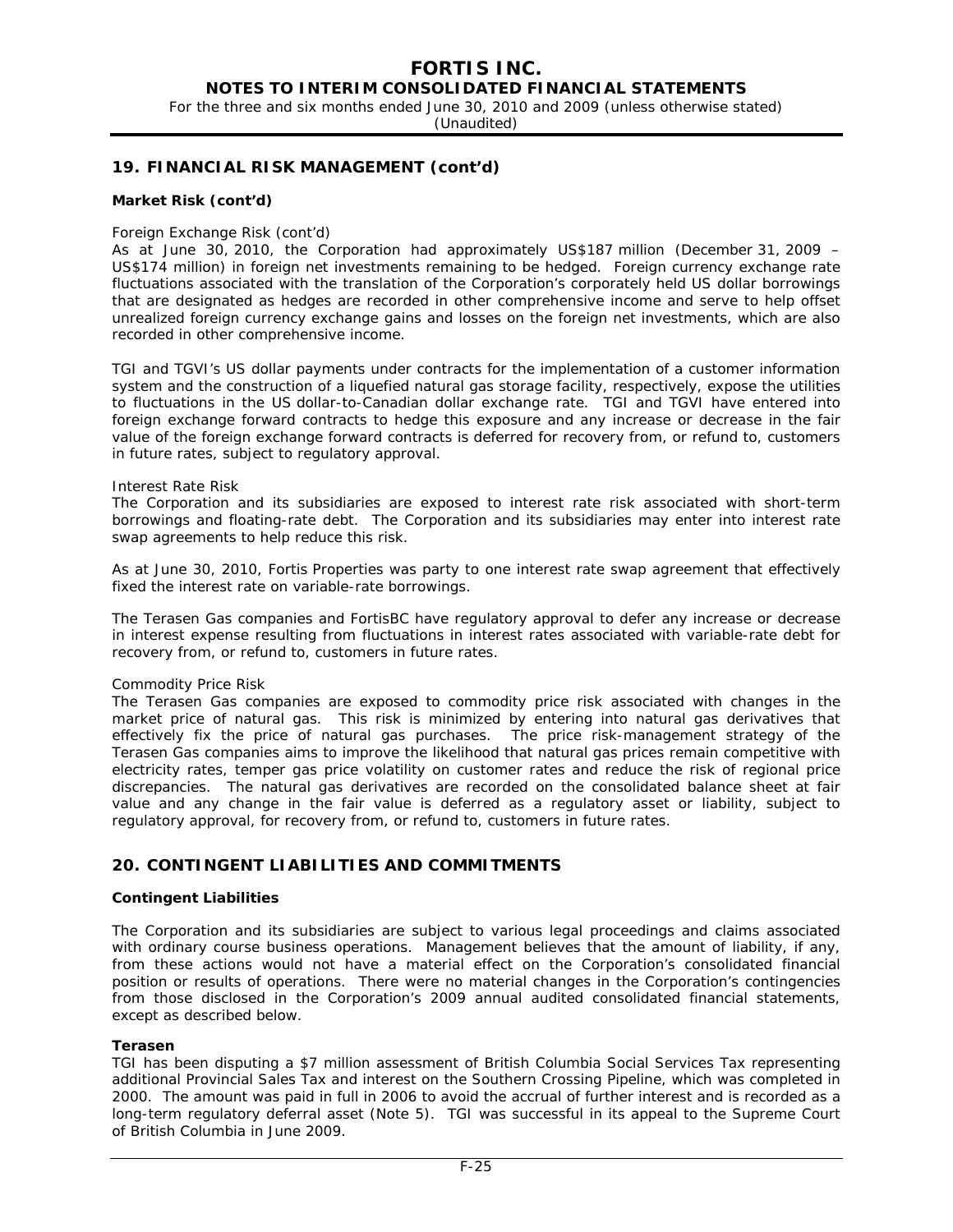For the three and six months ended June 30, 2010 and 2009 (unless otherwise stated)

(Unaudited)

# **20. CONTINGENT LIABILITIES AND COMMITMENTS (cont'd)**

#### **Terasen (cont'd)**

The Province of British Columbia was granted leave to appeal the decision to the British Columbia Court of Appeal in October 2009. The hearing took place in May 2010 and the British Columbia Court of Appeal was unanimous in dismissing the Province of British Columbia's appeal.

On July 16, 2009, Terasen was named, along with other defendants, in an action related to damages to property and chattels, including contamination to sewer lines and costs associated with remediation, related to the rupture in July 2007 of an oil pipeline owned and operated by Kinder Morgan. Terasen has filed a statement of defence but the claim is in its early stages. During the second quarter of 2010, Terasen was added as a third party in all of the related actions and all claims are expected to be tried at the same time. The amount and outcome of the actions are indeterminable at this time and, accordingly, no amount has been accrued in the consolidated financial statements.

#### **Maritime Electric**

In June 2010, Maritime Electric reached a Settlement Agreement with Canada Revenue Agency related to the reassessment of the Company's 1997-2004 taxation years. In the Settlement Agreement, Maritime Electric's treatment of the Energy Cost Adjustment Mechanism was accepted; however, the reassessments with respect to customer rebate adjustments and the Company's settlement payment to New Brunswick Power regarding the write-down of Point Lepreau would stand. The Company has provided for the entire amount of the reassessment and expects final reassessments with respect to all affected taxation years by the end of 2010.

#### **Commitments**

There were no material changes in the nature and amount of the Corporation's commitments from the commitments disclosed in the Corporation's 2009 annual audited consolidated financial statements, except for that described below.

During the first quarter of 2010, FortisBC entered into a contract with Powerex Corp., a wholly owned subsidiary of BC Hydro, for fixed-price winter capacity purchases through to February 2016 in an aggregate amount of approximately US\$16 million. If FortisBC brings any new resources, such as capital or contractual projects, on-line prior to the expiry of this agreement, FortisBC may terminate this contract any time after July 1, 2013 with a minimum of three-months' written notice to Powerex Corp.

# **21. COMPARATIVE FIGURES**

Certain comparative figures have been reclassified to comply with current period classifications, the most significant of which related to the Terasen Gas companies and included an \$11 million decrease in long-term regulatory assets, a \$10 million increase in utility capital assets, a \$3 million increase in intangible assets, an \$8 million increase in long-term regulatory liabilities, and a \$6 million decrease in long-term future income tax liabilities.